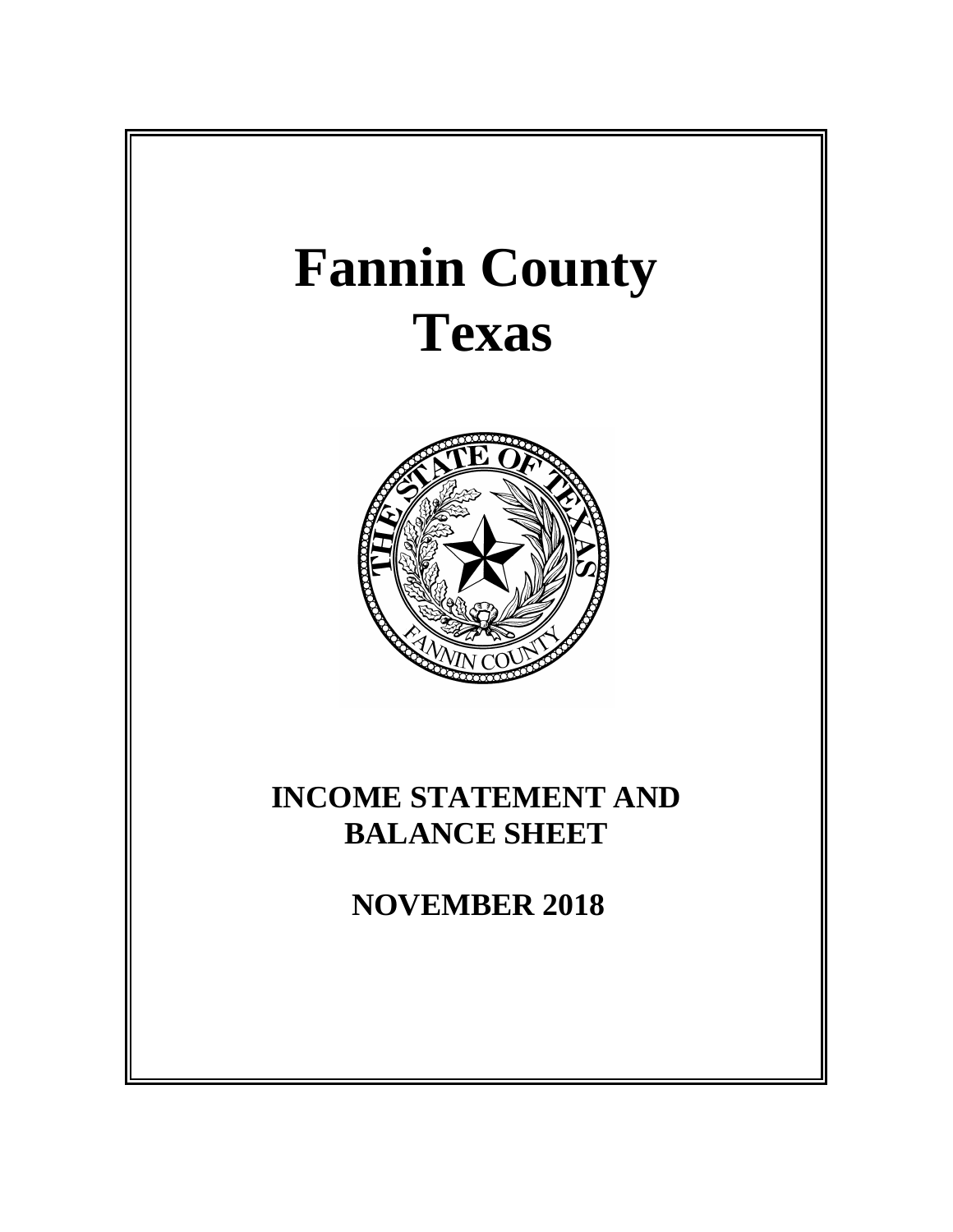| $12 - 03 - 2018$ | TIME: 09:16 AM - FOR MONTH ENDING 11-30-18                                                                                                                                                                                                                                                                                                                                                                   | INCOME STATEMENT    |                                                               |                                                                                                            | PAGE<br>1<br>PREPARER: 0004 |
|------------------|--------------------------------------------------------------------------------------------------------------------------------------------------------------------------------------------------------------------------------------------------------------------------------------------------------------------------------------------------------------------------------------------------------------|---------------------|---------------------------------------------------------------|------------------------------------------------------------------------------------------------------------|-----------------------------|
|                  | FANNIN COUNTY<br>101 E. SAM RAYBURN DRIVE SUITE 303                                                                                                                                                                                                                                                                                                                                                          | BONHAM, TEXAS 75418 |                                                               |                                                                                                            |                             |
|                  |                                                                                                                                                                                                                                                                                                                                                                                                              |                     |                                                               |                                                                                                            |                             |
|                  | ***** INCOME ACCOUNTS *****                                                                                                                                                                                                                                                                                                                                                                                  |                     |                                                               |                                                                                                            |                             |
|                  | 10-300-110 UNENCUMBERED FUND BALANCE                                                                                                                                                                                                                                                                                                                                                                         |                     |                                                               | 0.00                                                                                                       |                             |
|                  | 10-310-110 CURRENT TAXES                                                                                                                                                                                                                                                                                                                                                                                     |                     | 617,281.10                                                    |                                                                                                            |                             |
|                  |                                                                                                                                                                                                                                                                                                                                                                                                              |                     |                                                               |                                                                                                            |                             |
|                  | 10-318-120 PAY N LIEU TAX/GRASSLAND 0.00<br>10-318-121 PAY N LIEU TAX/UPPER TRINITY 12,705.80<br>10-318-122 TAX ABATEMENT/APPLICATION<br>10-318-130 COURT COSTS/ARREST FEES<br>10-318-132 ATTORNEYS & DOCTORS<br>10-318-140 TAX ON MIXED DRINKS<br>10-318-160 SALES TAX REVENUES                                                                                                                             |                     | 18,300.00<br>13,818.38<br>$312.34$<br>4,636.62<br>144, 224.34 |                                                                                                            |                             |
|                  | 10-319-420 JAIL PAY PHONE COMMISSION<br>10-319-429 SCHOLARSHIP FUNDS<br>10-319-551 ANNUAL PAYMENT<br>10-319-552 MONTHLY MONITORING PAYMEN<br>10-319-553 ADMINISTRATIVE FEE<br>10-319-554 REIMB.FOR CONFINEMENT EXP.                                                                                                                                                                                          |                     | 0.00                                                          | 6,242.80<br>0.00<br>0.00<br>0.00<br>0.00                                                                   |                             |
|                  | 10-320-200 ALCOHLIC BEVERAGE LICENSE<br>10-320-300 SEWAGE PERMITS/INSPECTIONS<br>10-320-545 FOOD SERV.PERMITS/CLASSES<br>10-320-546 \$5 COUNTY FEE/FOOD HANDLERS CLASS                                                                                                                                                                                                                                       |                     | 19,065.56                                                     | 300.00<br>0.00<br>0.00                                                                                     |                             |
|                  | 10-321-200 COMMISSIONS ON CAR REGIST<br>10-321-250 COMMISSION ON CAR TITLES<br>10-321-251 COMM.ON SALES TAX COLLECTIONS<br>10-321-901 TAX CERTIFICATES                                                                                                                                                                                                                                                       |                     | 8,280.00<br>1,669.63                                          | 16,528.25<br>0.00                                                                                          |                             |
|                  | 10-330-396 RIFLE RESISTANT BODY ARMOR 3439801                                                                                                                                                                                                                                                                                                                                                                |                     |                                                               | 0.00                                                                                                       |                             |
|                  | 10-340-135 FAMILY PROTECTION FEE<br>10-340-400 COUNTY JUDGE FEES<br>10-340-403 COUNTY CLERK FEES<br>10-340-450 DISTRICT CLERK FEES<br>10-340-455 J. P. #1 FEES<br>10-340-456 J. P. #2 FEES<br>10-340-457 J. P. #3 FEES<br>10-340-475 DISTRICT ATTORNEY FEES<br>10-340-480 BOND APPLICATION FEE<br>10-340-484 ELECTION REIMBURSEMENTS<br>10-340-551 CONSTABLE PCT. 1 FEES<br>10-340-552 CONSTABLE PCT. 2 FEES |                     |                                                               | 480.00<br>0.00<br>0.00<br>10,488.43<br>0.00<br>475.00<br>0.00<br>37.90<br>0.00<br>0.00<br>140.00<br>140.00 |                             |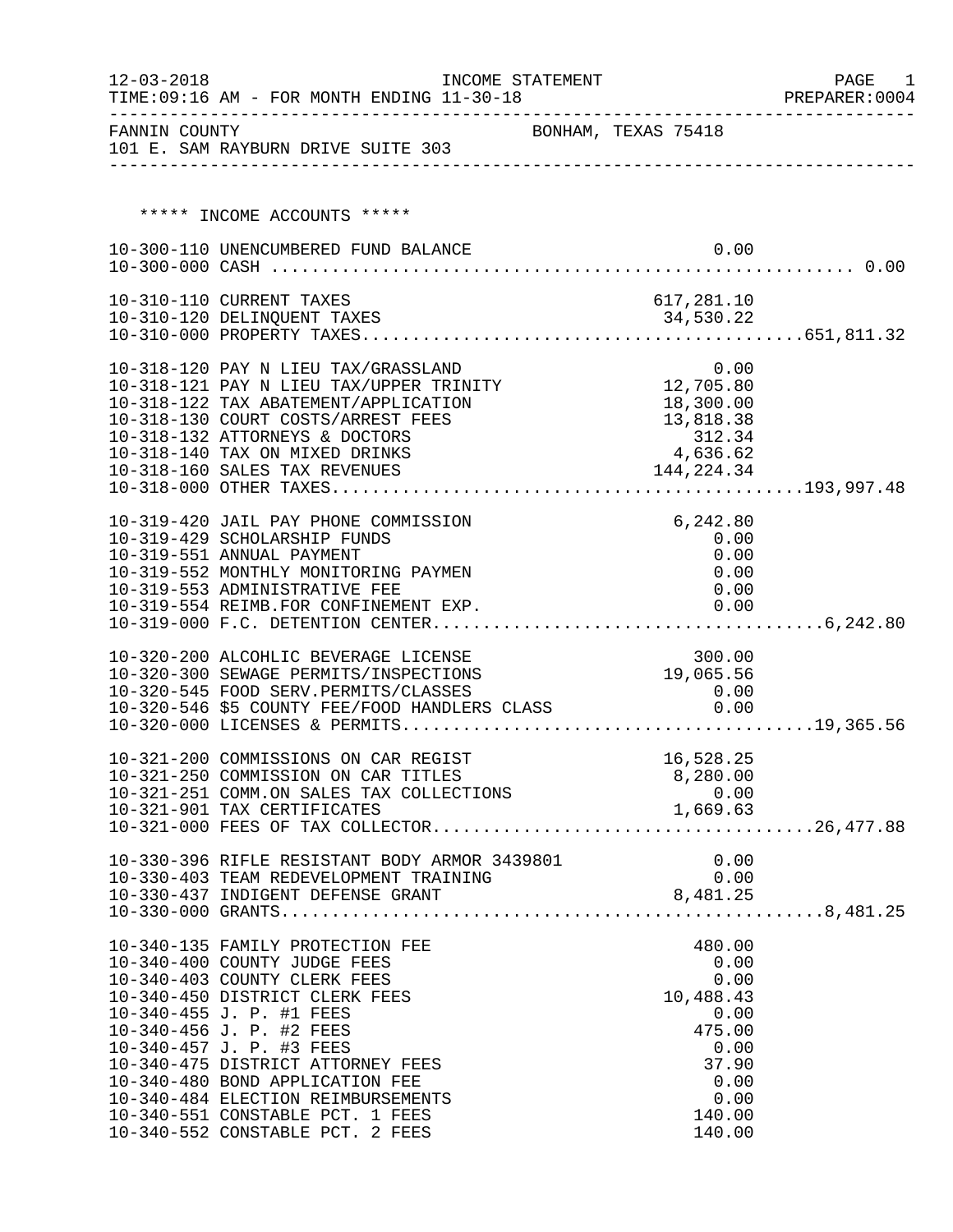| $12 - 03 - 2018$ | INCOME STATEMENT<br>TIME: 09:16 AM - FOR MONTH ENDING 11-30-18                                                                                                                                                                                                                                                                                                                                                                                                                                            |                                                                                                      | PAGE 2<br>PREPARER:0004 |
|------------------|-----------------------------------------------------------------------------------------------------------------------------------------------------------------------------------------------------------------------------------------------------------------------------------------------------------------------------------------------------------------------------------------------------------------------------------------------------------------------------------------------------------|------------------------------------------------------------------------------------------------------|-------------------------|
| FANNIN COUNTY    | BONHAM, TEXAS 75418<br>101 E. SAM RAYBURN DRIVE SUITE 303                                                                                                                                                                                                                                                                                                                                                                                                                                                 |                                                                                                      |                         |
|                  | 10-340-553 CONSTABLE PCT. 3 FEES<br>10-340-560 SHERIFF FEES<br>10-340-573 BOND SUPERVISION FEES<br>10-340-600 D.C.6TH COURT OF APPEALS FEE<br>10-340-601 C.C.6TH COURT OF APPEALS FEE<br>10-340-652 SUBDIVISION FEES                                                                                                                                                                                                                                                                                      | 0.00<br>3,438.89<br>10,060.00<br>$10,000.00$<br>275.11<br>0.00<br>2,385.00                           |                         |
|                  | 10-350-455 J. P. #1 FINES<br>10-350-456 J. P. #2 FINES<br>10-350-457 J. P. #3 FINES                                                                                                                                                                                                                                                                                                                                                                                                                       | 0.00<br>0.00<br>0.00                                                                                 |                         |
|                  | 10-352-100 10% COMM.ON SURETY BAIL BOND FEE 174.00                                                                                                                                                                                                                                                                                                                                                                                                                                                        |                                                                                                      |                         |
|                  | 15, 771.87<br>10-360-100 INTEREST EARNINGS                                                                                                                                                                                                                                                                                                                                                                                                                                                                |                                                                                                      |                         |
|                  | 10-364-162 SALE OF ASSETS LAND/BUILDING<br>10-364-163 SALE OF EQUIPMENT                                                                                                                                                                                                                                                                                                                                                                                                                                   | 0.00<br>0.00                                                                                         |                         |
|                  | 10-370-100 KFYN-RADIO TOWER RENT<br>10-370-112 TOBACCO SETTLEMENT<br>10-370-115 RENT- VERIZON TOWER<br>10-370-120 CONTRIBUTION IHC TRUST<br>10-370-125 IHC STATE REIMBURSEMENT<br>10-370-130 REFUNDS & MISCELLANEOUS<br>10-370-131 AUTOMOBILE INSURANCE LOSS PAYMENTS<br>10-370-132 PROPERTY INSURANCE LOSS PAYMENTS<br>10-370-135 HEALTH INS. SURPLUS DISTRIBUTION<br>10-370-139 STATE JUROR REIMB.FEE<br>10-370-143 D.A.SALARY REIMB.<br>10-370-144 CO. JUDGE COURT FEES SALARY REIMB. 0.00<br>2,415.82 | 400.00<br>0.00<br>$2,129.22$<br>0.00<br>0.00<br>0.00<br>9,774.68<br>0.00<br>0.00<br>0.00<br>2,482.00 |                         |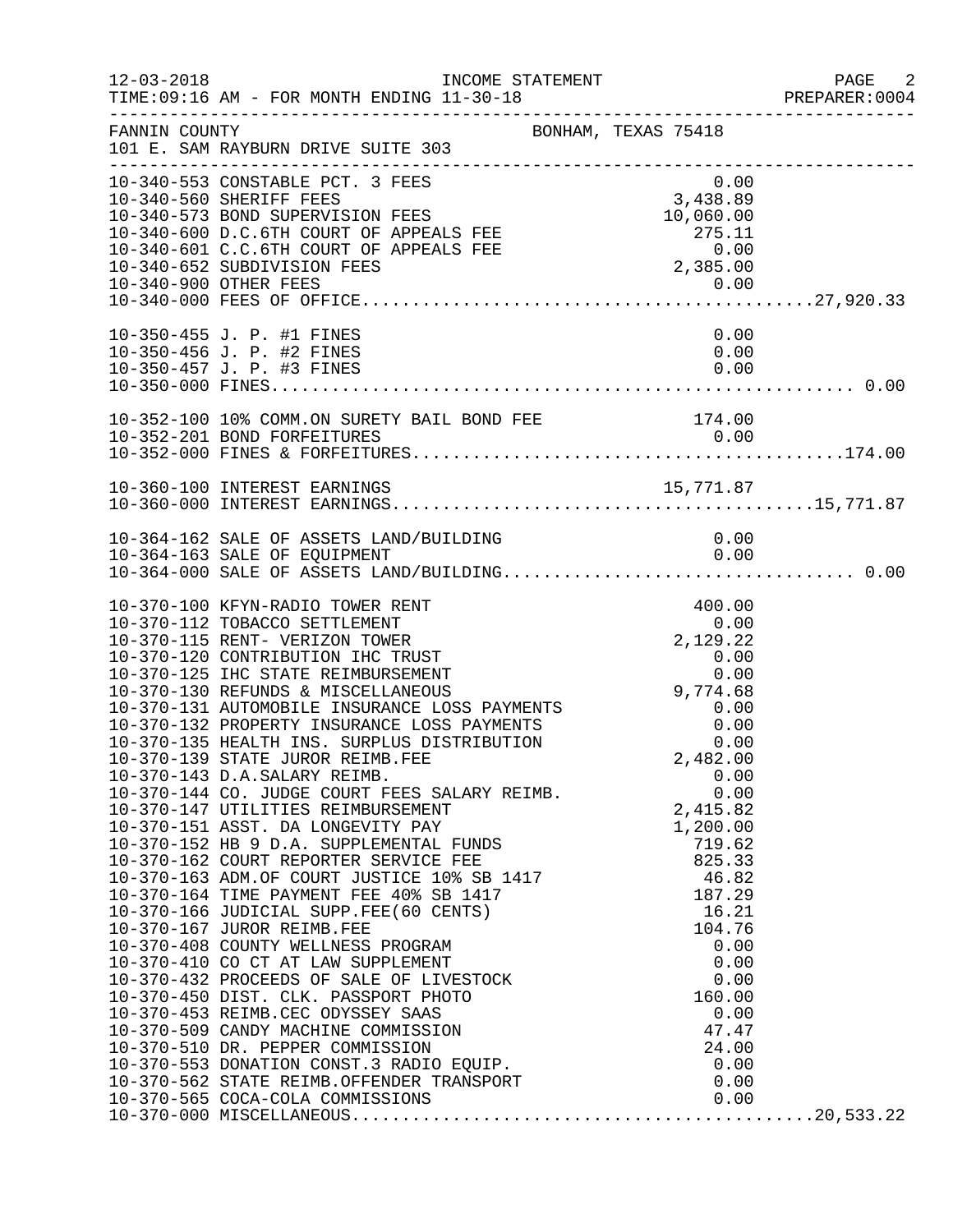| $12 - 03 - 2018$ | TIME: 09:16 AM - FOR MONTH ENDING 11-30-18                                                         | INCOME STATEMENT    |                         | PAGE 3<br>PREPARER:0004 |
|------------------|----------------------------------------------------------------------------------------------------|---------------------|-------------------------|-------------------------|
| FANNIN COUNTY    | 101 E. SAM RAYBURN DRIVE SUITE 303                                                                 | BONHAM, TEXAS 75418 |                         |                         |
|                  | 11-300-111 BEGINNING CASH BALANCE                                                                  |                     | 0.00                    |                         |
|                  | 11-340-600 COUNTY CLERK FEES<br>11-340-650 DISTRICT CLERK FEES<br>11-340-651 JUSTICE OF PEACE FEES |                     | 0.00<br>443.22<br>21.00 |                         |
|                  | 11-360-100 INTEREST EARNINGS                                                                       |                     | 35.90                   |                         |
|                  | 12-300-112 BEGINNING CASH BALANCE                                                                  |                     | 0.00                    |                         |
|                  | 12-360-100 INTEREST EARNINGS                                                                       |                     | 1.63                    |                         |
|                  | 12-370-134 CO.CLK.VITAL STAT.FEE                                                                   |                     | 0.00                    |                         |
|                  | 13-300-113 BEGINNING CASH BALANCE                                                                  |                     | 0.00                    |                         |
|                  | 13-345-113 SURETY BAIL BOND FEE                                                                    |                     | 1,170.00                |                         |
|                  | 13-370-130 REFUNDS & MISCELLANEOUS<br>13-370-132 TEMPORARY BOND SECURITY                           |                     | 0.00<br>0.00            |                         |
|                  | 14-300-114 BEGINNING CASH                                                                          |                     | 0.00                    |                         |
|                  | 14-370-455 JP1 SECURITY FEE<br>14-370-456 JP2 SECURITY FEE<br>14-370-457 JP3 SECURITY FEE          |                     | 0.00<br>7.00<br>0.00    |                         |
|                  | 16-300-116 BEGINNING CASH BALANCE                                                                  |                     | 0.00                    |                         |
|                  | 16-370-149 CO. JUDGE EXCESS SUPP.                                                                  |                     | 0.00                    |                         |
|                  | 17-300-117 BEGINNING CASH BALANCE                                                                  |                     | 0.00                    |                         |
|                  | 17-340-131 PROBATE JUDGES EDUCATION                                                                |                     | 0.00                    |                         |
|                  | 17-370-130 REFUNDS & MISCELLANEOUS                                                                 |                     | 775.33                  |                         |
|                  | 18-300-118 BEGINNING CASH BALANCE                                                                  |                     | 0.00                    |                         |
|                  | 18-360-100 INTEREST EARNINGS                                                                       |                     | 20.22                   |                         |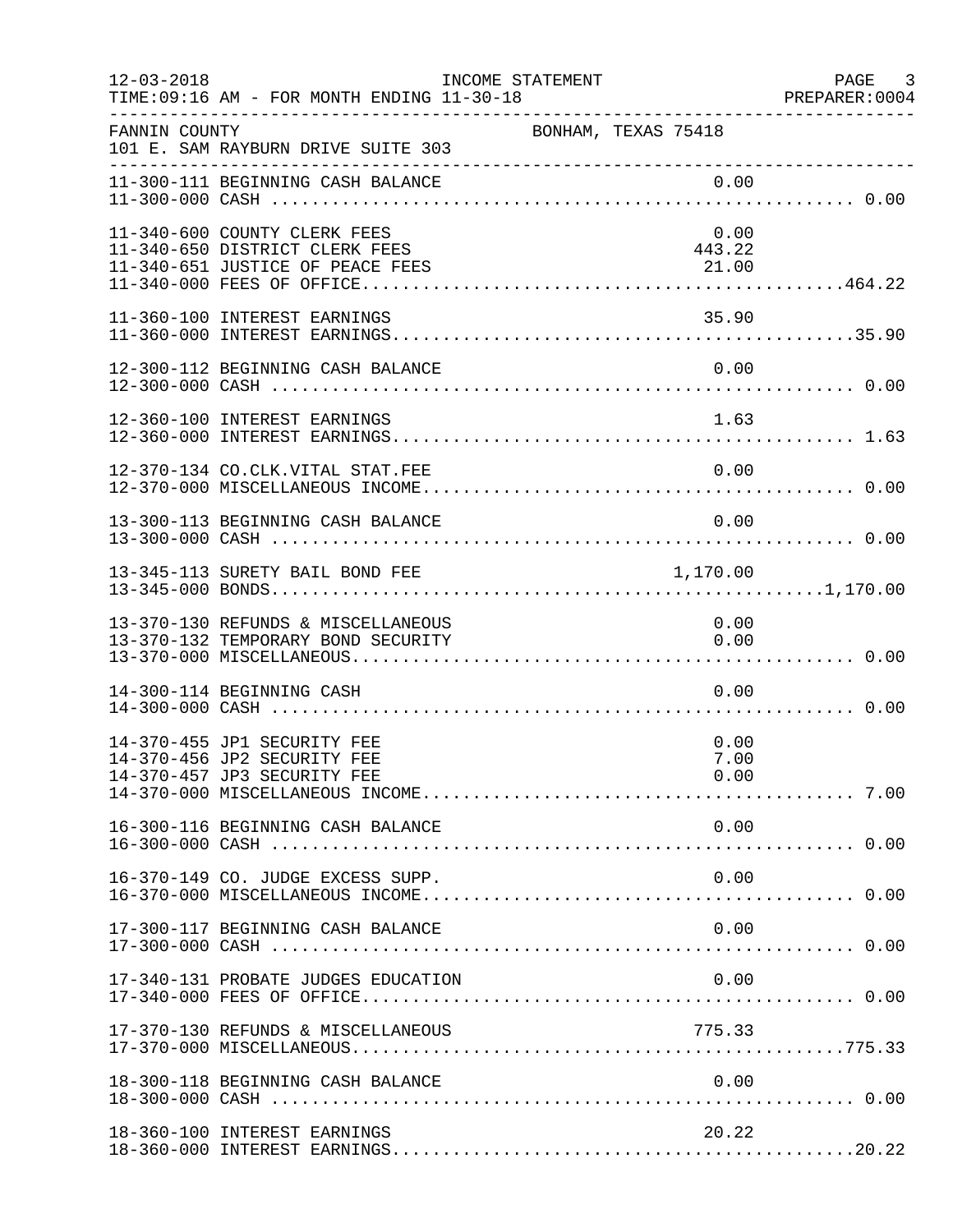| $12 - 03 - 2018$ | TIME: 09:16 AM - FOR MONTH ENDING 11-30-18                                                                                                              | INCOME STATEMENT    |                                            | PAGE 4<br>PREPARER: 0004 |
|------------------|---------------------------------------------------------------------------------------------------------------------------------------------------------|---------------------|--------------------------------------------|--------------------------|
| FANNIN COUNTY    | 101 E. SAM RAYBURN DRIVE SUITE 303                                                                                                                      | BONHAM, TEXAS 75418 |                                            |                          |
|                  | 18-370-130 REFUNDS & MISCELLANEOUS<br>18-370-133 CO.CLERK PRESERVE REC FEE                                                                              |                     | 0.00<br>0.00                               |                          |
|                  | 19-300-119 BEGINNING CASH BALANCE                                                                                                                       |                     | 0.00                                       |                          |
|                  | 19-360-100 INTEREST EARNINGS                                                                                                                            |                     | 3.09                                       |                          |
|                  | 19-370-136 DIST.CLK.PRES.REC.FEE                                                                                                                        |                     | 471.67                                     |                          |
|                  | 20-300-120 BEGINNING CASH BALANCE                                                                                                                       |                     | 0.00                                       |                          |
|                  | 20-360-100 INTEREST EARNINGS                                                                                                                            |                     | 12.40                                      |                          |
|                  |                                                                                                                                                         |                     |                                            |                          |
|                  | 21-300-121 BEGINNING CASH BALANCE                                                                                                                       |                     | 0.00                                       |                          |
|                  | 21-310-110 CURRENT TAXES<br>21-310-120 DELINQUENT TAXES                                                                                                 |                     | 35,743.87<br>1,984.88                      |                          |
|                  | 21-318-120 PAY N LIEU TAX/GRASSLAND<br>21-318-121 PAY N LIEU TAX/UPPER TRINITY<br>21-318-160 SALES TAX REVENUES                                         |                     | 873.41<br>8,290.32                         |                          |
|                  | 21-321-200 CAR REGISTRATION/SALES TAX<br>21-321-300 COUNTY'S ADDITIONAL \$10                                                                            |                     | 0.00<br>10,567.03                          |                          |
|                  | 21-330-200 FEMA GRANT                                                                                                                                   |                     | 0.00                                       |                          |
|                  | 21-350-403 COUNTY CLERK FINES<br>21-350-450 DISTRICT CLERK FINES<br>21-350-455 J. P. #1 FINES<br>21-350-456 J. P. #2 FINES<br>21-350-457 J. P. #3 FINES |                     | 0.00<br>1,121.13<br>0.00<br>375.58<br>0.00 |                          |
|                  | 21-360-100 INTEREST EARNINGS                                                                                                                            |                     | 86.03                                      |                          |
|                  | 21-364-162 LAND/BUILDING<br>21-364-163 SALE OF EQUIPMENT                                                                                                |                     | 0.00<br>0.00                               |                          |
|                  | 21-370-100 PROPERTY LEASE                                                                                                                               |                     | 0.00                                       |                          |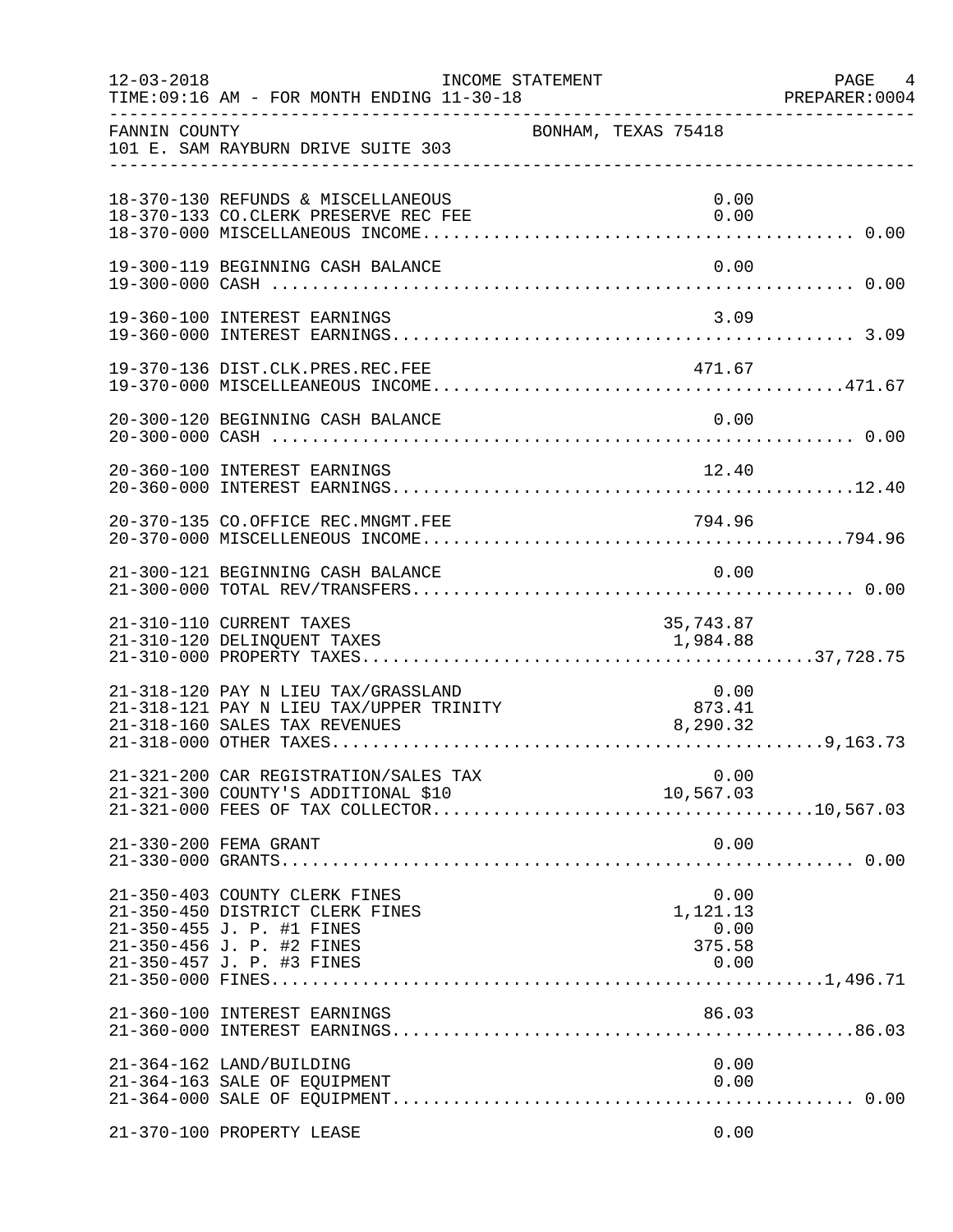| $12 - 03 - 2018$ | INCOME STATEMENT<br>TIME: 09:16 AM - FOR MONTH ENDING 11-30-18                                                                                                                   |                                                                          | PAGE 5<br>PREPARER: 0004 |
|------------------|----------------------------------------------------------------------------------------------------------------------------------------------------------------------------------|--------------------------------------------------------------------------|--------------------------|
| FANNIN COUNTY    | 101 E. SAM RAYBURN DRIVE SUITE 303                                                                                                                                               | BONHAM, TEXAS 75418                                                      |                          |
|                  | 21-370-120 STATE LATERAL ROAD<br>21-370-125 TDT. WEIGHT FEES<br>21-370-130 REFUNDS & MISCELLANEOUS<br>21-370-140 PROCEEDS OF LOAN                                                | 8,468.06<br>11,460.17<br>0.00<br>0.00                                    |                          |
|                  | 22-300-122 BEGINNING CASH BALANCE                                                                                                                                                | 0.00                                                                     |                          |
|                  | 22-310-110 CURRENT TAXES<br>22-310-120 DELINQUENT TAXES                                                                                                                          | 41,636.90<br>2,312.14                                                    |                          |
|                  | 22-318-120 PAY N LIEU TAX/GRASSLAND<br>22-318-121 PAY N LIEU TAX/UPPER TRINITY<br>22-318-160 SALES TAX REVENUES                                                                  | 0.00<br>$\begin{smallmatrix}0.00\\1.017.41\end{smallmatrix}$<br>9,657.12 |                          |
|                  | 22-321-200 CAR REGISTRATION/SALES TAX                                                                                                                                            | 0.00                                                                     |                          |
|                  | 22-330-200 FEMA GRANT                                                                                                                                                            | 0.00                                                                     |                          |
|                  | 22-350-403 COUNTY CLERK FINES<br>22-350-450 DISTRICT CLERK FINES<br>22-350-455 J. P. #1 FINES<br>22-350-456 J. P. #2 FINES<br>22-350-457 J. P. #3 FINES                          | 0.00<br>1,305.97<br>0.00<br>437.50<br>0.00                               |                          |
|                  | 22-360-100 INTEREST EARNINGS                                                                                                                                                     | 903.97                                                                   |                          |
|                  | 22-364-163 SALE OF EQUIPMENT                                                                                                                                                     | 0.00                                                                     |                          |
|                  | 22-370-120 STATE LATERAL ROAD<br>22-370-125 TDT WEIGHT FEES<br>22-370-130 REFUNDS & MISCELLANEOUS<br>22-370-131 AUTOMOBILE INSURANCE LOSS PAYMENT<br>22-370-140 PROCEEDS OF LOAN | 9,864.17<br>13, 349.58<br>0.00<br>0.00<br>0.00                           |                          |
|                  | 23-300-123 BEGINNING CASH BALANCE                                                                                                                                                | 0.00                                                                     |                          |
|                  | 23-310-110 CURRENT TAXES<br>23-310-120 DELINQUENT TAXES                                                                                                                          | 62, 455.32<br>3,468.15                                                   |                          |
|                  | 23-318-120 PAY N LIEU TAX/GRASSLAND<br>23-318-121 PAY N LIEU TAX/UPPER TRINITY                                                                                                   | 0.00<br>1,526.12                                                         |                          |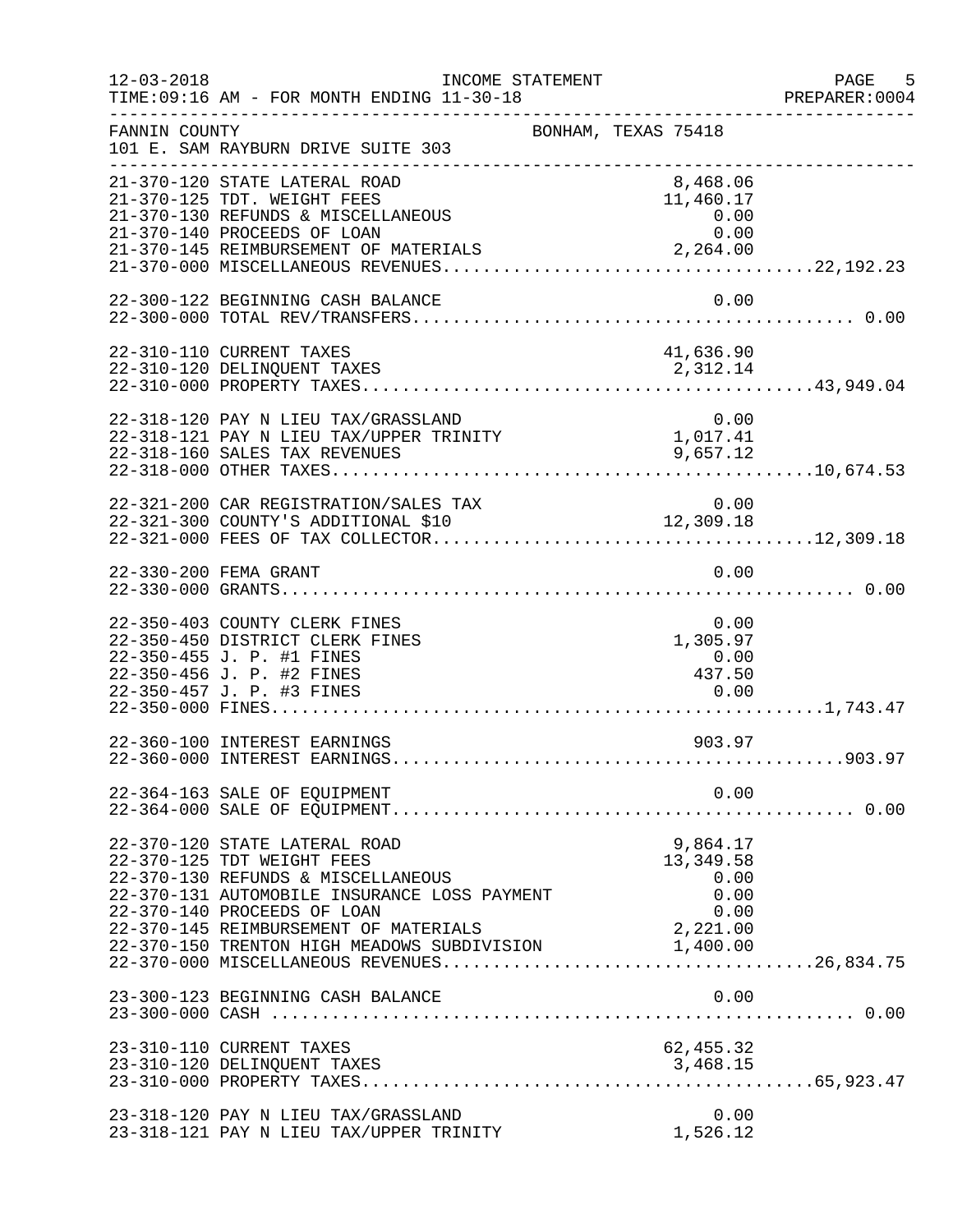| $12 - 03 - 2018$ | INCOME STATEMENT<br>TIME: 09:16 AM - FOR MONTH ENDING 11-30-18                                                                                                                                                                                |                                                  | PAGE 6<br>PREPARER:0004 |
|------------------|-----------------------------------------------------------------------------------------------------------------------------------------------------------------------------------------------------------------------------------------------|--------------------------------------------------|-------------------------|
| FANNIN COUNTY    | 101 E. SAM RAYBURN DRIVE SUITE 303                                                                                                                                                                                                            | BONHAM, TEXAS 75418                              |                         |
|                  | 23-318-160 SALES TAX REVENUES                                                                                                                                                                                                                 |                                                  |                         |
|                  | 23-321-200 CAR REGISTRATION/SALES TAX                                                                                                                                                                                                         | 0.00                                             |                         |
|                  | 23-330-200 FEMA GRANT                                                                                                                                                                                                                         | 0.00                                             |                         |
|                  | 23-350-403 COUNTY CLERK FINES<br>23-350-450 DISTRICT CLERK FINES<br>23-350-455 J. P. #1 FINES<br>23-350-456 J. P. #2 FINES                                                                                                                    | 0.00<br>0.00<br>1,958.96<br>0.00<br>656.25       |                         |
|                  | 23-360-100 INTEREST EARNINGS                                                                                                                                                                                                                  | 906.77                                           |                         |
|                  | 23-364-162 LAND/BUILDING<br>23-364-163 SALE OF EQUIPMENT                                                                                                                                                                                      | 0.00<br>0.00                                     |                         |
|                  | 23-370-120 STATE LATERAL ROAD<br>23-370-125 TDT WEIGHT FEES<br>23-370-130 REFUNDS & MISCELLANEOUS<br>23-370-139 RESTITUTION<br>23-370-140 PROCEEDS OF LOANS<br>23-370-140 PROCEEDS OF HOANS<br>23-370-145 REIMBURSEMENT OF MATERIALS 1,444.48 | 14,796.25<br>20,024.37<br>232.90<br>0.00<br>0.00 |                         |
|                  | 24-300-124 BEGINNING CASH BALANCE<br>24-300-999 TOTAL TRANSFERS                                                                                                                                                                               | 0.00                                             | 0.00                    |
|                  | 24-310-110 CURRENT TAXES<br>24-310-120 DELINQUENT TAXES                                                                                                                                                                                       | 35,550.95<br>1,974.18                            |                         |
|                  | 24-318-120 PAY N LIEU TAX/GRASSLAND<br>24-318-121 PAY N LIEU TAX/UPPER TRINITY<br>24-318-160 SALES TAX REVENUES                                                                                                                               | 0.00<br>868.70<br>8,245.56                       |                         |
|                  | 24-321-200 CAR REGISTRATION/SALES TAX<br>24-321-300 COUNTY'S ADDITIONAL \$10                                                                                                                                                                  | 0.00<br>10,510.01                                |                         |
|                  | 24-330-200 FEMA GRANT                                                                                                                                                                                                                         | 0.00                                             |                         |
|                  | 24-350-403 COUNTY CLERK FINES<br>24-350-450 DISTRICT CLERK FINES<br>24-350-455 J. P. #1 FINES<br>24-350-456 J. P. #2 FINES<br>24-350-457 J. P. #3 FINES                                                                                       | 0.00<br>1,115.10<br>0.00<br>373.57<br>0.00       |                         |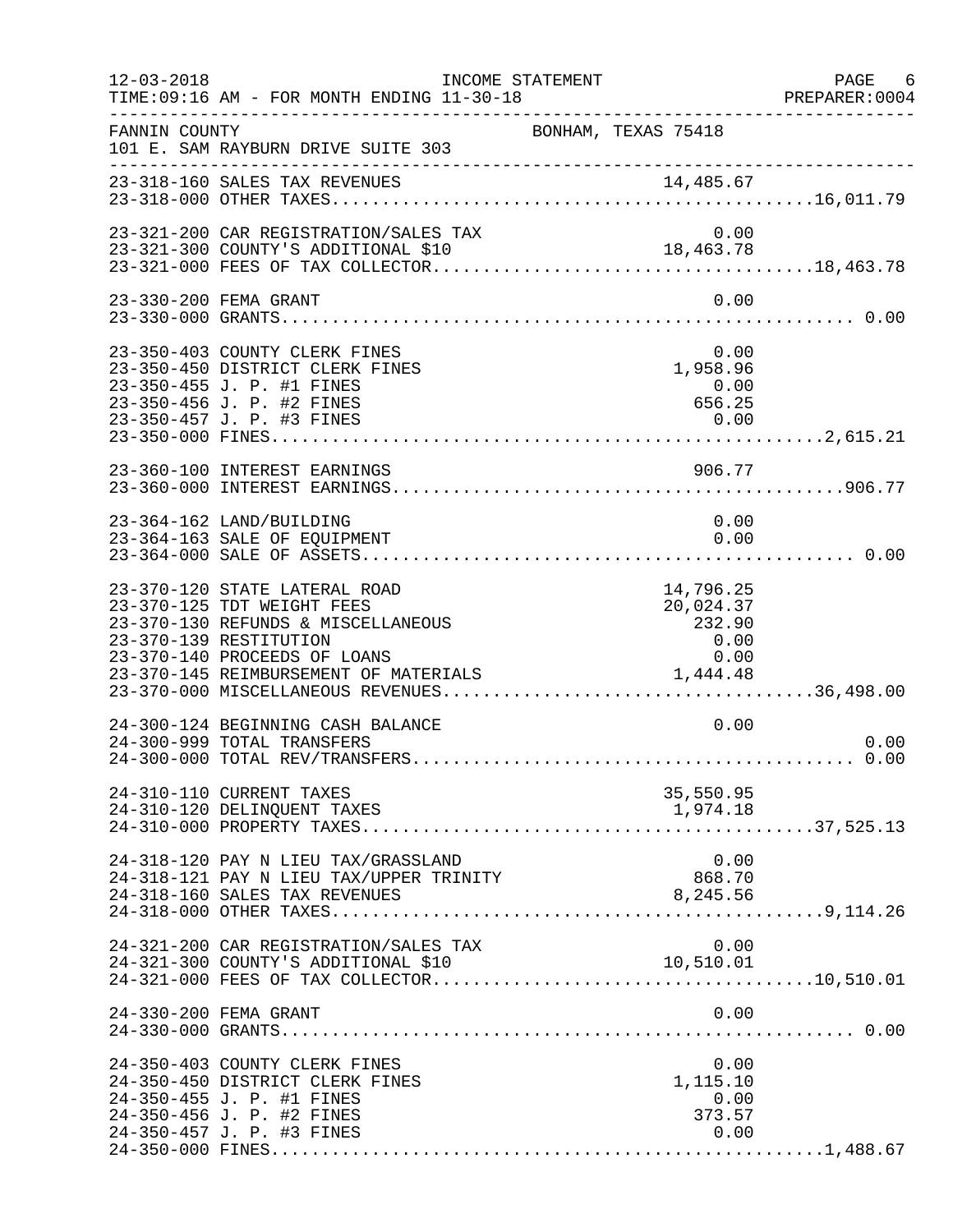| $12 - 03 - 2018$     | TIME: 09:16 AM - FOR MONTH ENDING 11-30-18                                                                                                                                                                                                          | INCOME STATEMENT                                                                | PAGE 7<br>PREPARER:0004 |
|----------------------|-----------------------------------------------------------------------------------------------------------------------------------------------------------------------------------------------------------------------------------------------------|---------------------------------------------------------------------------------|-------------------------|
| FANNIN COUNTY        | 101 E. SAM RAYBURN DRIVE SUITE 303                                                                                                                                                                                                                  | BONHAM, TEXAS 75418                                                             |                         |
|                      | 24-360-100 INTEREST EARNING                                                                                                                                                                                                                         | 716.04                                                                          |                         |
|                      | 24-364-162 LAND/BUILDING<br>24-364-163 SALE OF EQUIPMENT                                                                                                                                                                                            | 0.00<br>0.00                                                                    |                         |
|                      | 24-370-120 STATE LATERAL ROAD<br>24-370-125 TDT WEIGHT FEES<br>24-370-130 REFUNDS & MISCELLANEOUS<br>24-370-138 SALE OF SCRAP IRON<br>24-370-140 PROCEEDS OF LOAN<br>24-370-145 REIMBURSEMENT OF MATERIALS<br>24-370-146 SALE OF RECYCLED MATERIALS | 8,422.35<br>11,398.31<br>0.00<br>0.00<br>0.00<br>$0.00$<br>$1,300.52$<br>211.30 |                         |
|                      | 25-300-125 BEGINNING CASH BALANCE                                                                                                                                                                                                                   | 0.00                                                                            |                         |
| 25-370-625 DONATIONS | 25-370-138 SALE OF SCRAP IRON                                                                                                                                                                                                                       | 0.00<br>0.00                                                                    |                         |
|                      | 26-300-126 BEGINNING CASH BALANCE                                                                                                                                                                                                                   | 0.00                                                                            |                         |
|                      | 26-360-100 INTEREST EARNINGS                                                                                                                                                                                                                        | 13.13                                                                           |                         |
|                      | 26-370-455 J.P.#1 TECHNOLOGY FEES                                                                                                                                                                                                                   | 0.00                                                                            |                         |
|                      | 27-300-127 BEGINNING CASH BALANCE                                                                                                                                                                                                                   | 0.00                                                                            |                         |
|                      | 27-360-100 INTEREST EARNINGS                                                                                                                                                                                                                        | 2.91                                                                            |                         |
|                      | 27-370-456 J.P.#2 TECHNOLOGY FEES                                                                                                                                                                                                                   | 28.00                                                                           |                         |
|                      | 28-300-128 BEGINNING CASH                                                                                                                                                                                                                           | 0.00                                                                            |                         |
|                      | 28-360-100 INTEREST EARNINGS                                                                                                                                                                                                                        | 1.50                                                                            |                         |
|                      | 28-370-456 J.P.#3 TECHNOLOGY FEES                                                                                                                                                                                                                   | 0.00                                                                            |                         |
|                      | 30-360-100 INTEREST EARNINGS                                                                                                                                                                                                                        | 0.00                                                                            |                         |
|                      | 30-370-569 SHERIFF WORK RELEASE                                                                                                                                                                                                                     | 0.00                                                                            |                         |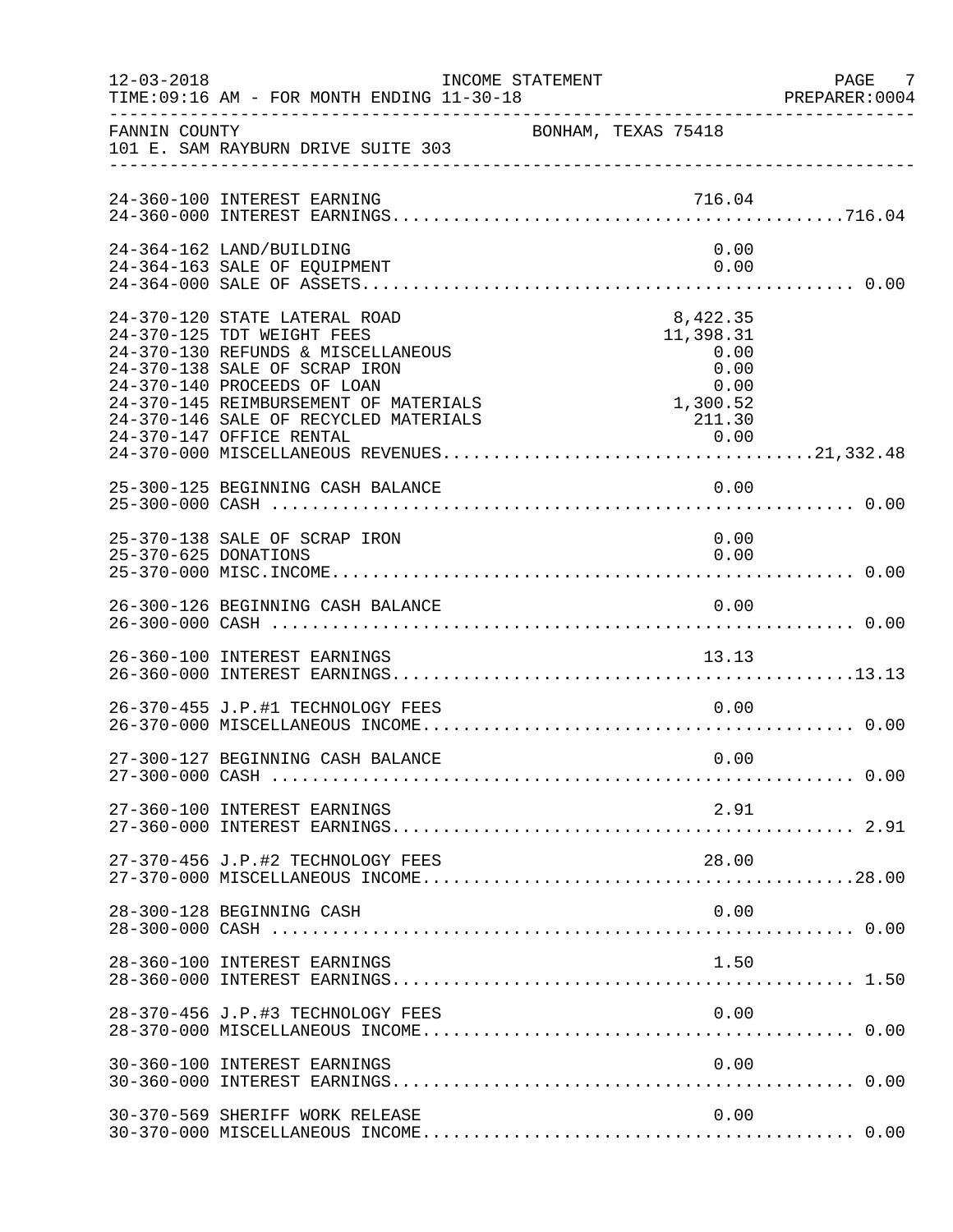| $12 - 03 - 2018$ | TIME: 09:16 AM - FOR MONTH ENDING 11-30-18                                             | INCOME STATEMENT    |                  | PAGE 8<br>PREPARER: 0004 |
|------------------|----------------------------------------------------------------------------------------|---------------------|------------------|--------------------------|
| FANNIN COUNTY    | 101 E. SAM RAYBURN DRIVE SUITE 303                                                     | BONHAM, TEXAS 75418 |                  |                          |
|                  | 31-300-131 BEGINNING CASH BALANCE                                                      |                     | 0.00             |                          |
|                  | 31-330-510 COURTHOUSE RESTORATION                                                      |                     | 90,382.47        |                          |
|                  | 31-370-131 RESTORATION DONATIONS                                                       |                     | 0.00             |                          |
|                  | 33-300-133 BEGINNING CASH BALANCE                                                      |                     | 0.00             |                          |
|                  | 33-340-480 APPLICATION FEE                                                             |                     | 0.00             |                          |
|                  | 34-300-134 BEGINNING CASH BALANCE                                                      |                     | 0.00             |                          |
|                  | 34-360-100 INTEREST INCOME                                                             |                     | 7.61             |                          |
|                  | 34-370-450 DISTRICT CT.RECORDS ARCHIVE FEE 858.75                                      |                     |                  |                          |
|                  | 35-340-403 COUNTY CLERK FEES<br>35-340-450 DISTRICT CLERK FEES                         |                     | 0.00<br>1,925.77 |                          |
|                  | 35-360-100 INTEREST EARNINGS                                                           |                     | 44.16            |                          |
|                  | 36-300-136 BEGINNING CASH BALANCE-D.A.FEE<br>36-300-236 BEGINNING CASH BALANCE-SEIZURE |                     | 0.00<br>0.00     |                          |
|                  | 36-340-475 DISTRICT ATTORNEY FEES                                                      |                     | 295.73           |                          |
|                  | 36-352-200 CONTRABAND FORFEITURE<br>36-352-300 D.A. SEIZURE FUND                       |                     | 0.00<br>0.00     |                          |
|                  | 36-360-100 INTEREST EARNINGS-D.A. FEE<br>36-360-236 INTEREST EARNINGS-SEIZURE FUND     |                     | 1.87<br>3.65     |                          |
|                  | 36-370-130 REFUNDS & MISCELLANEOUS<br>36-370-319 RESTITUTION                           |                     | 263.20<br>0.00   |                          |
|                  | 37-360-100 INTEREST EARNINGS                                                           |                     | 0.52             |                          |
|                  | 37-370-130 REFUNDS & MISCELLANEOUS                                                     |                     | 0.00             |                          |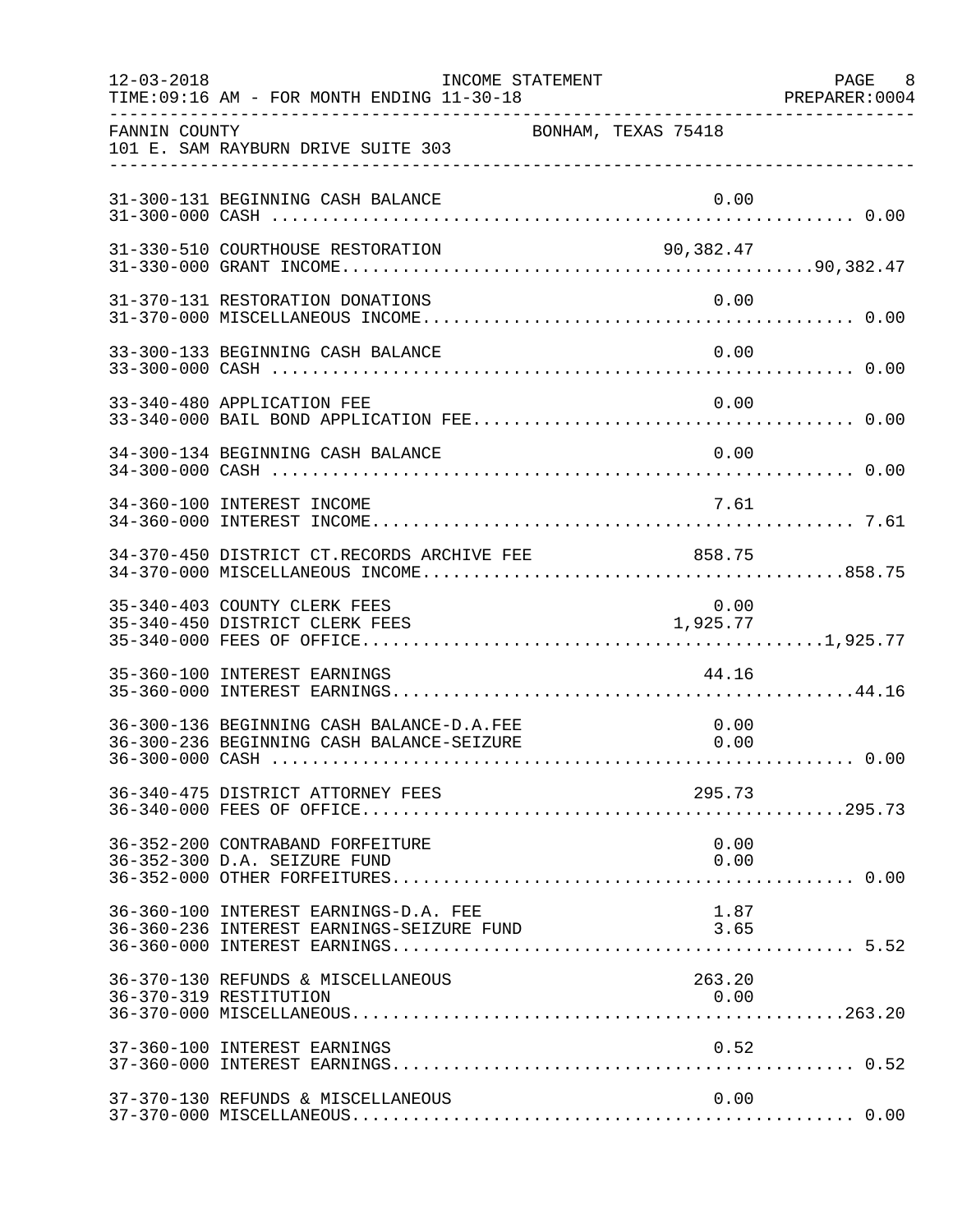| $12 - 03 - 2018$<br>TIME: 09:16 AM - FOR MONTH ENDING 11-30-18                                                         | INCOME STATEMENT |                      | PAGE 9<br>PREPARER: 0004 |
|------------------------------------------------------------------------------------------------------------------------|------------------|----------------------|--------------------------|
| FANNIN COUNTY<br>101 E. SAM RAYBURN DRIVE SUITE 303                                                                    |                  | BONHAM, TEXAS 75418  |                          |
|                                                                                                                        |                  |                      |                          |
| 39-360-100 INTEREST EARNINGS                                                                                           |                  | 25.12                |                          |
| 39-370-150 BONNIE RUTH COOPER TRUST                                                                                    |                  | 0.00                 |                          |
| 40-300-110 UNENCUMBERED FUND BALANCE                                                                                   |                  | 0.00                 |                          |
| 40-330-410 NAACHO GRANT INCOME                                                                                         |                  | 0.00                 |                          |
| 41-370-406 DONATIONS                                                                                                   |                  | 150.00               |                          |
| 42-330-477 HAZARD MITIGATION DR-1999                                                                                   |                  | 0.00                 |                          |
| 44-330-423 2016 HOMELAND SECURITY                                                                                      |                  | 0.00                 |                          |
| 45-330-403 CHAPTER 19 FUNDS                                                                                            |                  | 92.11                |                          |
| 46-300-146 BEGINNING CASH BALANCE                                                                                      |                  | 0.00                 |                          |
| 46-330-475 SAFE ROOM REIMBURSEMENT DR-4029 35,527.25<br>46-330-476 ADMINISTRATIVE FEE<br>46-330-476 ADMINISTRATIVE FEE |                  | 1, 200.01            |                          |
| 48-300-148 BEGINNING CASH BALANCE                                                                                      |                  | 0.00                 |                          |
| 48-340-130 REFUNDS & MISCELLANEOUS<br>48-340-403 CONTRACT ADMINISTRATIVE FEE<br>48-340-484 ELECTION REIMBURSEMENT      |                  | 0.00<br>0.00<br>0.00 |                          |
| 49-300-149 BEGINNING CASH BALANCE                                                                                      |                  | 0.00                 |                          |
| 49-330-475 INVESTIGATOR/LEOSE GRANT                                                                                    |                  | 0.00                 |                          |
| 51-300-151 BEGINNING CASH BALANCE                                                                                      |                  | 0.00                 |                          |
|                                                                                                                        |                  |                      |                          |
| 52-360-100 INTEREST EARNINGS                                                                                           |                  | 3.45                 |                          |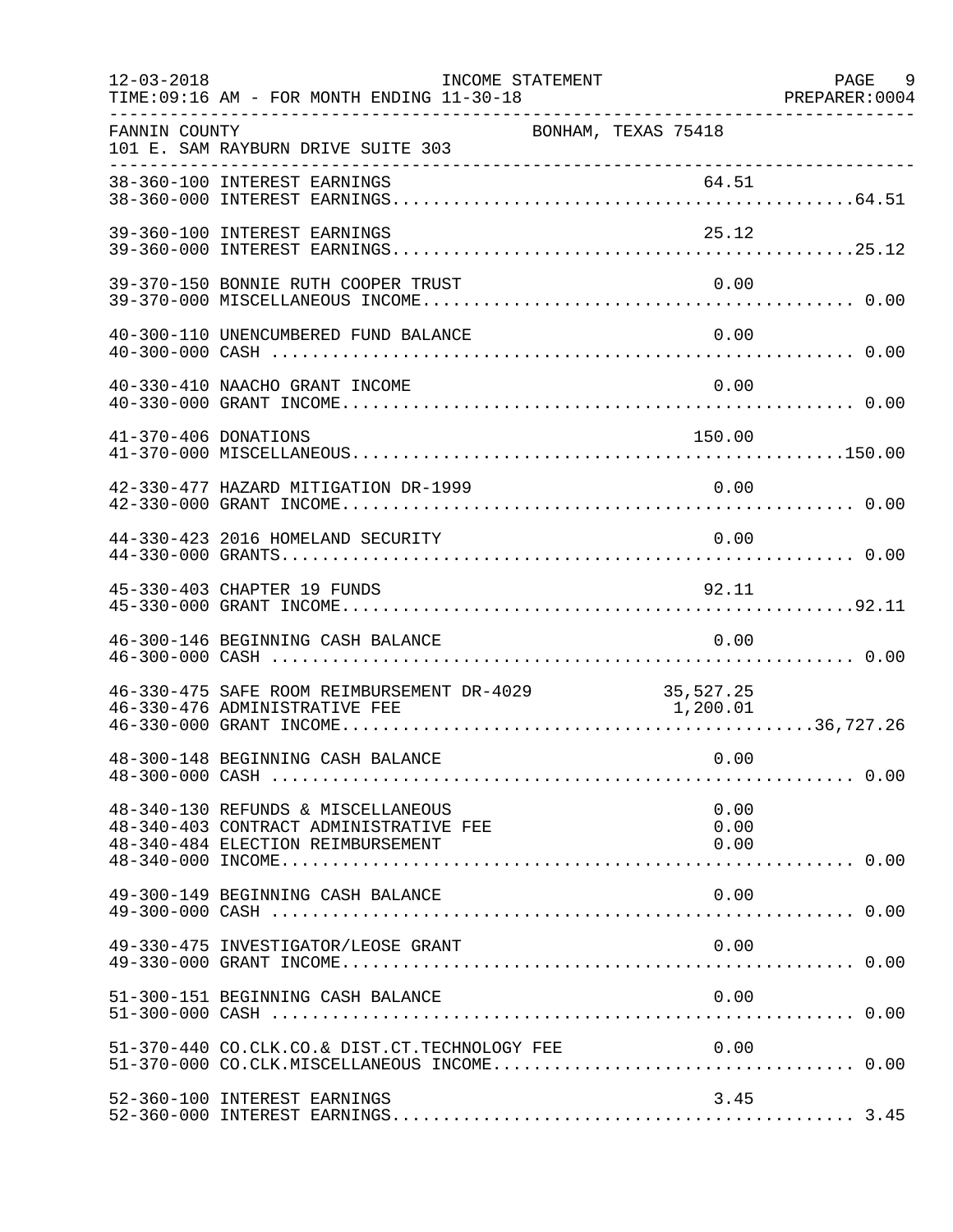| $12 - 03 - 2018$ | INCOME STATEMENT<br>TIME: 09:16 AM - FOR MONTH ENDING 11-30-18                                          | PAGE 10 |
|------------------|---------------------------------------------------------------------------------------------------------|---------|
| FANNIN COUNTY    | BONHAM, TEXAS 75418<br>101 E. SAM RAYBURN DRIVE SUITE 303                                               |         |
|                  |                                                                                                         |         |
|                  | 53-300-153 BEGINNING CASH BALANCE<br>0.00                                                               |         |
|                  | 53-370-133 CO. CLERK RECORDS ARCHIVE FEE<br>0.00                                                        |         |
|                  | 55-300-156 BEGINNING CASH BALANCE<br>0.00                                                               |         |
|                  | 55-360-100 INTEREST EARNINGS<br>0.00                                                                    |         |
|                  | 55-370-130 REFUNDS & MISCELLANEOUS<br>0.00<br>55-370-160 PEACE OFFICER ALLOCATION<br>0.00               |         |
|                  | 56-300-156 BEGINNING CASH BALANCE<br>0.00                                                               |         |
|                  | 56-330-560 BULLETPROOF VEST PARTNERSHIP<br>0.00                                                         |         |
|                  | 56-352-200 CONTRABAND FOREITURE<br>0.00<br>0.00<br>56-352-300 PLEA BARGAIN AGREEMENT                    |         |
|                  | 56-355-560 FEDERAL FORFEITURE FUNDS 2018<br>0.00<br>56-355-000 FEDERAL FORFEITURE FUNDS 2018 0.00       |         |
|                  | 56-360-100 INTEREST EARNINGS-SO FORFEITURE 12.60<br>56-360-159 INTEREST EARNINGS-FEDERAL FORF 2018 0.00 |         |
|                  | 56-370-108 FEDERAL OT REIMBURSEMENT<br>0.00<br>56-370-130 REFUNDS & MISCELLANEOUS<br>0.00               |         |
|                  | 56-390-140 TRANSFERS IN<br>0.00                                                                         |         |
|                  | 57-300-157 BEGINNING CASH BALANCE<br>0.00                                                               |         |
|                  | 0.00<br>57-360-100 INTEREST EARNINGS                                                                    |         |
|                  | 57-370-560 SHERIFF K-9 UNIT<br>0.00                                                                     |         |
|                  | 59-300-159 BEGINNING CASH BALANCE<br>0.00                                                               |         |
|                  | 59-360-100 INTEREST EARNINGS<br>8.93                                                                    |         |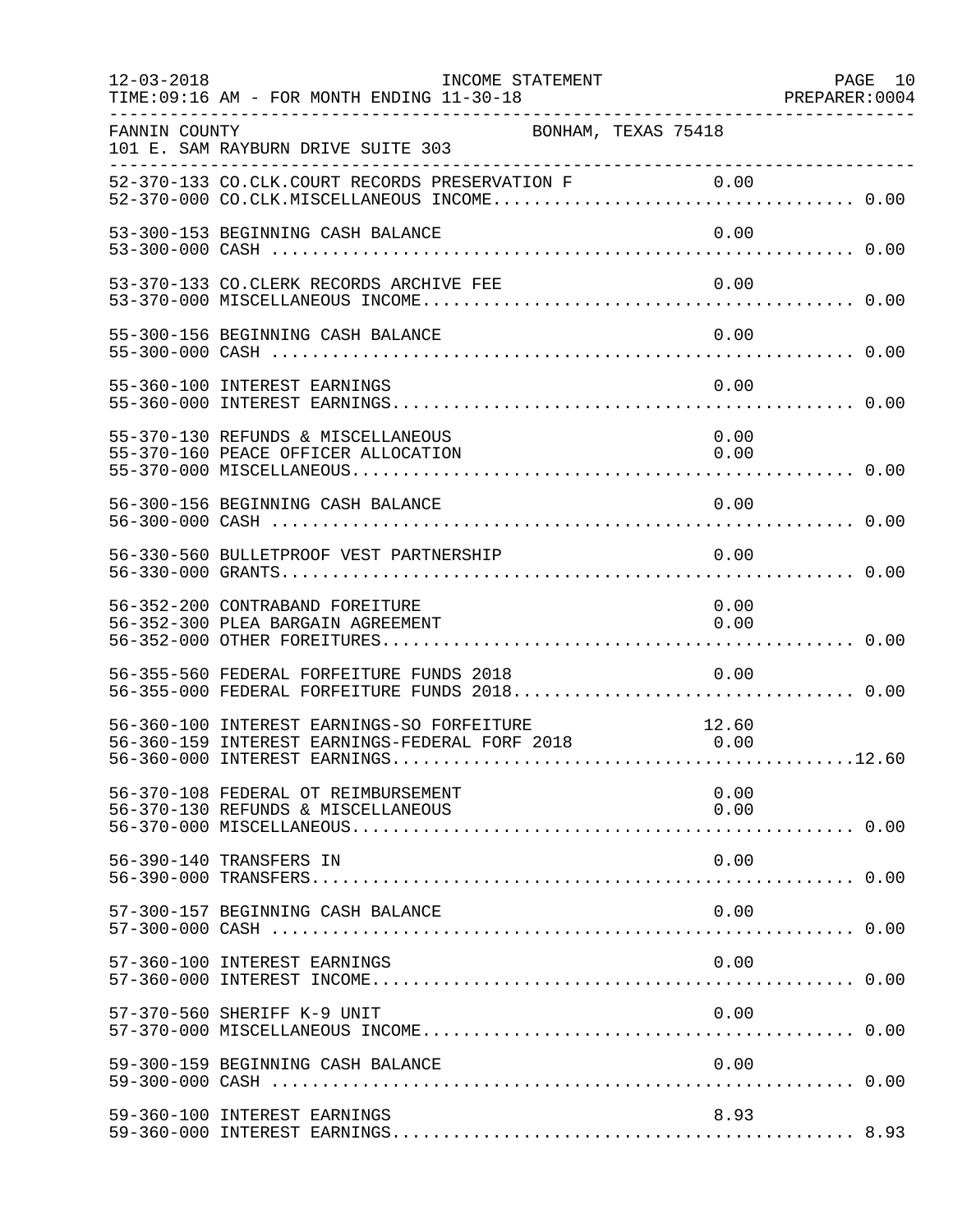| $12 - 03 - 2018$ | TIME: 09:16 AM - FOR MONTH ENDING 11-30-18                                                                                                                      | INCOME STATEMENT    |                                     | PAGE 11<br>PREPARER:0004 |
|------------------|-----------------------------------------------------------------------------------------------------------------------------------------------------------------|---------------------|-------------------------------------|--------------------------|
| FANNIN COUNTY    | 101 E. SAM RAYBURN DRIVE SUITE 303                                                                                                                              | BONHAM, TEXAS 75418 |                                     |                          |
|                  | 59-370-425 DRUG COURT FEE                                                                                                                                       |                     | 228.92                              |                          |
|                  | 60-300-110 BEGINNING CASH BALANCE                                                                                                                               |                     | 0.00                                |                          |
|                  | 60-310-110 CURRENT TAXES<br>60-310-120 DELINQUENT TAXES<br>60-310-260 CURRENT TAXES SERIES '98<br>60-310-262 DELINQUENT TAXES SERIES '98                        |                     | 31,605.26<br>995.34<br>0.00<br>0.00 |                          |
|                  | 60-318-120 PAY N LIEU TAX/GRASSLAND<br>00-318-120 PAI N LIEU TAX/URPER TRINITY 178.56                                                                           |                     | 0.00                                |                          |
|                  | 60-360-100 INTEREST EARNINGS<br>60-360-200 INTEREST, 2017 GO BONDS                                                                                              |                     | 0.00<br>0.00                        |                          |
|                  | 60-370-130 REFUNDS & MISCELLANEOUS                                                                                                                              |                     | 0.00                                |                          |
|                  | 61-300-161 BEGINNING CASH BALANCE                                                                                                                               |                     | 0.00                                |                          |
|                  | 61-370-440 DIST.CLK.CO.& DIST.CT.TECHNOLOGY FE 77.08<br>01 370 740 2101.000 2013 2101.01.1ECHNOLOGI FE (17.00)<br>61-370-000 DIST.CLK.MISCELLANEOUS INCOME77.08 |                     |                                     |                          |
|                  | 62-300-162 BEGINNING CASH BALANCE                                                                                                                               |                     | 0.00                                |                          |
|                  | 62-360-100 INTEREST EARNINGS                                                                                                                                    |                     | 8.53                                |                          |
|                  | 62-370-133 DIST.CLK.COURT RECORDS PRESERVATION 651.31<br>62-370-000 DIST.CLK.COURT MISCELLAEOUS INCOME651.31                                                    |                     |                                     |                          |
|                  | 63-300-151 BEGINNING CASH BALANCE                                                                                                                               |                     | 0.00                                |                          |
|                  | 63-370-130 REFUNDS & MISCELLANEOUS<br>63-370-160 PEACE OFFICER ALLOCATION                                                                                       |                     | 0.00<br>0.00                        |                          |
|                  | 64-300-152 BEGINNING CASH BALANCE                                                                                                                               |                     | 0.00                                |                          |
|                  | 64-370-130 REFUNDS & MISCELLANEOUS<br>64-370-160 PEACE OFFICER ALLOCATION                                                                                       |                     | 0.00<br>0.00                        |                          |
|                  | 65-300-153 BEGINNING CASH BALANCE                                                                                                                               |                     | 0.00                                |                          |
|                  | 65-370-130 REFUNDS & MISCELLANEOUS                                                                                                                              |                     | 0.00                                |                          |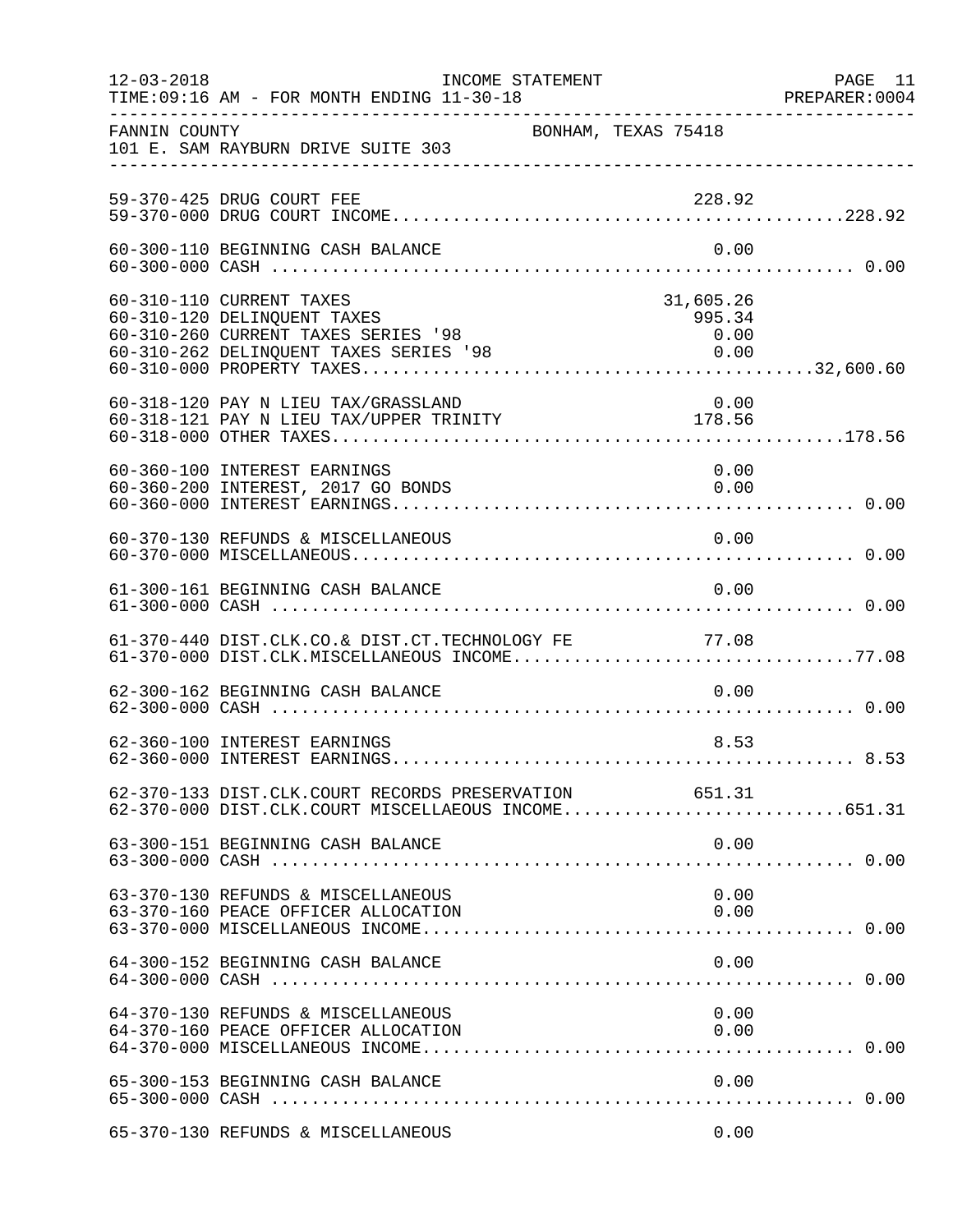| $12 - 03 - 2018$ | INCOME STATEMENT<br>TIME: 09:16 AM - FOR MONTH ENDING 11-30-18                                                                                                              | PREPARER<br>---------------------------------- | PAGE 12<br>PREPARER: 0004 |
|------------------|-----------------------------------------------------------------------------------------------------------------------------------------------------------------------------|------------------------------------------------|---------------------------|
| FANNIN COUNTY    | BONHAM, TEXAS 75418<br>101 E. SAM RAYBURN DRIVE SUITE 303                                                                                                                   |                                                |                           |
|                  |                                                                                                                                                                             |                                                |                           |
|                  | 66-300-166 BEGINNING CASH BALANCE                                                                                                                                           | 0.00                                           |                           |
|                  | 66-360-100 INTEREST EARNINGS LEGEND BANK                                                                                                                                    | 0.00<br>9,838.56                               |                           |
|                  | 66-370-130 REFUNDS & MISCELLANEOUS                                                                                                                                          | 0.00                                           |                           |
|                  | 67-300-110 UNENCUMBERED FUND BALANCE                                                                                                                                        | 0.00                                           |                           |
|                  | 67-319-551 ANNUAL PAYMENT                                                                                                                                                   | 0.00                                           |                           |
|                  | 70-360-100 INTEREST EARNINGS                                                                                                                                                | 288.78                                         |                           |
|                  | 71-330-475 INVESTIGATOR CRIMES AGAINST WOMEN 0.00                                                                                                                           |                                                |                           |
|                  | 72-330-560 INVESTIGATOR CRIMES AGAINST CHILDRE 3,297.94                                                                                                                     |                                                |                           |
|                  | 80-300-180 BEGINNING CASH BALANCE                                                                                                                                           | 0.00                                           |                           |
|                  | 80-370-130 MISCELLANEOUS<br>80-370-180 PROGRAM FEES                                                                                                                         | 0.00<br>0.00                                   |                           |
|                  |                                                                                                                                                                             |                                                |                           |
|                  | 81-318-181 YEAR 1 PAYMENT                                                                                                                                                   | 0.00                                           |                           |
|                  | 82-300-123 UNENCUMBERED FUND BALANCE                                                                                                                                        | 0.00                                           |                           |
|                  | 82-318-182 YEAR 1 PAYMENT                                                                                                                                                   | 0.00                                           |                           |
|                  | 83-300-124 UNENCUMBERED FUND BALANCE                                                                                                                                        | 0.00                                           |                           |
|                  | 83-318-183 YEAR 1 PAYMENT<br>83-318-000 NORTH TEXAS MUNICIPAL WATER DIST 0.00                                                                                               | 0.00                                           |                           |
|                  | 87-340-575 JUVENILE PROBATION FEES<br>87-340-576 JUVENILE PROBATION RESTITUTION<br>87-340-577 JUVENILE PROBATION COURT COSTS<br>87-340-578 FEES RECEIVED FOR OTHER COUNTIES | 175.00<br>469.25<br>25.00<br>0.00              |                           |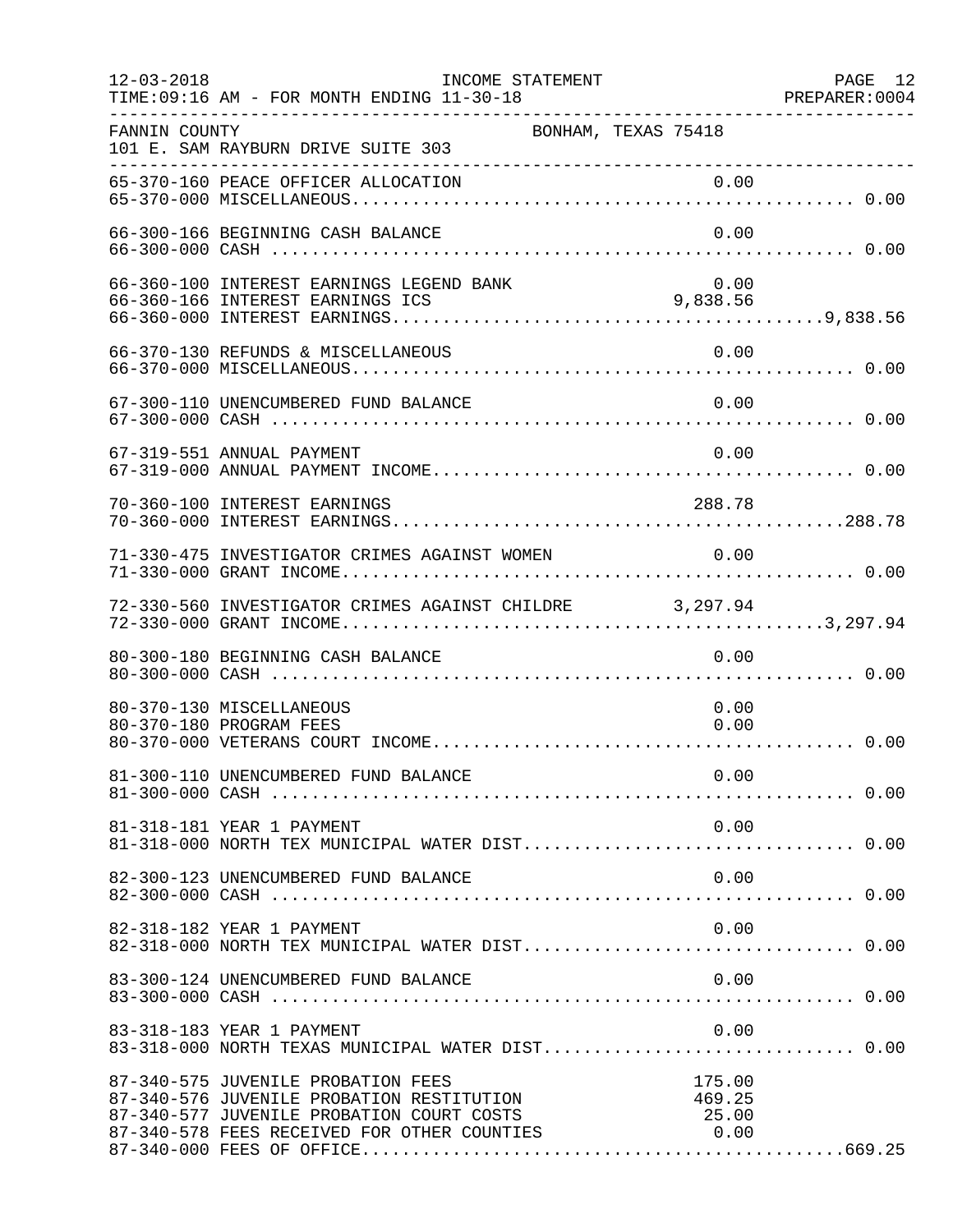| $12 - 03 - 2018$ | TIME: 09:16 AM - FOR MONTH ENDING 11-30-18                                                                                                                                                                                                                                                       | INCOME STATEMENT    |                                                        | PAGE 13<br>PREPARER: 0004 |
|------------------|--------------------------------------------------------------------------------------------------------------------------------------------------------------------------------------------------------------------------------------------------------------------------------------------------|---------------------|--------------------------------------------------------|---------------------------|
| FANNIN COUNTY    | 101 E. SAM RAYBURN DRIVE SUITE 303                                                                                                                                                                                                                                                               | BONHAM, TEXAS 75418 |                                                        |                           |
|                  | 88-367-100 HOSPITAL QUARTERLY PAYMENT                                                                                                                                                                                                                                                            |                     |                                                        |                           |
|                  | 89-300-110 UNENCUMBERED FUND BALANCE                                                                                                                                                                                                                                                             |                     | 0.00                                                   |                           |
|                  | 89-330-908 STRUCTURAL FAM.THER.GRANT OOG<br>89-330-915 BASIC PROBATION SUPERVISION<br>89-330-916 COMMUNITY PROGRAMS<br>89-330-917 PRE/POST ADJUDICATION<br>89-330-918 COMMITMENT DIVERSION<br>89-330-919 MENTAL HEALTH SERVICES 5,104.00<br>89-330-920 REGIONAL DIVERSIONS ALTERNATIVES 6,191.00 |                     | 0.00<br>40,328.00<br>26,833.00<br>2,737.00<br>3,332.00 |                           |
|                  | 89-360-189 INTEREST INCOME                                                                                                                                                                                                                                                                       |                     | 20.94                                                  |                           |
|                  | 89-370-130 REFUNDS & MISCELLANEOUS                                                                                                                                                                                                                                                               |                     | $0.00$<br>160,000.00                                   |                           |
|                  | 92-360-100 INTEREST EARNINGS<br>92-360-350 GOV. COMMODITY PROG. ASCS                                                                                                                                                                                                                             |                     | 139.91<br>0.00                                         |                           |
| 92-370-100 RENT  | 92-370-130 REFUNDS & MISCELLANEOUS                                                                                                                                                                                                                                                               |                     | 0.00<br>0.00                                           |                           |
|                  | 93-330-909 GRANT #713169 RANDOLPH                                                                                                                                                                                                                                                                |                     | 0.00                                                   |                           |
|                  | 93-370-130 REFUNDS & MISCELLANEOUS                                                                                                                                                                                                                                                               |                     | 0.00                                                   |                           |
|                  | 95-360-100 INTEREST EARNINGS                                                                                                                                                                                                                                                                     |                     | 0.00                                                   |                           |
|                  | 95-370-125 AFLAC FSA CLEARING<br>95-370-130 REFUNDS & MISCELLANEOUS                                                                                                                                                                                                                              |                     | 0.00<br>146.56                                         |                           |
| TOTAL INCOME     |                                                                                                                                                                                                                                                                                                  |                     |                                                        |                           |

## \*\*\*\*\* EXPENSE ACCOUNTS \*\*\*\*\*

10-400-101 SALARY ELECTED OFFICIAL 12,818.90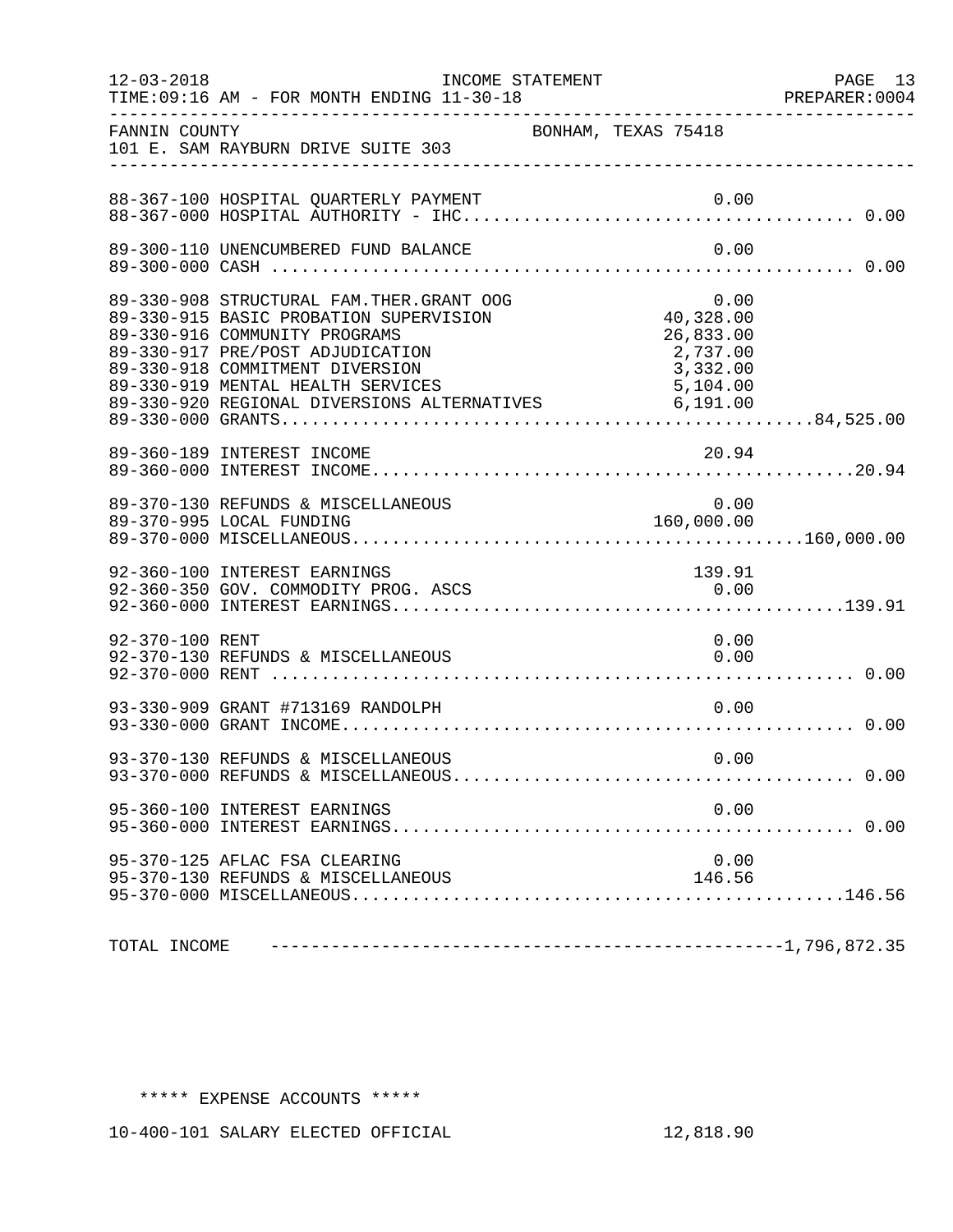|                                                           |                                                                                                                                                                                                                                                                                                                                                              |  |                                                                                                 |                      | PAGE 14<br>PREPARER:0004 |
|-----------------------------------------------------------|--------------------------------------------------------------------------------------------------------------------------------------------------------------------------------------------------------------------------------------------------------------------------------------------------------------------------------------------------------------|--|-------------------------------------------------------------------------------------------------|----------------------|--------------------------|
|                                                           | FANNIN COUNTY BONHAM, TEXAS 75418<br>101 E. SAM RAYBURN DRIVE SUITE 303                                                                                                                                                                                                                                                                                      |  |                                                                                                 |                      |                          |
| 10-400-480 BOND                                           | 10-400-435 PRINTING 0.00<br>10-400-435 PRINTING 0.00<br>10-400-437 COURT REPORTER EXPENSE 0.00<br>10-400-468 JUVENILE BOARD SALARY 400.00<br>10-400-480 BOND 400-480 BOND<br>10-400-572 OFFICE EQUIPMENT<br>10-400-574 TECHNOLOGY                                                                                                                            |  | 0.00<br>0.00                                                                                    |                      |                          |
|                                                           |                                                                                                                                                                                                                                                                                                                                                              |  |                                                                                                 |                      |                          |
| 10-403-435 PRINTING<br>10-403-480 BOND<br>10-403-481 DUES | 10-403-427 OUT OF COUNTY TRAVEL<br>10-403-431 LOCAL TRAVEL<br>10-403-437 IMAGING/INDEXING<br>10-403-572 OFFICE EQUIPMENT                                                                                                                                                                                                                                     |  | 360.00<br>1,133.88<br>142.50<br>0.00<br>0.00                                                    | 0.00<br>0.00         |                          |
| 10-404-109 SALARY<br>10-404-311 POSTAGE                   | 10-404-201 SOCIAL SECURITY TAXES<br>10-404-203 RETIREMENT<br>10-404-205 MEDICARE TAX<br>10-404-310 ELECTION SUPPLIES<br>10-404-423 CELL PHONE<br>10-404-427 ELECTION TRAVEL<br>10-404-428 EMPLOYEE TRAINING<br>10-404-429 DPS BACKGROUND CHECK<br>10-404-430 BIDS AND NOTICES<br>10-404-442 PROFESSIONAL SERVICE/TRANSLATOR<br>10-404-483 VOTER REGISTRATION |  | 15,765.41<br>585.65<br>136.96<br>1,899.63<br>372.59<br>40.00<br>0.00<br>0.00<br>331.50<br>87.50 | 0.00<br>0.00<br>0.00 |                          |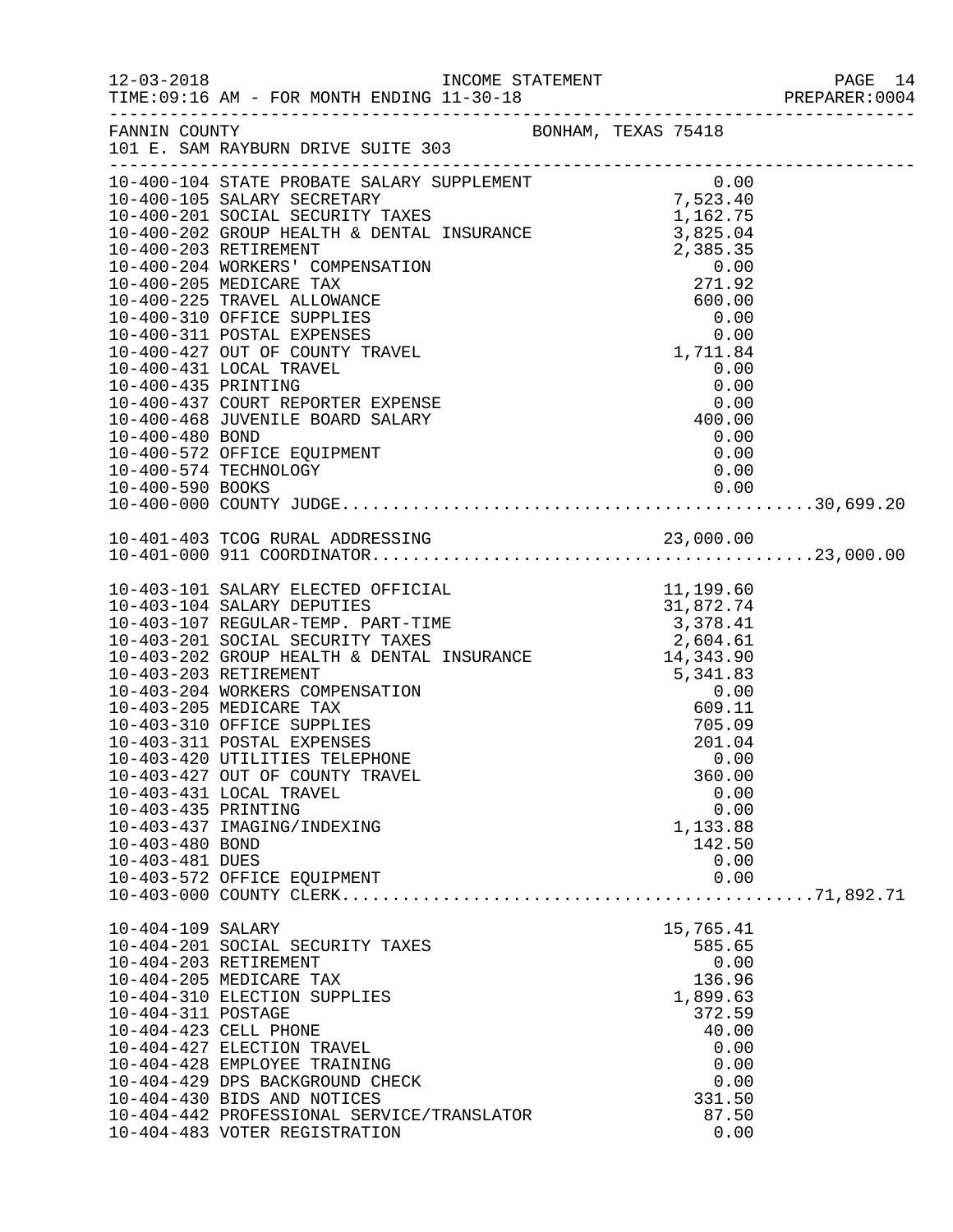|                                             |                                                                                                                                                                                                                                                                                                                                                                                                                                                                                                                                |  |                                                                                                                                                | PREPARER: 0004 |
|---------------------------------------------|--------------------------------------------------------------------------------------------------------------------------------------------------------------------------------------------------------------------------------------------------------------------------------------------------------------------------------------------------------------------------------------------------------------------------------------------------------------------------------------------------------------------------------|--|------------------------------------------------------------------------------------------------------------------------------------------------|----------------|
|                                             | FANNIN COUNTY<br>101 E. SAM RAYBURN DRIVE SUITE 303                                                                                                                                                                                                                                                                                                                                                                                                                                                                            |  |                                                                                                                                                |                |
|                                             |                                                                                                                                                                                                                                                                                                                                                                                                                                                                                                                                |  |                                                                                                                                                |                |
|                                             | 10-405-102 SALARY APPOINTED OFFICIAL<br>10-405-102 SALARY APPOINTED OFFICIAL<br>10-405-201 SOCIAL SECURITY TAXES<br>10-405-202 GROUP HEALTH & DENTAL INSURANCE<br>1912.52<br>10-405-203 RETIREMENT<br>10-405-203 NEDICARE TAX<br>10-405-205<br>10-405-428 TRAINING/TUITION<br>10-405-435 PRINTING<br>10-405-453 COMPUTER SOFTWARE<br>10-405-572 OFFICE EQUIPMENT                                                                                                                                                               |  | 0.00<br>0.00                                                                                                                                   |                |
| 10-406-422 R&M RADIO<br>10-406-454 R&M AUTO | 10-406-423 CELL PHONE ALLOWANCE<br>10-406-427 OUT OF COUNTY TRAVEL<br>10-406-428 TRAINING & TUITION<br>10-406-487 TRAILER/AUTO INSURANCE<br>10-406-489 CODE RED EARLY WARNING SYSTEM<br>10-406-490 911 RADIO TOWER BUILDING<br>10-406-573 RADIO EQUIPMENT                                                                                                                                                                                                                                                                      |  | 0.00<br>80.00<br>0.00<br>0.00<br>14.50<br>575.00<br>12,768.00<br>0.00<br>0.00                                                                  |                |
|                                             | 10-409-100 COMPENSATION PAY<br>10-409-201 SOCIAL SECURITY TAXES<br>10-409-203 RETIREMENT<br>10-409-204 WORKERS' COMPENSATION<br>10-409-205 MEDICARE TAX<br>10-409-206 UNEMPLOYMENT EXPENSE<br>10-409-395 ERRORS AND OMISSIONS<br>10-409-399 CLAIMS SETTLEMENTS<br>10-409-400 LEGAL FEES<br>10-409-401 AUDIT EXPENSE<br>10-409-404 911 EMERGENCY SERVICE<br>10-409-406 TAX APPRAISAL DISTRICT<br>10-409-408 COUNTY WELLNESS PROGRAM<br>10-409-426 PROFESSIONAL FEES<br>10-409-430 BIDS & NOTICES<br>10-409-444 LAWN MAINTENANCE |  | 0.00<br>0.00<br>0.00<br>0.00<br>0.00<br>0.00<br>0.00<br>703.50<br>0.00<br>0.00<br>2,229.25<br>233, 132. 15<br>125.55<br>0.00<br>272.14<br>0.00 |                |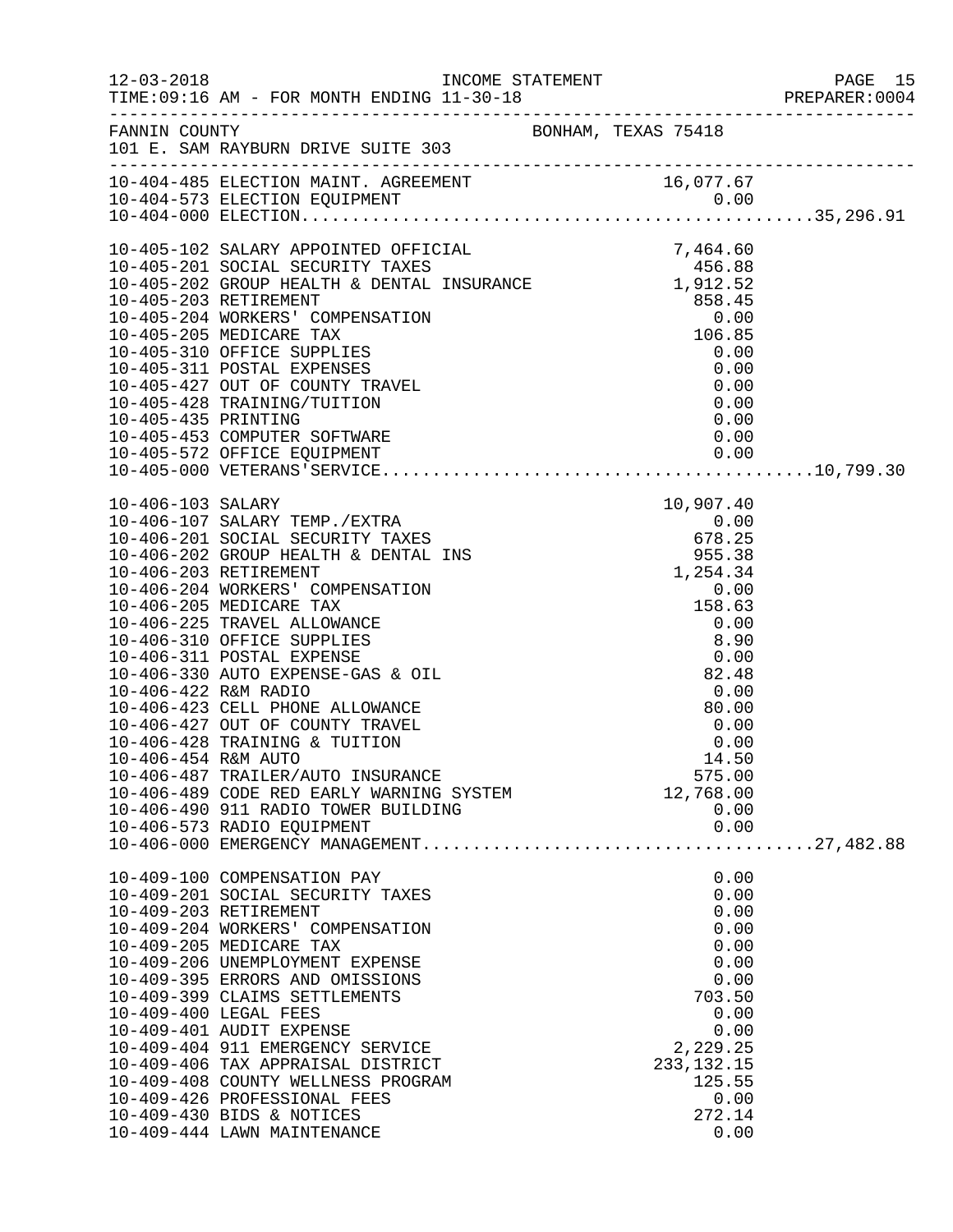| FANNIN COUNTY<br>101 E. SAM RAYBURN DRIVE SUITE 303<br>10-409-481 DUES<br>2,166.71<br>10-410-425 PROFESSIONAL SERVICES<br>0.00<br>10-410-427 OUT OF COUNTY TRAVEL<br>0.00<br>0.00<br>10-410-435 PRINTING<br>10-410-437 COURT REPORTER_EXPENSE<br>1,000.00<br>10-410-439 WITNESS EXPENSE<br>0.00<br>10-410-453 R&M EQUIPMENT<br>0.00<br>10-410-467 VISITING JUDGE<br>1,237.70<br>10-410-468 JUVENILE BOARD SALARY<br>400.00<br>10-410-480 BONDS<br>0.00<br>10-410-481 DUES<br>0.00<br>0.00<br>10-410-572 OFFICE EQUIPMENT<br>10-410-574 TECHNOLOGY<br>0.00<br>0.00<br>10-410-590 BOOKS & PUBLICATIONS<br>10-410-591 LEXIS NEXIS ONLINE LEGAL<br>62.00<br>0.00<br>10-425-201 SOCIAL SECURITY<br>10-425-205 MEDICARE TAX<br>0.00<br>10-425-311 JURY POSTAGE<br>280.59<br>10-425-312 DISTRICT JURY SUPPLIES<br>140.06<br>508.58<br>10-425-313 GRAND JURY EXPENSE<br>10-425-314 PETIT JURY EXPENSE<br>5,820.00<br>10-425-316 COUNTY COURT JURY EXP.<br>0.00<br>10-425-317 COURT REPORTER SUPPLIES<br>0.00<br>10-425-318 J.P. JURY EXPENSE<br>40.00<br>10-425-319 CO.CT.@LAW JURY EXPENSE<br>390.00<br>10-425-422 REGIONAL INDIGENT DEFENSE PROGRAM |  |           |  |
|-----------------------------------------------------------------------------------------------------------------------------------------------------------------------------------------------------------------------------------------------------------------------------------------------------------------------------------------------------------------------------------------------------------------------------------------------------------------------------------------------------------------------------------------------------------------------------------------------------------------------------------------------------------------------------------------------------------------------------------------------------------------------------------------------------------------------------------------------------------------------------------------------------------------------------------------------------------------------------------------------------------------------------------------------------------------------------------------------------------------------------------------------|--|-----------|--|
|                                                                                                                                                                                                                                                                                                                                                                                                                                                                                                                                                                                                                                                                                                                                                                                                                                                                                                                                                                                                                                                                                                                                               |  |           |  |
|                                                                                                                                                                                                                                                                                                                                                                                                                                                                                                                                                                                                                                                                                                                                                                                                                                                                                                                                                                                                                                                                                                                                               |  |           |  |
|                                                                                                                                                                                                                                                                                                                                                                                                                                                                                                                                                                                                                                                                                                                                                                                                                                                                                                                                                                                                                                                                                                                                               |  |           |  |
|                                                                                                                                                                                                                                                                                                                                                                                                                                                                                                                                                                                                                                                                                                                                                                                                                                                                                                                                                                                                                                                                                                                                               |  |           |  |
|                                                                                                                                                                                                                                                                                                                                                                                                                                                                                                                                                                                                                                                                                                                                                                                                                                                                                                                                                                                                                                                                                                                                               |  |           |  |
|                                                                                                                                                                                                                                                                                                                                                                                                                                                                                                                                                                                                                                                                                                                                                                                                                                                                                                                                                                                                                                                                                                                                               |  |           |  |
|                                                                                                                                                                                                                                                                                                                                                                                                                                                                                                                                                                                                                                                                                                                                                                                                                                                                                                                                                                                                                                                                                                                                               |  |           |  |
|                                                                                                                                                                                                                                                                                                                                                                                                                                                                                                                                                                                                                                                                                                                                                                                                                                                                                                                                                                                                                                                                                                                                               |  |           |  |
|                                                                                                                                                                                                                                                                                                                                                                                                                                                                                                                                                                                                                                                                                                                                                                                                                                                                                                                                                                                                                                                                                                                                               |  |           |  |
|                                                                                                                                                                                                                                                                                                                                                                                                                                                                                                                                                                                                                                                                                                                                                                                                                                                                                                                                                                                                                                                                                                                                               |  |           |  |
|                                                                                                                                                                                                                                                                                                                                                                                                                                                                                                                                                                                                                                                                                                                                                                                                                                                                                                                                                                                                                                                                                                                                               |  |           |  |
|                                                                                                                                                                                                                                                                                                                                                                                                                                                                                                                                                                                                                                                                                                                                                                                                                                                                                                                                                                                                                                                                                                                                               |  |           |  |
|                                                                                                                                                                                                                                                                                                                                                                                                                                                                                                                                                                                                                                                                                                                                                                                                                                                                                                                                                                                                                                                                                                                                               |  |           |  |
|                                                                                                                                                                                                                                                                                                                                                                                                                                                                                                                                                                                                                                                                                                                                                                                                                                                                                                                                                                                                                                                                                                                                               |  |           |  |
|                                                                                                                                                                                                                                                                                                                                                                                                                                                                                                                                                                                                                                                                                                                                                                                                                                                                                                                                                                                                                                                                                                                                               |  |           |  |
|                                                                                                                                                                                                                                                                                                                                                                                                                                                                                                                                                                                                                                                                                                                                                                                                                                                                                                                                                                                                                                                                                                                                               |  |           |  |
|                                                                                                                                                                                                                                                                                                                                                                                                                                                                                                                                                                                                                                                                                                                                                                                                                                                                                                                                                                                                                                                                                                                                               |  |           |  |
|                                                                                                                                                                                                                                                                                                                                                                                                                                                                                                                                                                                                                                                                                                                                                                                                                                                                                                                                                                                                                                                                                                                                               |  |           |  |
|                                                                                                                                                                                                                                                                                                                                                                                                                                                                                                                                                                                                                                                                                                                                                                                                                                                                                                                                                                                                                                                                                                                                               |  |           |  |
|                                                                                                                                                                                                                                                                                                                                                                                                                                                                                                                                                                                                                                                                                                                                                                                                                                                                                                                                                                                                                                                                                                                                               |  |           |  |
|                                                                                                                                                                                                                                                                                                                                                                                                                                                                                                                                                                                                                                                                                                                                                                                                                                                                                                                                                                                                                                                                                                                                               |  |           |  |
|                                                                                                                                                                                                                                                                                                                                                                                                                                                                                                                                                                                                                                                                                                                                                                                                                                                                                                                                                                                                                                                                                                                                               |  |           |  |
|                                                                                                                                                                                                                                                                                                                                                                                                                                                                                                                                                                                                                                                                                                                                                                                                                                                                                                                                                                                                                                                                                                                                               |  |           |  |
|                                                                                                                                                                                                                                                                                                                                                                                                                                                                                                                                                                                                                                                                                                                                                                                                                                                                                                                                                                                                                                                                                                                                               |  |           |  |
|                                                                                                                                                                                                                                                                                                                                                                                                                                                                                                                                                                                                                                                                                                                                                                                                                                                                                                                                                                                                                                                                                                                                               |  |           |  |
|                                                                                                                                                                                                                                                                                                                                                                                                                                                                                                                                                                                                                                                                                                                                                                                                                                                                                                                                                                                                                                                                                                                                               |  |           |  |
|                                                                                                                                                                                                                                                                                                                                                                                                                                                                                                                                                                                                                                                                                                                                                                                                                                                                                                                                                                                                                                                                                                                                               |  |           |  |
|                                                                                                                                                                                                                                                                                                                                                                                                                                                                                                                                                                                                                                                                                                                                                                                                                                                                                                                                                                                                                                                                                                                                               |  |           |  |
|                                                                                                                                                                                                                                                                                                                                                                                                                                                                                                                                                                                                                                                                                                                                                                                                                                                                                                                                                                                                                                                                                                                                               |  |           |  |
|                                                                                                                                                                                                                                                                                                                                                                                                                                                                                                                                                                                                                                                                                                                                                                                                                                                                                                                                                                                                                                                                                                                                               |  |           |  |
|                                                                                                                                                                                                                                                                                                                                                                                                                                                                                                                                                                                                                                                                                                                                                                                                                                                                                                                                                                                                                                                                                                                                               |  |           |  |
|                                                                                                                                                                                                                                                                                                                                                                                                                                                                                                                                                                                                                                                                                                                                                                                                                                                                                                                                                                                                                                                                                                                                               |  |           |  |
|                                                                                                                                                                                                                                                                                                                                                                                                                                                                                                                                                                                                                                                                                                                                                                                                                                                                                                                                                                                                                                                                                                                                               |  |           |  |
|                                                                                                                                                                                                                                                                                                                                                                                                                                                                                                                                                                                                                                                                                                                                                                                                                                                                                                                                                                                                                                                                                                                                               |  |           |  |
|                                                                                                                                                                                                                                                                                                                                                                                                                                                                                                                                                                                                                                                                                                                                                                                                                                                                                                                                                                                                                                                                                                                                               |  |           |  |
|                                                                                                                                                                                                                                                                                                                                                                                                                                                                                                                                                                                                                                                                                                                                                                                                                                                                                                                                                                                                                                                                                                                                               |  |           |  |
|                                                                                                                                                                                                                                                                                                                                                                                                                                                                                                                                                                                                                                                                                                                                                                                                                                                                                                                                                                                                                                                                                                                                               |  |           |  |
|                                                                                                                                                                                                                                                                                                                                                                                                                                                                                                                                                                                                                                                                                                                                                                                                                                                                                                                                                                                                                                                                                                                                               |  |           |  |
|                                                                                                                                                                                                                                                                                                                                                                                                                                                                                                                                                                                                                                                                                                                                                                                                                                                                                                                                                                                                                                                                                                                                               |  |           |  |
|                                                                                                                                                                                                                                                                                                                                                                                                                                                                                                                                                                                                                                                                                                                                                                                                                                                                                                                                                                                                                                                                                                                                               |  |           |  |
|                                                                                                                                                                                                                                                                                                                                                                                                                                                                                                                                                                                                                                                                                                                                                                                                                                                                                                                                                                                                                                                                                                                                               |  |           |  |
|                                                                                                                                                                                                                                                                                                                                                                                                                                                                                                                                                                                                                                                                                                                                                                                                                                                                                                                                                                                                                                                                                                                                               |  |           |  |
|                                                                                                                                                                                                                                                                                                                                                                                                                                                                                                                                                                                                                                                                                                                                                                                                                                                                                                                                                                                                                                                                                                                                               |  |           |  |
|                                                                                                                                                                                                                                                                                                                                                                                                                                                                                                                                                                                                                                                                                                                                                                                                                                                                                                                                                                                                                                                                                                                                               |  |           |  |
|                                                                                                                                                                                                                                                                                                                                                                                                                                                                                                                                                                                                                                                                                                                                                                                                                                                                                                                                                                                                                                                                                                                                               |  |           |  |
|                                                                                                                                                                                                                                                                                                                                                                                                                                                                                                                                                                                                                                                                                                                                                                                                                                                                                                                                                                                                                                                                                                                                               |  |           |  |
|                                                                                                                                                                                                                                                                                                                                                                                                                                                                                                                                                                                                                                                                                                                                                                                                                                                                                                                                                                                                                                                                                                                                               |  |           |  |
|                                                                                                                                                                                                                                                                                                                                                                                                                                                                                                                                                                                                                                                                                                                                                                                                                                                                                                                                                                                                                                                                                                                                               |  |           |  |
|                                                                                                                                                                                                                                                                                                                                                                                                                                                                                                                                                                                                                                                                                                                                                                                                                                                                                                                                                                                                                                                                                                                                               |  |           |  |
|                                                                                                                                                                                                                                                                                                                                                                                                                                                                                                                                                                                                                                                                                                                                                                                                                                                                                                                                                                                                                                                                                                                                               |  |           |  |
|                                                                                                                                                                                                                                                                                                                                                                                                                                                                                                                                                                                                                                                                                                                                                                                                                                                                                                                                                                                                                                                                                                                                               |  |           |  |
|                                                                                                                                                                                                                                                                                                                                                                                                                                                                                                                                                                                                                                                                                                                                                                                                                                                                                                                                                                                                                                                                                                                                               |  |           |  |
|                                                                                                                                                                                                                                                                                                                                                                                                                                                                                                                                                                                                                                                                                                                                                                                                                                                                                                                                                                                                                                                                                                                                               |  | 18,056.00 |  |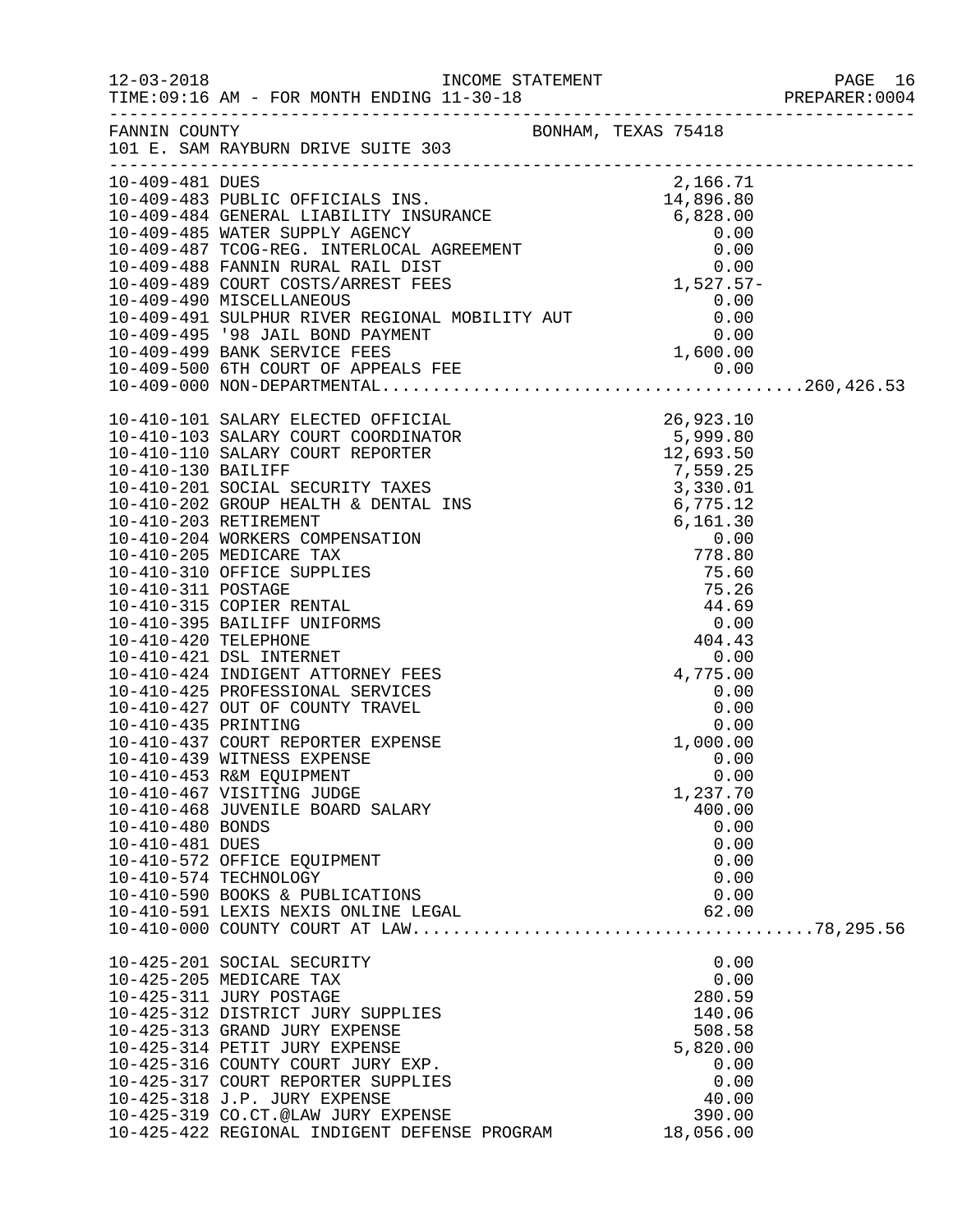|                 |                                                                                                                                                                                                                                                                                                                                                                                                                                                                                                                                                             |                                                                                                                                                          | PREPARER: 0004 |
|-----------------|-------------------------------------------------------------------------------------------------------------------------------------------------------------------------------------------------------------------------------------------------------------------------------------------------------------------------------------------------------------------------------------------------------------------------------------------------------------------------------------------------------------------------------------------------------------|----------------------------------------------------------------------------------------------------------------------------------------------------------|----------------|
|                 | FANNIN COUNTY<br>101 E. SAM RAYBURN DRIVE SUITE 303                                                                                                                                                                                                                                                                                                                                                                                                                                                                                                         |                                                                                                                                                          |                |
|                 | 10-425-425 CO.CT. ATTORNEY FEES<br>10-425-425 CO.CT. PROFESSIONAL SERVICES<br>10-425-426 COUNTY COURT SUPPLIES<br>10-425-436 ERINTING<br>10-425-436 PHYSICAL EVID. ANALYSES<br>10-425-465 PHYSICAL EVID. ANALYSES<br>10-425-466 AUTOPSIES<br>                                                                                                                                                                                                                                                                                                               |                                                                                                                                                          |                |
| 10-435-481 DUES | $[10-425-000\,\,\mathrm{COMHMISTRAT1ON}\,\,\, 10-435-130\,\,\mathrm{SLARY}\,\,\mathrm{COUT}\,\,\, \mathrm{REDNTER}\,\,\, 6.924\,\,\mathrm{11}\,\, 14,752\,\,\mathrm{.30}\,\,\mathrm{10-435-130\,\,\mathrm{DLALRF}\,\,\, \mathrm{COUT}\,\,\, \mathrm{REORTER}\,\,\, 737\,\,\mathrm{.73}\,\,\mathrm{9-130\,\,\mathrm{MLTFF}}\,\,\, 737\,\,\mathrm{.75}\,\,\mathrm{9-130\,\,\mathrm{MLTFF}}\,\,\, 737\$<br>10-435-572 OFFICE EQUIPMENT<br>10-435-574 TECHNOLOGY<br>10-435-590 DISTRICT JUDGE BOOKS<br>10-435-000 336TH DISTRICT COURT ADMINISTRATION122,237.12 | 200.00<br>0.00<br>0.00<br>0.00                                                                                                                           |                |
|                 | 10-450-101 SALARY ELECTED OFFICIAL<br>10-450-103 SALARY ASST. DIST. CLERK<br>10-450-104 SALARIES DEPUTIES<br>10-450-107 SALARY PART-TIME<br>10-450-201 SOCIAL SECURITY TAXES<br>10-450-202 GROUP HEALTH & DENTAL INSURANCE 17,690.81<br>10-450-203 RETIREMENT<br>10-450-204 WORKERS COMPENSATION<br>10-450-205 MEDICARE TAX<br>10-450-310 OFFICE SUPPLIES<br>10-450-311 POSTAL EXPENSES<br>10-450-313 PASSPORT PHOTO SUPPLIES<br>10-450-315 COPIER RENTAL<br>10-450-353 COMPUTER EXPENSE<br>10-450-423 CELL PHONE<br>10-450-427 OUT OF COUNTY TRAVEL        | 11,199.60<br>7,601.25<br>30,871.23<br>4,506.25<br>3,217.17<br>6,230.49<br>0.00<br>752.40<br>772.80<br>246.39<br>0.00<br>0.00<br>0.00<br>0.00<br>2,340.02 |                |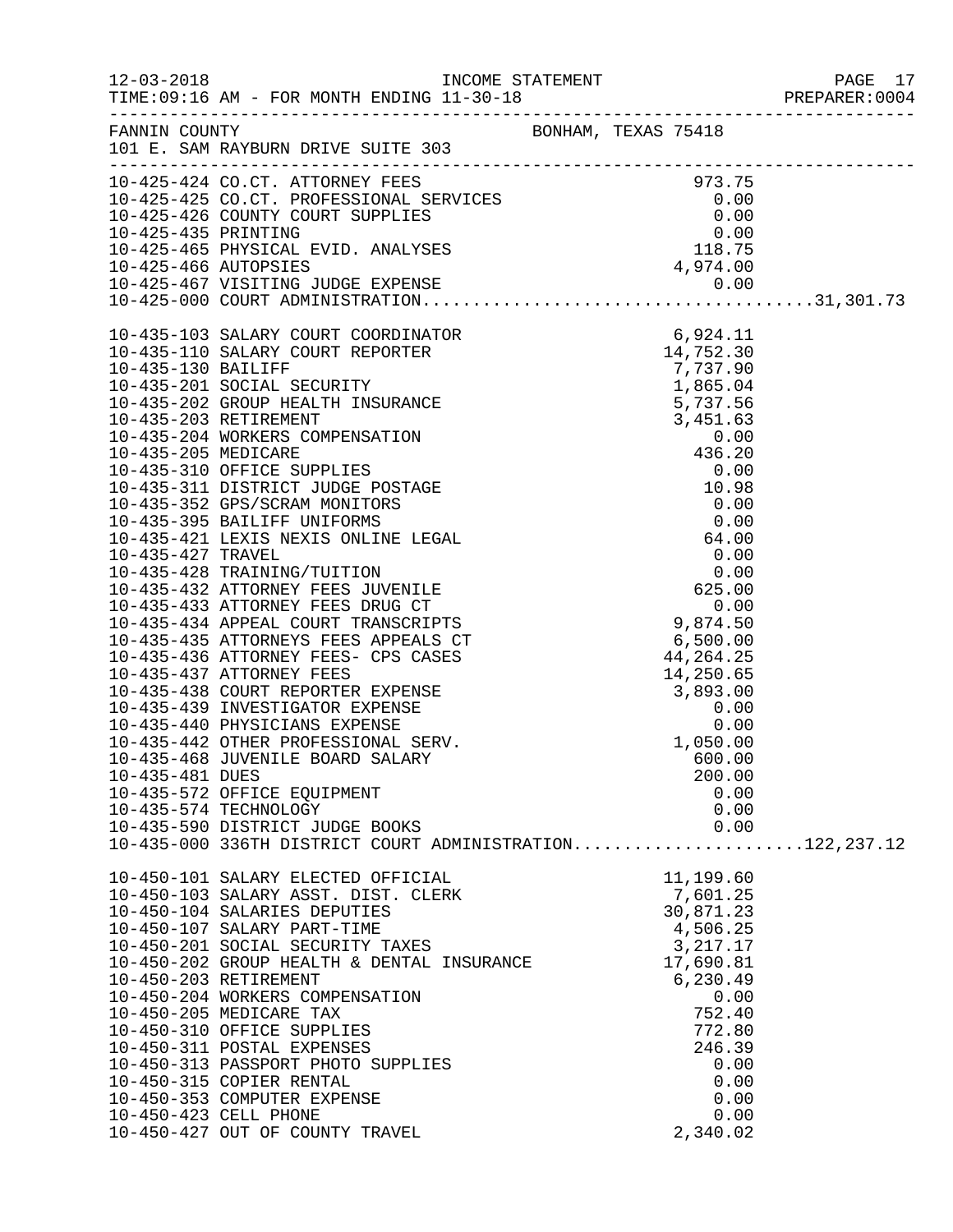|                     |                                                                                                                                                                                                                              |                               |  |                    |      | PREPARER: 0004 |
|---------------------|------------------------------------------------------------------------------------------------------------------------------------------------------------------------------------------------------------------------------|-------------------------------|--|--------------------|------|----------------|
|                     | FANNIN COUNTY BONHAM, TEXAS 75418<br>101 E. SAM RAYBURN DRIVE SUITE 303                                                                                                                                                      |                               |  |                    |      |                |
|                     | 10-450-428 EMPLOYEE TRAINING<br>10-450-431 LOCAL TRAVEL                                                                                                                                                                      | $0.00$<br>$18.00$<br>$228.00$ |  | 0.00               |      |                |
| 10-450-435 PRINTING |                                                                                                                                                                                                                              |                               |  |                    |      |                |
| 10-450-480 BONDS    |                                                                                                                                                                                                                              |                               |  |                    |      |                |
|                     |                                                                                                                                                                                                                              |                               |  |                    |      |                |
|                     |                                                                                                                                                                                                                              |                               |  |                    |      |                |
|                     |                                                                                                                                                                                                                              |                               |  |                    |      |                |
|                     |                                                                                                                                                                                                                              |                               |  |                    |      |                |
|                     |                                                                                                                                                                                                                              |                               |  |                    |      |                |
|                     |                                                                                                                                                                                                                              |                               |  |                    |      |                |
|                     |                                                                                                                                                                                                                              |                               |  |                    |      |                |
|                     |                                                                                                                                                                                                                              |                               |  |                    |      |                |
|                     |                                                                                                                                                                                                                              |                               |  |                    |      |                |
|                     |                                                                                                                                                                                                                              |                               |  |                    |      |                |
|                     |                                                                                                                                                                                                                              |                               |  |                    |      |                |
|                     |                                                                                                                                                                                                                              |                               |  |                    |      |                |
|                     |                                                                                                                                                                                                                              |                               |  |                    |      |                |
|                     |                                                                                                                                                                                                                              |                               |  |                    |      |                |
|                     |                                                                                                                                                                                                                              |                               |  |                    |      |                |
|                     |                                                                                                                                                                                                                              |                               |  |                    |      |                |
|                     | 10-455-573 RADIO EQUIPMENT                                                                                                                                                                                                   |                               |  | 0.00               |      |                |
|                     |                                                                                                                                                                                                                              |                               |  |                    |      |                |
|                     |                                                                                                                                                                                                                              |                               |  |                    |      |                |
|                     | 10-456-101 SALARY ELECTED OFFICIAL 8,554.50<br>10-456-104 SALARY DEPUTY 7<br>10-456-201 SOCIAL SECURITY TAXES 1,028.93<br>10-456-202 GROUP HEALTH & DENTAL INSURANCE 3,821.24<br>10-456-203 RETIREMENT<br>10-456-203 WORKERS |                               |  |                    |      |                |
|                     |                                                                                                                                                                                                                              |                               |  |                    |      |                |
|                     |                                                                                                                                                                                                                              |                               |  |                    |      |                |
|                     |                                                                                                                                                                                                                              |                               |  |                    |      |                |
|                     | 10-456-204 WORKERS' COMPENSATION                                                                                                                                                                                             |                               |  |                    | 0.00 |                |
|                     | 10-456-205 MEDICARE TAX                                                                                                                                                                                                      |                               |  | 240.61             |      |                |
|                     | 10-456-225 TRAVEL ALLOWANCE<br>10-456-310 OFFICE SUPPLIES                                                                                                                                                                    |                               |  | 400.00<br>85.75    |      |                |
|                     | 10-456-311 POSTAL EXPENSES                                                                                                                                                                                                   |                               |  | 42.64              |      |                |
|                     | 10-456-420 UTILITIES TELEPHONE                                                                                                                                                                                               |                               |  | 167.85             |      |                |
| 10-456-421 DSL LINE |                                                                                                                                                                                                                              |                               |  | 96.95              |      |                |
|                     | 10-456-422 R & M RADIO                                                                                                                                                                                                       |                               |  |                    | 0.00 |                |
|                     | 10-456-423 CELL PHONE ALLOWANCE<br>10-456-427 OUT OF COUNTY TRAVEL                                                                                                                                                           |                               |  | 40.00<br>150.00    |      |                |
| 10-456-435 PRINTING |                                                                                                                                                                                                                              |                               |  |                    | 0.00 |                |
|                     | 10-456-460 OFFICE RENTAL                                                                                                                                                                                                     |                               |  | 700.00             |      |                |
| 10-456-480 BOND     |                                                                                                                                                                                                                              |                               |  |                    | 0.00 |                |
| 10-456-481 DUES     |                                                                                                                                                                                                                              |                               |  | 824.49             | 0.00 |                |
|                     | 10-456-572 OFFICE EQUIPMENT<br>10-456-573 RADIO EQUIPMENT                                                                                                                                                                    |                               |  |                    | 0.00 |                |
|                     | 10-456-574 TECHNOLOGY                                                                                                                                                                                                        |                               |  |                    | 0.00 |                |
|                     |                                                                                                                                                                                                                              |                               |  |                    |      |                |
|                     | 10-457-101 SALARY ELECTED OFFICIAL                                                                                                                                                                                           |                               |  | 8,554.50           |      |                |
|                     | 10-457-103 SALARY ASSISTANT<br>10-457-201 SOCIAL SECURITY TAXES                                                                                                                                                              |                               |  | 4,895.06<br>861.18 |      |                |
|                     |                                                                                                                                                                                                                              |                               |  |                    |      |                |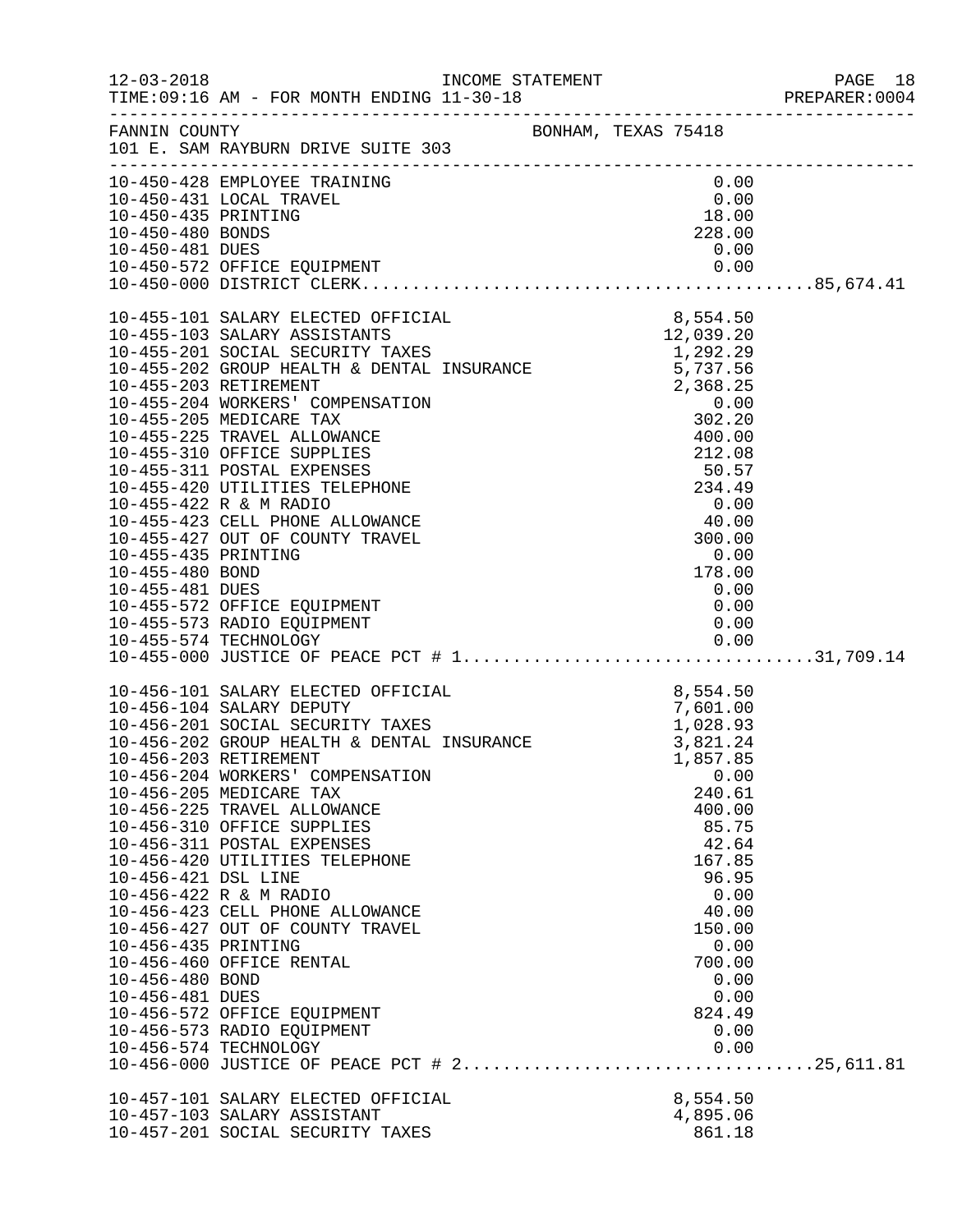|                                                           |                                                                                                                                                                                                                                                                                                                                                                                                |                                                                                                                                           | PREPARER:0004 |
|-----------------------------------------------------------|------------------------------------------------------------------------------------------------------------------------------------------------------------------------------------------------------------------------------------------------------------------------------------------------------------------------------------------------------------------------------------------------|-------------------------------------------------------------------------------------------------------------------------------------------|---------------|
|                                                           | FANNIN COUNTY BONHAM, TEXAS 75418<br>101 E. SAM RAYBURN DRIVE SUITE 303                                                                                                                                                                                                                                                                                                                        |                                                                                                                                           |               |
|                                                           |                                                                                                                                                                                                                                                                                                                                                                                                |                                                                                                                                           |               |
| 10-475-435 PRINTING<br>10-475-480 BOND<br>10-475-481 DUES | 10-475-315 COPIER EXPENSE<br>10-475-421 INTERNET/ONLINE LEGAL RE<br>10-475-422 INVESTIGATOR CELL PHONE<br>10-475-427 OUT OF COUNTY TRAVEL<br>10-475-428 TRAINING/TUITION<br>10-475-431 LOCAL TRAVEL<br>10-475-438 CT.REPORTER-TRANSCRIPTS<br>10-475-439 WITNESS EXPENSE<br>10-475-465 PHYS.EVIDENCE ANALYSIS<br>10-475-469 DPS TESTING<br>10-475-572 OFFICE EQUIPMENT<br>10-475-574 TECHNOLOGY | 106.12<br>715.44<br>60.00<br>575.79<br>0.00<br>0.00<br>99.55<br>100.00<br>0.00<br>54.82<br>0.00<br>71.00<br>60.00<br>1,179.70<br>1,984.25 |               |
|                                                           | 10-495-102 SALARY APPOINTED OFFICIAL<br>10-495-103 SALARIES ASSISTANTS<br>10-495-201 SOCIAL SECURITY TAXES<br>10-495-202 GROUP HEALTH & DENTAL INSURANCE                                                                                                                                                                                                                                       | 13,972.75<br>24, 148. 31<br>2,296.68<br>7,537.41                                                                                          |               |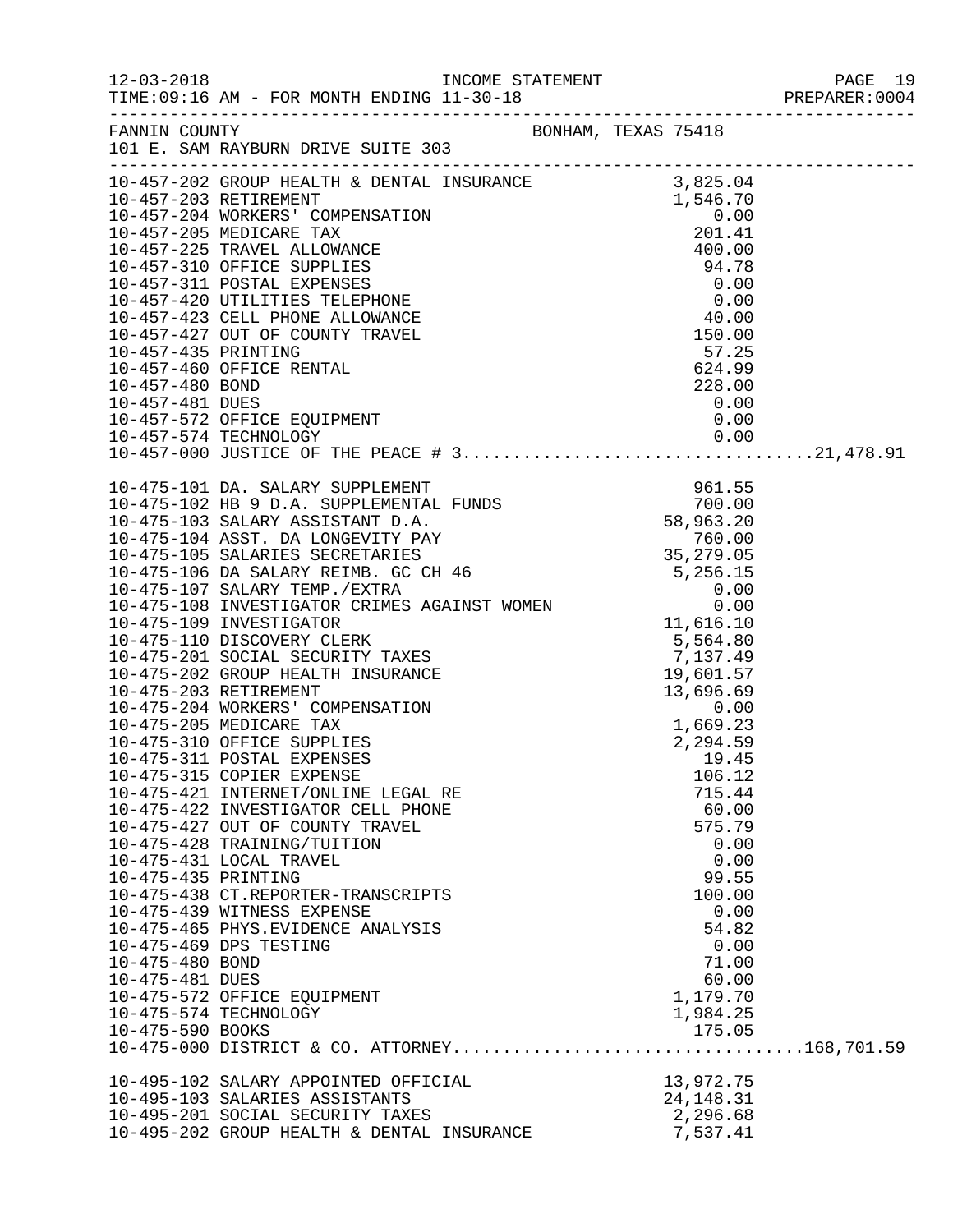|                     |                                                                                                                                                                                            |  |                                               | PREPARER: 0004 |
|---------------------|--------------------------------------------------------------------------------------------------------------------------------------------------------------------------------------------|--|-----------------------------------------------|----------------|
|                     | FANNIN COUNTY BONHAM, TEXAS 75418<br>101 E. SAM RAYBURN DRIVE SUITE 303                                                                                                                    |  |                                               |                |
|                     |                                                                                                                                                                                            |  |                                               |                |
|                     | 10-495-203 RETIREMENT                                                                                                                                                                      |  | 4,383.88                                      |                |
|                     |                                                                                                                                                                                            |  | $\begin{array}{c} 0.00 \\ 537.10 \end{array}$ |                |
|                     |                                                                                                                                                                                            |  |                                               |                |
|                     |                                                                                                                                                                                            |  |                                               |                |
|                     | 10-495-204 WORKERS COMPENSAILON<br>10-495-205 MEDICARE TAX<br>10-495-310 OFFICE SUPPLIES 0.00<br>10-495-353 COMPUTER SOFTWARE MAINTENANCE 2,810.00<br>1,347.04<br>1,347.04<br>0.00<br>0.00 |  |                                               |                |
|                     |                                                                                                                                                                                            |  |                                               |                |
|                     |                                                                                                                                                                                            |  |                                               |                |
| 10-495-435 PRINTING |                                                                                                                                                                                            |  | 0.00                                          |                |
| 10-495-480 BOND     | 10-495-452 R & M EQUIPMENT                                                                                                                                                                 |  | $0.00$<br>93.00                               |                |
| 10-495-481 DUES     |                                                                                                                                                                                            |  | 0.00                                          |                |
|                     |                                                                                                                                                                                            |  |                                               |                |
|                     |                                                                                                                                                                                            |  |                                               |                |
|                     |                                                                                                                                                                                            |  |                                               |                |
|                     | 10-496-103 SALARY PURCHASING AGENT                                                                                                                                                         |  | 6,561.60                                      |                |
|                     | 10-496-201 SOCIAL SECURITY TAXES                                                                                                                                                           |  | 409.82                                        |                |
|                     | 10-496-202 GROUP HEALTH INSURANCE                                                                                                                                                          |  | 111.79                                        |                |
|                     | 10-496-203 RETIREMENT                                                                                                                                                                      |  |                                               |                |
|                     | 10-496-204 WORKERS' COMPENSATION                                                                                                                                                           |  |                                               |                |
|                     | 10-496-205 MEDICARE TAX                                                                                                                                                                    |  |                                               |                |
|                     | 4NCE<br>10N (194.55)<br>100<br>0.00 95.85<br>124.44<br>MAINTENANCE<br>350.00<br>60.00<br>60.00<br>778.96<br>0.00<br>10-496-310 OFFICE SUPPLIES                                             |  |                                               |                |
|                     | 10-496-353 COMPUTER SOFTWARE MAINTENANCE                                                                                                                                                   |  |                                               |                |
|                     | 10-496-421 CELL PHONE                                                                                                                                                                      |  |                                               |                |
|                     | 10-496-427 OUT OF COUNTY TRAVEL<br>10-496-431 LOCAL TRAVEL                                                                                                                                 |  |                                               |                |
| 10-496-435 PRINTING |                                                                                                                                                                                            |  | 0.00                                          |                |
|                     | 10-496-452 R & M EQUIPMENT                                                                                                                                                                 |  | 0.00                                          |                |
| 10-496-480 BOND     |                                                                                                                                                                                            |  | 0.00                                          |                |
| 10-496-481 DUES     |                                                                                                                                                                                            |  | 39.00                                         |                |
|                     | 10-496-572 OFFICE EQUIPMENT                                                                                                                                                                |  | $39.00$<br>0.00                               |                |
|                     |                                                                                                                                                                                            |  |                                               |                |
|                     |                                                                                                                                                                                            |  |                                               |                |
|                     | 10-497-101 SALARY ELECTED OFFICIAL                                                                                                                                                         |  | 11,199.60                                     |                |
|                     | 10-497-103 SALARY ASSISTANT                                                                                                                                                                |  | 9,038.45                                      |                |
|                     | 10-497-201 SOCIAL SECURITY TAXES                                                                                                                                                           |  | 1,001.86                                      |                |
|                     | 10-497-202 GROUP HEALTH & DENTAL INSURANCE                                                                                                                                                 |  | 3,825.04                                      |                |
|                     | 10-497-203 RETIREMENT                                                                                                                                                                      |  | 2,327.35                                      |                |
|                     | 10-497-204 WORKERS' COMPENSATION                                                                                                                                                           |  | 0.00                                          |                |
|                     | 10-497-205 MEDICARE TAX<br>10-497-310 OFFICE SUPPLIES                                                                                                                                      |  | 234.29<br>0.00                                |                |
|                     | 10-497-427 OUT OF COUNTY TRAVEL                                                                                                                                                            |  | 0.00                                          |                |
|                     | 10-497-431 LOCAL TRAVEL                                                                                                                                                                    |  | 0.00                                          |                |
| 10-497-435 PRINTING |                                                                                                                                                                                            |  | 0.00                                          |                |
|                     | 10-497-452 R&M EQUIPMENT                                                                                                                                                                   |  | 0.00                                          |                |
|                     | 10-497-453 COMPUTER SOFTWARE MAINTEN                                                                                                                                                       |  | 1,300.00                                      |                |
| 10-497-480 BOND     |                                                                                                                                                                                            |  | 271.00                                        |                |
| 10-497-481 DUES     |                                                                                                                                                                                            |  | 0.00                                          |                |
|                     | 10-497-572 OFFICE EQUIPMENT                                                                                                                                                                |  | 0.00                                          |                |
|                     | 10-497-574 TECHNOLOGY                                                                                                                                                                      |  | 0.00                                          |                |
|                     |                                                                                                                                                                                            |  |                                               |                |
|                     |                                                                                                                                                                                            |  |                                               |                |
|                     | 10-499-101 SALARIES ELECTED OFFICIAL                                                                                                                                                       |  | 11,199.60                                     |                |
|                     | 10-499-103 SALARIES ASSISTANTS<br>10-499-104 SALARIES DEPUTIES                                                                                                                             |  | 7,829.30<br>18,797.35                         |                |
|                     | 10-499-107 SALARY TEMP./EXTRA                                                                                                                                                              |  | 1,939.87                                      |                |
|                     | 10-499-201 SOCIAL SECURITY TAXES                                                                                                                                                           |  | 2,322.32                                      |                |
|                     | 10-499-202 GROUP HEALTH & DENTAL INSURANCE                                                                                                                                                 |  | 9,562.60                                      |                |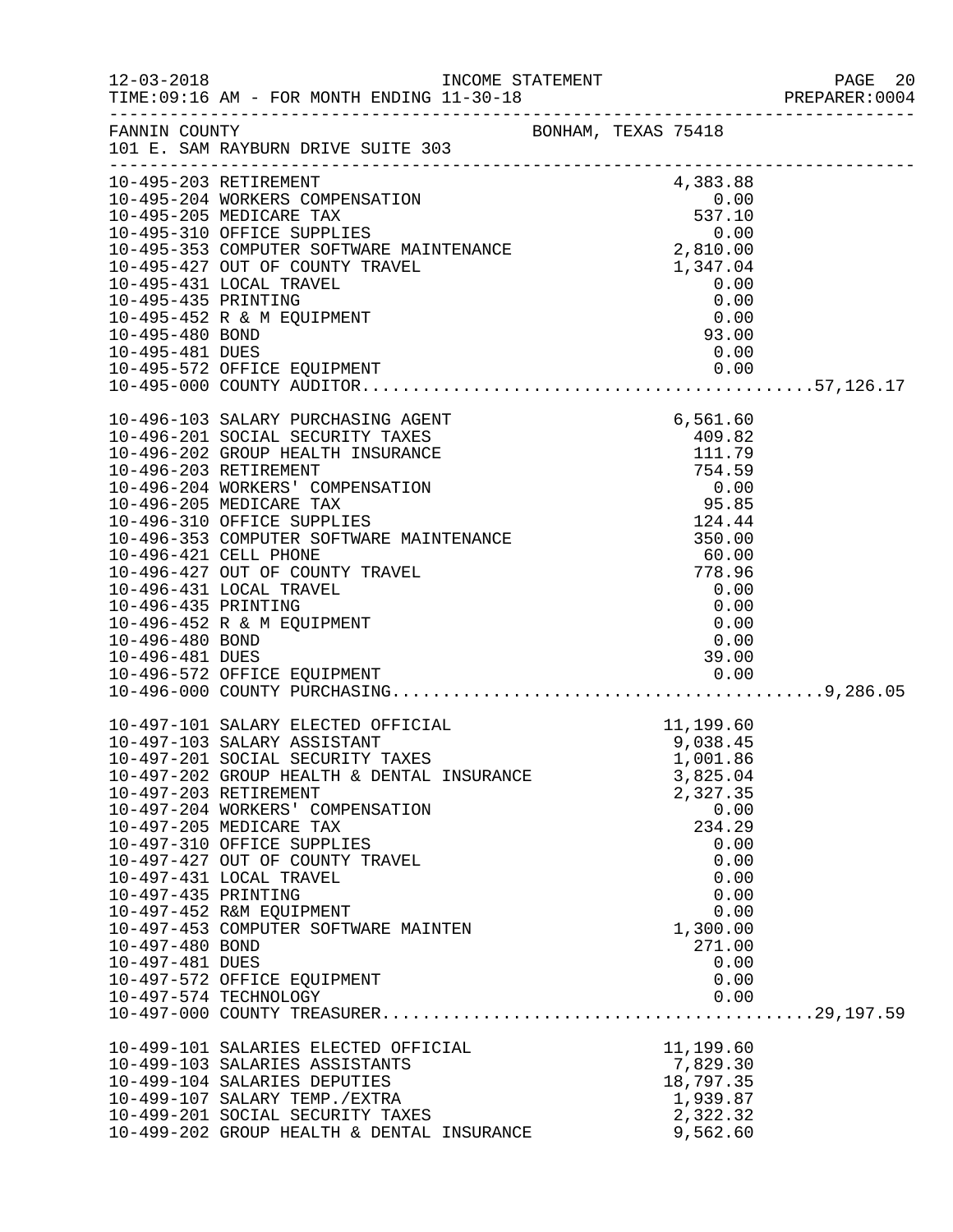|                      |                                                                |  |                | PREPARER: 0004 |
|----------------------|----------------------------------------------------------------|--|----------------|----------------|
|                      | FANNIN COUNTY<br>101 E. SAM RAYBURN DRIVE SUITE 303            |  |                |                |
|                      |                                                                |  |                |                |
|                      |                                                                |  |                |                |
|                      |                                                                |  |                |                |
|                      |                                                                |  |                |                |
|                      |                                                                |  |                |                |
|                      |                                                                |  |                |                |
|                      |                                                                |  |                |                |
|                      |                                                                |  |                |                |
|                      |                                                                |  |                |                |
|                      |                                                                |  |                |                |
|                      |                                                                |  |                |                |
|                      |                                                                |  |                |                |
|                      |                                                                |  |                |                |
|                      |                                                                |  |                |                |
|                      |                                                                |  |                |                |
|                      |                                                                |  |                |                |
|                      |                                                                |  |                |                |
|                      |                                                                |  |                |                |
|                      |                                                                |  |                |                |
|                      |                                                                |  |                |                |
|                      |                                                                |  |                |                |
|                      |                                                                |  |                |                |
|                      |                                                                |  |                |                |
|                      |                                                                |  |                |                |
|                      |                                                                |  |                |                |
|                      |                                                                |  |                |                |
|                      |                                                                |  |                |                |
|                      |                                                                |  |                |                |
|                      |                                                                |  |                |                |
|                      |                                                                |  |                |                |
|                      | 10-503-574 COMPUTER/WEB SOFTWARE                               |  | 0.00           |                |
|                      | 10-503-576 COUNTY COMPUTER REPLACEMENT                         |  | 0.00           |                |
|                      |                                                                |  |                |                |
|                      | 10-509-475 CONTINGENCY                                         |  | 0.00           |                |
|                      |                                                                |  |                |                |
|                      | 10-510-107 REGULAR TEMP.- PART TIME                            |  | 0.00           |                |
|                      | 10-510-115 SALARY JANITOR                                      |  | 7,601.50       |                |
|                      | 10-510-201 SOCIAL SECURITY TAXES                               |  | 465.38         |                |
|                      | 10-510-202 GROUP HEALTH & DENTAL INSURANCE                     |  | 1,912.52       |                |
|                      | 10-510-203 RETIREMENT                                          |  | 874.15         |                |
|                      | 10-510-204 WORKERS' COMPENSATION                               |  | 0.00           |                |
|                      | 10-510-205 MEDICARE TAX                                        |  | 108.84         |                |
|                      | 10-510-310 OFFICE SUPPLIES                                     |  | 375.31         |                |
|                      | 10-510-311 POSTAL EXPENSE                                      |  | $452.26 -$     |                |
|                      | 10-510-315 COPIER RENTAL<br>10-510-316 EMPLOYEE AWARDS BANQUET |  | 341.59<br>0.00 |                |
|                      | 10-510-330 AUTO EXPENSE-GAS AND OIL                            |  | 0.00           |                |
|                      | 10-510-332 JANITOR SUPPLIES                                    |  | 0.00           |                |
|                      | 10-510-353 R&M COMPUTER                                        |  | 0.00           |                |
| 10-510-420 TELEPHONE |                                                                |  | 0.00           |                |
|                      | 10-510-421 INTERNET LINES                                      |  | 0.00           |                |
|                      | 10-510-423 CELL PHONE                                          |  | 52.34          |                |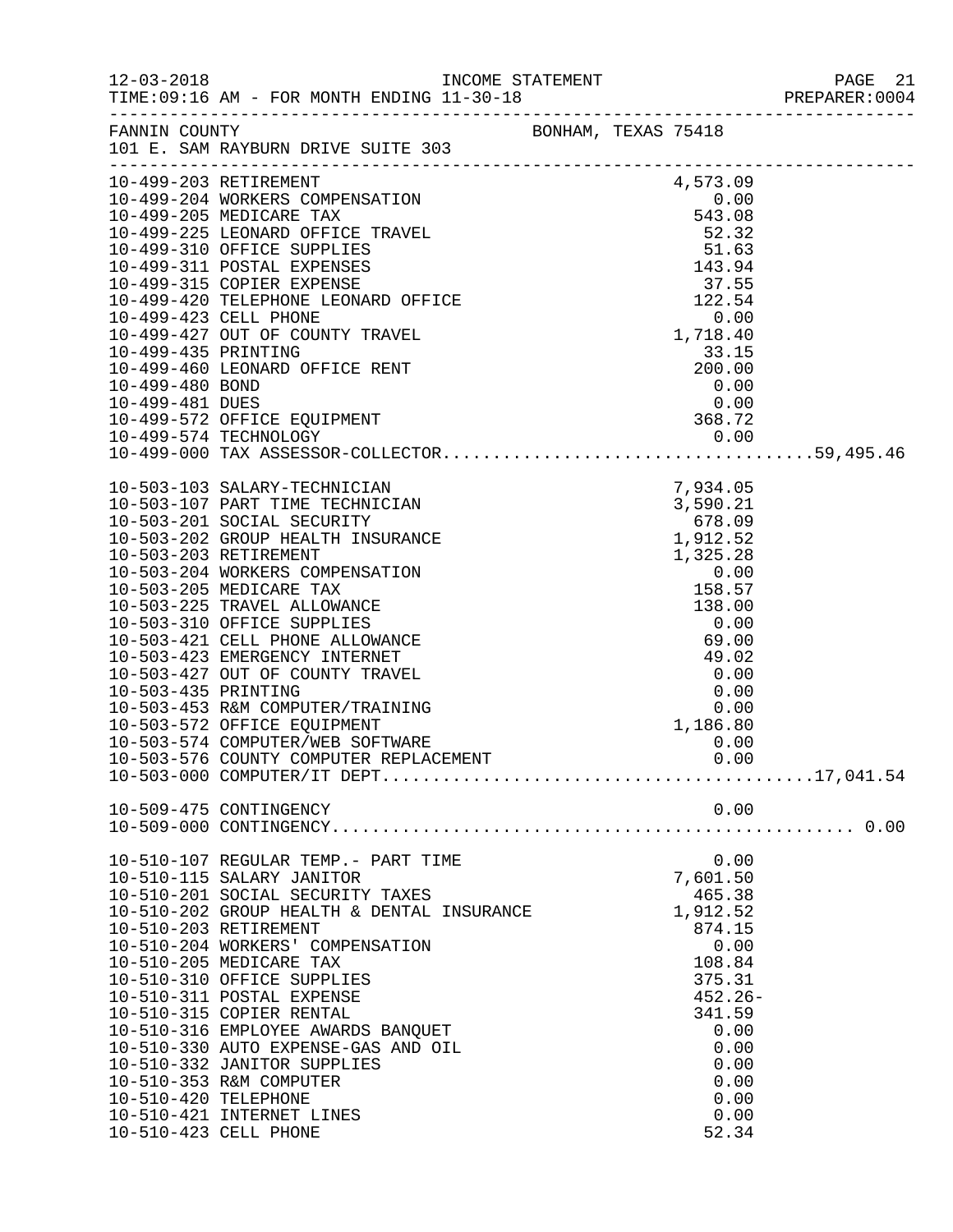|                      |                                                                                                                                                                                                                                                  |       |                           |                   |              | PREPARER: 0004 |
|----------------------|--------------------------------------------------------------------------------------------------------------------------------------------------------------------------------------------------------------------------------------------------|-------|---------------------------|-------------------|--------------|----------------|
|                      | FANNIN COUNTY<br>101 E. SAM RAYBURN DRIVE SUITE 303                                                                                                                                                                                              |       |                           |                   |              |                |
|                      | 10-510-440 UTILITIES ELECTRICITY 386.32<br>10-510-441 UTILITIES GAS 0.00<br>10-510-442 UTILITIES WATER 280.30<br>10-510-443 TRASH PICK-UP 82.08                                                                                                  |       |                           | 386.32            |              |                |
|                      |                                                                                                                                                                                                                                                  |       |                           |                   |              |                |
|                      |                                                                                                                                                                                                                                                  |       |                           |                   |              |                |
|                      |                                                                                                                                                                                                                                                  |       |                           |                   |              |                |
|                      | 10-510-443 TRASH PICK-UP<br>10-510-445 AIR CONDITIONER MAINTENANCE<br>10-510-446 ELEVATOR MAINTENANCE CONTR<br>10-510-450 R & M BUILDINGS<br>10-510-453 COMPUTER SOFTWARE MAINTEN<br>10-510-463 RENTAL PERSONNEL PAGER<br>10-510-482 FIRE INSURA |       |                           | 0.00              |              |                |
|                      |                                                                                                                                                                                                                                                  |       |                           |                   | 0.00         |                |
|                      |                                                                                                                                                                                                                                                  |       |                           |                   | 0.00         |                |
|                      |                                                                                                                                                                                                                                                  |       |                           |                   | 0.00<br>0.00 |                |
|                      |                                                                                                                                                                                                                                                  |       |                           |                   | 0.00         |                |
|                      |                                                                                                                                                                                                                                                  |       |                           |                   | 0.00         |                |
|                      |                                                                                                                                                                                                                                                  |       |                           |                   | 0.00         |                |
|                      |                                                                                                                                                                                                                                                  |       |                           |                   | 0.00         |                |
|                      |                                                                                                                                                                                                                                                  |       |                           | 0.00              |              |                |
|                      | 10-510-574 TECHNOLOGY                                                                                                                                                                                                                            |       |                           |                   | 0.00         |                |
|                      | 10-510-575 LAND/BUILDING                                                                                                                                                                                                                         |       |                           | 0.00              |              |                |
|                      |                                                                                                                                                                                                                                                  |       |                           |                   |              |                |
|                      |                                                                                                                                                                                                                                                  |       |                           |                   |              |                |
|                      | 10-511-115 SALARY JANITOR                                                                                                                                                                                                                        | TAXES |                           | 864.28            |              |                |
|                      | 10-511-201 SOCIAL SECURITY TAXES                                                                                                                                                                                                                 |       |                           | 53.59             |              |                |
|                      | 10-511-203 RETIREMENT                                                                                                                                                                                                                            |       |                           | 99.39             |              |                |
|                      | 10-511-204 WORKER' COMPENSATION                                                                                                                                                                                                                  |       |                           | $0.00$<br>$12.53$ |              |                |
|                      | 10-511-205 MEDICARE TAX                                                                                                                                                                                                                          |       |                           |                   |              |                |
|                      | 10-511-225 JANITOR TRAVEL                                                                                                                                                                                                                        |       |                           | 2.53              |              |                |
|                      | 10-511-332 JANITOR SUPPLIES                                                                                                                                                                                                                      |       |                           | 165.18            |              |                |
|                      | 10-511-440 UTILITIES ELECTRICITY                                                                                                                                                                                                                 |       |                           | 753.19            |              |                |
|                      | 10-511-441 UTILITIES GAS                                                                                                                                                                                                                         |       |                           |                   |              |                |
|                      | 10-511-442 UTILITIES WATER                                                                                                                                                                                                                       |       |                           |                   |              |                |
|                      | 10-511-443 TRASH PICK-UP SERVICE<br>10-511-444 LAWN MAINTENANCE                                                                                                                                                                                  |       | $55.11$<br>87.59<br>41.04 |                   |              |                |
|                      | 10-511-450 R & M BUILDING                                                                                                                                                                                                                        |       |                           | $0.00$<br>442.47  |              |                |
|                      | 10-511-482 FIRE INSURANCE                                                                                                                                                                                                                        |       |                           | 0.00              |              |                |
|                      |                                                                                                                                                                                                                                                  |       |                           |                   |              |                |
|                      |                                                                                                                                                                                                                                                  |       |                           |                   |              |                |
|                      |                                                                                                                                                                                                                                                  |       |                           | 64.42             |              |                |
|                      | 10-512-332 JANITOR SUPPLIES<br>10-512-440 UTILITIES ELECTRICITY                                                                                                                                                                                  |       |                           | 676.53            |              |                |
|                      | 10-512-442 UTILITIES WATER                                                                                                                                                                                                                       |       |                           | 59.60             |              |                |
|                      | 10-512-450 R&M BUILDING                                                                                                                                                                                                                          |       |                           | 0.00              |              |                |
|                      | 10-512-482 FIRE INSURANCE                                                                                                                                                                                                                        |       |                           |                   | 0.00         |                |
| 10-512-535 BUILDINGS |                                                                                                                                                                                                                                                  |       |                           | 0.00              |              |                |
|                      |                                                                                                                                                                                                                                                  |       |                           |                   |              |                |
|                      | 10-513-115 SALARY JANITOR                                                                                                                                                                                                                        |       |                           | 2,351.35          |              |                |
|                      | 10-513-201 SOCIAL SECURITY TAXES                                                                                                                                                                                                                 |       |                           | 145.78            |              |                |
|                      | 10-513-203 RETIREMENT                                                                                                                                                                                                                            |       |                           | 270.38            |              |                |
|                      | 10-513-204 WORKERS' COMPENSATION                                                                                                                                                                                                                 |       |                           | 0.00              |              |                |
|                      | 10-513-205 MEDICARE TAX                                                                                                                                                                                                                          |       |                           | 34.06             |              |                |
|                      | 10-513-315 COPIER RENTAL                                                                                                                                                                                                                         |       |                           | 109.46            |              |                |
|                      | 10-513-332 JANITOR SUPPLIES                                                                                                                                                                                                                      |       |                           | 160.33            |              |                |
| 10-513-420 TELEPHONE |                                                                                                                                                                                                                                                  |       |                           | 867.89            |              |                |
| 10-513-421 INTERNET  |                                                                                                                                                                                                                                                  |       |                           |                   | 0.00         |                |
|                      | 10-513-440 UTILITIES ELECTRICITY                                                                                                                                                                                                                 |       |                           | 810.96            |              |                |
|                      | 10-513-441 UTILITIES GAS                                                                                                                                                                                                                         |       |                           | 131.71            |              |                |
|                      | 10-513-442 UTILITIES WATER                                                                                                                                                                                                                       |       |                           | 102.08            |              |                |
|                      | 10-513-443 TRASH PICKUP SERVICE                                                                                                                                                                                                                  |       |                           | 82.08             |              |                |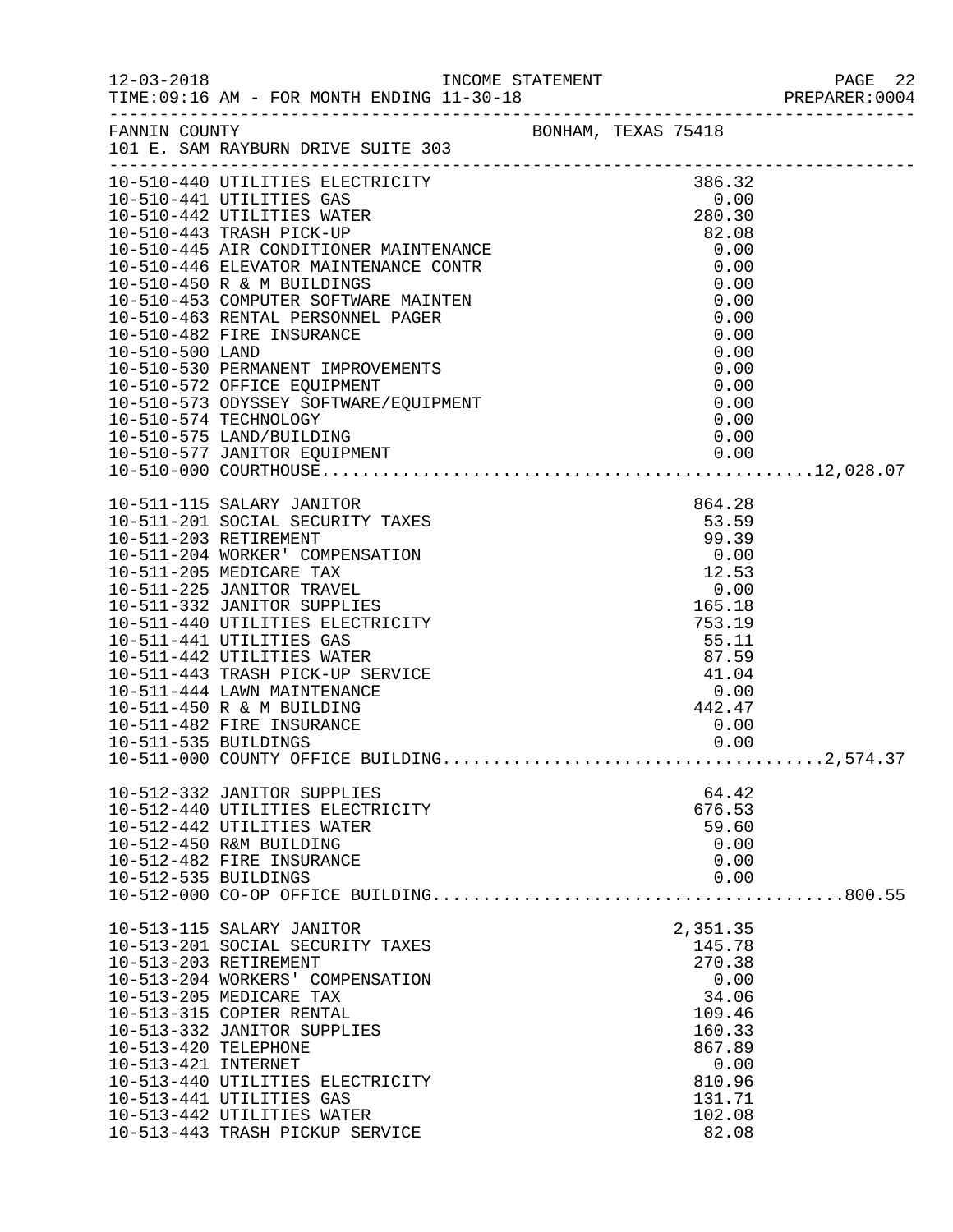|                       |                                                                                 |                     |           |                | PAGE 23<br>PREPARER:0004 |
|-----------------------|---------------------------------------------------------------------------------|---------------------|-----------|----------------|--------------------------|
| FANNIN COUNTY         | 101 E. SAM RAYBURN DRIVE SUITE 303                                              | BONHAM, TEXAS 75418 |           |                |                          |
|                       | 10-513-444 LAWN MAINTENANCE                                                     |                     |           | 0.00           |                          |
|                       | 10-513-450 R&M BUILDING<br>10-513-455 PARKING LOT                               |                     |           | 334.36<br>0.00 |                          |
|                       | 10-513-482 FIRE INSURANCE                                                       |                     |           | 0.00           |                          |
|                       |                                                                                 |                     |           |                |                          |
|                       |                                                                                 |                     |           |                |                          |
|                       |                                                                                 |                     |           |                |                          |
|                       |                                                                                 |                     |           |                |                          |
|                       | 10-515-440 UTILITIES ELECTRICITY                                                |                     |           | 88.26          |                          |
|                       | 10-515-441 UTILITIES GAS                                                        |                     |           | 48.18          |                          |
|                       | 10-515-442 UTILITIES WATER<br>10-515-444 LAWN MAINTENANCE                       |                     | 100.00    | 0.00           |                          |
|                       | 10-515-450 R&M BUILDING                                                         |                     |           | 0.00           |                          |
|                       | 10-515-482 FIRE INSURANCE                                                       |                     |           | 0.00           |                          |
|                       |                                                                                 |                     |           |                |                          |
|                       |                                                                                 |                     |           |                |                          |
|                       | 10-516-115 SALARY JANITOR                                                       |                     |           | 406.72         |                          |
|                       | 10-516-201 SOCIAL SECURITY TAXES                                                |                     |           | 25.23          |                          |
| 10-516-203 RETIREMENT |                                                                                 |                     |           | 46.78          |                          |
|                       | 10-516-204 WORKERS' COMPENSATION                                                |                     |           | 0.00           |                          |
|                       | 10-516-205 MEDICARE TAX<br>10-516-225 JANITOR TRAVEL                            |                     | 0.00      | 5.91           |                          |
|                       | 10-516-332 JANITOR SUPPLIES                                                     |                     | 83.43     |                |                          |
| 10-516-420 TELEPHONE  |                                                                                 |                     |           | 0.00           |                          |
|                       | 10-516-440 UTILITIES ELECTRICITY                                                |                     |           | 809.72         |                          |
|                       | 10-516-441 UTILITIES GAS                                                        |                     |           | 0.00           |                          |
|                       | 10-516-442 UTILITIES WATER                                                      |                     |           | 67.00          |                          |
|                       | 10-516-443 TRASH PICKUP SERVICE                                                 |                     |           | 0.00           |                          |
|                       | 10-516-444 LAWN MAINTENANCE                                                     |                     |           | 0.00           |                          |
|                       | 10-516-450 R&M BUILDING                                                         |                     |           | 52.00          |                          |
|                       | 10-516-482 FIRE INSURANCE                                                       |                     |           | 0.00           |                          |
|                       | 10-516-530 BUILDING REMODEL<br>10-516-535 BUILDING CONSTRUCTION                 |                     |           | 0.00<br>0.00   |                          |
|                       | 10-516-572 OFFICE EQUIPMENT                                                     |                     |           | 0.00           |                          |
|                       | 10-516-000 AGRILIFE EXTENSION BUILDING1,496.79                                  |                     |           |                |                          |
| 10-517-535 BUILDING   |                                                                                 |                     |           | 0.00           |                          |
|                       |                                                                                 |                     |           |                |                          |
|                       | 10-518-311 POSTAL EXPENSES                                                      |                     |           | 0.00           |                          |
|                       | 10-518-332 JANITOR SUPPLIES                                                     |                     |           | 550.66         |                          |
|                       | 10-518-420 UTILITIES TELEPHONE                                                  |                     |           | 2,823.27       |                          |
|                       | 10-518-421 INTERNET SERVICES                                                    |                     |           | 2,191.52       |                          |
|                       | 10-518-440 UTILITIES ELECTRICITY                                                |                     |           | 1,572.14       |                          |
|                       | 10-518-441 UTILITIES GAS                                                        |                     |           | 148.06         |                          |
|                       | 10-518-442 UTILITIES WATER                                                      |                     |           | 225.60         |                          |
|                       | 10-518-443 TRASH PICKUP SERVICE                                                 |                     |           | 145.38         |                          |
|                       | 10-518-450 R & M BUILDING                                                       |                     |           | 2,144.80       |                          |
|                       | 10-518-460 MOVING EXPENSES                                                      |                     |           | 0.00           |                          |
|                       | 10-518-470 OFFICE SPACE LEASE                                                   |                     | 29,125.00 |                |                          |
|                       | 10-518-483 ALARM MONITORING                                                     |                     |           | 885.60         |                          |
|                       | 10-518-484 CLEANING SERVICES<br>10-518-501 PEST CONTROL                         |                     |           | 0.00<br>225.00 |                          |
|                       | 10-518-501 PEST CONTROL 225.00<br>10-518-000 COUNTY OFFICES RELOCATION40,037.03 |                     |           |                |                          |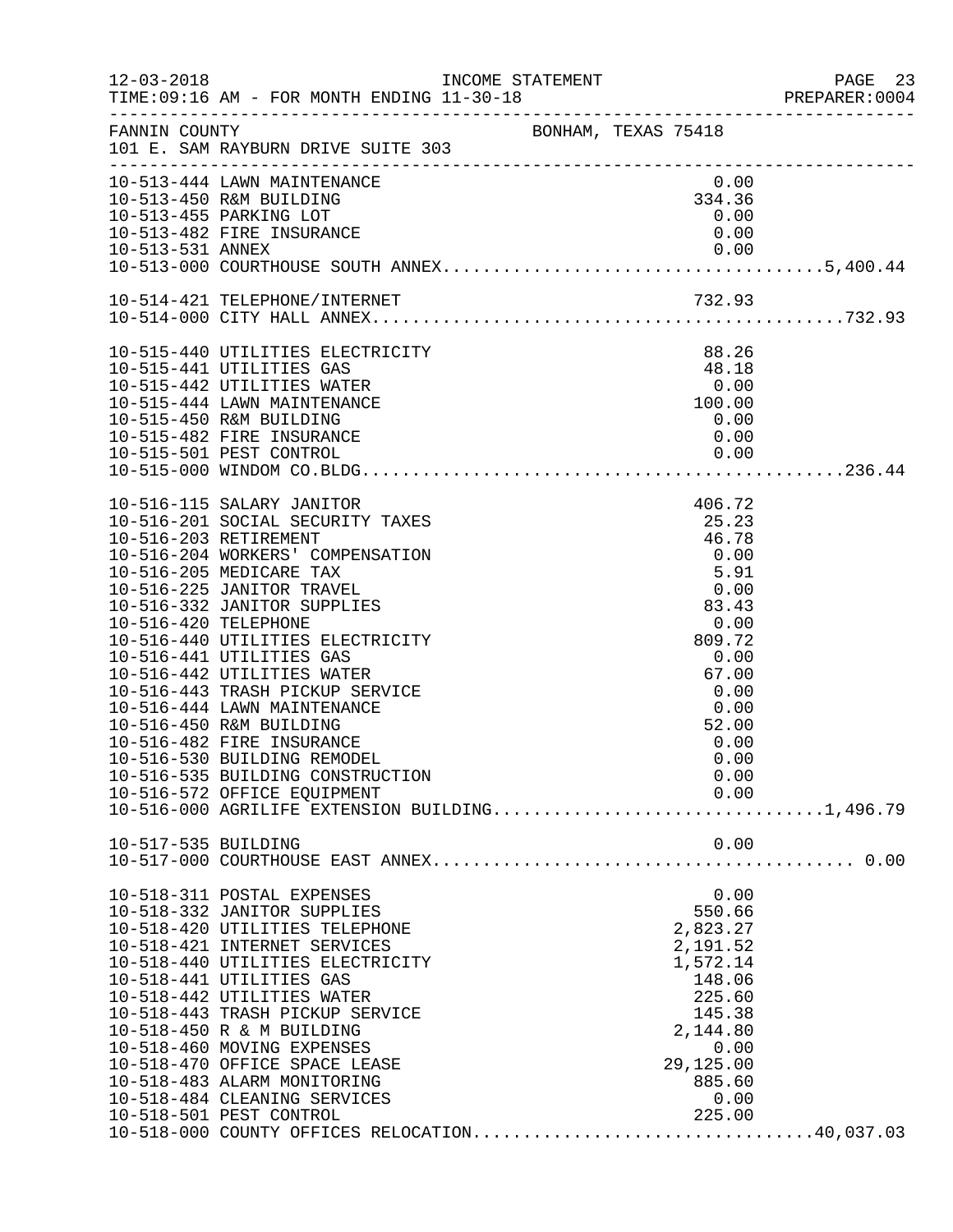|                                                                |                                                                                                                                                                                                                                                                                                                                                                                                                                                                                      |                                                                                                                                               | PAGE 24<br>PREPARER: 0004 |
|----------------------------------------------------------------|--------------------------------------------------------------------------------------------------------------------------------------------------------------------------------------------------------------------------------------------------------------------------------------------------------------------------------------------------------------------------------------------------------------------------------------------------------------------------------------|-----------------------------------------------------------------------------------------------------------------------------------------------|---------------------------|
|                                                                | FANNIN COUNTY<br>101 E. SAM RAYBURN DRIVE SUITE 303                                                                                                                                                                                                                                                                                                                                                                                                                                  | BONHAM, TEXAS 75418                                                                                                                           |                           |
|                                                                | 10-519-165 CONSTRUCTION                                                                                                                                                                                                                                                                                                                                                                                                                                                              |                                                                                                                                               |                           |
|                                                                |                                                                                                                                                                                                                                                                                                                                                                                                                                                                                      |                                                                                                                                               |                           |
|                                                                |                                                                                                                                                                                                                                                                                                                                                                                                                                                                                      |                                                                                                                                               |                           |
|                                                                | 10-543-416 FIRE PROTECTION SERVICE<br>0.00 10-543-440 UTILITIES ELECTRICITY 0.00<br>10-543-440 UTILITIES ELECTRICITY 0.00<br>10-543-447 REPEATER SERVICE CONTRACT 8,507.60<br>10-543-490 FCC RADIO LICENSE                                                                                                                                                                                                                                                                           | 21,000.00                                                                                                                                     |                           |
| 10-551-435 PRINTING<br>10-551-480 BOND<br>10-551-572 EQUIPMENT | 10-551-427 TRAVEL EXPENSE<br>10-551-488 LAW ENFORCEMENT PROF. INS<br>10-551-574 TECHNOLOGY                                                                                                                                                                                                                                                                                                                                                                                           | 400.00<br>0.00<br>$\begin{array}{c} 0.00 \\ 483.00 \end{array}$<br>0.00<br>0.00                                                               |                           |
| 10-552-435 PRINTING<br>10-552-480 BOND                         | 10-552-101 SALARY ELECTED OFFICIAL<br>10-552-201 SOCIAL SECURITY TAXES<br>$10-552-202$ GROUP HEALTH & DENTAL INSURANCE<br>10-552-203 RETIREMENT<br>10-552-204 WORKERS' COMPENSATION<br>10-552-205 MEDICARE TAX<br>10-552-310 OFFICE SUPPLIES<br>10-552-311 POSTAL EXPENSES<br>10-552-330 AUTO EXPENSE-GAS AND OIL<br>10-552-422 R & M RADIO<br>10-552-427 TRAVEL EXPENSE<br>10-552-428 TRAINING/TUITION/TRAVEL<br>10-552-488 LAW ENFOREMENT PROF. INS.<br>10-552-573 RADIO EQUIPMENT | 3,095.95<br>216.75<br>1,912.52<br>356.05<br>0.00<br>50.70<br>0.00<br>0.00<br>0.00<br>0.00<br>400.00<br>0.00<br>0.00<br>0.00<br>483.00<br>0.00 |                           |
|                                                                | 10-553-101 SALARY ELECTED OFFICIAL<br>10-553-201 SOCIAL SECURITY TAXES                                                                                                                                                                                                                                                                                                                                                                                                               | 2,752.05<br>195.45                                                                                                                            |                           |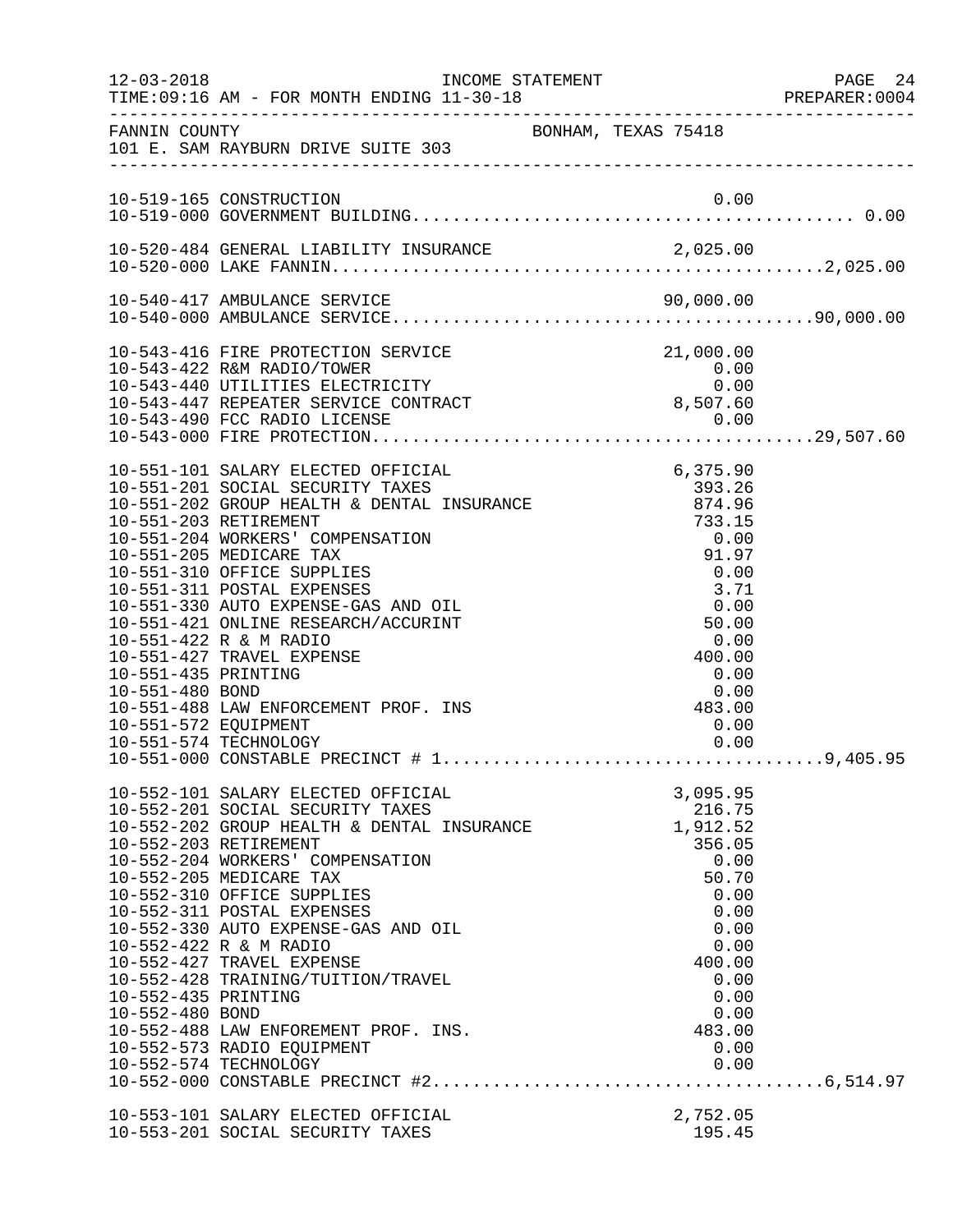|                      |                                                                                                                                                                                                                                              |                | PREPARER: 0004 |
|----------------------|----------------------------------------------------------------------------------------------------------------------------------------------------------------------------------------------------------------------------------------------|----------------|----------------|
|                      | FANNIN COUNTY<br>101 E. SAM RAYBURN DRIVE SUITE 303                                                                                                                                                                                          |                |                |
|                      | 10-553-202 GROUP HEALTH & DENTAL INSURANCE<br>10-553-203 RETIREMENT<br>10-553-203 RETIREMENT<br>10-553-204 WORKERS' COMPENSATION<br>10-553-205 MEDICARE TAX<br>10-553-310 OFFICE SUPPLIES<br>10-553-310 OFFICE SUPPLIES<br>10-553-311 POSTAL |                |                |
|                      |                                                                                                                                                                                                                                              |                |                |
|                      |                                                                                                                                                                                                                                              |                |                |
|                      |                                                                                                                                                                                                                                              |                |                |
|                      |                                                                                                                                                                                                                                              |                |                |
|                      |                                                                                                                                                                                                                                              |                |                |
|                      |                                                                                                                                                                                                                                              |                |                |
|                      |                                                                                                                                                                                                                                              |                |                |
|                      |                                                                                                                                                                                                                                              |                |                |
|                      |                                                                                                                                                                                                                                              |                |                |
|                      |                                                                                                                                                                                                                                              |                |                |
|                      | 10-553-488 LAW ENFORCEMENT PROF. INS<br>10-553-573 RADIO EQUIPMENT<br>10-553-573 RADIO EQUIPMENT<br>10-553-000 CONSTABLE PRECINCT # 3                                                                                                        |                |                |
|                      |                                                                                                                                                                                                                                              |                |                |
|                      |                                                                                                                                                                                                                                              |                |                |
|                      |                                                                                                                                                                                                                                              |                |                |
|                      |                                                                                                                                                                                                                                              |                |                |
|                      |                                                                                                                                                                                                                                              |                |                |
|                      |                                                                                                                                                                                                                                              |                |                |
|                      |                                                                                                                                                                                                                                              |                |                |
|                      |                                                                                                                                                                                                                                              |                |                |
|                      |                                                                                                                                                                                                                                              |                |                |
|                      |                                                                                                                                                                                                                                              |                |                |
|                      |                                                                                                                                                                                                                                              |                |                |
|                      |                                                                                                                                                                                                                                              |                |                |
|                      |                                                                                                                                                                                                                                              |                |                |
|                      |                                                                                                                                                                                                                                              |                |                |
|                      |                                                                                                                                                                                                                                              |                |                |
|                      |                                                                                                                                                                                                                                              |                |                |
|                      |                                                                                                                                                                                                                                              |                |                |
|                      |                                                                                                                                                                                                                                              |                |                |
|                      |                                                                                                                                                                                                                                              |                |                |
|                      |                                                                                                                                                                                                                                              |                |                |
|                      | 10-560-250 EMPLOYEE PHYSICALS                                                                                                                                                                                                                | 0.00           |                |
|                      | 10-560-310 OFFICE SUPPLIES                                                                                                                                                                                                                   | 2,399.44       |                |
|                      | 10-560-311 POSTAL EXPENSES                                                                                                                                                                                                                   | 197.12         |                |
|                      | 10-560-315 SHERIFF COPIER RENTAL<br>10-560-320 WEAPONS SUPPLIES                                                                                                                                                                              | 0.00<br>0.00   |                |
|                      | 10-560-321 PATROL SUPPLIES                                                                                                                                                                                                                   | 0.00           |                |
|                      | 10-560-330 AUTO EXPENSE GAS & OIL                                                                                                                                                                                                            | 7,133.92       |                |
|                      | 10-560-332 SHERIFF JANITOR SUPPLIES                                                                                                                                                                                                          | 0.00           |                |
|                      | 10-560-395 UNIFORMS/OTHER                                                                                                                                                                                                                    | 644.04         |                |
|                      | 10-560-419 SHERIFF CELL PHONE                                                                                                                                                                                                                | 80.00          |                |
| 10-560-420 TELEPHONE |                                                                                                                                                                                                                                              | 2,062.89       |                |
|                      | 10-560-421 CELL PHONE                                                                                                                                                                                                                        | 275.00         |                |
|                      | 10-560-422 R & M RADIO                                                                                                                                                                                                                       | 0.00           |                |
|                      | 10-560-427 OUT OF COUNTY TRAVEL                                                                                                                                                                                                              | 1,529.27       |                |
|                      | 10-560-428 PRISONER TRANSPORT                                                                                                                                                                                                                | 1,450.81       |                |
|                      | 10-560-430 BIDS AND NOTICES                                                                                                                                                                                                                  | 0.00           |                |
| 10-560-435 PRINTING  | 10-560-432 IMPOUNDMENT OF ESTRAY LIVESTOCK                                                                                                                                                                                                   | 0.00           |                |
|                      | 10-560-440 UTILITIES ELECTRICITY                                                                                                                                                                                                             | 208.26<br>0.00 |                |
|                      | 10-560-442 UTILITIES WATER                                                                                                                                                                                                                   | $47.30 -$      |                |
|                      | 10-560-443 SHERIFF TRASH PICKUP                                                                                                                                                                                                              | 113.28         |                |
|                      | 10-560-444 INTERNET SERVICE                                                                                                                                                                                                                  | 0.00           |                |
|                      |                                                                                                                                                                                                                                              |                |                |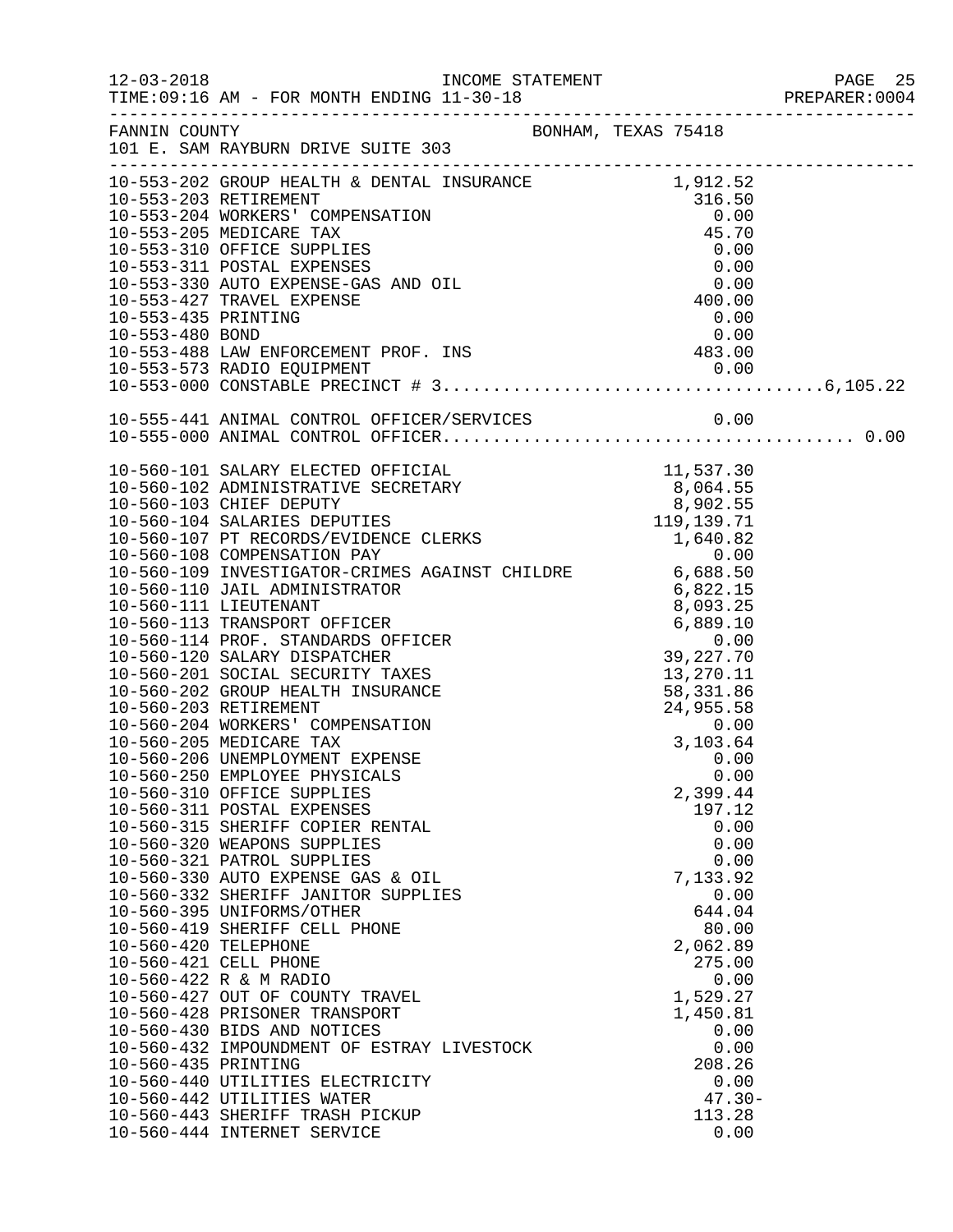12-03-2018 INCOME STATEMENT PAGE 26

|                      | TIME: 09:16 AM - FOR MONTH ENDING 11-30-18 |                                                                  | PREPARER: 0004 |
|----------------------|--------------------------------------------|------------------------------------------------------------------|----------------|
| FANNIN COUNTY        |                                            | BONHAM, TEXAS 75418                                              |                |
|                      | 101 E. SAM RAYBURN DRIVE SUITE 303         |                                                                  |                |
|                      | 10-560-445 AIR CONDITIONER MAINTENANCE     | 0.00                                                             |                |
|                      | 10-560-447 REPEATER SERVICE CONTRACT       | NNCE<br>TT 0.00<br>210.00<br>210.00<br>0.00<br>5,898.77<br>80.00 |                |
|                      | 10-560-450 SHERIFF OFF. R&M BLDG.          |                                                                  |                |
|                      | 10-560-452 R & M EQUIPMENT                 |                                                                  |                |
|                      | 10-560-453 TYLER/CAD MAINTENANCE           |                                                                  |                |
|                      |                                            |                                                                  |                |
|                      |                                            |                                                                  |                |
|                      |                                            |                                                                  |                |
|                      |                                            |                                                                  |                |
|                      |                                            |                                                                  |                |
|                      |                                            |                                                                  |                |
|                      |                                            |                                                                  |                |
|                      |                                            |                                                                  |                |
|                      |                                            |                                                                  |                |
|                      |                                            |                                                                  |                |
|                      |                                            |                                                                  |                |
|                      |                                            |                                                                  |                |
|                      |                                            |                                                                  |                |
|                      |                                            |                                                                  |                |
|                      | 10-562-396 BODY ARMOR                      | 0.00                                                             |                |
|                      |                                            |                                                                  |                |
|                      | 10-565-380 PRISONER HOUSING                | 158,550.00                                                       |                |
|                      | 10-565-400 PRISONER TRANSPORT/GUARD        |                                                                  |                |
|                      | 10-565-405 PRISONER MEDICAL                |                                                                  |                |
|                      | 10-565-429 SCHOLARSHIP AWARDS              | $267.51$<br>$6,913.47$<br>$0.00$<br>$0.00$<br>0.00               |                |
|                      | 10-565-442 CR4200 UTILITY WATER            |                                                                  |                |
|                      | 10-565-450 R&M BUILDING                    |                                                                  |                |
|                      | 10-565-482 FIRE INSURANCE                  | 0.00                                                             |                |
|                      | 10-565-491 JUSTICE ASSISTANCE GRANT        | 0.00                                                             |                |
| 10-565-500 LAND      |                                            | 0.00                                                             |                |
| 10-565-532 JAIL      |                                            | 0.00                                                             |                |
|                      |                                            |                                                                  |                |
| 10-570-420 TELEPHONE |                                            | 203.61                                                           |                |
|                      | 10-570-421 TELEPHONE SYSTEM INSTALLATION   |                                                                  |                |
|                      |                                            |                                                                  |                |
|                      |                                            |                                                                  |                |
|                      | 10-573-103 SALARY-BOND SUPERVISOR          | 7,856.90                                                         |                |
|                      | 10-573-201 SOCIAL SECURITY TAXES           | 487.15                                                           |                |
|                      | 10-573-202 GROUP HEALTH INSURANCE          | 1,912.52                                                         |                |
|                      | 10-573-203 RETIREMENT                      | 903.55                                                           |                |
|                      | 10-573-204 WORKERS' COMPENSATION           | 0.00                                                             |                |
|                      | 10-573-205 MEDICARE TAX                    | 113.95                                                           |                |
|                      | 10-573-310 OFFICE SUPPLIES                 | 110.52                                                           |                |
|                      | 10-573-311 POSTAL EXPENSES                 | 0.00                                                             |                |
|                      | 10-573-313 DRUG TESTING SUPPLIES           | 0.00                                                             |                |
|                      | 10-573-340 EVALUATIONS                     | 0.00                                                             |                |
|                      | 10-573-353 COMPUTER EXPENSE                | 0.00                                                             |                |
| 10-573-420 TELEPHONE |                                            | 138.87<br>321.00                                                 |                |
|                      | 10-573-453 COMPUTER SOFTWARE               |                                                                  |                |
|                      |                                            |                                                                  |                |
| 10-575-311 POSTAGE   |                                            | 3.29                                                             |                |
|                      | 10-575-408 DETENTION OPERATING COST        | 0.00                                                             |                |
|                      | 10-575-415 RESIDENTIAL PLACEMENT           | 0.00                                                             |                |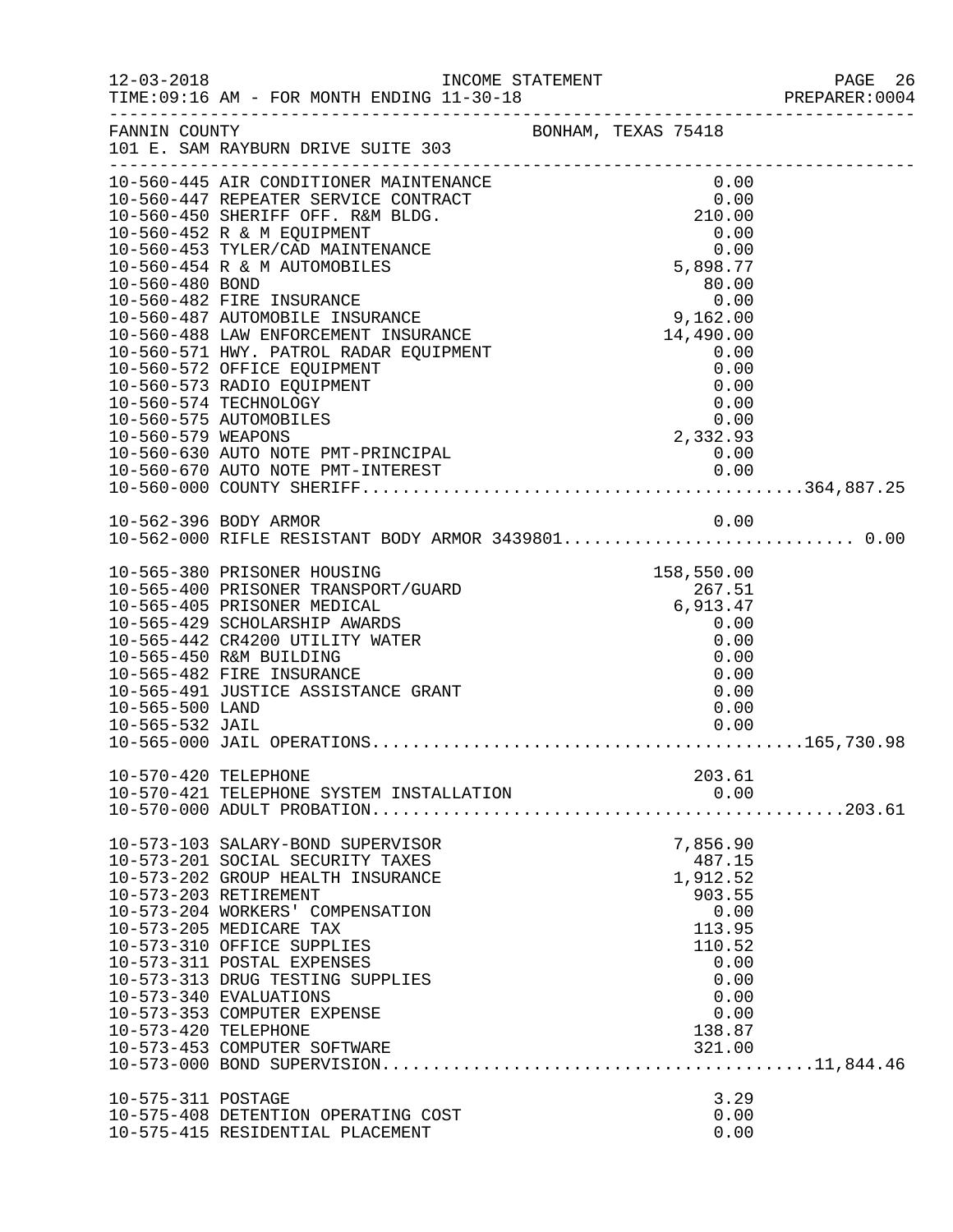|                                                                                                                                                            | FANNIN COUNTY BONHAM, TEXAS 75418<br>101 E. SAM RAYBURN DRIVE SUITE 303                                                                                                                                                                                                                                                                                                                                                                                                                                                                           |  |                                        |                                                                                                       |
|------------------------------------------------------------------------------------------------------------------------------------------------------------|---------------------------------------------------------------------------------------------------------------------------------------------------------------------------------------------------------------------------------------------------------------------------------------------------------------------------------------------------------------------------------------------------------------------------------------------------------------------------------------------------------------------------------------------------|--|----------------------------------------|-------------------------------------------------------------------------------------------------------|
|                                                                                                                                                            | 10-575-416 COUNSELING SERVICES                                                                                                                                                                                                                                                                                                                                                                                                                                                                                                                    |  | 0.00                                   |                                                                                                       |
| 10-590-481 DUES                                                                                                                                            | 10-590-107 SALARY TEMP/EXTRA<br>10-590-151 SALARY HEALTH INSPECTOR<br>10-590-201 SOCIAL SECURITY TAXES<br>10-590-202 GROUP HEALTH & DENTAL INSURANCE<br>10-590-202 GROUP HEALTH & DENTAL INSURANCE<br>10-590-203 RETIREMENT<br>10-590-203<br>10-590-487 AUTOMOBILE INSURANCE<br>10-590-572 OFFICE EQUIPMENT<br>10-590-574 TECHNOLOGY                                                                                                                                                                                                              |  | $0.00$<br>183.00<br>0.00               | 0.00                                                                                                  |
| 10-591-203 RETIREMENT<br>10-591-420 TELEPHONE<br>10-591-435 PRINTING<br>10-591-454 R&M AUTO<br>10-591-480 BOND<br>10-591-481 DUES<br>10-591-575 AUTOMOBILE | 10-591-110 SALARY FLOOD PLAIN ADMINISTRATOR 5,426.76<br>10-591-201 SOCIAL SECURITY TAXES 314.51<br>10-591-202 GROUP HEALTH & DENTAL INSURANCE 1,434.39<br>10-591-204 WORKERS' COMPENSATION<br>10-591-205 MEDICARE TAX<br>10-591-310 OFFICE SUPPLIES<br>10-591-311 POSTAL EXPENSE<br>10-591-330 AUTO EXPENSE GAS & OIL<br>10-591-427 OUT OF COUNTY TRAVEL<br>10-591-453 SOFTWARE MAINTENANCE<br>10-591-487 AUTOMOBILE INSURANCE<br>10-591-572 OFFICE EQUIPMENT<br>10-591-574 TECHNOLOGY<br>10-591-000 FLOOD PLAIN ADMIN/SUBDIVISION INSPE11,012.64 |  | 624.08<br>339.94<br>666.79<br>2,132.62 | 0.00<br>73.55<br>0.00<br>0.00<br>0.00<br>0.00<br>0.00<br>0.00<br>0.00<br>0.00<br>0.00<br>0.00<br>0.00 |
|                                                                                                                                                            | 10-640-410 FANNIN CO. CHILDRENS CTR<br>10-640-411 FANNIN CO. WELFARE BOARD<br>10-640-412 FANNIN CO. HISTORICAL SOC                                                                                                                                                                                                                                                                                                                                                                                                                                |  | 7,000.00                               | 0.00<br>0.00                                                                                          |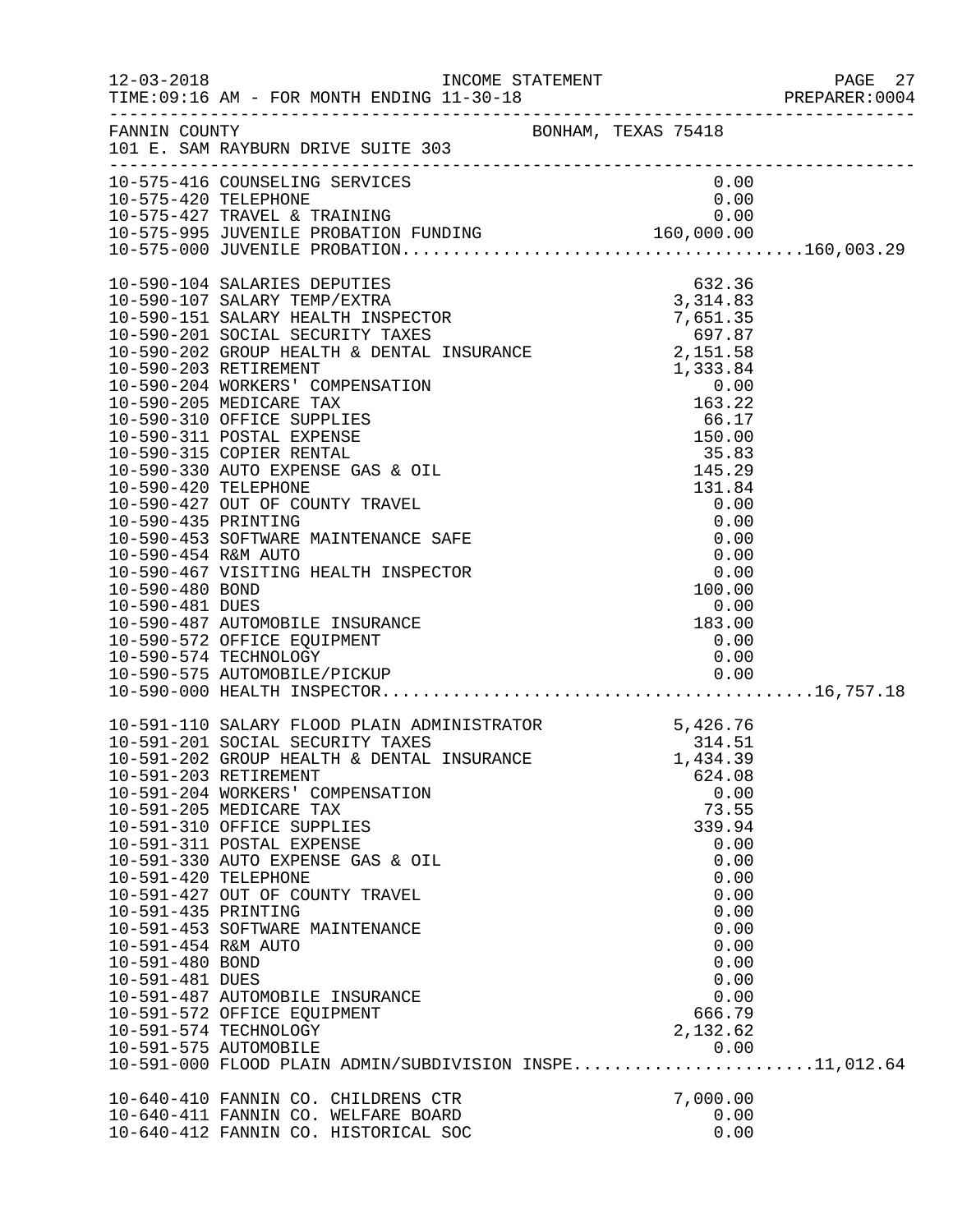| $12 - 03 - 2018$     | INCOME STATEMENT<br>TIME: 09:16 AM - FOR MONTH ENDING 11-30-18                                                                              |                                            |              | PAGE 28<br>PREPARER:0004 |
|----------------------|---------------------------------------------------------------------------------------------------------------------------------------------|--------------------------------------------|--------------|--------------------------|
| FANNIN COUNTY        |                                                                                                                                             | BONHAM, TEXAS 75418                        |              |                          |
|                      | 101 E. SAM RAYBURN DRIVE SUITE 303                                                                                                          |                                            |              |                          |
|                      |                                                                                                                                             |                                            |              |                          |
|                      | 10-640-413 TEXOMA COMMUNITY CENTER(M.H.M.R.) 0.00<br>10-640-414 FANNIN COUNTY CRISIS CENTER 0.00<br>10-640-415 TAPS PUBLIC TRANSIT 5,000.00 |                                            |              |                          |
|                      |                                                                                                                                             |                                            |              |                          |
|                      | 10-640-416 TRI-COUNTY SNAP                                                                                                                  |                                            | 0.00         |                          |
|                      | 10-640-440 UTILITIES ELECTRICITY                                                                                                            |                                            | 1,198.63     |                          |
|                      | 10-640-441 UTILITIES GAS                                                                                                                    |                                            | 78.11        |                          |
|                      | 10-640-442 UTILITIES WATER                                                                                                                  |                                            | 338.38       |                          |
|                      | 10-640-443 TRASH PICK-UP                                                                                                                    |                                            | 41.04        |                          |
|                      | 10-640-450 R & M BUILDINGS (TDHS)                                                                                                           |                                            | 0.00         |                          |
|                      | 10-640-482 FIRE INSURANCE                                                                                                                   |                                            | 0.00         |                          |
|                      | 10-640-493 DHS PARKING LOT<br>10-640-575 LAKE FANNIN                                                                                        |                                            | 0.00<br>0.00 |                          |
|                      |                                                                                                                                             |                                            |              |                          |
|                      |                                                                                                                                             |                                            |              |                          |
|                      |                                                                                                                                             |                                            |              |                          |
|                      |                                                                                                                                             |                                            |              |                          |
|                      | 10-645-102 SALARY IHC DIRECTOR                                                                                                              | 7, 881.30<br>632.36<br>519.40<br>2, 151.59 |              |                          |
|                      | 10-645-107 SALARY ASSISTANT                                                                                                                 |                                            |              |                          |
|                      | 10-645-201 SOCIAL SECURITY TAX                                                                                                              |                                            |              |                          |
|                      | 10-645-202 GROUP HEALTH INSURANCE                                                                                                           |                                            |              |                          |
|                      | 10-645-203 RETIREMENT                                                                                                                       |                                            | 979.07       |                          |
|                      | 10-645-204 WORKER'S COMP                                                                                                                    |                                            | 0.00         |                          |
|                      | 10-645-205 MEDICARE TAX                                                                                                                     |                                            | 121.47       |                          |
|                      | 10-645-210 TOTAL SALARY & BENEFITS                                                                                                          |                                            |              | 12,285.19                |
|                      | 10-645-310 OFFICE SUPPLIES                                                                                                                  |                                            | 61.19        |                          |
|                      | 10-645-311 POSTAL EXPENSE                                                                                                                   |                                            | 0.00         |                          |
|                      | 10-645-330 BIDS & NOTICES                                                                                                                   |                                            | 0.00         |                          |
|                      | 10-645-353 COMPUTER EXPENSE<br>10-645-390 SUBSCRIPTIONS                                                                                     |                                            | 3,177.00     |                          |
|                      | 10-645-399 SUBTOTAL OFFICE EXPENSE                                                                                                          |                                            | 0.00         | 3,238.19                 |
|                      | 10-645-404 COBRA/INSURANCE                                                                                                                  |                                            | 0.00         |                          |
|                      | 10-645-407 INELIGIBLE IHC EXPENSE                                                                                                           |                                            | 0.00         |                          |
|                      | 10-645-409 DIABETIC SUPPLIES                                                                                                                |                                            | 0.00         |                          |
|                      | 10-645-410 CERT. REG. NURSE ANES.                                                                                                           |                                            | 0.00         |                          |
|                      | 10-645-411 PHYSICIAN, NON-EMERGENCY                                                                                                         |                                            | 0.00         |                          |
|                      | 10-645-412 PRESCRIPTIONS, DRUGS                                                                                                             |                                            | 0.00         |                          |
|                      | 10-645-413 HOSPITAL, INPATIENT                                                                                                              |                                            | 0.00         |                          |
|                      | 10-645-414 HOSPITAL, OUTPATIENT                                                                                                             |                                            | 0.00         |                          |
|                      | 10-645-415 LABORATORY/ X-RAY                                                                                                                |                                            | 0.00         |                          |
|                      | 10-645-416 SKILLED NURSING FACILITY                                                                                                         |                                            | 0.00         |                          |
|                      | 10-645-417 FAMILY PLANNING                                                                                                                  |                                            | 0.00         |                          |
|                      | 10-645-418 FED. QUALIFIED HEALTH CENTER<br>10-645-419 COUNSELING SERVICE                                                                    |                                            | 0.00<br>0.00 |                          |
|                      | 10-645-420 RURAL HEALTH CLINIC                                                                                                              |                                            | 0.00         |                          |
|                      | 10-645-421 STATE HOSPITAL CONTRACTS                                                                                                         |                                            | 0.00         |                          |
|                      | 10-645-422 AMBULATORY SURGICAL CENTE                                                                                                        |                                            | 0.00         |                          |
|                      | 10-645-423 MEDICAL EQUIP. PURCHASE                                                                                                          |                                            | 0.00         |                          |
|                      | 10-645-425 TOTAL MEDICAL/IHC                                                                                                                |                                            |              | 0.00                     |
|                      | 10-645-427 OUT OF COUNTY TRAVEL                                                                                                             |                                            | 0.00         |                          |
| 10-645-435 PRINTING  |                                                                                                                                             |                                            | 0.00         |                          |
| 10-645-440 TELEPHONE |                                                                                                                                             |                                            | 213.23       |                          |
| 10-645-441 DSL LINE  |                                                                                                                                             |                                            | 120.00       |                          |
|                      | 10-645-499 SERVICES & OTHER CHARGES                                                                                                         |                                            |              | 333.23                   |
|                      | 10-645-574 TECHNOLOGY                                                                                                                       |                                            | 0.00         |                          |
|                      |                                                                                                                                             |                                            |              |                          |
|                      |                                                                                                                                             |                                            |              |                          |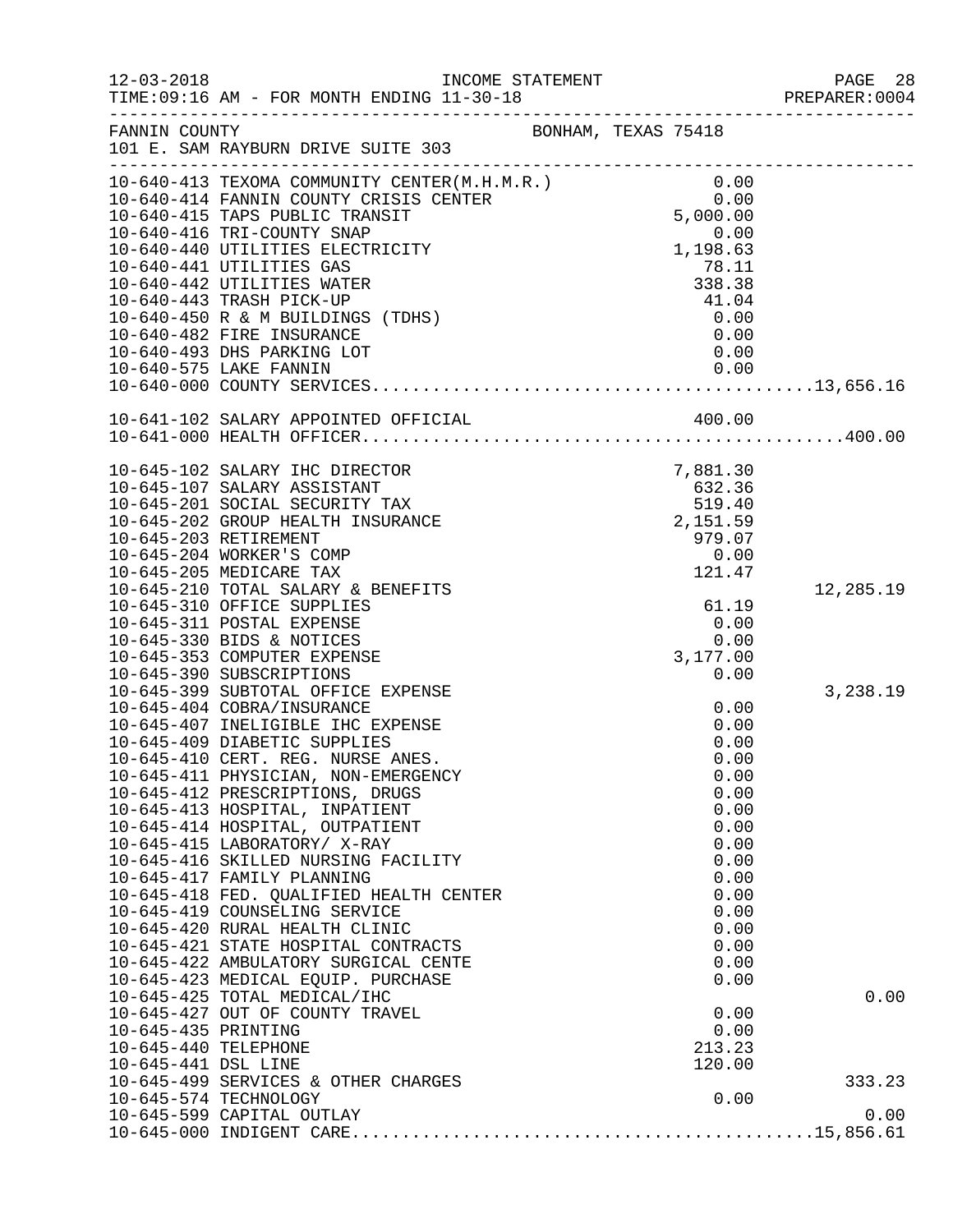| $12 - 03 - 2018$     | TIME: 09:16 AM - FOR MONTH ENDING 11-30-18<br>______________________________________                                                                                                                                                                                                                                                                                                                                                                                                                                                                                                                                                                                                 | INCOME STATEMENT |                     |                                                                                                                                                                                                                 | PAGE 29<br>PREPARER:0004 |
|----------------------|--------------------------------------------------------------------------------------------------------------------------------------------------------------------------------------------------------------------------------------------------------------------------------------------------------------------------------------------------------------------------------------------------------------------------------------------------------------------------------------------------------------------------------------------------------------------------------------------------------------------------------------------------------------------------------------|------------------|---------------------|-----------------------------------------------------------------------------------------------------------------------------------------------------------------------------------------------------------------|--------------------------|
| FANNIN COUNTY        | 101 E. SAM RAYBURN DRIVE SUITE 303                                                                                                                                                                                                                                                                                                                                                                                                                                                                                                                                                                                                                                                   |                  | BONHAM, TEXAS 75418 |                                                                                                                                                                                                                 |                          |
| 10-665-420 TELEPHONE | 10-665-105 SALARY SECRETARY<br>10-665-107 REGULAR-TEMP. PART-TIME<br>10-665-150 CO. AGENTS SALARIES<br>10-665-201 SOCIAL SECURITY TAXES<br>10-665-201 SOCIAL SECORTIT TAXES<br>10-665-202 GROUP HEALTH & DENTAL INSURANCE 1,912.52<br>10-665-203 RETIREMENT<br>10-665-204 WORKERS' COMPENSATION<br>10-665-205 MEDICARE TAX<br>10-665-310 OFFICE SUPPLIES<br>10-665-311 POSTAL EXPENSE<br>10-665-315 COPIER RENTAL<br>10-665-335 PROGRAM SUPPLIES<br>10-665-421 CELL PHONE ALLOWANCE<br>10-665-422 CABLE INTERNET<br>10-665-427 IN/OUT CO.TRAVEL-AG.<br>10-665-428 IN/OUT CO.TRAVEL-F.C.S.<br>10-665-429 IN/OUT CO.TRAVEL-4-H<br>10-665-572 OFFICE EQUIPMENT<br>10-665-574 TECHNOLOGY |                  |                     | 5,141.70<br>$\begin{array}{c} 0\, .\, 00 \end{array}$<br>813.35<br>591.30<br>0.00<br>190.19<br>0.00<br>$0.00$<br>0.00<br>124<br>0.00<br>299.00<br>300.00<br>112.00<br>331.11<br>166.00<br>16.00<br>0.00<br>0.00 |                          |
|                      | 10-696-491 SOIL & WATER CONSERVATION<br>10-696-492 INDIGENT BURIAL<br>10-696-494 FLOOD CONTROL SITE MAINTENANCE                                                                                                                                                                                                                                                                                                                                                                                                                                                                                                                                                                      |                  |                     | 0.00<br>0.00<br>0.00                                                                                                                                                                                            |                          |
| 11-435-107 PART TIME |                                                                                                                                                                                                                                                                                                                                                                                                                                                                                                                                                                                                                                                                                      |                  |                     | 0.00                                                                                                                                                                                                            |                          |
| 11-510-571 EQUIPMENT |                                                                                                                                                                                                                                                                                                                                                                                                                                                                                                                                                                                                                                                                                      |                  |                     | 0.00                                                                                                                                                                                                            |                          |
| 11-560-205 MEDICARE  | 11-560-130 SALARY/BAILIFF<br>11-560-201 SOCIAL SECURITY<br>11-560-203 RETIREMENT<br>11-560-204 WORKER'S COMPENSATION<br>11-560-427 BAILIFF CONT.ED./OUT OF COUNTY                                                                                                                                                                                                                                                                                                                                                                                                                                                                                                                    |                  |                     | 0.00<br>0.00<br>0.00<br>0.00<br>0.00<br>0.00                                                                                                                                                                    |                          |
|                      | 12-403-310 OFFICE SUPPLIES<br>12-403-427 OUT OF COUNTY TRAVEL<br>12-403-574 COMPUTER EOUIPMENT                                                                                                                                                                                                                                                                                                                                                                                                                                                                                                                                                                                       |                  |                     | 0.00<br>300.00<br>0.00                                                                                                                                                                                          |                          |
|                      | 13-498-489 10% TO STATE COMPTROLLER                                                                                                                                                                                                                                                                                                                                                                                                                                                                                                                                                                                                                                                  |                  |                     | 1,740.00                                                                                                                                                                                                        |                          |
|                      | 14-435-320 JP1 SECURITY EXPENSE<br>14-435-321 JP2 SECURITY EXPENSE<br>14-435-322 JP3 SECURITY EXPENSE                                                                                                                                                                                                                                                                                                                                                                                                                                                                                                                                                                                |                  |                     | 0.00<br>0.00<br>0.00                                                                                                                                                                                            |                          |
|                      | 16-400-310 OFFICE SUPPLIES<br>16-400-427 OUT OF COUNTY TRAVEL                                                                                                                                                                                                                                                                                                                                                                                                                                                                                                                                                                                                                        |                  |                     | 0.00<br>0.00                                                                                                                                                                                                    |                          |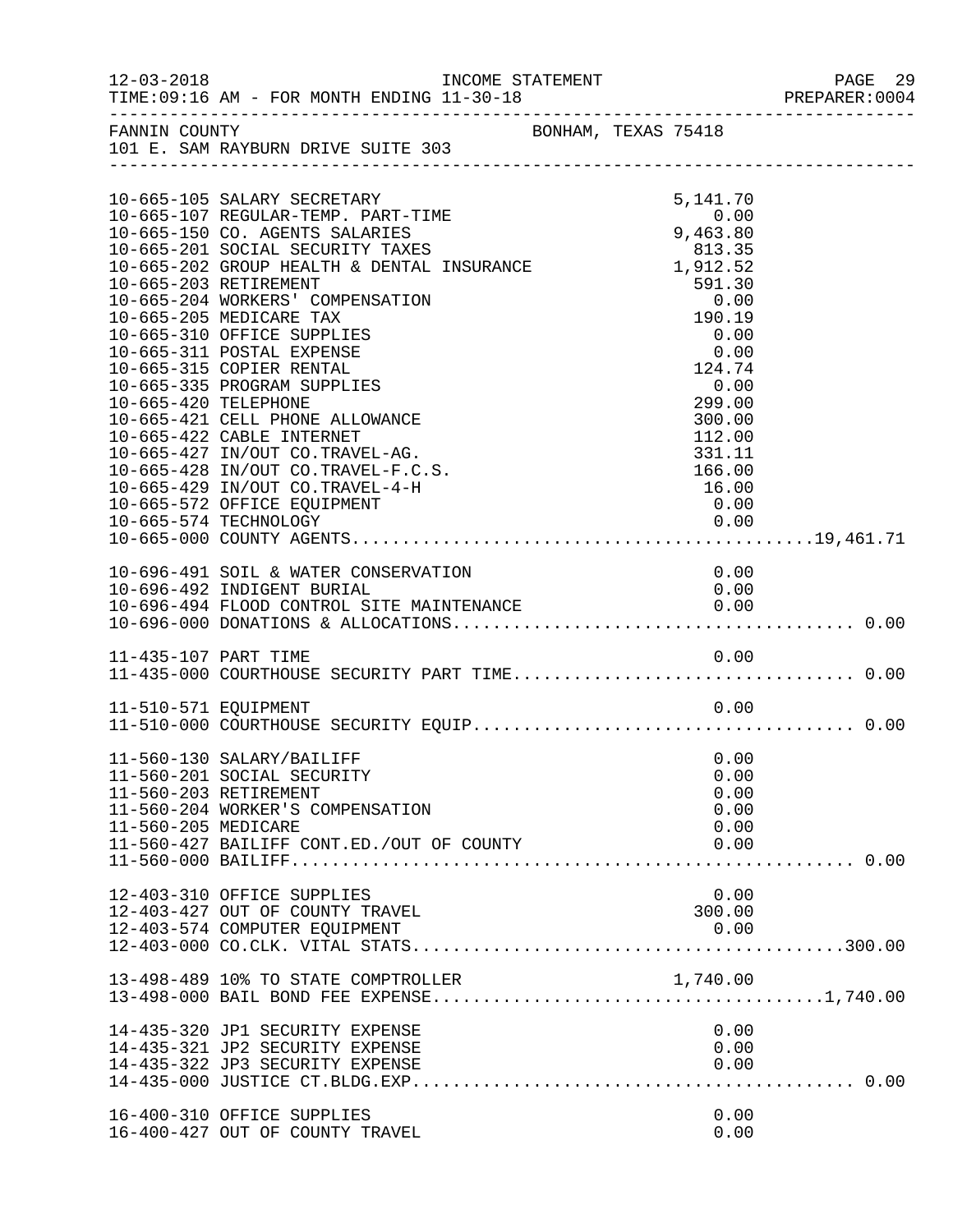| $12 - 03 - 2018$                             | INCOME STATEMENT<br>TIME: 09:16 AM - FOR MONTH ENDING 11-30-18<br>______________________________________                                                                                                                                                                                                                                                                                                                                                                 |                     |                                            |                                     |                                                                                      | PAGE 30<br>PREPARER:0004 |  |
|----------------------------------------------|--------------------------------------------------------------------------------------------------------------------------------------------------------------------------------------------------------------------------------------------------------------------------------------------------------------------------------------------------------------------------------------------------------------------------------------------------------------------------|---------------------|--------------------------------------------|-------------------------------------|--------------------------------------------------------------------------------------|--------------------------|--|
| FANNIN COUNTY                                | 101 E. SAM RAYBURN DRIVE SUITE 303                                                                                                                                                                                                                                                                                                                                                                                                                                       | BONHAM, TEXAS 75418 |                                            |                                     |                                                                                      |                          |  |
|                                              | 16-400-572 OFFICE EQUIPMENT                                                                                                                                                                                                                                                                                                                                                                                                                                              |                     |                                            |                                     | 0.00                                                                                 |                          |  |
|                                              | 17-400-427 OUT OF COUNTY TRAVEL                                                                                                                                                                                                                                                                                                                                                                                                                                          |                     |                                            | 0.00                                |                                                                                      |                          |  |
| 18-402-420 TELEPHONE                         | 18-402-103 SALARY ASSISTANT<br>18-402-107 SALARY TEMP/EXTRA<br>18-402-201 SOCIAL SECURITY TAXES<br>18-402-202 GROUP HEALTH INSURANCE<br>18-402-203 RETIREMENT<br>18-402-204 WORKERS COMPENSATION<br>18-402-205 MEDICARE TAX<br>18-402-310 OFFICE SUPPLIES<br>18-402-312 IMAGING SYSTEM<br>18-402-315 COPIER MAINTENANCE<br>18-402-437 DIGITAL IMAGING OF MICROFILM<br>18-402-453 COMPUTER SOFTWARE<br>18-402-490 CO.CLERK MISCELLANEOUS<br>18-402-574 COMPUTER EQUIPMENT |                     | $283.00$<br>1,912.52<br>627.30<br>1,725.00 | 5,454.60<br>627.30<br>0.00<br>66.18 | 0.00<br>0.00<br>0.00<br>0.00<br>0.00<br>0.00<br>0.00                                 |                          |  |
| 19-450-203 RETIREMENT<br>19-450-435 PRINTING | 19-450-107 SALARY TEMP/EXTRA<br>19-450-201 SOCIAL SECURITY TAXES<br>19-450-204 WORKERS COMPENSATION<br>19-450-205 MEDICARE TAX<br>19-450-310 OFFICE SUPPLIES<br>19-450-400 RECORDS STORAGE SHELVING<br>19-450-572 OFFICE EQUIPMENT                                                                                                                                                                                                                                       |                     |                                            |                                     | 0.00<br>0.00<br>0.00<br>0.00<br>0.00<br>0.00<br>0.00<br>0.00<br>0.00                 | 0.00                     |  |
|                                              | 20-449-103 SALARY ASSISTANT<br>20-449-107 SALARY TEMP./EXTRA<br>20-449-201 SOCIAL SECURITY TAXES<br>20-449-202 GROUP HEALTH INSURANCE<br>20-449-203 RETIREMENT<br>20-449-204 WORKERS COMPENSATION<br>20-449-205 MEDICARE TAX<br>20-449-310 OFFICE SUPPLIES<br>20-449-350 RECORDS DISPOSAL<br>20-449-400 RECORDS STORAGE SHELVING<br>20-449-453 COMPUTER SOFTWARE MAINTENANCE<br>20-449-460 EQUIPMENT RENTAL<br>20-449-574 COMPUTER EQUIPMENT                             |                     |                                            | 311.77<br>1,550.00                  | 0.00<br>0.00<br>0.00<br>0.00<br>0.00<br>0.00<br>0.00<br>0.00<br>0.00<br>0.00<br>0.00 |                          |  |
|                                              | 21-509-475 CONTINGENCY                                                                                                                                                                                                                                                                                                                                                                                                                                                   |                     |                                            |                                     | 0.00                                                                                 |                          |  |
|                                              | 21-621-100 COMPENSATION PAY<br>21-621-101 SALARY ELECTED OFFICIAL<br>21-621-105 SALARY SECRETARY<br>21-621-106 SALARY PRECINCT EMPLOYEES                                                                                                                                                                                                                                                                                                                                 |                     |                                            | 12,061.75<br>31,462.15              | 0.00<br>0.00                                                                         |                          |  |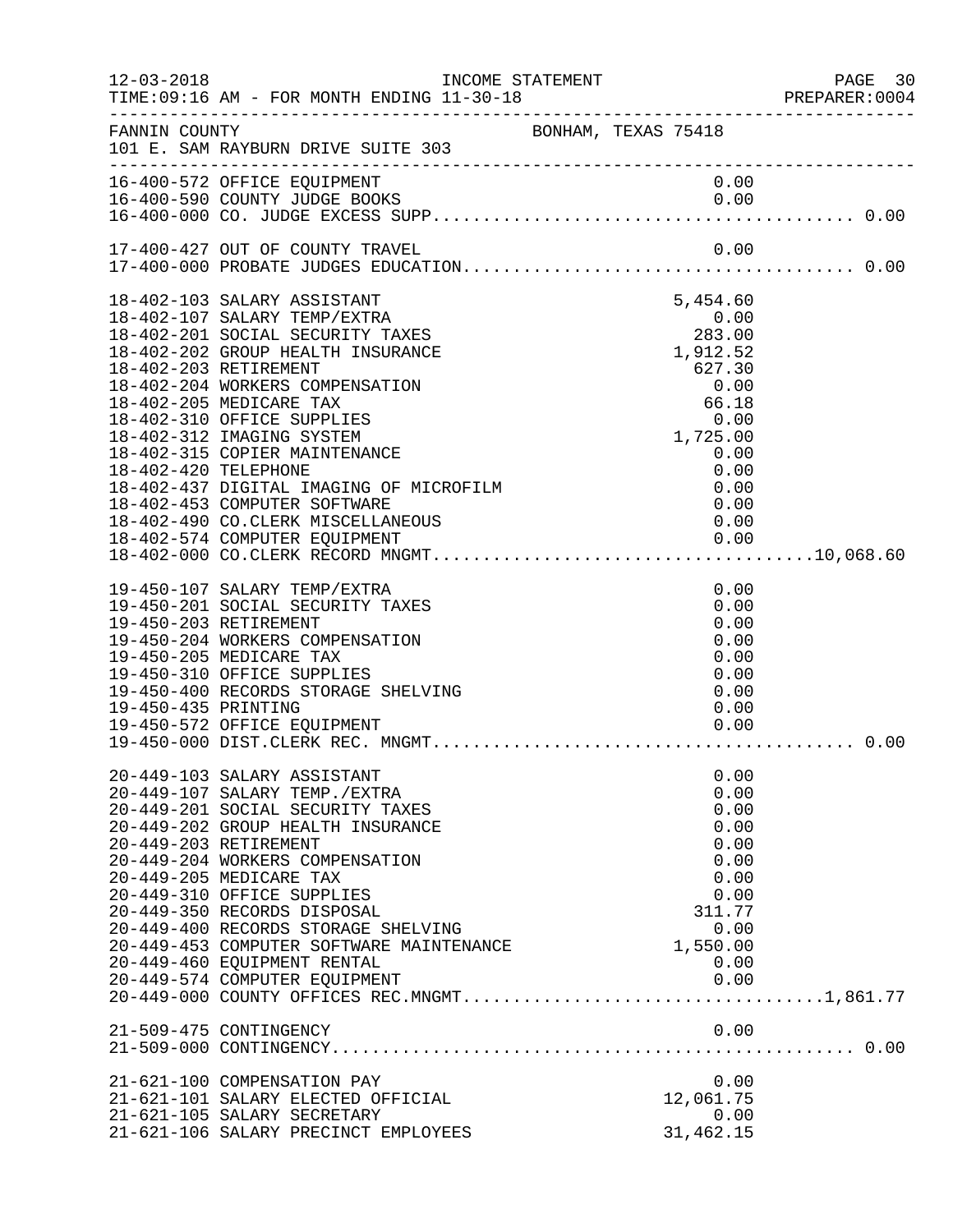| $12 - 03 - 2018$      | TIME: 09:16 AM - FOR MONTH ENDING 11-30-18                             | INCOME STATEMENT |                                                            | PAGE 31<br>PREPARER: 0004 |
|-----------------------|------------------------------------------------------------------------|------------------|------------------------------------------------------------|---------------------------|
| FANNIN COUNTY         | 101 E. SAM RAYBURN DRIVE SUITE 303                                     |                  | BONHAM, TEXAS 75418                                        |                           |
|                       | 21-621-107 REGULAR-TEMP. PART-TIME                                     |                  | 0.00                                                       |                           |
|                       | 21-621-108 SALARY-FOREMAN                                              |                  | 9,546.91                                                   |                           |
|                       | 21-621-199 TOTAL SALARIES                                              |                  |                                                            | 53,070.81                 |
|                       | 21-621-201 SOCIAL SECURITY TAXES                                       |                  | 3, 227.12                                                  |                           |
|                       | 21-621-202 GROUP HEALTH INSURANCE<br>21-621-203 RETIREMENT             |                  | 13,338.28                                                  |                           |
|                       | 21-621-204 WORKERS' COMPENSATION                                       |                  | 6,103.17<br>0.00                                           |                           |
|                       | 21-621-205 MEDICARE TAX                                                |                  | 754.70                                                     |                           |
|                       | 21-621-206 UNEMPLOYMENT EXPENSE                                        |                  | 0.00                                                       |                           |
|                       | 21-621-299 TOTAL EMPLOYEE BENEFITS                                     |                  | $\begin{array}{c} 40.00 \\ 48.01 \\ 18,897.57 \end{array}$ | 23,423.27                 |
|                       | 21-621-314 EMPLOYEE PHYSICALS/DOT TESTING                              |                  |                                                            |                           |
|                       | 21-621-340 SHOP SUPPLIES                                               |                  |                                                            |                           |
|                       | 21-621-341 R & B MAT. ROCK & GRAVEL                                    |                  |                                                            |                           |
|                       | 21-621-342 R & B MAT. CULVERTS<br>21-621-343 R & B MAT. HARDWRE & LUMB |                  | 12,688.60                                                  |                           |
|                       | 21-621-344 R & B MAT ASPHALT /RD OIL                                   |                  | $0.00$<br>1,865.15                                         |                           |
| 21-621-345 CHEMICALS  |                                                                        |                  | 0.00                                                       |                           |
|                       | 21-621-346 CETRZ EXPENDITURES                                          |                  | 0.00                                                       |                           |
|                       | 21-621-350 DEBRIS REMOVAL                                              |                  | 0.00                                                       |                           |
|                       | 21-621-399 TOTAL R&B MATERIAL                                          |                  |                                                            | 33,539.33                 |
| 21-621-400 LEGAL FEES |                                                                        |                  | 0.00                                                       |                           |
|                       | 21-621-420 UTILITY TELEPHONE                                           |                  | 119.80<br>100.00                                           |                           |
|                       | 21-621-421 CELL PHONE ALLOWANCE<br>21-621-423 INTERNET SERVICE         |                  | 0.00                                                       |                           |
|                       | 21-621-427 OUT OF COUNTY TRAVEL                                        |                  | 0.00                                                       |                           |
|                       | 21-621-430 BIDS, NOTICES & PERMITS                                     |                  | 27.00                                                      |                           |
| 21-621-435 PRINTING   |                                                                        |                  | 0.00                                                       |                           |
|                       | 21-621-440 UTILITY ELECTRICITY                                         |                  | 126.65                                                     |                           |
|                       | 21-621-442 UTILITY WATER                                               |                  | 16.58                                                      |                           |
|                       | 21-621-443 TRASH DUMPSTER PICKUP                                       |                  | 74.97                                                      |                           |
|                       | 21-621-447 REPEATER SERVICE CONTRACT<br>21-621-450 R & M BUILDING      |                  | 708.97<br>0.00                                             |                           |
|                       | 21-621-453 COMPUTER SOFTWARE                                           |                  | 0.00                                                       |                           |
|                       | 21-621-457 R & M MACHINERY GAS & OIL                                   |                  | 2,986.86                                                   |                           |
|                       | 21-621-458 R & M MACHINERY PARTS                                       |                  | 13,282.23                                                  |                           |
|                       | 21-621-459 R & M MACH. TIRES & TUBES                                   |                  | 110.00                                                     |                           |
|                       | 21-621-460 EQUIPMENT RENTAL/LEASE                                      |                  | 0.00                                                       |                           |
| 21-621-480 BOND       |                                                                        |                  | 0.00                                                       |                           |
| 21-621-482 INSURANCE  | 21-621-485 PRISONER SUPPLIES                                           |                  | 3,084.80<br>0.00                                           |                           |
|                       | 21-621-488 FANNIN RURAL RAIL DISTRICT                                  |                  | 0.00                                                       |                           |
|                       | 21-621-490 MISCELLANEOUS                                               |                  | 106.30                                                     |                           |
|                       | 21-621-491 SOIL & WATER CONSERVATION                                   |                  | 0.00                                                       |                           |
|                       | 21-621-492 TDRA FLOOD CASH MATCH                                       |                  | 0.00                                                       |                           |
|                       | 21-621-494 FLOOD CONTROL SITE MAINTENANCE                              |                  | 0.00                                                       |                           |
|                       | 21-621-495 PIPELINE SALES TAX REIMBURSEMENT                            |                  | 0.00                                                       |                           |
|                       | 21-621-496 TCOG HAZARDOUS WASTEMATCH                                   |                  | 0.00                                                       |                           |
|                       | 21-621-499 TOTAL SER. & OTHER CHARGES<br>21-621-570 COMPUTER EQUIPMENT |                  | 0.00                                                       | 20,744.16                 |
|                       | 21-621-571 PURCHASE OF MACH./EQUIP.                                    |                  | 0.00                                                       |                           |
|                       | 21-621-573 RADIO EQUIPMENT                                             |                  | 0.00                                                       |                           |
|                       | 21-621-575 LAND AND BUILDING                                           |                  | 0.00                                                       |                           |
|                       | 21-621-599 CAPITAL OUTLAY                                              |                  |                                                            | 0.00                      |
|                       | 21-621-630 NOTE PAYMENT                                                |                  | 0.00                                                       |                           |
|                       | 21-621-670 NOTE PAYMENT-INTEREST                                       |                  | 0.00                                                       |                           |
| 21-621-695 SURVEYING  |                                                                        |                  | 0.00                                                       |                           |
|                       |                                                                        |                  |                                                            |                           |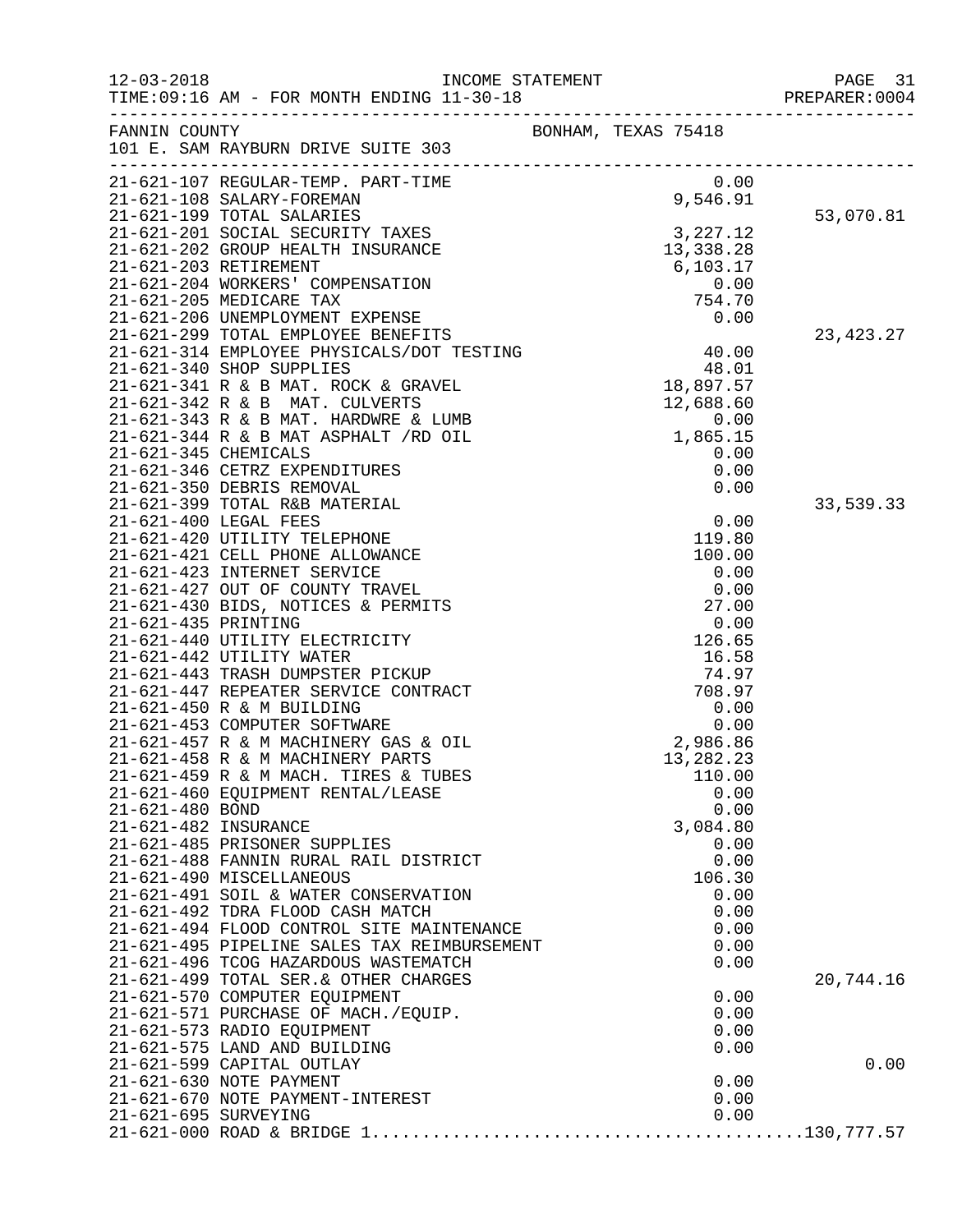| $12 - 03 - 2018$                           | TIME: 09:16 AM - FOR MONTH ENDING 11-30-18                                                                                                                                                                                                                                                                                                                                                                                | INCOME STATEMENT    |                     |                                                                                                                              | PAGE 32<br>PREPARER:0004 |
|--------------------------------------------|---------------------------------------------------------------------------------------------------------------------------------------------------------------------------------------------------------------------------------------------------------------------------------------------------------------------------------------------------------------------------------------------------------------------------|---------------------|---------------------|------------------------------------------------------------------------------------------------------------------------------|--------------------------|
| FANNIN COUNTY                              | 101 E. SAM RAYBURN DRIVE SUITE 303                                                                                                                                                                                                                                                                                                                                                                                        | BONHAM, TEXAS 75418 |                     |                                                                                                                              |                          |
|                                            |                                                                                                                                                                                                                                                                                                                                                                                                                           |                     |                     |                                                                                                                              |                          |
|                                            | 21-625-105 SALARY SECRETARY<br>21-625-201 SOCIAL SECURITY TAXES<br>21-625-202 GROUP HEALTH INSURANCE<br>21-625-203 RETIREMENT<br>21-625-204 WORKERS' COMPENSATION<br>21-625-205 MEDICARE TAX                                                                                                                                                                                                                              |                     |                     | 1,900.25<br>88.58<br>478.16<br>218.45<br>0.00<br>20.64                                                                       |                          |
| 21-625-480 BOND                            | 21-625-310 OFFICE SUPPLIES<br>21-625-311 POSTAL EXPENSES<br>21-625-353 COMPUTER EXPENSE<br>21-625-427 OUT OF COUNTY TRAVEL<br>21-625-572 OFFICE EQUIPMENT                                                                                                                                                                                                                                                                 |                     |                     | 0.00<br>0.00<br>0.00<br>0.00<br>0.00<br>0.00                                                                                 |                          |
|                                            |                                                                                                                                                                                                                                                                                                                                                                                                                           |                     |                     |                                                                                                                              |                          |
|                                            | 22-509-475 CONTINGENCY                                                                                                                                                                                                                                                                                                                                                                                                    |                     |                     | 0.00                                                                                                                         |                          |
|                                            | 22-622-100 COMPENSATION PAY<br>22-622-101 SALARY ELECTED OFFICIAL<br>22-622-105 SALARY SECRETARY<br>22-622-106 SALARY PRECINCT EMPLOYEES<br>22-622-107 REGULAR-TEMP. PART-TIME                                                                                                                                                                                                                                            |                     | $0.00$<br>41,429.67 | 0.00<br>12,061.75<br>0.00                                                                                                    |                          |
|                                            | 22-622-199 TOTAL SALARIES<br>22-622-201 SOCIAL SECURITY TAXES<br>22-622-202 GROUP HEALTH INSURANCE<br>22-622-203 RETIREMENT<br>22-622-204 WORKERS' COMPENSATION<br>22-622-205 MEDICARE TAX                                                                                                                                                                                                                                |                     |                     | 3,199.13<br>14,343.90<br>6,151.46<br>0.00<br>748.11                                                                          | 53,491.42                |
|                                            | 22-622-206 UNEMPLOYMENT EXPENSE<br>22-622-299 TOTAL EMPLOYEE BENEFITS<br>22-622-312 CONTRACT LABOR<br>22-622-314 EMPLOYEE PHYSICALS/DOT TESTING<br>22-622-340 SHOP SUPPLIES                                                                                                                                                                                                                                               |                     |                     | 0.00<br>0.00<br>60.00<br>406.68                                                                                              | 24,442.60                |
| 22-622-345 CHEMICALS                       | 22-622-341 R & B MAT. ROCK & GRAVEL<br>22-622-342 R & B MAT. CULVERTS<br>22-622-343 R & B MAT. HARDWRE & LUMB<br>22-622-344 R & B MAT. ASPHALT/RD OIL<br>22-622-346 CETRZ EXPENDITURES<br>22-622-350 DEBRIS REMOVAL                                                                                                                                                                                                       |                     |                     | 16,909.22<br>0.00<br>38.50<br>0.00<br>0.00<br>0.00<br>0.00                                                                   |                          |
| 22-622-395 UNIFORMS<br>22-622-435 PRINTING | 22-622-399 TOTAL R&B MATERIALS<br>22-622-400 LEGAL FEES<br>22-622-420 UTILITY TELEPHONE<br>22-622-421 CELL PHONE ALLOWANCE<br>22-622-427 OUT OF COUNTY TRAVEL<br>22-622-430 BIDS, NOTICES & PERMITS<br>22-622-440 UTILITY ELECTRICITY<br>22-622-441 UTILITY GAS<br>22-622-442 UTILITY WATER<br>22-622-443 TRASH PICKUP<br>22-622-447 REPEATER SERVICE CONTRACT<br>22-622-450 R&M BUILDING<br>22-622-453 COMPUTER SOFTWARE |                     |                     | 307.47<br>0.00<br>236.85<br>100.00<br>435.00<br>0.00<br>0.00<br>263.05<br>83.83<br>78.24<br>330.75<br>708.97<br>0.00<br>0.00 | 17,721.87                |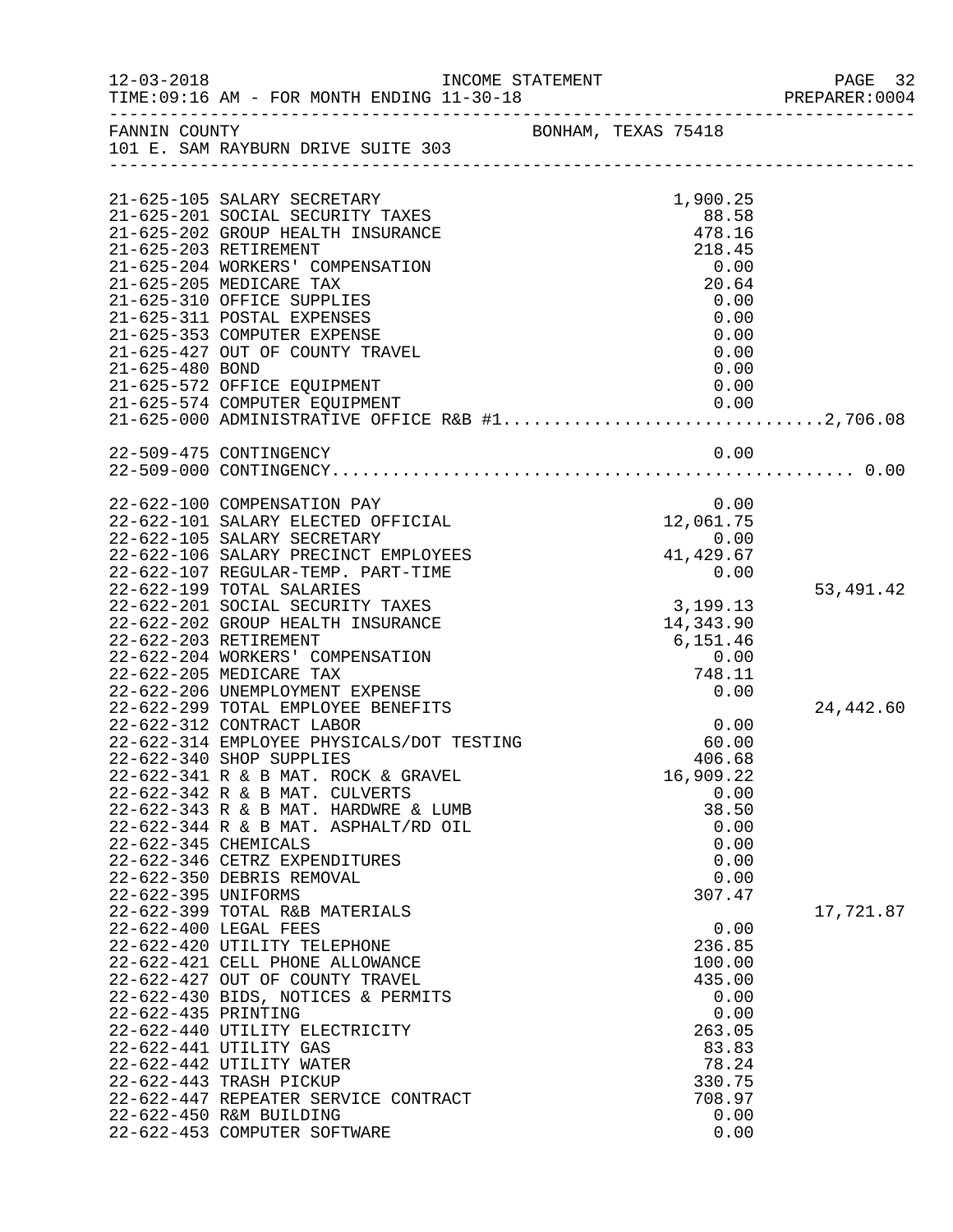|                 |                                                                                                                                                                                                                                                                                                                                                                                                                 |                                                                                                                       | PAGE 33<br>PREPARER:0004 |
|-----------------|-----------------------------------------------------------------------------------------------------------------------------------------------------------------------------------------------------------------------------------------------------------------------------------------------------------------------------------------------------------------------------------------------------------------|-----------------------------------------------------------------------------------------------------------------------|--------------------------|
|                 | FANNIN COUNTY<br>101 E. SAM RAYBURN DRIVE SUITE 303                                                                                                                                                                                                                                                                                                                                                             | BONHAM, TEXAS 75418                                                                                                   |                          |
|                 | 22-622-580 PRECINCT BRIDGE                                                                                                                                                                                                                                                                                                                                                                                      | 0.00                                                                                                                  | 19,624.53                |
|                 | 22-622-599 CAPITAL OUTLAY                                                                                                                                                                                                                                                                                                                                                                                       |                                                                                                                       | 0.00                     |
| 22-625-480 BOND | 22-625-353 COMPUTER EXPENSE<br>22-625-427 OUT OF COUNTY TRAVEL<br>22-625-572 OFFICE EQUIPMENT<br>22-625-574 COMPUTER EQUIPMENT<br>22-625-000 ADMINISTRATIVE OFFICE R&B #22,706.21                                                                                                                                                                                                                               | 0.00<br>0.00<br>0.00<br>0.00<br>0.00                                                                                  |                          |
|                 | 23-205-571 SHORT-TERM LOAN/EQUIPMENT                                                                                                                                                                                                                                                                                                                                                                            | 0.00                                                                                                                  |                          |
|                 | 23-509-475 CONTINGENCY                                                                                                                                                                                                                                                                                                                                                                                          | 0.00                                                                                                                  |                          |
|                 | 23-623-100 COMPENSATION PAY<br>23-623-101 SALARY ELECTED OFFICIAL<br>23-623-105 SALARY SECRETARY<br>23-623-106 SALARY PRECINCT EMPLOYEES<br>23-623-107 REGULAR-TEMP. PART-TIME<br>23-623-199 TOTAL SALARIES<br>23-623-201 SOCIAL SECURITY TAXES<br>23-623-202 GROUP HEALTH INSURANCE<br>23-623-203 RETIREMENT<br>23-623-204 WORKERS' COMPENSATION<br>23-623-205 MEDICARE TAX<br>23-623-206 UNEMPLOYMENT EXPENSE | 0.00<br>12,061.75<br>1,393.10<br>43,964.21<br>1,812.72<br>3,654.84<br>19,125.20<br>6,811.74<br>0.00<br>854.74<br>0.00 | 59,231.78                |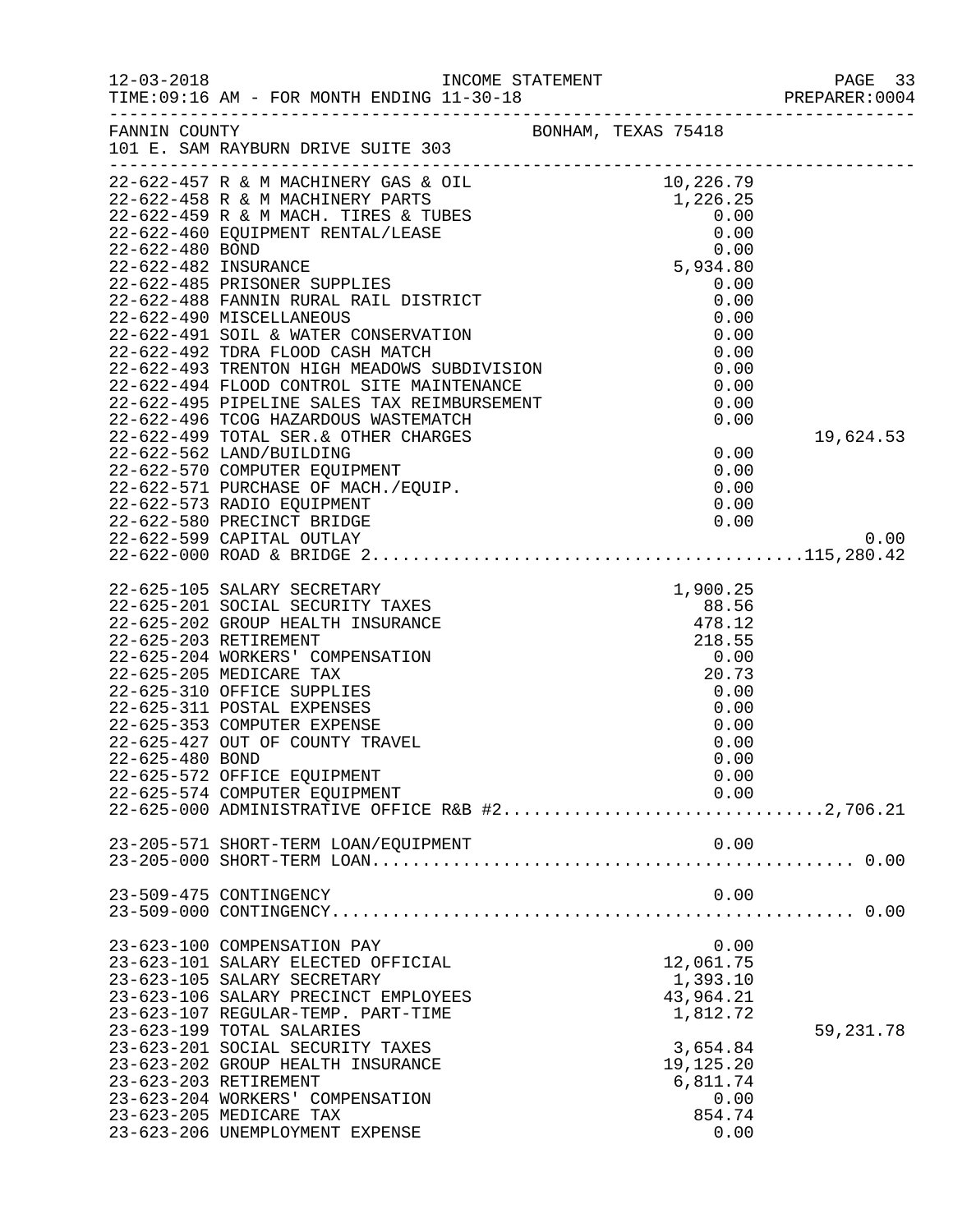|                                                        |                     |  |              | PAGE 34<br>PREPARER: 0004 |
|--------------------------------------------------------|---------------------|--|--------------|---------------------------|
| FANNIN COUNTY<br>101 E. SAM RAYBURN DRIVE SUITE 303    | BONHAM, TEXAS 75418 |  |              |                           |
|                                                        |                     |  |              | 30,446.52                 |
|                                                        |                     |  |              |                           |
|                                                        |                     |  |              |                           |
|                                                        |                     |  |              |                           |
|                                                        |                     |  |              |                           |
|                                                        |                     |  |              |                           |
|                                                        |                     |  |              |                           |
|                                                        |                     |  |              |                           |
|                                                        |                     |  |              |                           |
|                                                        |                     |  |              |                           |
|                                                        |                     |  |              |                           |
|                                                        |                     |  |              |                           |
|                                                        |                     |  |              | 42,740.21                 |
|                                                        |                     |  |              |                           |
|                                                        |                     |  |              |                           |
|                                                        |                     |  |              |                           |
|                                                        |                     |  |              |                           |
|                                                        |                     |  |              |                           |
|                                                        |                     |  |              |                           |
|                                                        |                     |  |              |                           |
|                                                        |                     |  |              |                           |
|                                                        |                     |  |              |                           |
|                                                        |                     |  |              |                           |
|                                                        |                     |  |              |                           |
|                                                        |                     |  |              |                           |
|                                                        |                     |  |              |                           |
|                                                        |                     |  |              |                           |
|                                                        |                     |  |              |                           |
|                                                        |                     |  |              |                           |
|                                                        |                     |  |              |                           |
|                                                        |                     |  |              |                           |
|                                                        |                     |  |              |                           |
| 23-623-485 PRISONER SUPPLIES                           |                     |  | 0.00         |                           |
| 23-623-488 FANNIN RURAL RAIL DISTRICT                  |                     |  | 0.00         |                           |
| 23-623-490 MISCELLANEOUS                               |                     |  | 0.00         |                           |
| 23-623-491 SOIL & WATER CONSERVATION                   |                     |  | 0.00         |                           |
| 23-623-492 TDRA FLOOD CASH MATCH                       |                     |  | 0.00         |                           |
| 23-623-494 FLOOD CONTROL SITE MAINTENANCE              |                     |  | 0.00         |                           |
| 23-623-495 PIPELINE SALES TAX REIMBURSEMENT            |                     |  | 0.00         |                           |
| 23-623-496 TCOG HAZARDOUS WASTEMATCH                   |                     |  | 0.00         |                           |
| 23-623-499 TOTAL SER. & OTHER CHARGES                  |                     |  |              | 27, 204.43                |
| 23-623-562 LAND/BUILDING                               |                     |  | 0.00         |                           |
| 23-623-570 COMPUTER EQUIPMENT                          |                     |  | 0.00         |                           |
| 23-623-571 PURCHASE OF MACH./EQUIP.                    |                     |  | 0.00         |                           |
| 23-623-572 OFFICE EQUIPMENT                            |                     |  | 0.00         |                           |
| 23-623-573 RADIO EQUIPMENT<br>23-623-575 LAND/BUILDING |                     |  | 0.00<br>0.00 |                           |
| 23-623-580 PRECINCT BRIDGE                             |                     |  | 0.00         |                           |
| 23-623-599 CAPITAL OUTLAY                              |                     |  |              | 0.00                      |
| 23-623-630 NOTE PAYMENT-PRINCIPAL                      |                     |  | 0.00         |                           |
| 23-623-670 NOTE PAYMENT-INTEREST                       |                     |  | 0.00         |                           |
|                                                        |                     |  |              |                           |
| 23-625-105 SALARY SECRETARY                            |                     |  | 1,900.25     |                           |
| 23-625-201 SOCIAL SECURITY TAXES                       |                     |  | 88.56        |                           |
|                                                        |                     |  |              |                           |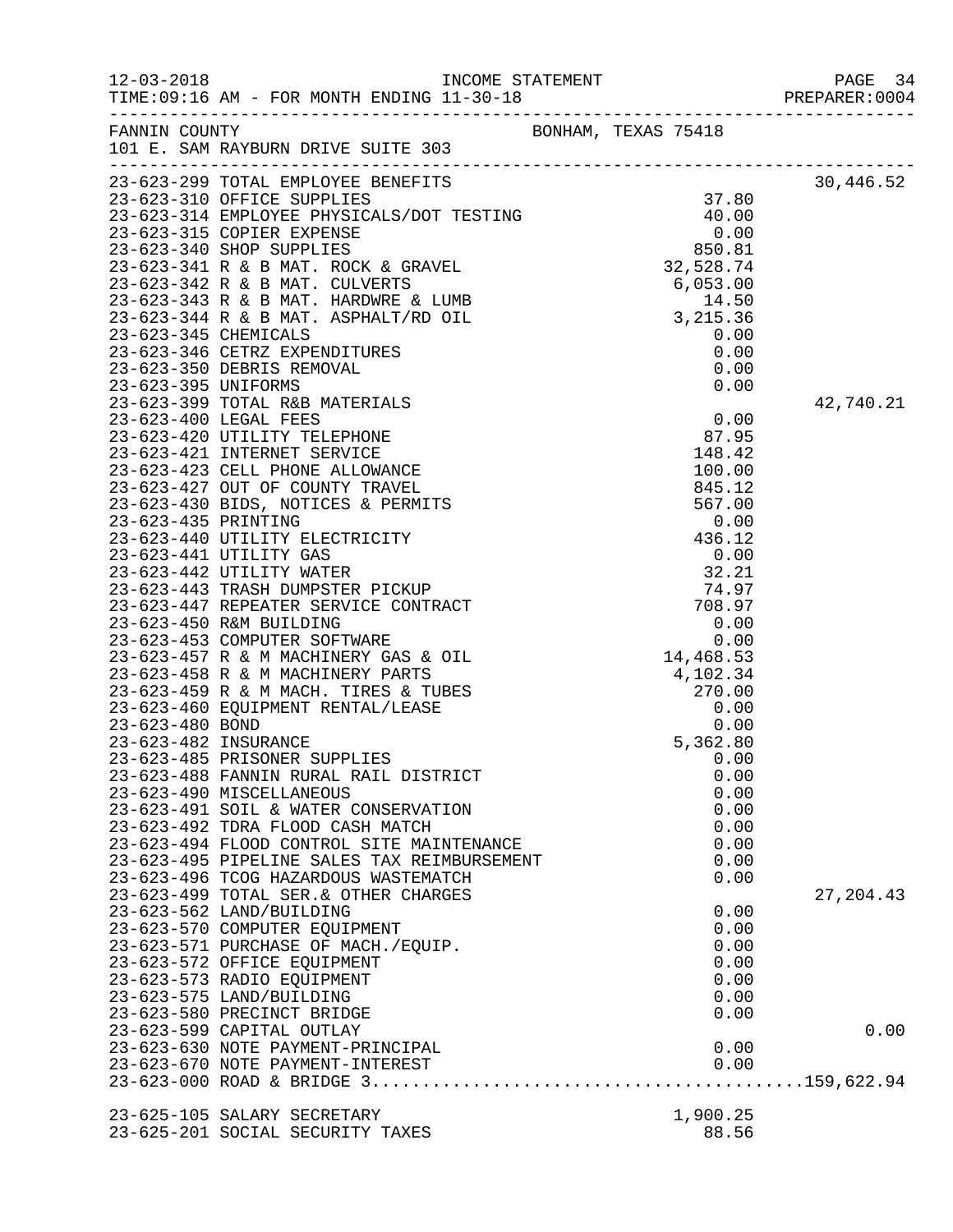| $12 - 03 - 2018$    | TIME: 09:16 AM - FOR MONTH ENDING 11-30-18                                                     | INCOME STATEMENT    |                          | PAGE 35<br>PREPARER: 0004 |
|---------------------|------------------------------------------------------------------------------------------------|---------------------|--------------------------|---------------------------|
| FANNIN COUNTY       | 101 E. SAM RAYBURN DRIVE SUITE 303                                                             | BONHAM, TEXAS 75418 |                          |                           |
|                     | 23-625-202 GROUP HEALTH INSURANCE<br>23-625-203 RETIREMENT<br>23-625-204 WORKERS' COMPENSATION |                     | 478.12<br>218.55<br>0.00 |                           |
|                     | 23-625-205 MEDICARE TAX                                                                        |                     | 20.73                    |                           |
|                     | 23-625-310 OFFICE SUPPLIES                                                                     |                     | 0.00                     |                           |
|                     | 23-625-311 POSTAL EXPENSES                                                                     |                     | 0.00                     |                           |
|                     | 23-625-353 COMPUTER EXPENSE<br>23-625-427 OUT OF COUNTY TRAVEL                                 |                     | 0.00<br>0.00             |                           |
| 23-625-480 BOND     |                                                                                                |                     | 0.00                     |                           |
|                     | 23-625-572 OFFICE EQUIPMENT                                                                    |                     | 0.00                     |                           |
|                     | 23-625-574 COMPUTER EQUIPMENT                                                                  |                     | 0.00                     |                           |
|                     | 23-625-000 ADMINISTRATIVE OFFICE R&B #32,706.21                                                |                     |                          |                           |
|                     | 24-509-475 CONTINGENCY                                                                         |                     | 0.00                     |                           |
|                     |                                                                                                |                     |                          |                           |
|                     | 24-624-100 COMPENSATION PAY                                                                    |                     | 0.00                     |                           |
|                     | 24-624-101 SALARY ELECTED OFFICIAL                                                             |                     | 12,061.75                |                           |
|                     | 24-624-105 SALARY SECRETARY<br>24-624-106 SALARY PRECINCT EMPLOYEES                            |                     | 5,295.75<br>29,636.44    |                           |
|                     | 24-624-107 REGULAR-TEMP. PART-TIME                                                             |                     | 0.00                     |                           |
|                     | 24-624-108 LABOR REIMBURSEMENT                                                                 |                     | 0.00                     |                           |
|                     | 24-624-199 TOTAL SALARIES                                                                      |                     |                          | 46,993.94                 |
|                     | 24-624-201 SOCIAL SECURITY TAXES                                                               |                     | 2,903.06                 |                           |
|                     | 24-624-202 GROUP HEALTH INSURANCE                                                              |                     | 15,300.16                |                           |
|                     | 24-624-203 RETIREMENT                                                                          |                     | 5,404.32                 |                           |
|                     | 24-624-204 WORKERS' COMPENSATION<br>24-624-205 MEDICARE TAX                                    |                     | 0.00<br>678.90           |                           |
|                     | 24-624-206 UNEMPLOYMENT EXPENSE                                                                |                     | 0.00                     |                           |
|                     | 24-624-299 TOTAL EMPLOYEE BENEFITS                                                             |                     |                          | 24, 286.44                |
|                     | 24-624-310 OFFICE SUPPLIES                                                                     |                     | 0.00                     |                           |
|                     | 24-624-314 EMPLOYEE PHYSICALS/DOT TESTING                                                      |                     | $0.00$<br>$215.82$       |                           |
|                     | 24-624-340 SHOP SUPPLIES                                                                       |                     |                          |                           |
|                     | 24-624-341 R & B MAT. ROCK & GRAVEL<br>24-624-342 R & B MAT. CULVERTS                          |                     | 7,134.37<br>4,411.80     |                           |
|                     | 24-624-343 R & B MAT. HARDWRE & LUMB                                                           |                     | 0.00                     |                           |
|                     | 24-624-344 R & B MAT. ASPHALT/RD OIL                                                           |                     | 0.00                     |                           |
|                     | 24-624-345 CHEMICALS                                                                           |                     | 0.00                     |                           |
|                     | 24-624-346 CETRZ EXPENDITURES                                                                  |                     | 0.00                     |                           |
|                     | 24-624-350 DEBRIS REMOVAL                                                                      |                     | 0.00                     |                           |
|                     | 24-624-395 EMPLOYEE UNIFORMS<br>24-624-399 TOTAL R&B MATERIALS                                 |                     | 246.48                   | 12,008.47                 |
|                     | 24-624-400 LEGAL FEES                                                                          |                     | 0.00                     |                           |
|                     | 24-624-420 UTILITY TELEPHONE                                                                   |                     | 106.48                   |                           |
|                     | 24-624-421 DSL INTERNET                                                                        |                     | 60.00                    |                           |
|                     | 24-624-423 CELL PHONE ALLOWANCE                                                                |                     | 0.00                     |                           |
|                     | 24-624-427 OUT OF COUNTY TRAVEL                                                                |                     | 1,325.84                 |                           |
|                     | 24-624-430 BIDS, NOTICES & PERMITS                                                             |                     | 0.00                     |                           |
| 24-624-435 PRINTING | 24-624-440 UTILITY ELECTRICITY                                                                 |                     | 0.00<br>483.85           |                           |
|                     | 24-624-441 UTILITY GAS                                                                         |                     | 50.96                    |                           |
|                     | 24-624-442 UTILITY WATER                                                                       |                     | 54.28                    |                           |
|                     | 24-624-443 TRASH PICKUP                                                                        |                     | 0.00                     |                           |
|                     | 24-624-447 REPEATER SERVICE CONTRACT                                                           |                     | 708.97                   |                           |
|                     | 24-624-450 R&M BUILDING                                                                        |                     | 0.00                     |                           |
|                     | 24-624-453 COMPUTER SOFTWARE                                                                   |                     | 0.00                     |                           |
|                     | 24-624-457 R & M MACHINERY GAS & OIL                                                           |                     | 8,558.99                 |                           |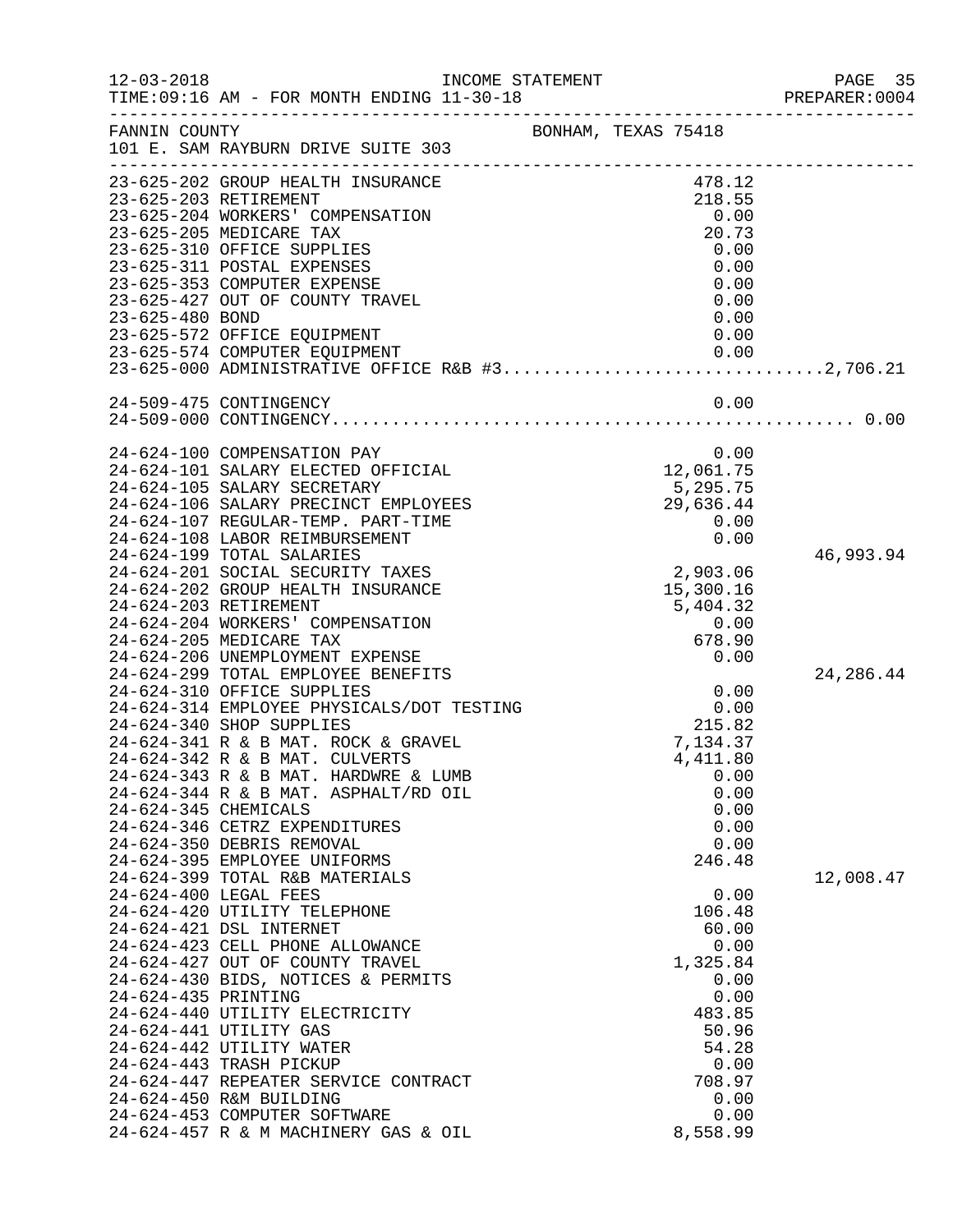| $12 - 03 - 2018$    | TIME: 09:16 AM - FOR MONTH ENDING 11-30-18                                                                                                                                                                                                                                                                                                                                                                                                    |                                                                                                              |                        |
|---------------------|-----------------------------------------------------------------------------------------------------------------------------------------------------------------------------------------------------------------------------------------------------------------------------------------------------------------------------------------------------------------------------------------------------------------------------------------------|--------------------------------------------------------------------------------------------------------------|------------------------|
| FANNIN COUNTY       | -------------------------<br>101 E. SAM RAYBURN DRIVE SUITE 303                                                                                                                                                                                                                                                                                                                                                                               | BONHAM, TEXAS 75418                                                                                          |                        |
|                     | 24-624-458 R & M MACHINERY PARTS<br>24-624-459 R & M MACH. TIRES & TUBES<br>24-624-460 EQUIPMENT RENTAL/LEASE 5,796.32<br>24-624-480 BOND 178.00                                                                                                                                                                                                                                                                                              |                                                                                                              |                        |
| 24-624-575 BUILDING | 24-624-573 RADIO EQUIPMENT<br>24-624-599 CAPITAL OUTLAY                                                                                                                                                                                                                                                                                                                                                                                       | 0.00<br>0.00                                                                                                 | 22,715.19<br>52,183.98 |
| 24-625-480 BOND     | 24-625-105 SALARY SECRETARY<br>24-625-201 SOCIAL SECURITY TAXES<br>24-625-202 GROUP HEALTH INSURANCE<br>24-625-203 RETIREMENT<br>24-625-204 WORKERS' COMPENSATION<br>24-625-205 MEDICARE TAX<br>24-625-310 OFFICE SUPPLIES<br>24-625-311 POSTAL EXPENSES<br>24-625-353 COMPUTER EXPENSE<br>24-625-427 OUT OF COUNTY TRAVEL<br>24-625-572 OFFICE EQUIPMENT<br>24-625-574 COMPUTER EQUIPMENT<br>24-625-000 ADMINISTRATIVE OFFICE R&B #42,706.21 | XES 88.56<br>ANCE 88.56<br>218.12<br>218.55<br>20.73<br>0.00<br>0.00<br>0.00<br>0.00<br>0.00<br>0.00<br>0.00 |                        |
|                     | 25-625-310 OFFICE SUPPLIES<br>25-625-343 ROAD SIGNS<br>25-625-353 COMPUTER EXPENSE<br>25-625-427 TRAVEL EXPENSE<br>25-625-572 OFFICE EQUIPMENT                                                                                                                                                                                                                                                                                                | 0.00<br>0.00<br>0.00<br>0.00<br>0.00                                                                         |                        |
|                     | 26-455-420 OMNIBASE TELEPHONE LINE<br>26-455-572 OFFICE EQUIPMENT                                                                                                                                                                                                                                                                                                                                                                             | 0.00<br>0.00                                                                                                 |                        |
|                     | 27-456-452 R & M EQUIPMENT<br>27-456-572 OFFICE EQUIPMENT                                                                                                                                                                                                                                                                                                                                                                                     | 0.00<br>0.00                                                                                                 |                        |
|                     | 28-457-423 INTERNET SERVICE<br>28-457-572 OFFICE EQUIPMENT                                                                                                                                                                                                                                                                                                                                                                                    | 76.18<br>0.00                                                                                                |                        |
|                     | 30-569-310 OFFICE SUPPLIES<br>30-569-421 ONLINE RESEARCH                                                                                                                                                                                                                                                                                                                                                                                      | 0.00<br>0.00                                                                                                 |                        |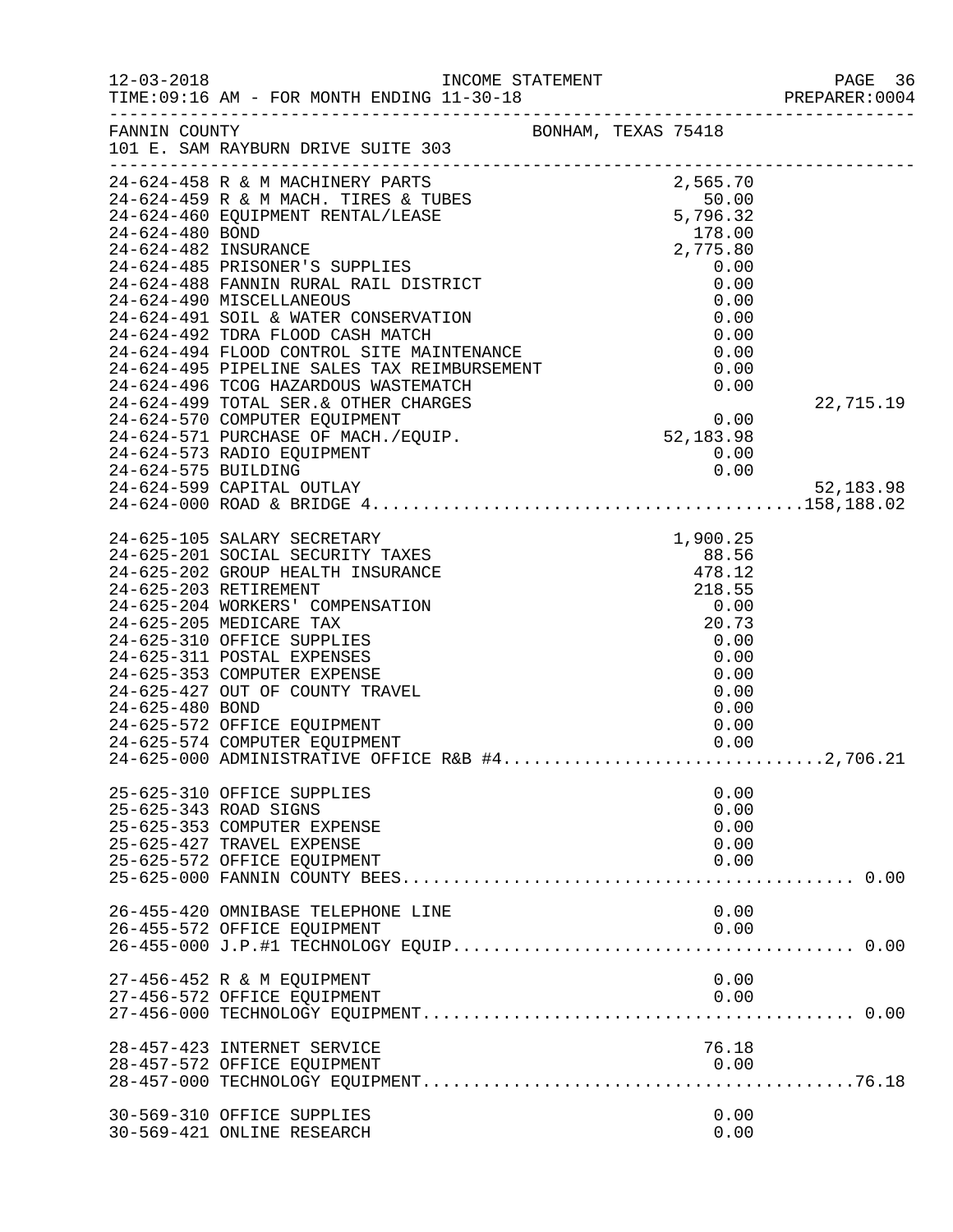| $12 - 03 - 2018$     | INCOME STATEMENT<br>TIME: 09:16 AM - FOR MONTH ENDING 11-30-18<br>___________________________                                                                                                                                                                                                                                                                                                                                 |                                                                                                        | PAGE 37<br>PREPARER: 0004 |
|----------------------|-------------------------------------------------------------------------------------------------------------------------------------------------------------------------------------------------------------------------------------------------------------------------------------------------------------------------------------------------------------------------------------------------------------------------------|--------------------------------------------------------------------------------------------------------|---------------------------|
| FANNIN COUNTY        | 101 E. SAM RAYBURN DRIVE SUITE 303                                                                                                                                                                                                                                                                                                                                                                                            | BONHAM, TEXAS 75418                                                                                    |                           |
|                      |                                                                                                                                                                                                                                                                                                                                                                                                                               |                                                                                                        |                           |
|                      | 31-509-475 CONTINGENCY                                                                                                                                                                                                                                                                                                                                                                                                        | 0.00                                                                                                   |                           |
|                      | 31-510-403 ARCHITECTURAL FEES<br>31-510-451 ASBESTOS ABATEMENT<br>31-510-482 DEMOLITION<br>31-510-490 MISCELLANEOUS<br>31-510-000 COURTHOUSE RESTORATION PHASE 1 0.00                                                                                                                                                                                                                                                         | 0.00<br>0.00<br>0.00<br>0.00                                                                           |                           |
| 31-511-453 IT DESIGN | 31-511-165 CONSTRUCTION<br>31-511-403 ARCHITECTURAL FEES<br>31-511-451 ASBESTOS & OTHER TESTING<br>0.00   0.00   0.00   0.00   0.00   0.00   0.00<br>31-511-000   COURTHOUSE RESTORATION PHASE 258,000.00                                                                                                                                                                                                                     | 0.00<br>58,000.00<br>0.00<br>0.00                                                                      |                           |
|                      | 33-498-310 OFFICE SUPPLIES<br>33-498-427 OUT OF COUNTY TRAVEL                                                                                                                                                                                                                                                                                                                                                                 | 0.00<br>0.00                                                                                           |                           |
|                      | 34-450-107 SALARYTEMP/EXTRA<br>34-450-201 SOCIAL SECURITY TAXES<br>34-450-203 RETIREMENT<br>34-450-204 WORKERS COMPENSATION<br>34-450-205 MEDICARE TAX<br>34-450-572 OFFICE EQUIPMENT<br>34-450-000 DISTRICT CT.RECORDS ARCHIVE EQUIPME 0.00                                                                                                                                                                                  | 0.00<br>0.00<br>0.00<br>0.00<br>0.00<br>0.00                                                           |                           |
|                      | 35-475-310 OFFICE SUPPLIES<br>35-475-421 LEXIS NEXIS ONLINE LEGAL RESEARCH<br>35-475-453 R&M COMPUTER<br>35-475-574 TECHNOLOGY                                                                                                                                                                                                                                                                                                | 0.00<br>300.00<br>0.00<br>0.00                                                                         |                           |
|                      | 36-475-107 SALARY SUPPLEMENT<br>36-475-201 SOCIAL SECURITY TAXES<br>36-475-203 RETIREMENT<br>36-475-204 WORKERS COMPENSATION<br>36-475-205 MEDICARE TAX<br>36-475-310 OFFICE SUPPLIES<br>36-475-321 CONTINUING EDUCATION<br>36-475-353 COMPUTER EXPENSE<br>36-475-421 INVESTIGATOR/HOT CK. ONLINE<br>36-475-490 MISCELLANEOUS<br>36-475-499 BANK SERVICE FEES<br>36-475-572 OFFICE EQUIPMENT<br>36-475-574 COMPUTER EQUIPMENT | 0.00<br>0.00<br>0.00<br>0.00<br>0.00<br>0.00<br>0.00<br>0.00<br>0.00<br>280.80<br>0.00<br>0.00<br>0.00 |                           |
|                      | 36-477-107 SALARY SUPPLEMENT<br>36-477-201 SOCIAL SECURITY TAXES<br>36-477-203 RETIREMENT<br>36-477-204 WORKERS COMPENSATION                                                                                                                                                                                                                                                                                                  | 3,136.20<br>165.65<br>360.66<br>0.00                                                                   |                           |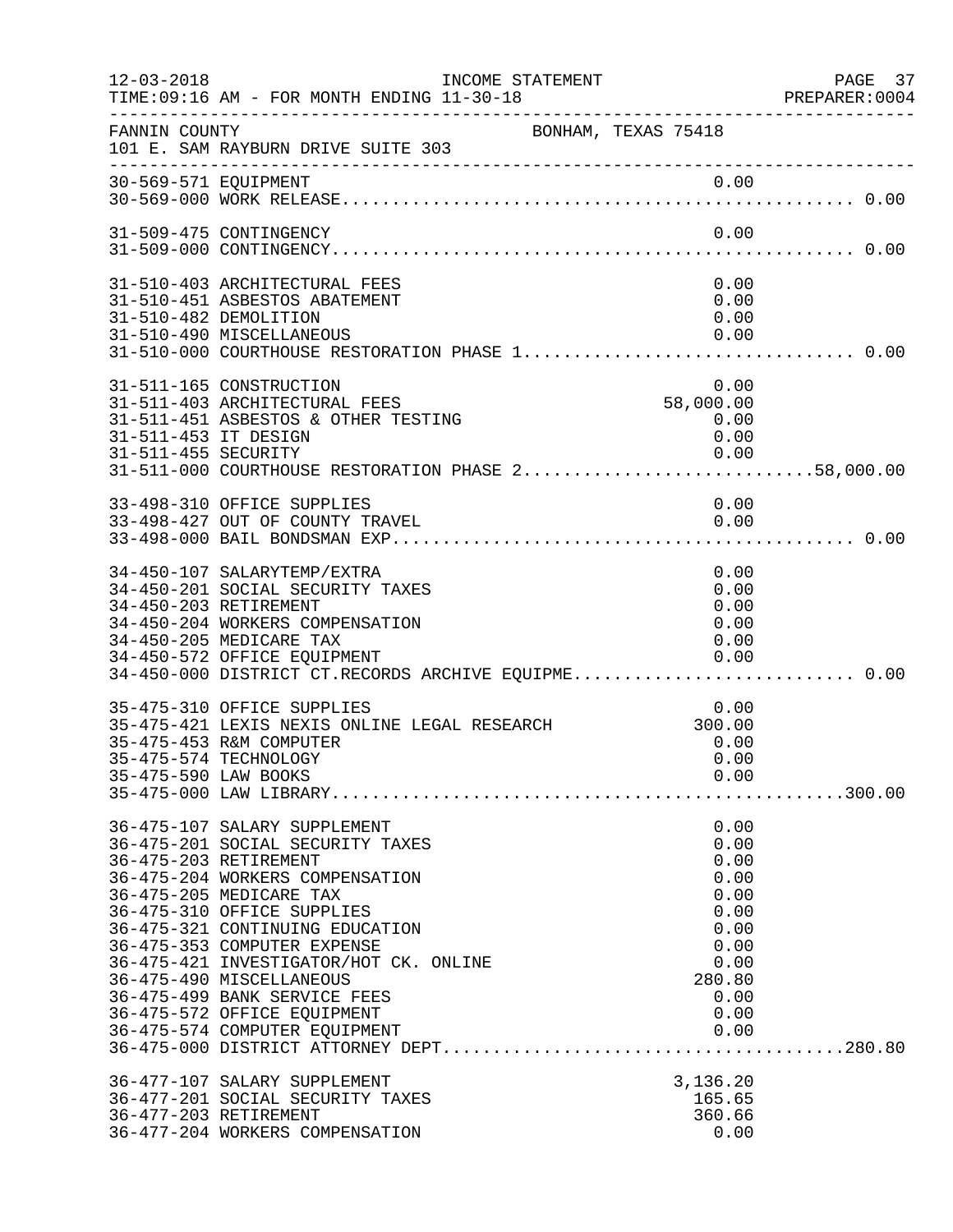| $12 - 03 - 2018$     | INCOME STATEMENT<br>TIME: 09:16 AM - FOR MONTH ENDING 11-30-18 |  |              | PAGE 38<br>PREPARER: 0004 |
|----------------------|----------------------------------------------------------------|--|--------------|---------------------------|
| FANNIN COUNTY        | BONHAM, TEXAS 75418                                            |  |              |                           |
|                      | 101 E. SAM RAYBURN DRIVE SUITE 303                             |  |              |                           |
|                      | 36-477-205 MEDICARE TAX                                        |  | 38.74        |                           |
|                      | 36-477-310 OFFICE SUPPLIES                                     |  | 0.00         |                           |
| 36-477-321 TRAINING  |                                                                |  | 0.00         |                           |
|                      | 36-477-470 CIVIL PROCESS                                       |  | 0.00         |                           |
| 36-477-480 TOWING    |                                                                |  | 0.00         |                           |
|                      | 36-477-490 MISCELLANEOUS                                       |  | 0.00         |                           |
|                      | 36-477-499 BANK SERVICE FEES                                   |  | 0.00         |                           |
|                      | 36-477-572 OFFICE EQUIPMENT                                    |  | 0.00         |                           |
|                      | 36-477-574 COMPUTER EQUIPMENT                                  |  | 0.00         |                           |
|                      |                                                                |  |              |                           |
|                      | 38-645-412 PRESCRIPTIONS                                       |  | 0.00         |                           |
|                      |                                                                |  |              |                           |
|                      |                                                                |  |              |                           |
|                      | 39-645-404 COBRA/INSURANCE                                     |  | 0.00         |                           |
|                      | 39-645-410 CERT. REG. NURSE ANES.                              |  | 0.00         |                           |
|                      | 39-645-411 PHYSICIAN, NON-EMERGENCY                            |  | 0.00         |                           |
|                      | 39-645-412 PRESCRIPTIONS, DRUGS                                |  | 0.00         |                           |
|                      | 39-645-413 HOSPITAL-INPATIENT                                  |  | 0.00         |                           |
|                      | 39-645-414 HOSPITAL, OUTPATIENT                                |  | 0.00         |                           |
|                      | 39-645-415 LABORATORY/X-RAY                                    |  | 0.00         |                           |
|                      | 39-645-418 FED. QUALIFIED HEALTH CENTER                        |  | 0.00         |                           |
|                      |                                                                |  |              |                           |
|                      |                                                                |  |              |                           |
|                      | 40-411-310 OFFICE SUPPLIES                                     |  | 180.83       |                           |
|                      | 40-411-427 OUT OF COUNTY TRAVEL                                |  | 0.00         |                           |
|                      | 40-411-574 COMPUTER EQUIPMENT                                  |  |              |                           |
|                      |                                                                |  |              |                           |
| 41-406-310 SUPPLIES  |                                                                |  | 0.00         |                           |
| 41-406-330 GAS & OIL |                                                                |  | 0.00         |                           |
|                      | 41-406-427 TRAINING EXPENSE                                    |  | 0.00         |                           |
|                      |                                                                |  |              |                           |
|                      |                                                                |  |              |                           |
|                      | 42-477-310 OFFICE SUPPLIES                                     |  | 0.00         |                           |
|                      | 42-477-415 CONSULTANT                                          |  | 0.00         |                           |
|                      | 42-477-427 TRAVEL AND TRAINING                                 |  | 0.00         |                           |
|                      | 42-477-574 COMPUTER EQUIPMENT                                  |  | 0.00         |                           |
|                      |                                                                |  |              |                           |
|                      | 44-412-578 2011 EQUIPMENT                                      |  | 0.00         |                           |
|                      | 44-412-579 2012 EQUIPMENT                                      |  | 0.00         |                           |
|                      | 44-412-580 2013 EQUIPMENT                                      |  | 0.00         |                           |
|                      | 44-412-581 2014 EQUIPMENT                                      |  | 0.00         |                           |
|                      | 44-412-582 2015 EQUIPMENT                                      |  | 0.00         |                           |
|                      | 44-412-583 2016 EQUIPMENT                                      |  | 0.00         |                           |
|                      |                                                                |  |              |                           |
|                      |                                                                |  |              |                           |
| 45-403-103 SALARY    | 45-403-201 SOCIAL SECURITY                                     |  | 0.00<br>0.00 |                           |
|                      | 45-403-204 WORKERS COMPENSATION                                |  | 0.00         |                           |
|                      | 45-403-205 MEDICARE TAX                                        |  | 0.00         |                           |
|                      | 45-403-310 OFFICE SUPPLIES                                     |  | 150.00       |                           |
|                      | 45-403-427 OUT OF COUNTY TRAVEL                                |  | 273.96       |                           |
| 45-403-481 DUES      |                                                                |  | 200.00       |                           |
|                      | 45-403-572 OFFICE EQUIPMENT                                    |  | 0.00         |                           |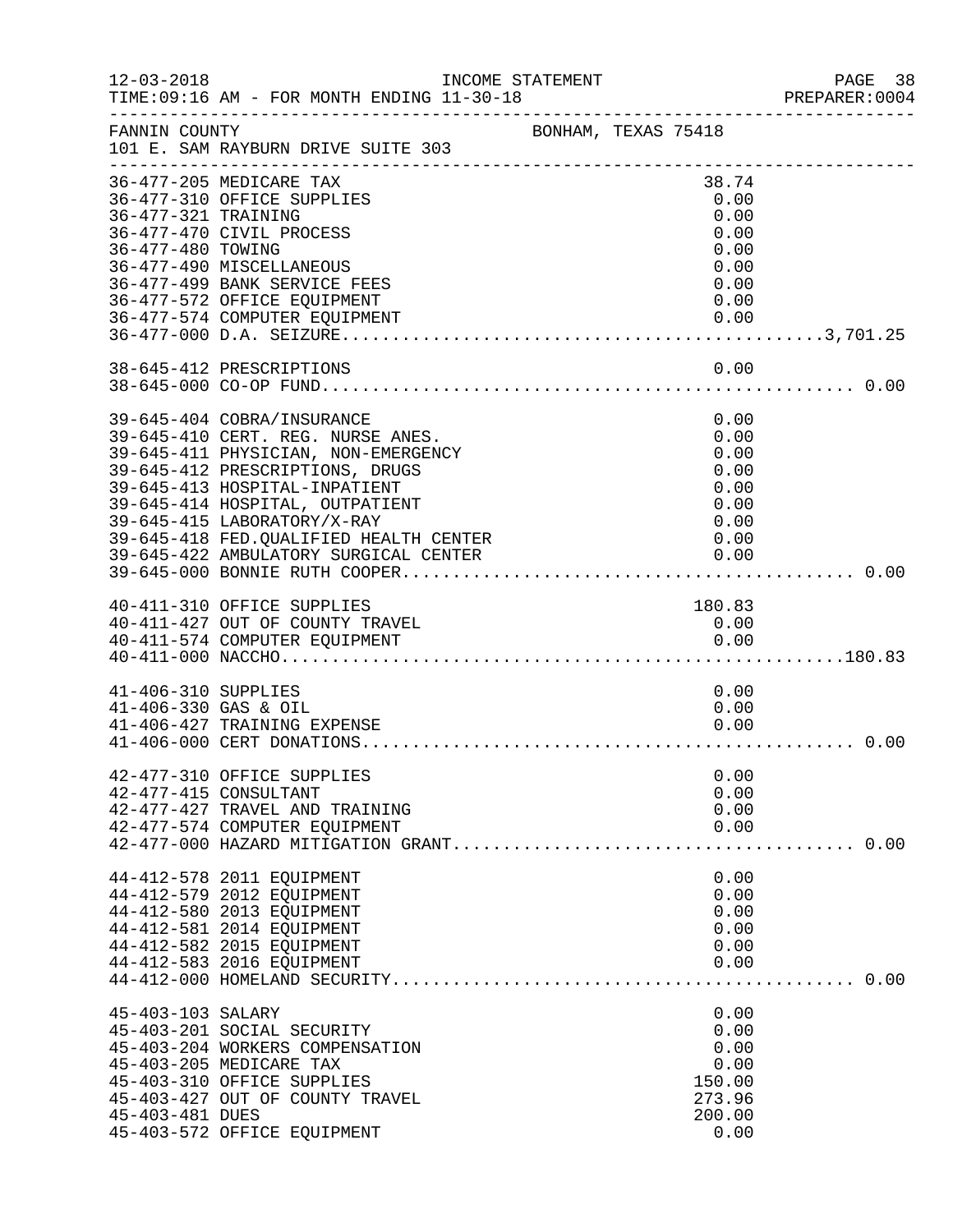| $12 - 03 - 2018$                          | INCOME STATEMENT<br>TIME: 09:16 AM - FOR MONTH ENDING 11-30-18                                                                                                                                                                                                                                                                          |                     |                                                                                                | PAGE 39<br>PREPARER: 0004 |
|-------------------------------------------|-----------------------------------------------------------------------------------------------------------------------------------------------------------------------------------------------------------------------------------------------------------------------------------------------------------------------------------------|---------------------|------------------------------------------------------------------------------------------------|---------------------------|
| FANNIN COUNTY                             | 101 E. SAM RAYBURN DRIVE SUITE 303                                                                                                                                                                                                                                                                                                      | BONHAM, TEXAS 75418 |                                                                                                |                           |
|                                           | 45-403-573 ELECTION EQUIPMENT                                                                                                                                                                                                                                                                                                           |                     | 0.00                                                                                           |                           |
| 46-475-330 GAS/OIL<br>46-475-454 R&M AUTO | 46-475-310 OFFICE SUPPLIES<br>46-475-314 SAFE ROOM REIMBURSEMENT<br>46-475-427 OUT OF COUNTY TRAVEL<br>46-475-573 RADIO EQUIPMENT<br>46-475-574 COMPUTER EQUIPMENT<br>46-475-574 COMPUTER EQUIPMENT<br>46-475-000 SAFE ROOM REIMBURSEMENT PROGRAM35,530.00                                                                              |                     | 0.00<br>35, 527. 25<br>2.75<br>0.00<br>0.00<br>0.00<br>0.00                                    |                           |
|                                           | 48-403-485 LICENSE/SUPPORT                                                                                                                                                                                                                                                                                                              |                     | 0.00                                                                                           |                           |
| 49-475-103 SALARY                         | 49-475-201 SOCIAL SECURITY<br>49-475-202 GROUP HEALTH INSURANCE<br>49-475-203 RETIREMENT<br>49-475-204 WORKER'S COMPENSATION<br>49-475-205 MEDICARE TAX<br>49-475-310 OFFICE SUPPLIES<br>49-475-427 TRAINING/TUITION/OUT OF COUNTY<br>49-475-572 OFFICE EQUIPMENT<br>49-475-574 COMPUTER EQUIPMENT                                      |                     | 0.00<br>0.00<br>0.00<br>0.00<br>0.00<br>0.00<br>0.00<br>0.00<br>0.00<br>0.00                   |                           |
|                                           | 51-440-572 OFFICE EQUIPMENT<br>51-440-572 OFFICE EQUIPMENT<br>51-440-000 CO.CLK.COURT TECHNOLOGY EQUIPMENT0.00                                                                                                                                                                                                                          |                     | 0.00                                                                                           |                           |
|                                           | 52-449-572 OFFICE EQUIPMENT<br>52-449-000 CO.CLK.COURT RECORDS PRES.EQUIPMENT 0.00                                                                                                                                                                                                                                                      |                     | 0.00                                                                                           |                           |
|                                           | 53-403-437 DIGITAL IMAGING<br>53-403-490 CO. CLERK MISCELLANEOUS<br>53-403-490 CO.CLERK MISCELLANEOUS 0.00<br>53-403-000 CO.CLERK RECORDS ARCHIVE14,686.35                                                                                                                                                                              |                     | 14,686.35<br>0.00                                                                              |                           |
| 55-560-435 PRINTING                       | 55-560-427 OUT OF COUNTY TRAVEL<br>55-560-428 TRAINING & TUITION<br>55-560-490 MISCELLANEOUS                                                                                                                                                                                                                                            |                     | 0.00<br>0.00<br>0.00<br>0.00                                                                   |                           |
| 56-560-108 SALARY<br>56-560-310 SUPPLIES  | 56-560-201 SOCIAL SECURITY TAXES<br>56-560-202 GROUP HEALTH INSURANCE<br>56-560-203 RETIREMENT<br>56-560-204 WORKERS COMPENSATION<br>56-560-205 MEDICARE TAX<br>56-560-316 EMPLOYEE AWARDS BANQUET<br>56-560-395 UNIFORMS/PROT.VESTS<br>56-560-423 INTERNET SERVICE<br>56-560-427 OUT OF COUNTY TRAVEL<br>56-560-428 TRAINING & TUITION |                     | 0.00<br>0.00<br>0.00<br>0.00<br>0.00<br>0.00<br>0.00<br>0.00<br>0.00<br>455.88<br>0.00<br>0.00 |                           |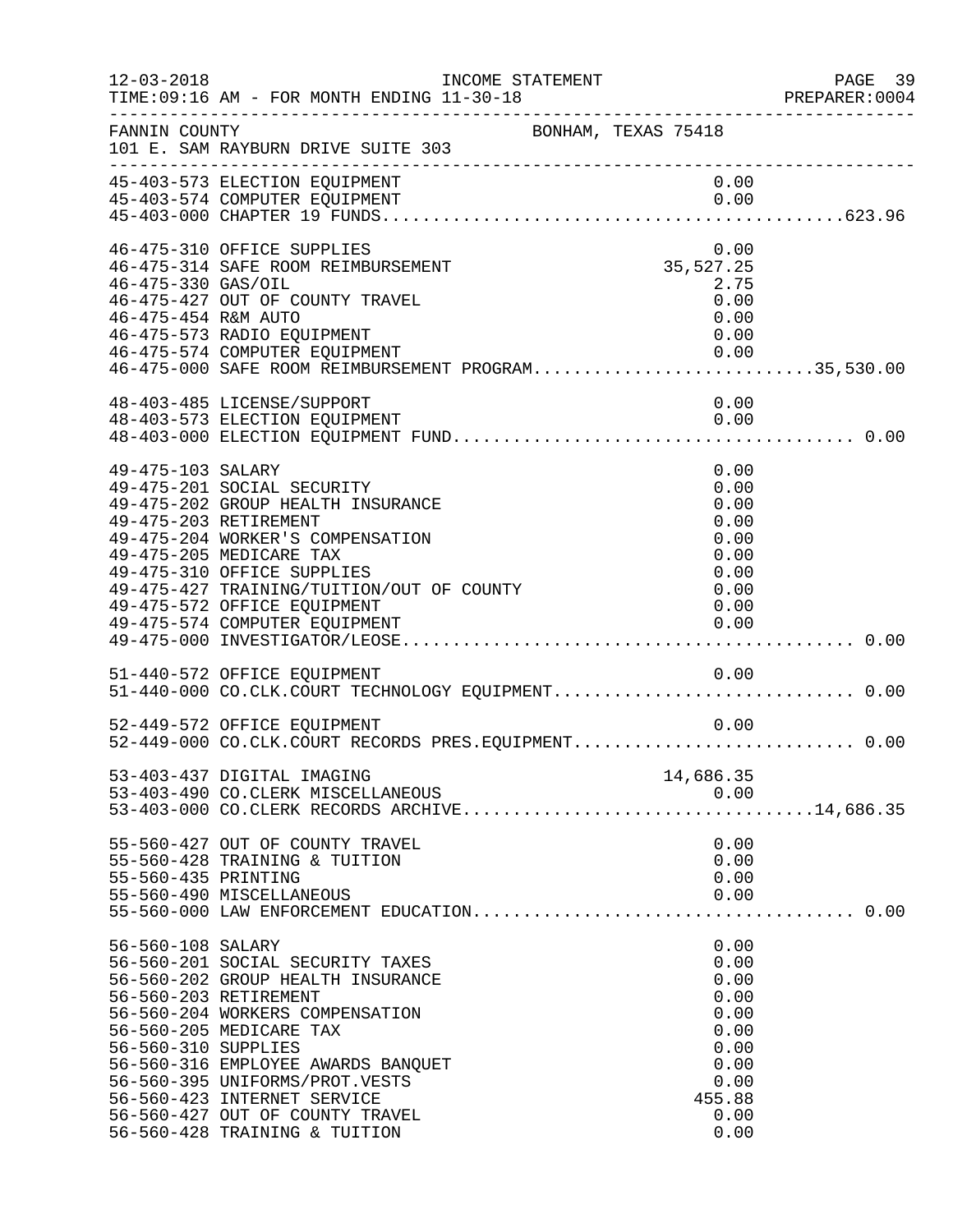|                                                                    |                                                                                                                                                                                                                                                                                                      |                                                                        | PREPARER: 0004 |
|--------------------------------------------------------------------|------------------------------------------------------------------------------------------------------------------------------------------------------------------------------------------------------------------------------------------------------------------------------------------------------|------------------------------------------------------------------------|----------------|
|                                                                    | FANNIN COUNTY BONHAM, TEXAS 75418<br>101 E. SAM RAYBURN DRIVE SUITE 303                                                                                                                                                                                                                              |                                                                        |                |
| 56-560-454 R&M AUTO                                                | 56-560-452 R & M EQUIPMENT<br>56-560-460 EQUIPMENT RENTAL/LEASE<br>56-560-490 MISCELLANEOUS<br>56-560-490 MISCELLANEOUS<br>56-560-495 NARCOTICS AND/OR OTHER INVESTIGATIO<br>56-560-499 BANK SERVICE FEES<br>56-560-571 AUTOMOBILES<br>56-560-572 OFFICE EQUIPMENT<br>56-560-573 TELEPHONE EQUIPMENT | 0.00<br>208.19<br>0.00<br>0.00<br>0.00<br>0.00<br>0.00<br>0.00<br>0.00 |                |
| 56-565-108 SALARY                                                  | 56-565-201 SOCIAL SECURITY TAXES<br>56-565-202 GROUP HEALTH INSURANCE<br>56-565-203 RETIREMENT<br>56-565-204 WORKERS COMPENSATION<br>56-565-205 MEDICARE TAX<br>56-565-000 INVESTIGATOR CRIMES AGAINST CHILDRE 0.00                                                                                  | 0.00<br>0.00<br>0.00<br>0.00<br>0.00<br>0.00                           |                |
| 56-570-572 EQUIPMENT                                               | 56-570-310 OFFICE & MISC. SUPPLIES<br>56-570-395 UNIFORMS/PROT. VESTS/BADGES<br>56-570-571 AUTOMOBILES<br>56-570-574 TECHNOLOGY<br>56-570-579 WEAPONS 17,270.30<br>56-570-000 FEDERAL FORFEITURE FUNDS 201817,419.38                                                                                 | 0.00<br>0.00<br>0.00<br>0.00<br>149.08                                 |                |
| 57-560-310 SUPPLIES<br>57-560-395 UNIFORMS<br>57-560-571 EQUIPMENT | 57-560-427 OUT OF COUNTY TRAVEL<br>57-560-428 TRAINING/TUITION<br>57-560-580 PURCHASE OF ANIMAL                                                                                                                                                                                                      | 0.00<br>0.00<br>0.00<br>0.00<br>0.00<br>0.00                           |                |
|                                                                    | 59-425-433 DRUG COURT PROGRAMS<br>59-425-437 ATTORNEY FEES DRUG COURT<br>59-425-439 INVESTIGATOR EXPENSE                                                                                                                                                                                             | 0.00<br>0.00<br>0.00                                                   |                |
|                                                                    | 60-620-309 ANNUAL PAYING AGENT REGISTRAR FEES<br>60-620-400 BOND LEGAL FEES<br>60-620-401 CONTINUING DISCLOSURE FEES<br>60-620-490 MISCELLANEOUS<br>60-620-627 PRINCIPAL, 2017 GO BONDS<br>60-620-628 PRINCIPAL, JAIL '98 BONDS<br>60-620-629 PRINCIPAL, SERIAL BONDS 1992                           | 0.00<br>0.00<br>0.00<br>0.00<br>0.00<br>0.00<br>0.00                   |                |
|                                                                    | 60-660-667 INTEREST, 2017 GO BONDS<br>60-660-668 INTEREST JAIL'98 BONDS<br>60-660-669 INTEREST, SERIAL BONDS                                                                                                                                                                                         | 0.00<br>0.00<br>0.00                                                   |                |
|                                                                    | 61-440-572 OFFICE EQUIPMENT<br>61-440-000 DIST.CLK.COURT TECHNOLOGY EQUIPMENT 0.00                                                                                                                                                                                                                   | 0.00                                                                   |                |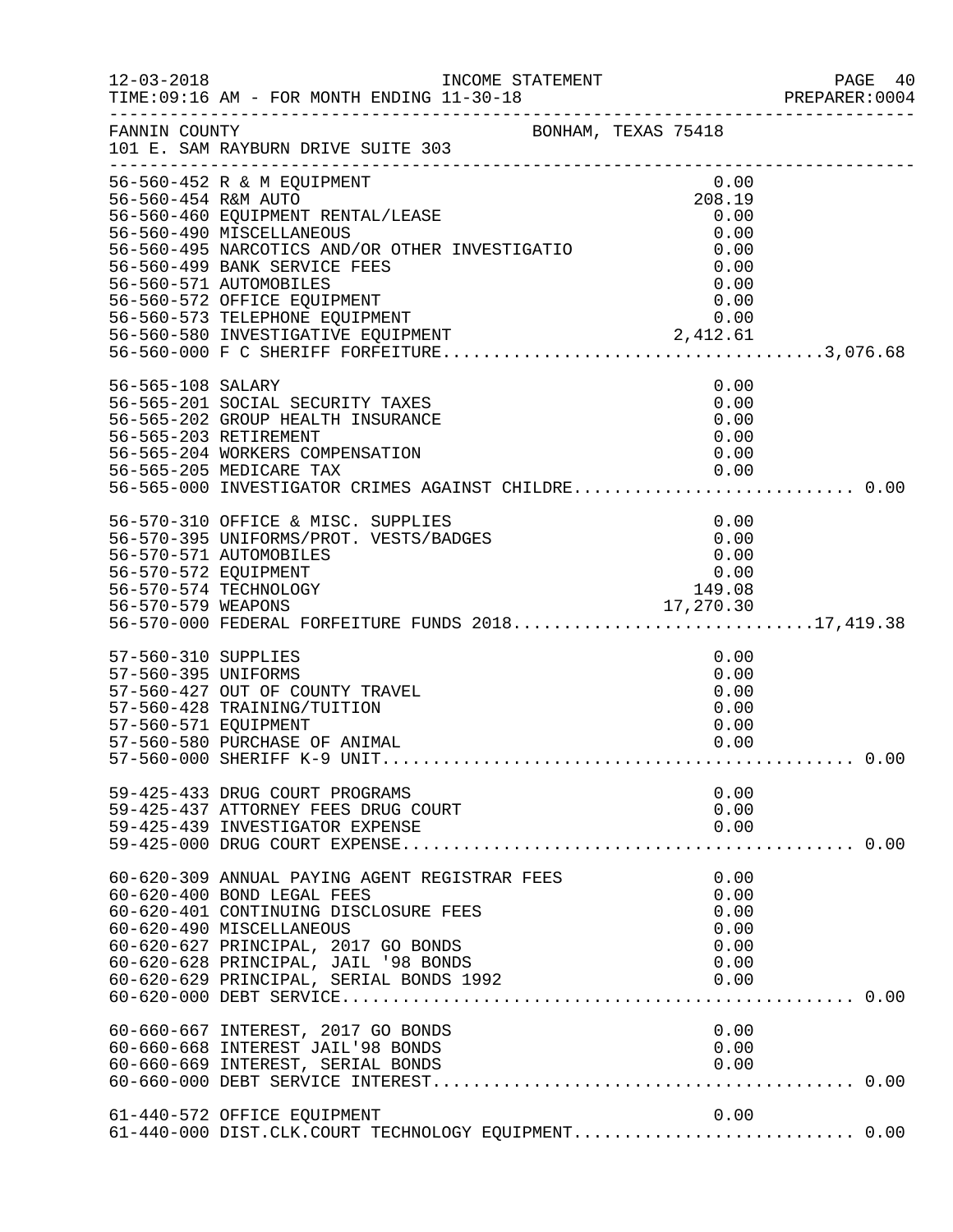| $12 - 03 - 2018$                            | INCOME STATEMENT<br>TIME: 09:16 AM - FOR MONTH ENDING 11-30-18                                                                                                                                                                                                                                                                                     |                     |                                                                                              | PAGE 41<br>PREPARER: 0004 |
|---------------------------------------------|----------------------------------------------------------------------------------------------------------------------------------------------------------------------------------------------------------------------------------------------------------------------------------------------------------------------------------------------------|---------------------|----------------------------------------------------------------------------------------------|---------------------------|
| FANNIN COUNTY                               | 101 E. SAM RAYBURN DRIVE SUITE 303                                                                                                                                                                                                                                                                                                                 | BONHAM, TEXAS 75418 |                                                                                              |                           |
|                                             | 62-449-572 OFFICE EQUIPMENT                                                                                                                                                                                                                                                                                                                        |                     | 0.00                                                                                         |                           |
|                                             | 63-551-427 OUT OF COUNTY TRAVEL<br>63-551-428 TRAINING & TUITION                                                                                                                                                                                                                                                                                   |                     | 0.00<br>0.00                                                                                 |                           |
|                                             | 64-552-427 OUT OF COUNTY TRAVEL<br>64-552-428 TRAINING & TUITION                                                                                                                                                                                                                                                                                   |                     | 0.00<br>0.00                                                                                 |                           |
|                                             | 65-553-427 OUT OF COUNTY TRAVEL<br>65-553-428 TRAINING & TUITION                                                                                                                                                                                                                                                                                   |                     | 0.00<br>0.00                                                                                 |                           |
|                                             | 66-509-475 CONTINGENCY                                                                                                                                                                                                                                                                                                                             |                     | 0.00                                                                                         |                           |
| 66-666-535 BUILDING<br>66-666-695 SURVEYING | 66-666-165 CONSTRUCTION<br>66-666-400 ATTORNEY FEES<br>66-666-402 ENGINEERING<br>66-666-403 ARCHITECTURAL FEES<br>66-666-426 PROFESSIONAL FEES<br>66-666-430 BIDS & NOTICES<br>66-666-450 R & M BUILDINGS<br>66-666-451 ASBESTOS ABATEMENT<br>66-666-482 DEMOLITION<br>66-666-490 MISCELLANEOUS<br>66-666-000 COURTHOUSE CONSTRUCTION PHASE 1 0.00 |                     | 0.00<br>0.00<br>0.00<br>0.00<br>0.00<br>0.00<br>0.00<br>0.00<br>0.00<br>0.00<br>0.00<br>0.00 |                           |
| 66-667-453 IT DESIGN<br>66-667-455 SECURITY | 66-667-165 CONSTRUCTION<br>66-667-400 ATTORNEY FEES<br>66-667-403 ARCHITECTURAL FEES<br>66-667-426 PROFESSIONAL FEES<br>66-667-430 BIDS & NOTICES<br>66-667-451 ASBESTOS & OTHER TESTING<br>66-667-490 MISCELLANEOUS                                                                                                                               |                     | 13, 223.95<br>0.00<br>0.00<br>0.00<br>0.00<br>0.00<br>0.00<br>0.00<br>0.00                   |                           |
|                                             | 67-560-428 TRAINING & TUITION<br>67-560-580 INVESTIGATIVE EQUIPMENT                                                                                                                                                                                                                                                                                |                     | 0.00<br>0.00                                                                                 |                           |
|                                             | 70-622-399 CLAIM SETTLEMENTS<br>70-622-426 APPRAISAL FEES<br>70-622-429 RELOCATING UTILITIES<br>70-622-449 CONTRACT EXPENSES FOR FM87 R.O.W.                                                                                                                                                                                                       |                     | 0.00<br>0.00<br>0.00<br>0.00                                                                 |                           |
|                                             | 70-629-500 RIGHT OF WAY PUR HWY #82<br>70-629-501 RIGHT OF WAY PURCHASE FM #87<br>70-629-502 RIGHT OF WAY PURCHASE HWY #121                                                                                                                                                                                                                        |                     | 0.00<br>0.00<br>0.00                                                                         |                           |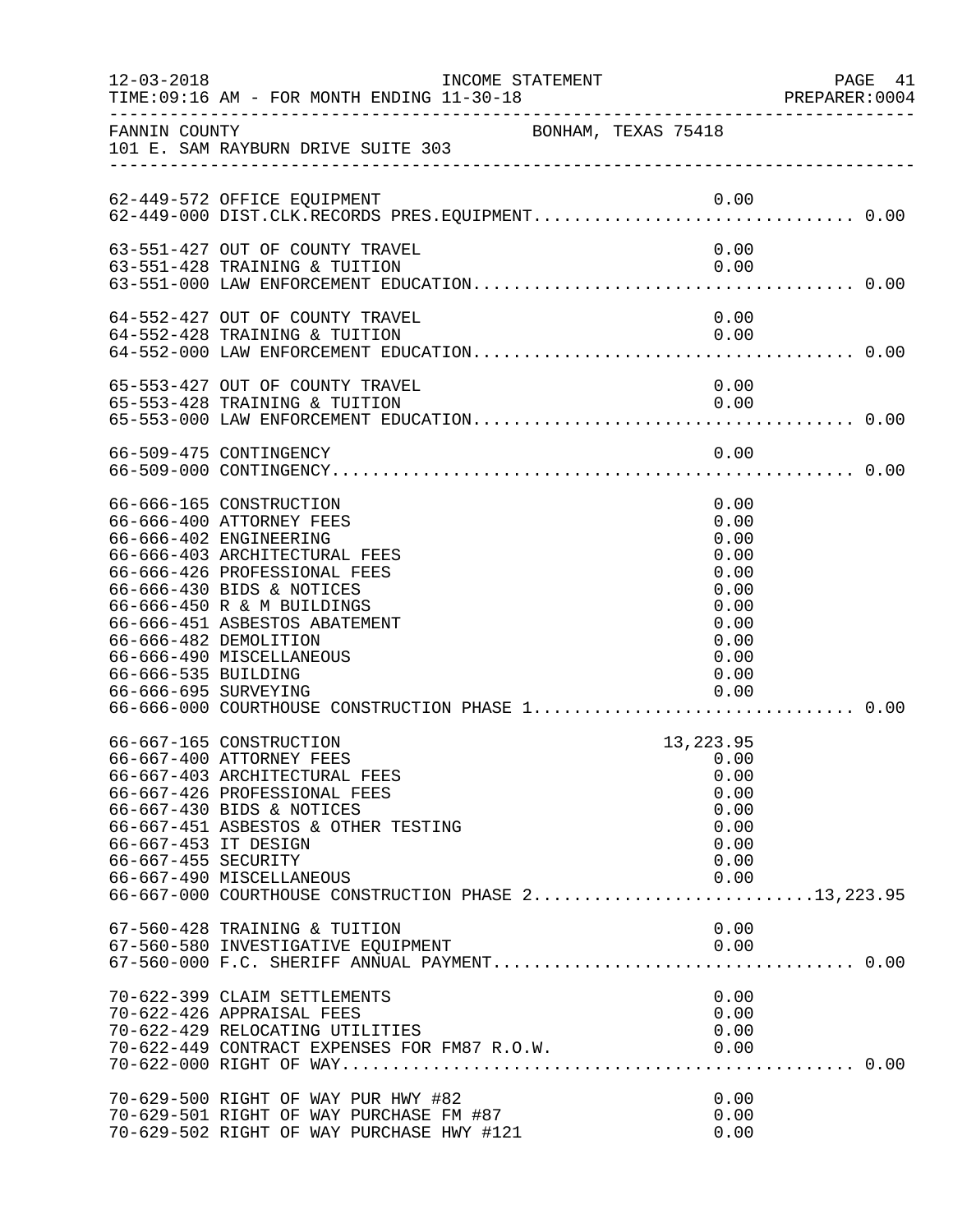| $12 - 03 - 2018$  | INCOME STATEMENT<br>TIME: 09:16 AM - FOR MONTH ENDING 11-30-18                                                                                                                                                                                                                                                                                                        |                                                                              | PAGE 42<br>PREPARER: 0004 |
|-------------------|-----------------------------------------------------------------------------------------------------------------------------------------------------------------------------------------------------------------------------------------------------------------------------------------------------------------------------------------------------------------------|------------------------------------------------------------------------------|---------------------------|
| FANNIN COUNTY     | BONHAM, TEXAS 75418<br>101 E. SAM RAYBURN DRIVE SUITE 303                                                                                                                                                                                                                                                                                                             |                                                                              |                           |
|                   |                                                                                                                                                                                                                                                                                                                                                                       |                                                                              |                           |
| 71-475-108 SALARY | 71-475-201 SOCIAL SECURITY TAXES<br>71-475-202 GROUP HEALTH INSURANCE<br>71-475-203 RETIREMENT<br>71-475-204 WORKERS COMPENSATION<br>71-475-205 MEDICARE TAX<br>71-475-000 INVESTIGATOR CRIMES AGAINST WOMEN 0.00                                                                                                                                                     | 0.00<br>0.00<br>0.00<br>0.00<br>0.00<br>0.00                                 |                           |
| 72-560-108 SALARY | 72-560-201 SOCIAL SECURITY TAXES<br>72-560-202 GROUP HEALTH INSURANCE<br>72-560-203 RETIREMENT<br>72-560-204 WORKERS COMPENSATION<br>72-560-205 MEDICARE TAX<br>72-560-000 INVESTIGATOR CRIMES AGAINST CHILDRE 0.00                                                                                                                                                   | 0.00<br>0.00<br>0.00<br>0.00<br>0.00<br>0.00                                 |                           |
|                   | 80-570-490 MISCELLANEOUS                                                                                                                                                                                                                                                                                                                                              | 0.00                                                                         |                           |
|                   | 81-590-490 MISCELLANEOUS<br>81-590-576 LUCAS CHEST COMPRESSION SYSTEM<br>81-590-579 WEAPONS/TASERS                                                                                                                                                                                                                                                                    | 0.00<br>0.00<br>0.00                                                         |                           |
|                   | 82-623-341 R & B MAT. ROCK & GRAVEL<br>82-623-344 R & B MAT. ASPHALT/ROAD OIL<br>82-623-490 MISCELLANEOUS                                                                                                                                                                                                                                                             | 0.00<br>0.00<br>0.00                                                         |                           |
|                   | 83-624-341 R & B MAT. ROCK & GRAVEL<br>83-624-344 R & B MAT. ASPHALT/ROAD OIL<br>83-624-490 MISCELLANEOUS<br>83-624-571 PURCHASE OF MACH./EQUIP. 0.00<br>83-624-000 ROAD & BRIDGE #4 LAKE ROAD EXPENSES0.00                                                                                                                                                           | 0.00<br>0.00<br>0.00                                                         |                           |
|                   | 87-575-310 OFFICE SUPP./MISC.<br>87-575-319 RESTITUTION<br>87-575-320 COURT COSTS<br>87-575-321 REIMBURSEMENT OF FEES FOR OTHER COU<br>87-575-353 COMPUTER EXPENSE                                                                                                                                                                                                    | 202.16<br>134.25<br>25.00<br>0.00<br>0.00                                    |                           |
|                   | 88-645-409 DIABETIC SUPPLIES<br>88-645-410 CERT. REG. NURSE ANES.<br>88-645-411 PHYSICIAN, NON-EMERGENCY<br>88-645-412 PRESCRIPTIONS, DRUGS<br>88-645-413 HOSPITAL, INPATIENT<br>88-645-414 HOSPITAL, OUTPATIENT<br>88-645-415 LABORATORY/X-RAY<br>88-645-418 FED. QUALIFIED HEALTH CENTER<br>88-645-420 RURAL HEALTH CLINIC<br>88-645-422 AMBULATORY SURGICAL CENTER | 0.00<br>0.00<br>0.00<br>0.00<br>0.00<br>0.00<br>0.00<br>0.00<br>0.00<br>0.00 |                           |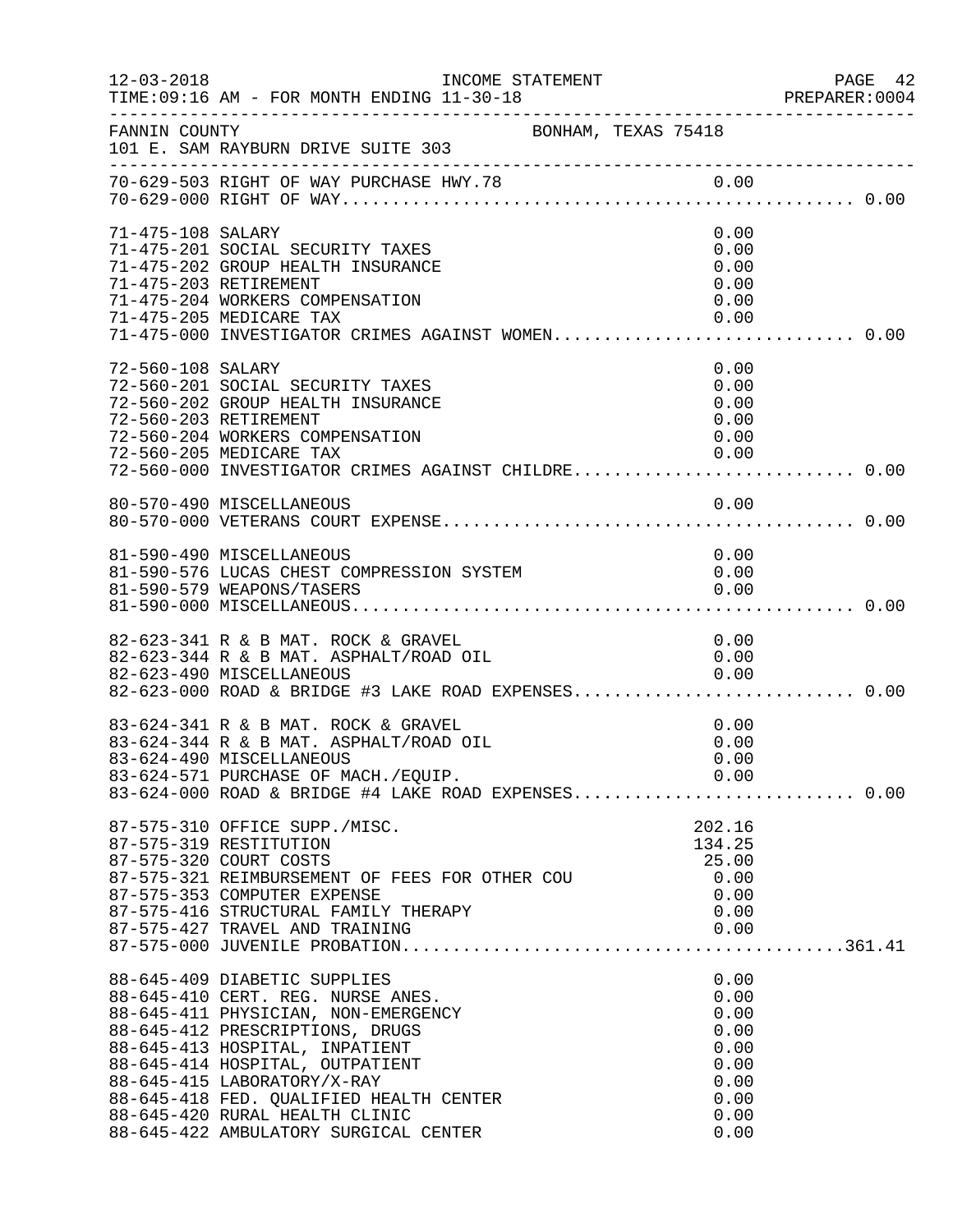| $12 - 03 - 2018$      | TIME: 09:16 AM - FOR MONTH ENDING 11-30-18                                          |                                                                                                               |                 | PAGE 43<br>PREPARER:0004 |
|-----------------------|-------------------------------------------------------------------------------------|---------------------------------------------------------------------------------------------------------------|-----------------|--------------------------|
| FANNIN COUNTY         | BONHAM, TEXAS 75418<br>101 E. SAM RAYBURN DRIVE SUITE 303                           |                                                                                                               |                 |                          |
|                       |                                                                                     |                                                                                                               |                 |                          |
|                       |                                                                                     |                                                                                                               |                 |                          |
|                       | 89-588-103 SALARY COMM.CORR.OFFICERS                                                |                                                                                                               | 0.00            |                          |
|                       | 89-588-201 SOCIAL SECURITY TAX                                                      |                                                                                                               | 0.00            |                          |
|                       | 89-588-202 GROUP HEALTH INSURANCE                                                   |                                                                                                               | 0.00            |                          |
| 89-588-203 RETIREMENT |                                                                                     |                                                                                                               | 0.00            |                          |
|                       | 89-588-204 WORKERS COMPENSATION                                                     |                                                                                                               | 0.00            |                          |
|                       | 89-588-205 MEDICARE TAX                                                             |                                                                                                               | 0.00            |                          |
|                       | 89-588-310 OFFICE SUPPLIES                                                          |                                                                                                               | 0.00            |                          |
|                       |                                                                                     |                                                                                                               |                 |                          |
|                       |                                                                                     |                                                                                                               |                 |                          |
|                       | 89-589-416 STRUCTURAL FAMILY THERAPY<br>89-589-469 UNEXPENDED FUNDS                 |                                                                                                               | 12,500.00       |                          |
|                       | 89-589-469 UNEXPENDED FUNDS<br>89-589-000 REGIONAL DIVERSIONS ALTERNATIVES12,500.00 |                                                                                                               |                 |                          |
|                       |                                                                                     |                                                                                                               |                 |                          |
|                       | 89-590-102 SALARY APPOINTED OFFICIAL                                                | 6, 181.35<br>7, 387.70<br>822.19<br>2, 631.24<br>2, 631.24<br>1, 560.05<br>279.38<br>192.33<br>892.33<br>0.00 |                 |                          |
|                       | 89-590-103 SALARY COMM.CORR.OFFICERS                                                |                                                                                                               |                 |                          |
|                       | 89-590-201 SOCIAL SECURITY TAX                                                      |                                                                                                               |                 |                          |
|                       | 89-590-202 GROUP HEALTH INSURANCE                                                   |                                                                                                               |                 |                          |
| 89-590-203 RETIREMENT |                                                                                     |                                                                                                               |                 |                          |
|                       | 89-590-204 WORKERS COMPENSATION<br>89-590-205 MEDICARE TAX                          |                                                                                                               |                 |                          |
|                       | 89-590-310 OPERATING/TRAVEL EXPENSES                                                |                                                                                                               |                 |                          |
|                       |                                                                                     |                                                                                                               |                 |                          |
|                       | 89-590-469 UNEXPENDED FUNDS<br>89-590-000 BASIC PROBATION SUPERVISION19,946.57      |                                                                                                               |                 |                          |
|                       | 89-591-102 SALARY APPOINTED OFFICIAL                                                |                                                                                                               |                 |                          |
|                       | 89-591-103 SALARY COMM.CORR.OFFICERS                                                |                                                                                                               |                 |                          |
|                       | 89-591-201 SOCIAL SECURITY TAX                                                      |                                                                                                               |                 |                          |
|                       | 89-591-202 GROUP HEALTH INSURANCE                                                   | $4,936.10$<br>$5,899.45$<br>$656.73$<br>$2,101.68$                                                            |                 |                          |
| 89-591-203 RETIREMENT |                                                                                     |                                                                                                               | 1,246.05        |                          |
|                       | 89-591-204 WORKERS COMPENSATION                                                     |                                                                                                               | 223.10          |                          |
|                       | 89-591-205 MEDICARE TAX<br>89-591-469 UNEXPENDED FUNDS                              |                                                                                                               | 153.62<br>0.00  |                          |
|                       |                                                                                     |                                                                                                               |                 |                          |
|                       |                                                                                     |                                                                                                               |                 |                          |
|                       | 89-592-102 SALARY APPOINTED OFFICIAL                                                |                                                                                                               | 503.40          |                          |
|                       | 89-592-103 SALARY COMM.CORR.OFFICERS<br>89-592-201 SOCIAL SECURITY TAX              |                                                                                                               | 601.65<br>67.03 |                          |
|                       | 89-592-202 GROUP HEALTH INSURANCE                                                   |                                                                                                               | 214.56          |                          |
| 89-592-203 RETIREMENT |                                                                                     |                                                                                                               | 127.20          |                          |
|                       | 89-592-204 WORKERS COMPENSATION                                                     |                                                                                                               | 22.75           |                          |
|                       | 89-592-205 MEDICARE TAX                                                             |                                                                                                               | 15.67           |                          |
| 89-592-408 DETENTION  |                                                                                     |                                                                                                               | 0.00            |                          |
|                       | 89-592-469 UNEXPENDED FUNDS                                                         |                                                                                                               | 0.00            |                          |
|                       | 89-592-000 PRE/POST ADJUDICATION FACILITIES1,552.26                                 |                                                                                                               |                 |                          |
|                       | 89-593-102 SALARY APPOINTED OFFICIAL                                                |                                                                                                               | 612.85          |                          |
|                       | 89-593-103 SALARY COMM.CORR.OFFICERS                                                |                                                                                                               | 732.50          |                          |
|                       | 89-593-201 SOCIAL SECURITY TAX                                                      |                                                                                                               | 81.63           |                          |
|                       | 89-593-202 GROUP HEALTH INSURANCE                                                   |                                                                                                               | 261.00          |                          |
| 89-593-203 RETIREMENT |                                                                                     |                                                                                                               | 154.80          |                          |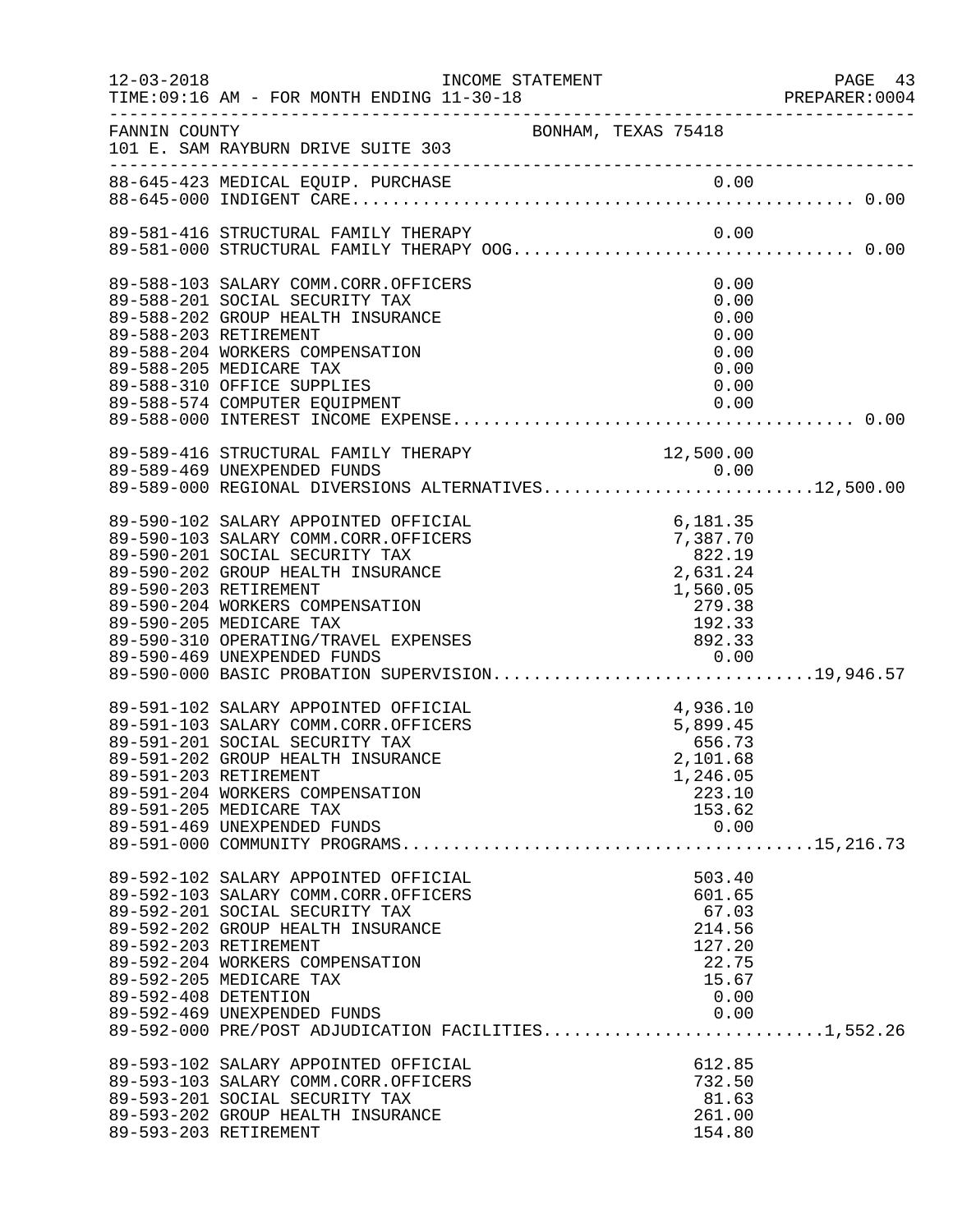|            |                                                     |  |          | 44 PAGE<br>2001:PREPARER<br>PAGE 44 |
|------------|-----------------------------------------------------|--|----------|-------------------------------------|
|            | FANNIN COUNTY<br>101 E. SAM RAYBURN DRIVE SUITE 303 |  |          |                                     |
|            | 89-593-204 WORKERS COMPENSATION                     |  | 27.70    |                                     |
|            |                                                     |  |          |                                     |
|            |                                                     |  |          |                                     |
|            |                                                     |  |          |                                     |
|            |                                                     |  |          |                                     |
|            |                                                     |  |          |                                     |
|            |                                                     |  |          |                                     |
|            |                                                     |  |          |                                     |
|            |                                                     |  |          |                                     |
|            |                                                     |  |          |                                     |
|            |                                                     |  |          |                                     |
|            |                                                     |  |          |                                     |
|            |                                                     |  |          |                                     |
|            |                                                     |  |          |                                     |
|            |                                                     |  |          |                                     |
|            |                                                     |  |          |                                     |
|            |                                                     |  |          |                                     |
|            |                                                     |  |          |                                     |
|            |                                                     |  |          |                                     |
|            |                                                     |  |          |                                     |
|            |                                                     |  |          |                                     |
|            |                                                     |  |          |                                     |
|            |                                                     |  |          |                                     |
|            |                                                     |  |          |                                     |
|            | 89-995-415 RESIDENTIAL PLACEMENT                    |  | 3,408.30 |                                     |
|            | 89-995-416 STRUCTURAL FAMILY THERAPY                |  | 0.00     |                                     |
|            | 89-995-427 TRAVEL AND TRAINING                      |  | 0.00     |                                     |
|            | 89-995-453 COMPUTER SOFTWARE                        |  | 0.00     |                                     |
|            |                                                     |  |          |                                     |
|            | 92-700-310 OFFICE SUPPLIES                          |  | 0.00     |                                     |
|            | 92-700-430 BIDS AND NOTICES                         |  | 0.00     |                                     |
|            | 92-700-484 APPRAISALS                               |  | 0.00     |                                     |
|            | 92-700-490 LITERACY COUNCIL DONATION                |  | 0.00     |                                     |
|            |                                                     |  |          |                                     |
|            | 93-909-414 GRANT ADMINISTRATION                     |  | 0.00     |                                     |
|            | 93-909-415 CONSTRUCTION EXPENSE                     |  | 0.00     |                                     |
|            | 93-909-416 ENGINEERING                              |  | 0.00     |                                     |
|            |                                                     |  |          |                                     |
|            |                                                     |  |          |                                     |
| NET INCOME |                                                     |  |          |                                     |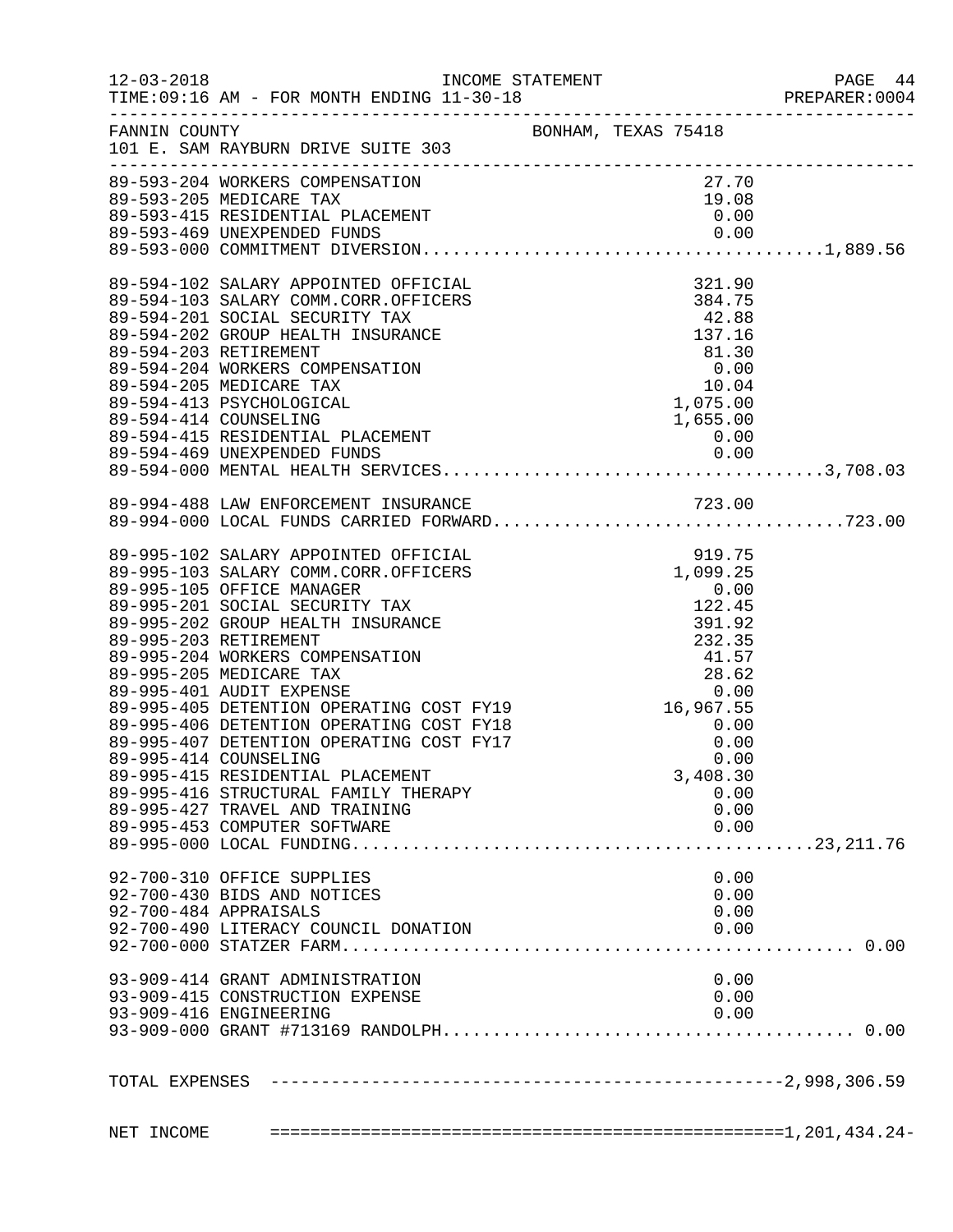| TIME: 09:16 AM - FOR MONTH ENDING 11-30-18 | PREPARER:0004                                                                                                                                                                                                                                                                     |                                                                                        |  |
|--------------------------------------------|-----------------------------------------------------------------------------------------------------------------------------------------------------------------------------------------------------------------------------------------------------------------------------------|----------------------------------------------------------------------------------------|--|
| FANNIN COUNTY                              | 101 E. SAM RAYBURN DRIVE SUITE 303                                                                                                                                                                                                                                                | BONHAM, TEXAS 75418                                                                    |  |
|                                            | ***** ASSETS *****                                                                                                                                                                                                                                                                |                                                                                        |  |
| 10-100-100 PAYROLL                         |                                                                                                                                                                                                                                                                                   | 30.47                                                                                  |  |
|                                            | 10-103-100 GENERAL-COMBINED FUNDS CHECKING 462,052.99                                                                                                                                                                                                                             |                                                                                        |  |
|                                            |                                                                                                                                                                                                                                                                                   |                                                                                        |  |
|                                            | 10-105-003 COUNTY CLERK CHANGE FUND<br>10-105-075 CO.ATTORNEY CHANGE FUND<br>10-105-115 JURY CASH ON HAND<br>10-105-450 DISTRICT CLK.CHANGE FUND<br>10-105-455 JP#1 CASH ON HAND<br>10-105-457 JP#3 CASH ON HAND                                                                  | 100.00<br>0.00<br>1,000.00<br>50.00<br>100.00<br>100.00                                |  |
|                                            | 10-120-305 FINES RECEIVABLE<br>10-120-306 ALLOWANCE FOR UNCOLLECTIBLES<br>10-120-307 ALOWANCE FOR UNCOLLECTIBLES HOSPITA 100,000.00-<br>10-120-311 TAXES RECEIVABLE<br>10-120-312 DUE FROM OTHER GOVERNMENTS<br>10-120-313 DUE FROM OTHER FUNDS<br>10-120-314 ACCOUNTS RECEIVABLE | 6, 362, 503.45<br>1,820,597.35-<br>583,348.03<br>146,204.07<br>61,365.99<br>148,570.00 |  |
|                                            | 10-133-089 DUE FROM T.J.P.C.                                                                                                                                                                                                                                                      | 0.00                                                                                   |  |
| 10-513-162 BUILDING                        |                                                                                                                                                                                                                                                                                   | 0.00                                                                                   |  |
|                                            | 10-999-100 A/P CLEARING ACCOUNT                                                                                                                                                                                                                                                   | 0.00                                                                                   |  |
| 11-100-100 PAYROLL                         |                                                                                                                                                                                                                                                                                   | 0.00                                                                                   |  |
|                                            | 11-102-100 A/P CLEARING                                                                                                                                                                                                                                                           | 0.00                                                                                   |  |
|                                            | 11-103-100 C.H. SECURITY-COMBINED FUNDS CKING 128, 915.73                                                                                                                                                                                                                         |                                                                                        |  |
|                                            | 11-120-313 DUE FROM OTHER FUNDS                                                                                                                                                                                                                                                   | 1,125.43                                                                               |  |
|                                            | 12-102-100 A/P CLEARING                                                                                                                                                                                                                                                           | 0.00                                                                                   |  |
|                                            | 12-103-100 CO.CLK.VITAL STAT.-COMB.FUNDS CKING 5,461.30                                                                                                                                                                                                                           |                                                                                        |  |

12-103-000 CASH .......................................................5,461.30

12-03-2018 BALANCE SHEET PAGE 1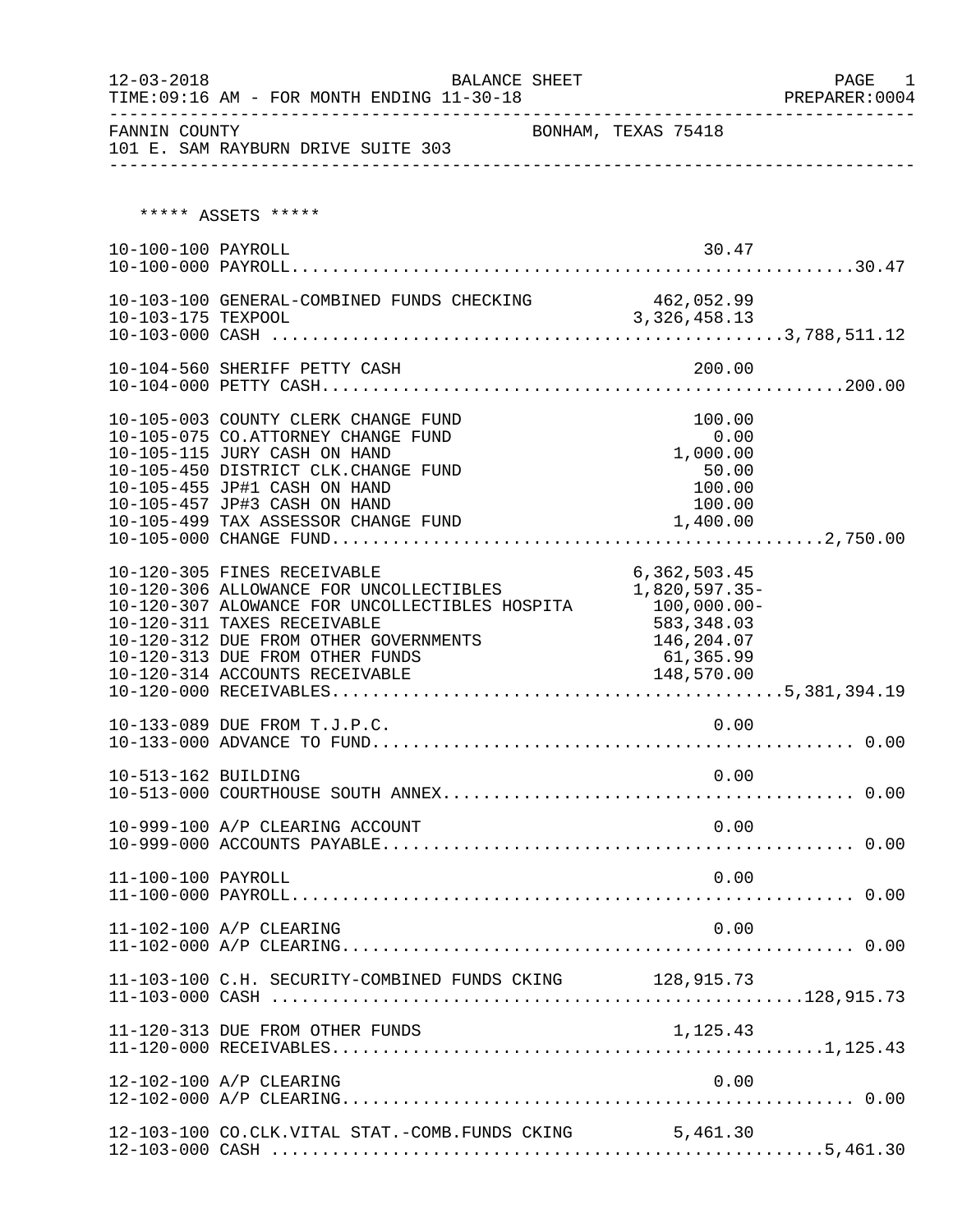| $12 - 03 - 2018$   | <b>BALANCE SHEET</b><br>TIME: 09:16 AM - FOR MONTH ENDING 11-30-18 |                     | PAGE 2<br>PREPARER: 0004 |
|--------------------|--------------------------------------------------------------------|---------------------|--------------------------|
| FANNIN COUNTY      | 101 E. SAM RAYBURN DRIVE SUITE 303                                 | BONHAM, TEXAS 75418 |                          |
|                    | 12-120-313 DUE FROM OTHER FUNDS                                    | 84.00               |                          |
|                    | 13-102-100 A/P CLEARING                                            | 0.00                |                          |
|                    | 13-103-113 SURETY BAIL BOND FEE                                    | 4,350.00            |                          |
|                    | 14-102-100 A/P CLEARING                                            | 0.00                |                          |
|                    | 14-103-100 JUST.CT.BLDG.SEC.-COMB.FUNDS CKING 17,139.83            |                     |                          |
|                    | 14-120-313 DUE FROM OTHER FUNDS                                    | 66.77               |                          |
|                    | 16-102-100 A/P CLEARING                                            | 0.00                |                          |
|                    | 16-103-100 CO.JUDGE EXCESS SUPP.-COMB.FUND CK 17,624.67            |                     |                          |
|                    | 17-102-100 A/P CLEARING                                            | 0.00                |                          |
|                    | 17-103-100 PROB.JUDGES ED.-COMB. FUNDS CKING 4,702.50              |                     |                          |
|                    | 17-120-313 DUE FROM OTHER FUNDS                                    | 25.00               |                          |
| 18-100-100 PAYROLL |                                                                    | 0.00                |                          |
|                    | 18-102-100 A/P CLEARING                                            | 0.00                |                          |
|                    |                                                                    |                     |                          |
|                    | 18-120-313 DUE FROM OTHER FUNDS                                    | 6,194.83            |                          |
| 19-100-100 PAYROLL |                                                                    | 0.00                |                          |
|                    | 19-102-100 A/P CLEARING                                            | 0.00                |                          |
|                    | 19-103-100 DIST.CLK.REC.MNGMT-COMB.FUNDS CKING 11,501.07           |                     |                          |
|                    | 19-120-313 DUE FROM OTHER FUNDS                                    | 186.65              |                          |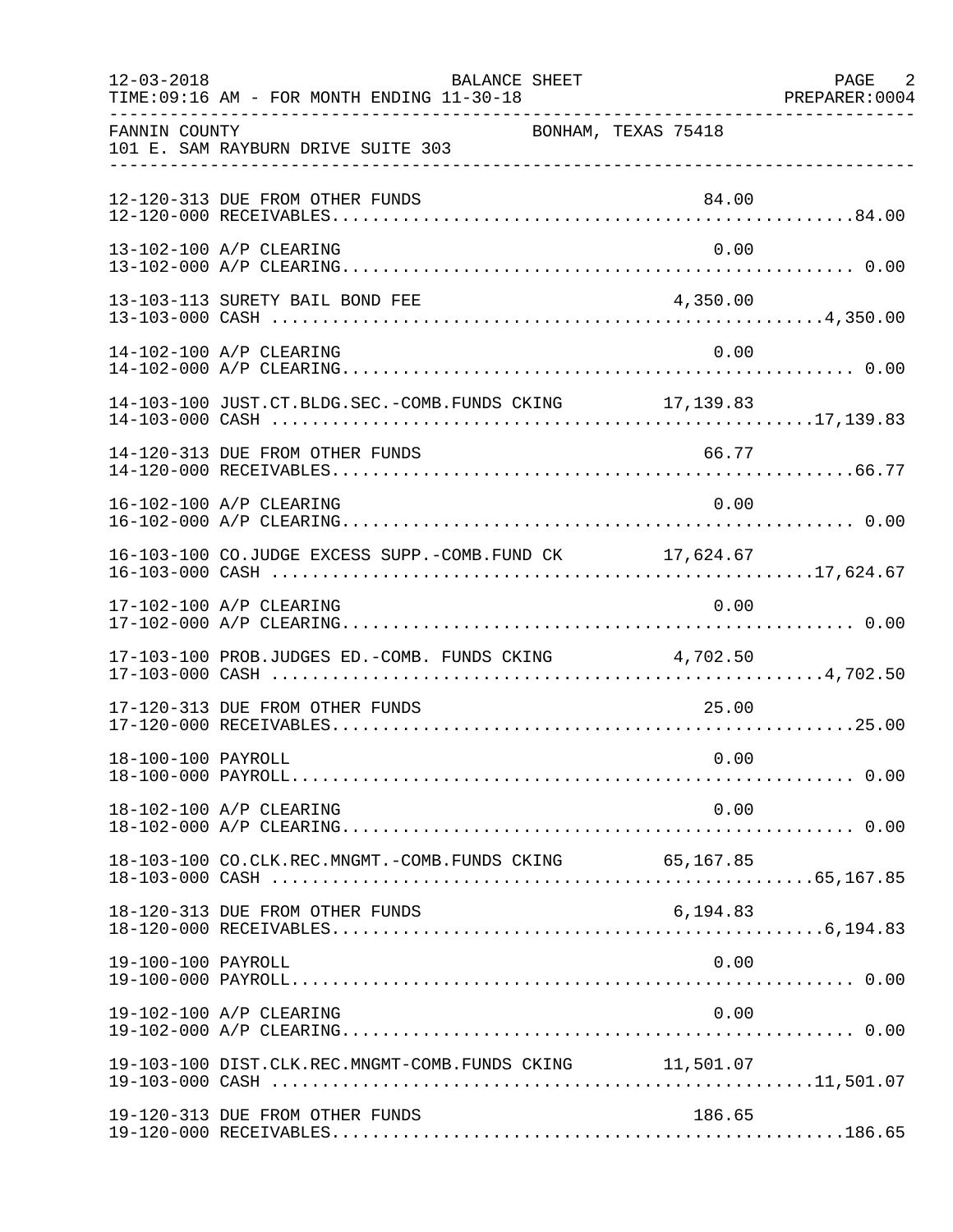| $12 - 03 - 2018$                       | BALANCE SHEET<br>TIME: 09:16 AM - FOR MONTH ENDING 11-30-18                                                                           |                                                | PAGE 3<br>PREPARER: 0004 |
|----------------------------------------|---------------------------------------------------------------------------------------------------------------------------------------|------------------------------------------------|--------------------------|
| FANNIN COUNTY                          | 101 E. SAM RAYBURN DRIVE SUITE 303                                                                                                    | BONHAM, TEXAS 75418                            |                          |
| 20-100-100 PAYROLL                     |                                                                                                                                       | 0.00                                           |                          |
|                                        | 20-102-100 A/P CLEARING                                                                                                               | 0.00                                           |                          |
|                                        | 20-103-100 CO.OFF.REC.MNGMT-COMB. FUNDS CKING 44,020.53                                                                               |                                                |                          |
|                                        | 20-120-313 DUE FROM OTHER FUNDS                                                                                                       | 1,023.27                                       |                          |
| 21-100-100 PAYROLL                     |                                                                                                                                       | 0.00                                           |                          |
|                                        | 21-102-100 A/P CLEARING                                                                                                               | 0.00                                           |                          |
| 21-103-175 TEXPOOL                     | 21-103-100 R&B#1-COMBINED FUNDS CHECKING                                                                                              | 29,941.59<br>17,783.09                         |                          |
|                                        | 21-120-311 TAXES RECEIVABLE<br>21-120-312 DUE FROM OTHER GOVERNMENTS<br>21-120-313 DUE FROM OTHER FUNDS<br>21-120-315 INVENTORY ASSET | 31,539.44<br>8,402.82<br>3,155.88<br>9,596.02  |                          |
| 21-621-500 LAND<br>21-621-535 BUILDING | 21-621-599 CAPITAL OUTLAY                                                                                                             | 0.00<br>0.00                                   | 0.00                     |
| 22-100-100 PAYROLL                     |                                                                                                                                       | 0.00                                           |                          |
|                                        | 22-102-100 A/P CLEARING                                                                                                               | 0.00                                           |                          |
| 22-103-175 TEXPOOL                     | 22-103-100 R&B#2- COMBINED FUNDS CHECKING                                                                                             | 69,631.20<br>254,341.02                        |                          |
|                                        | 22-120-311 TAXES RECEIVABLE<br>22-120-312 DUE FROM OTHER GOVERNMENT<br>22-120-313 DUE FROM OTHER FUNDS<br>22-120-315 INVENTORY ASSET  | 35,406.18<br>9,319.86<br>3,676.18<br>43,974.52 |                          |
| 22-622-500 LAND<br>22-622-535 BUILDING | 22-622-575 LAND/BUILDING<br>22-622-599 CAPITAL OUTLAY                                                                                 | 0.00<br>0.00<br>0.00                           | 0.00                     |
| 23-100-100 PAYROLL                     |                                                                                                                                       | 0.00                                           |                          |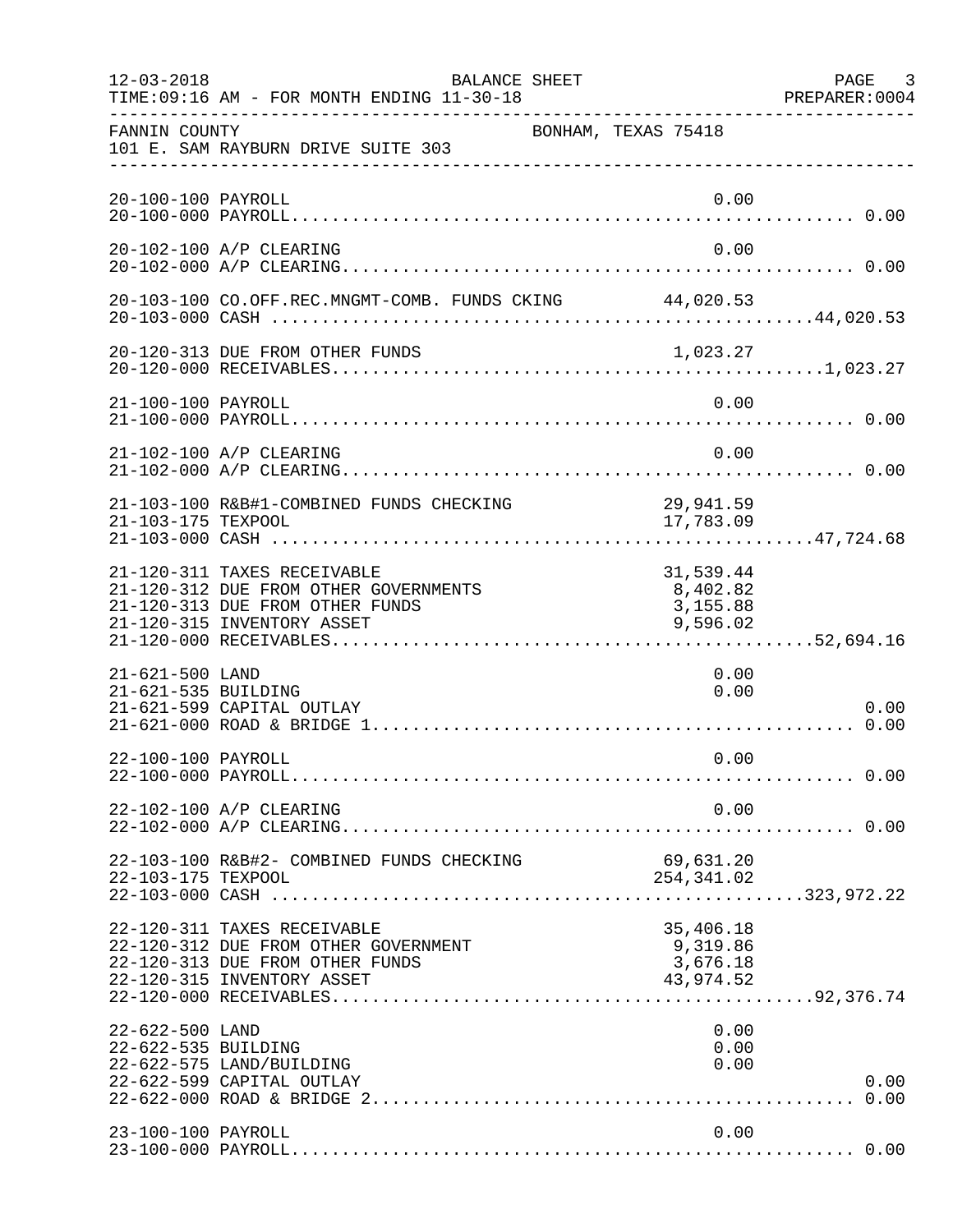| $12 - 03 - 2018$                       | <b>BALANCE SHEET</b><br>TIME: 09:16 AM - FOR MONTH ENDING 11-30-18                                      |                                                  | PAGE 4<br>PREPARER: 0004 |
|----------------------------------------|---------------------------------------------------------------------------------------------------------|--------------------------------------------------|--------------------------|
| FANNIN COUNTY                          | 101 E. SAM RAYBURN DRIVE SUITE 303                                                                      | BONHAM, TEXAS 75418                              |                          |
|                                        | 23-102-100 A/P CLEARING                                                                                 | 0.00                                             |                          |
| 23-103-175 TEXPOOL                     | 23-103-100 R&B#3-COMBINED FUNDS CHECKING                                                                | 329,773.76<br>233, 128.59                        |                          |
| 23-120-315 INVENTORY                   | 23-120-311 TAXES RECEIVABLE<br>23-120-312 DUE FROM OTHER GOVERNMENTS<br>23-120-313 DUE FROM OTHER FUNDS | 53,118.05<br>14,682.25<br>5, 514.25<br>66,704.86 |                          |
| 23-623-500 LAND<br>23-623-535 BUILDING | 23-623-599 CAPITAL OUTLAY                                                                               | 0.00<br>0.00                                     | 0.00                     |
| 24-100-100 PAYROLL                     |                                                                                                         | 0.00                                             |                          |
|                                        | 24-102-100 A/P CLEARING                                                                                 | 0.00                                             |                          |
| 24-103-175 TEXPOOL                     | 24-103-100 R&B#4- COMBINED FUNDS CHECKING                                                               | 59,807.78<br>104, 187. 23                        |                          |
| 24-120-315 INVENTORY                   | 24-120-311 TAXES RECEIVABLE<br>24-120-312 DUE FROM OTHER GOVERNMENTS<br>24-120-313 DUE FROM OTHER FUNDS | 29,512.36<br>8,357.46<br>3,138.83<br>6,887.10    |                          |
| 24-624-500 LAND<br>24-624-535 BUILDING | 24-624-599 CAPITAL OUTLAY                                                                               | 0.00<br>0.00                                     | 0.00                     |
|                                        | 25-103-100 BEES-COMBINED FUNDS CHECKING                                                                 | 2,177.67                                         |                          |
|                                        | 26-102-100 A/P CLEARING                                                                                 | 0.00                                             |                          |
|                                        | 26-103-100 J.P.#1 JUST.CT.TECH-COMB.FUND CKING 47,161.49                                                |                                                  |                          |
|                                        | 26-120-313 DUE FROM OTHER FUNDS                                                                         | 148.95                                           |                          |
|                                        | 27-102-100 A/P CLEARING                                                                                 | 0.00                                             |                          |
|                                        | 27-103-100 J.P.#2 JUST.CT.TECH-COMB.FUND CKING 10,388.01                                                |                                                  |                          |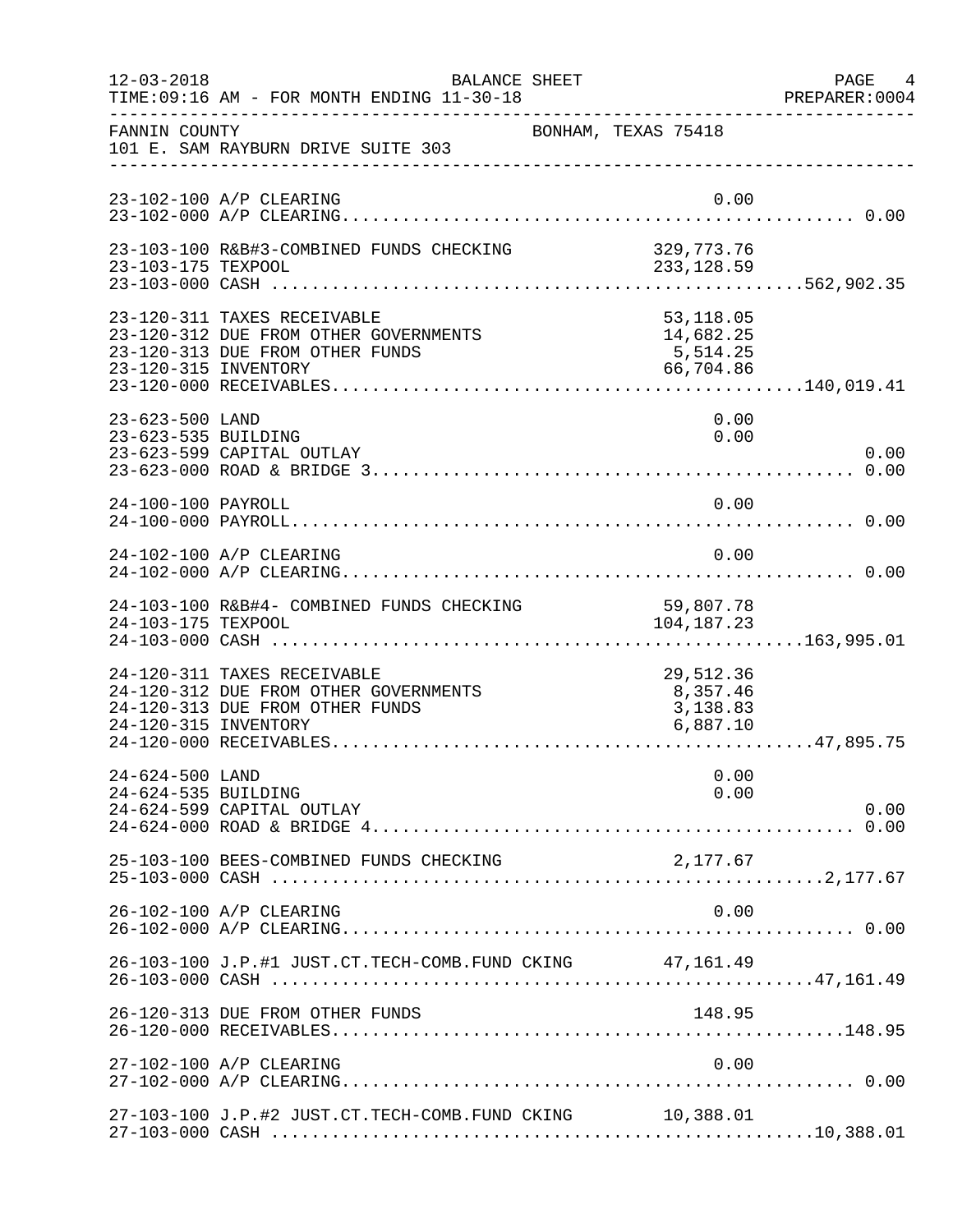| $12 - 03 - 2018$   | <b>BALANCE SHEET</b><br>TIME: 09:16 AM - FOR MONTH ENDING 11-30-18                                      |                        | PAGE 5 |
|--------------------|---------------------------------------------------------------------------------------------------------|------------------------|--------|
| FANNIN COUNTY      | 101 E. SAM RAYBURN DRIVE SUITE 303                                                                      | BONHAM, TEXAS 75418    |        |
|                    | 27-120-313 DUE FROM OTHER FUNDS                                                                         | 27.99                  |        |
|                    | 28-102-100 A/P CLEARING                                                                                 | 0.00                   |        |
|                    | 28-103-100 J.P.#3 JUST.CT.TECH-COMB.FUND CKING 5,324.59                                                 |                        |        |
|                    | 28-120-313 DUE FROM OTHER FUNDS                                                                         | 90.09                  |        |
|                    | 30-103-100 SHERIFF WORK RELEASE-COMB FUND CKIN 983.14                                                   |                        |        |
| 31-103-175 TEXPOOL | 31-103-100 COURTHOUSE RESTORATION-COMB. FUND 74,949.81-                                                 | 0.00                   |        |
|                    | 33-102-100 A/P CLEARING                                                                                 | 0.00                   |        |
|                    | 33-103-100 BAIL BONDSMAN APP.-COMB FUND CKING 8,596.74<br>33-103-000 BAIL BONDSMAN AP. FEE CASH8,596.74 |                        |        |
| 34-100-100 PAYROLL |                                                                                                         | 0.00                   |        |
|                    | 34-103-100 DISTRICT CT.REC.ARCHIVE COMB.FUND C 28,137.44                                                |                        |        |
|                    | 34-120-313 DUE FROM OTHER FUNDS                                                                         | 331.18                 |        |
|                    | 35-103-100 LAW LIBRARY-COMBINED FUND CHECKING 159,296.56                                                |                        |        |
|                    | 35-120-313 DUE FROM OTHER FUNDS                                                                         | 1,049.55               |        |
| 36-100-100 PAYROLL |                                                                                                         | 0.00                   |        |
|                    | 36-102-100 A/P CLEARING                                                                                 | 0.00                   |        |
|                    | 36-103-136 D. A. FEE CASH ACCT.<br>36-103-236 D.A. FEE SEIZURE FUND                                     | 11,438.08<br>18,719.88 |        |
|                    | 36-999-100 A/P CLEARING ACCOUNT                                                                         | 0.00                   |        |
|                    | 37-103-137 CASH-CONTRABAND SEIZURE                                                                      | 6,706.82               |        |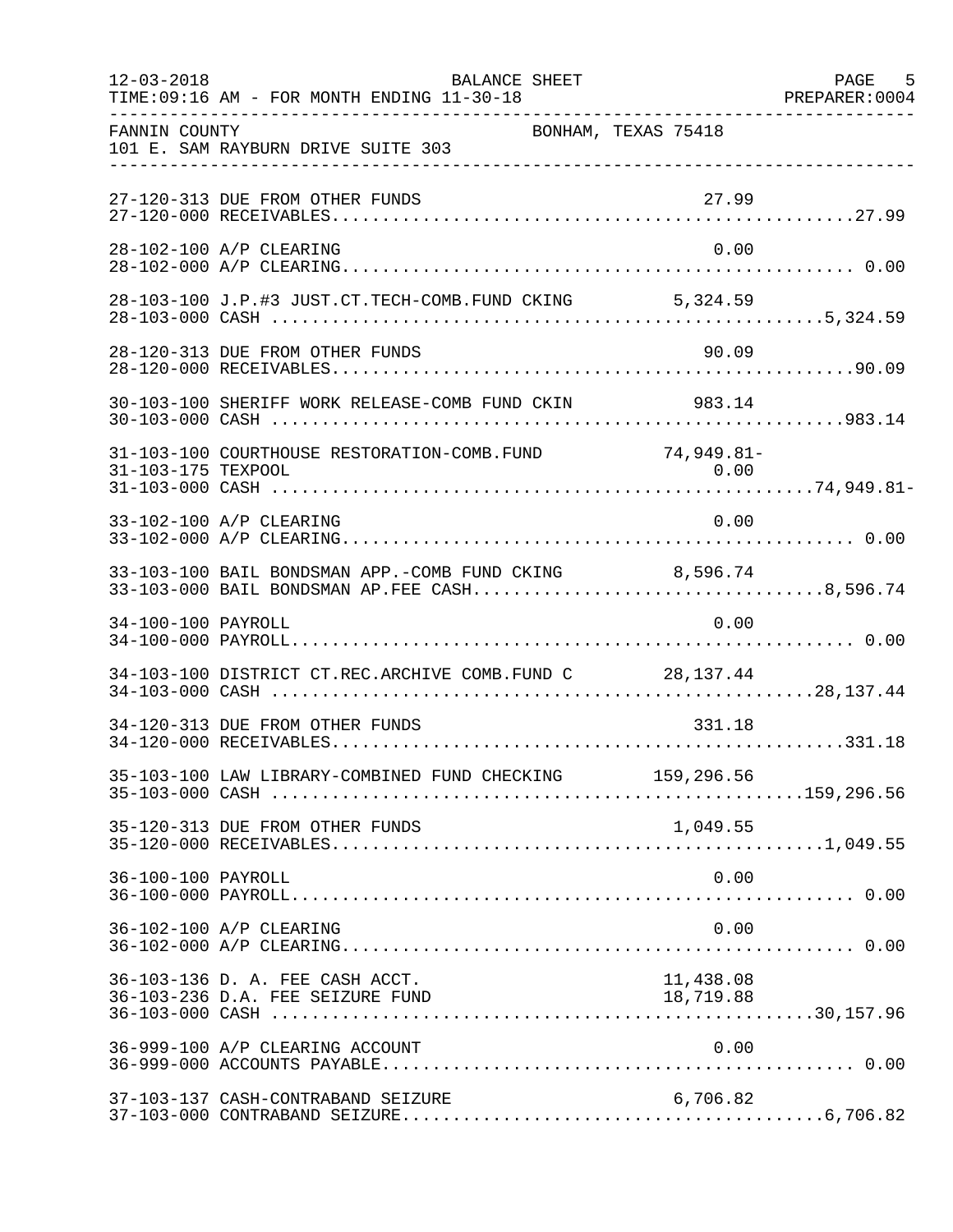| $12 - 03 - 2018$   | BALANCE SHEET<br>TIME: 09:16 AM - FOR MONTH ENDING 11-30-18 |                     | PAGE 6<br>PREPARER: 0004 |
|--------------------|-------------------------------------------------------------|---------------------|--------------------------|
| FANNIN COUNTY      | 101 E. SAM RAYBURN DRIVE SUITE 303                          | BONHAM, TEXAS 75418 |                          |
|                    | 38-102-100 A/P CLEARING                                     | 0.00                |                          |
|                    | 38-103-100 IHC CO-OP GIN-COMBINED FUND CKING                | 519.56              |                          |
|                    | 39-102-100 A/P CLEARING                                     | 0.00                |                          |
|                    | 39-103-100 IHC B.R. COOPER-COMB. FUND CHECKING 13,159.22    |                     |                          |
|                    | 40-103-100 NAACHO-COMBINED FUND CKING                       | 2,182.63            |                          |
|                    | 41-102-100 A/P CLEARING                                     | 0.00                |                          |
|                    | 41-103-100 CITIZEN CORPS(CERT)-COMB. FUND CKING 450.00      |                     |                          |
|                    | 41-120-312 DUE FROM OTHER GOVERNMENTS                       | 0.00                |                          |
|                    | 42-103-100 HAZARD MITIGATION-COMB. FUND CKING. 428.64-      |                     |                          |
|                    | 44-102-100 A/P CLEARING                                     | 0.00                |                          |
|                    | 44-103-100 HOMELAND SECURITY-COMB. FUND CHKING 0.00         |                     |                          |
|                    | 44-120-312 DUE FROM OTHER GOVERNMENT                        | 0.00                |                          |
| 45-100-100 PAYROLL |                                                             | 0.00                |                          |
|                    | 45-103-100 CHAPTER 19-COMBINED FUNDS CHECKING               | $623.96 -$          |                          |
|                    | 45-120-312 DUE FROM OTHER GOVERNMENT                        | 0.00                |                          |
|                    | 46-103-100 SAFE ROOM REIMB. PROG. - COMB. FUNDS 6,980.91    |                     |                          |
|                    | 46-120-312 DUE FROM OTHER GOVERNMENTS                       | 0.00                |                          |
|                    | 48-103-100 ELECTION EQUIP. FUND-COMBINED FUNDS 31,302.43    |                     |                          |
| 49-100-100 PAYROLL |                                                             | 0.00                |                          |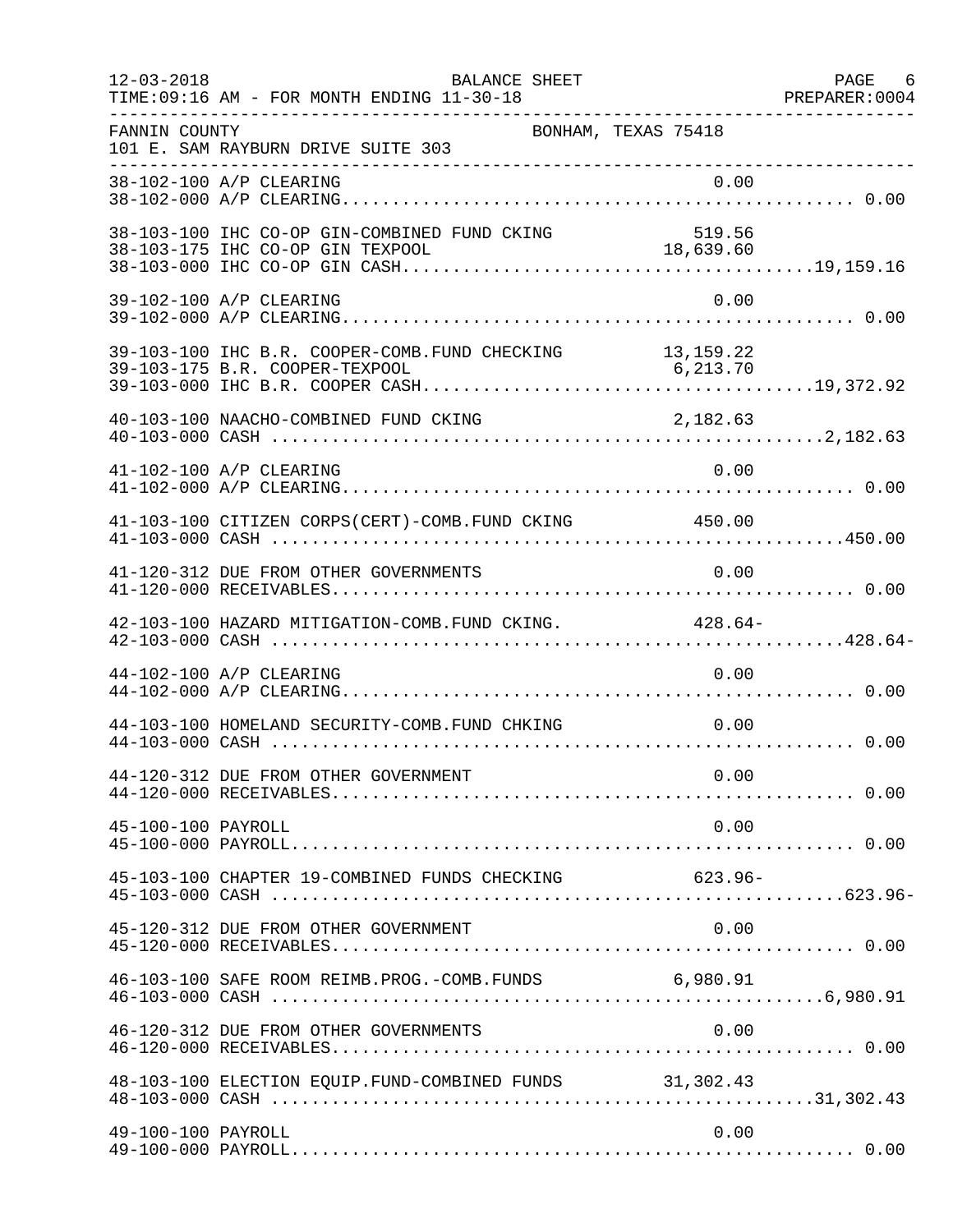| $12 - 03 - 2018$   | <b>BALANCE SHEET</b><br>TIME: 09:16 AM - FOR MONTH ENDING 11-30-18                                        |                                    | PAGE 7<br>PREPARER: 0004 |
|--------------------|-----------------------------------------------------------------------------------------------------------|------------------------------------|--------------------------|
| FANNIN COUNTY      | 101 E. SAM RAYBURN DRIVE SUITE 303                                                                        | BONHAM, TEXAS 75418                |                          |
|                    | 49-103-100 INVESTIGATOR/LEOSE-COMB.FUNDS                                                                  | 619.89                             |                          |
|                    | 51-103-100 CO.CLK.CO.& DIST.CT.TECHNOLOGY-COMB 7,729.44                                                   |                                    |                          |
|                    | 51-120-313 DUE FROM OTHER FUNDS                                                                           | 65.59                              |                          |
|                    | 52-103-100 CO.CLK.COURT RECORDS PRESERVATION-C 12,200.63                                                  |                                    |                          |
|                    | 52-120-313 DUE FROM OTHER FUNDS                                                                           | 90.00                              |                          |
|                    | 53-103-100 CO.CLK.REC.ARCHIVE -COMB.FUNDS CKIN 270,684.20                                                 |                                    |                          |
|                    | 53-120-313 DUE FROM OTHER FUNDS                                                                           | 6,410.00                           |                          |
|                    | 55-102-100 A/P CLEARING                                                                                   | 0.00                               |                          |
|                    | 55-103-155 F.C. LAW ENFORCEMENT EDUCATION                                                                 | 49.80                              |                          |
|                    | 55-999-100 A/P CLEARING ACCOUNT                                                                           | 0.00                               |                          |
| 56-100-100 PAYROLL |                                                                                                           | 0.00                               |                          |
|                    | 56-102-100 A/P CLEARING                                                                                   | 0.00                               |                          |
|                    | 56-103-156 CASH-F C SHERIFF FORFEITURE                                                                    | 47,814.04                          |                          |
|                    | 56-999-100 A/P CLEARING ACCOUNT                                                                           | 0.00                               |                          |
|                    | 57-103-100 SHERIFF K-9 UNIT-COMB.FUND CHECKING                                                            | 595.29                             |                          |
|                    | 59-103-100 DRUG COURT-COMBINED FUNDS                                                                      | 31,838.52                          |                          |
|                    | 59-120-313 DUE FROM OTHER FUNDS                                                                           | 325.92                             |                          |
| 60-103-175 TEXPOOL | 60-103-100 SINKING-COMBINED FUND CHECKING<br>60-103-260 SINKING-CASH 1998<br>60-103-275 TEXPOOL-1998 JAIL | 118,655.48<br>0.00<br>0.00<br>0.00 |                          |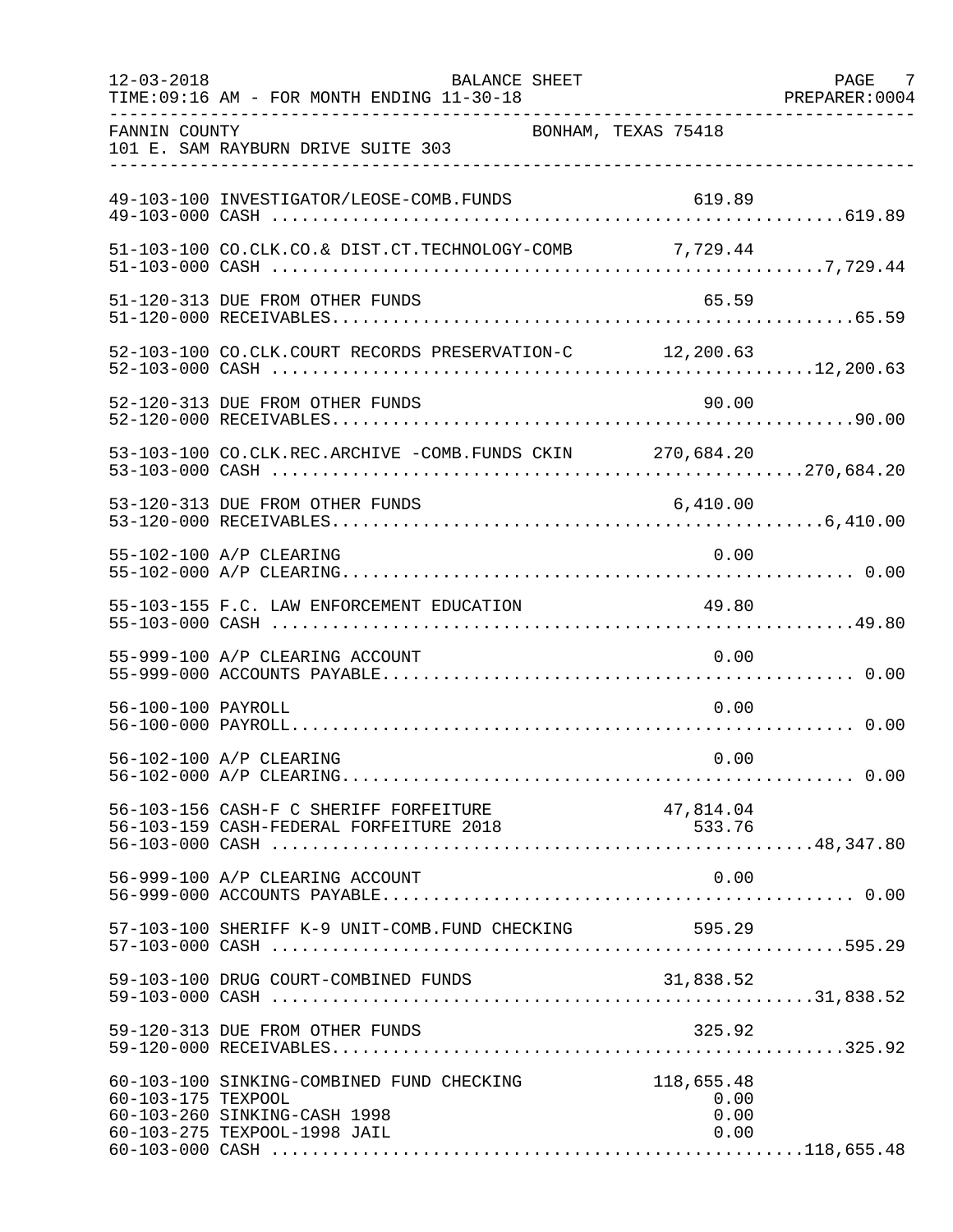| $12 - 03 - 2018$   | BALANCE SHEET<br>TIME: 09:16 AM - FOR MONTH ENDING 11-30-18                                            |                              | PAGE 8<br>PREPARER:0004 |
|--------------------|--------------------------------------------------------------------------------------------------------|------------------------------|-------------------------|
| FANNIN COUNTY      | 101 E. SAM RAYBURN DRIVE SUITE 303                                                                     | BONHAM, TEXAS 75418          |                         |
|                    | 60-120-311 TAXES RECEIVABLE<br>60-120-312 DUE FROM OTHER GOVERNMENT<br>60-120-313 DUE FROM OTHER FUNDS | 0.00<br>0.00<br>0.00         |                         |
|                    |                                                                                                        |                              |                         |
|                    | 61-120-313 DUE FROM OTHER FUNDS                                                                        | 36.57                        |                         |
|                    | 62-103-100 DIST.CLK.COURT RECORDS PRESERVATION 31,058.97                                               |                              |                         |
|                    | 62-120-313 DUE FROM OTHER FUNDS                                                                        | 221.18                       |                         |
|                    | 63-103-100 LEOSE CONST.#1-COMBINED FUNDS CHECK 1,006.88                                                |                              |                         |
|                    | 64-103-100 LEOSE CONST.#2-COMBINED FUNDS CHECK 678.48                                                  |                              |                         |
|                    | 65-103-100 LEOSE CONST.#3-COMBINED FUNDS CHECK 2,010.11                                                |                              |                         |
| 66-103-175 TEXPOOL | 66-103-100 GO BONDS CONST.-COMBINED FUNDS CHEC<br>66-103-166 ICS DEPOSIT                               | 17,390.25-<br>5, 536, 734.14 |                         |
|                    | 67-103-100 ANNUAL PAYMENT-COMBINED FUND CKING 5,815.95-                                                |                              |                         |
|                    | 70-102-100 A/P CLEARING                                                                                | 0.00                         |                         |
| 70-103-175 TEXPOOL | 70-103-100 RIGHT OF WAY-COMBINED FUND CHECKING 16,053.55<br>70-103-170 RIGHT OF WAY CASH ACCT.         | 0.00<br>ں.ں<br>82,342.71     |                         |
|                    | 70-133-010 ADVANCE TO GENERAL<br>70-133-021 ADVANCE TO R&B #1<br>70-133-022 ADVANCE TO R&B #2          | 0.00<br>0.00<br>0.00         |                         |
|                    | 70-999-100 A/P CLEARING ACCOUNT                                                                        | 0.00                         |                         |
| 71-100-100 PAYROLL |                                                                                                        | 0.00                         |                         |
|                    | 71-103-100 INV. CRIMES AGAINST WOMEN-COMB. FUNDS                                                       | 0.00                         |                         |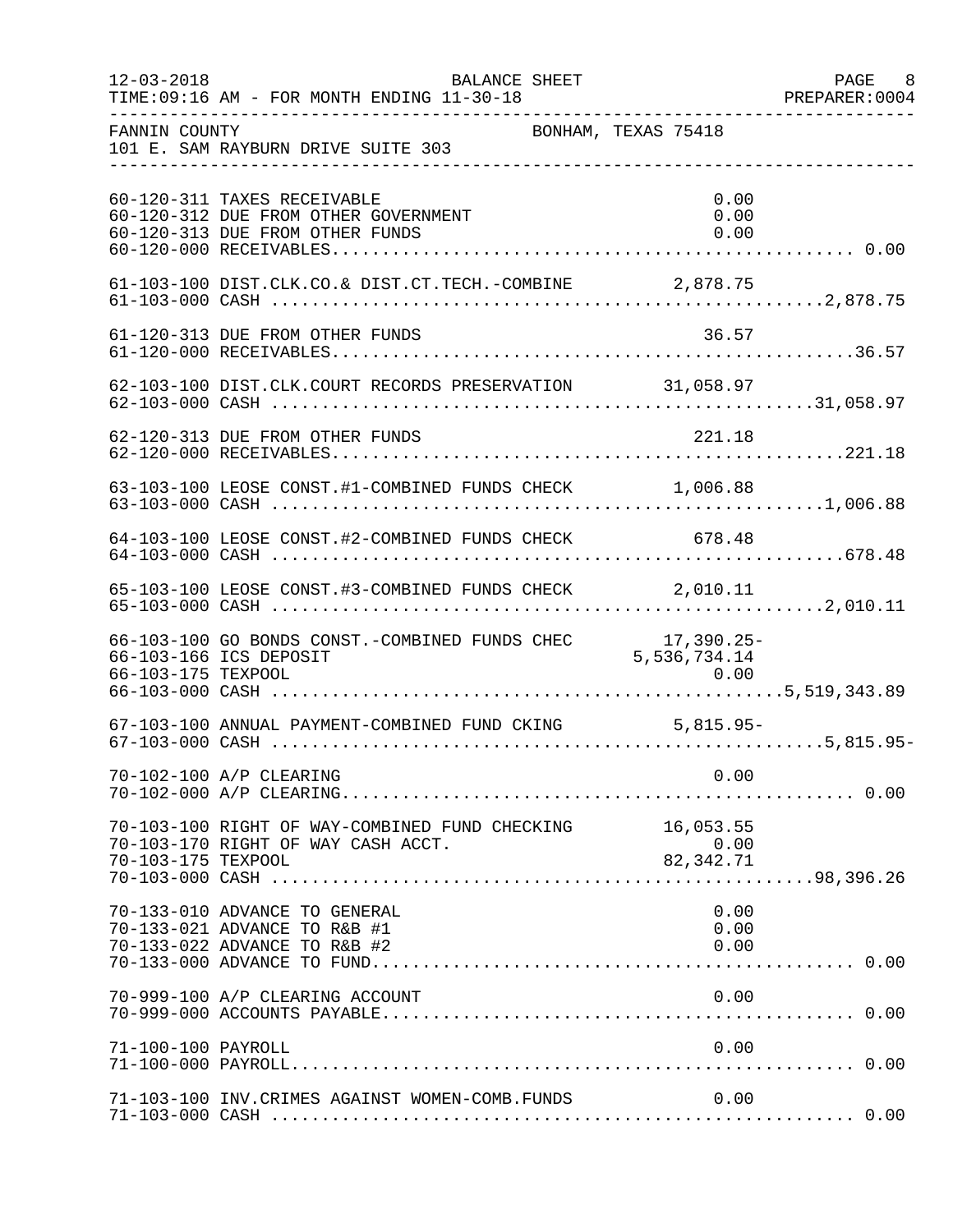| $12 - 03 - 2018$   | BALANCE SHEET<br>TIME: 09:16 AM - FOR MONTH ENDING 11-30-18                                                                                                                                                                                                                                                                                                                                   |                                                                                                       | PAGE 9<br>PREPARER: 0004 |
|--------------------|-----------------------------------------------------------------------------------------------------------------------------------------------------------------------------------------------------------------------------------------------------------------------------------------------------------------------------------------------------------------------------------------------|-------------------------------------------------------------------------------------------------------|--------------------------|
| FANNIN COUNTY      | 101 E. SAM RAYBURN DRIVE SUITE 303                                                                                                                                                                                                                                                                                                                                                            | BONHAM, TEXAS 75418                                                                                   |                          |
|                    | 71-120-312 DUE FROM OTHER GOVERNMENTS                                                                                                                                                                                                                                                                                                                                                         | 0.00                                                                                                  |                          |
| 72-100-100 PAYROLL |                                                                                                                                                                                                                                                                                                                                                                                               | 0.00                                                                                                  |                          |
|                    | 72-103-100 INV.CRIMES AGAINST CHILDREN-COMB.FU                                                                                                                                                                                                                                                                                                                                                | 0.00                                                                                                  |                          |
|                    | 72-120-312 DUE FROM OTHER GOVERNMENTS                                                                                                                                                                                                                                                                                                                                                         | 0.00                                                                                                  |                          |
|                    |                                                                                                                                                                                                                                                                                                                                                                                               |                                                                                                       |                          |
|                    |                                                                                                                                                                                                                                                                                                                                                                                               | 4,021.21                                                                                              |                          |
|                    | 82-103-100 LAKE PCT 3-COMBINED FUNDS CKING 484,263.00                                                                                                                                                                                                                                                                                                                                         |                                                                                                       |                          |
|                    | 83-103-100 LAKE PCT 4-COMBINED FUNDS CKING 387,000.00                                                                                                                                                                                                                                                                                                                                         |                                                                                                       |                          |
|                    | 87-103-187 CASH-JUVENILE PROBATION                                                                                                                                                                                                                                                                                                                                                            | 2,739.41                                                                                              |                          |
|                    | 88-103-100 IHC - COMBINED FUNDS CHECKING                                                                                                                                                                                                                                                                                                                                                      | 0.00                                                                                                  |                          |
| 89-100-100 PAYROLL |                                                                                                                                                                                                                                                                                                                                                                                               | 0.00                                                                                                  |                          |
|                    | 89-103-689 CASH-STRUCTURAL FAM.THER.GRANT OOG<br>89-103-988 CASH-LOCAL FUNDS CARRIED FORWARD 53,4<br>89-103-992 CASH-INTEREST INCOME<br>89-103-993 CASH-BASIC PROBATION SUPERVISION<br>89-103-994 CASH-COMMUNITY PROGRAMS<br>89-103-995 CASH-LOCAL FUNDING FY 2019<br>89-103-996 CASH-PRE/POST ADJUDICATION<br>89-103-997 CASH-COMMITMENT DIVERSION<br>89-103-998 CASH-MENTAL HEALTH SERVICES | 0.00<br>53, 419. 18<br>13,088.42<br>12,390.50<br>5,409.97<br>135,631.56<br>551.62<br>671.76<br>991.13 |                          |
|                    | 92-103-100 STATZER-COMBINED FUNDS CHECKING                                                                                                                                                                                                                                                                                                                                                    | 4,545.71<br>40,164.61                                                                                 |                          |
|                    | 92-999-100 A/P CLEARING ACCOUNT                                                                                                                                                                                                                                                                                                                                                               | 0.00                                                                                                  |                          |
|                    | 93-103-909 CASH- #713169 RANDOLPH                                                                                                                                                                                                                                                                                                                                                             | 100.00                                                                                                |                          |
|                    | 93-120-312 DUE FROM OTHER GOVERNMENT                                                                                                                                                                                                                                                                                                                                                          | 0.00                                                                                                  |                          |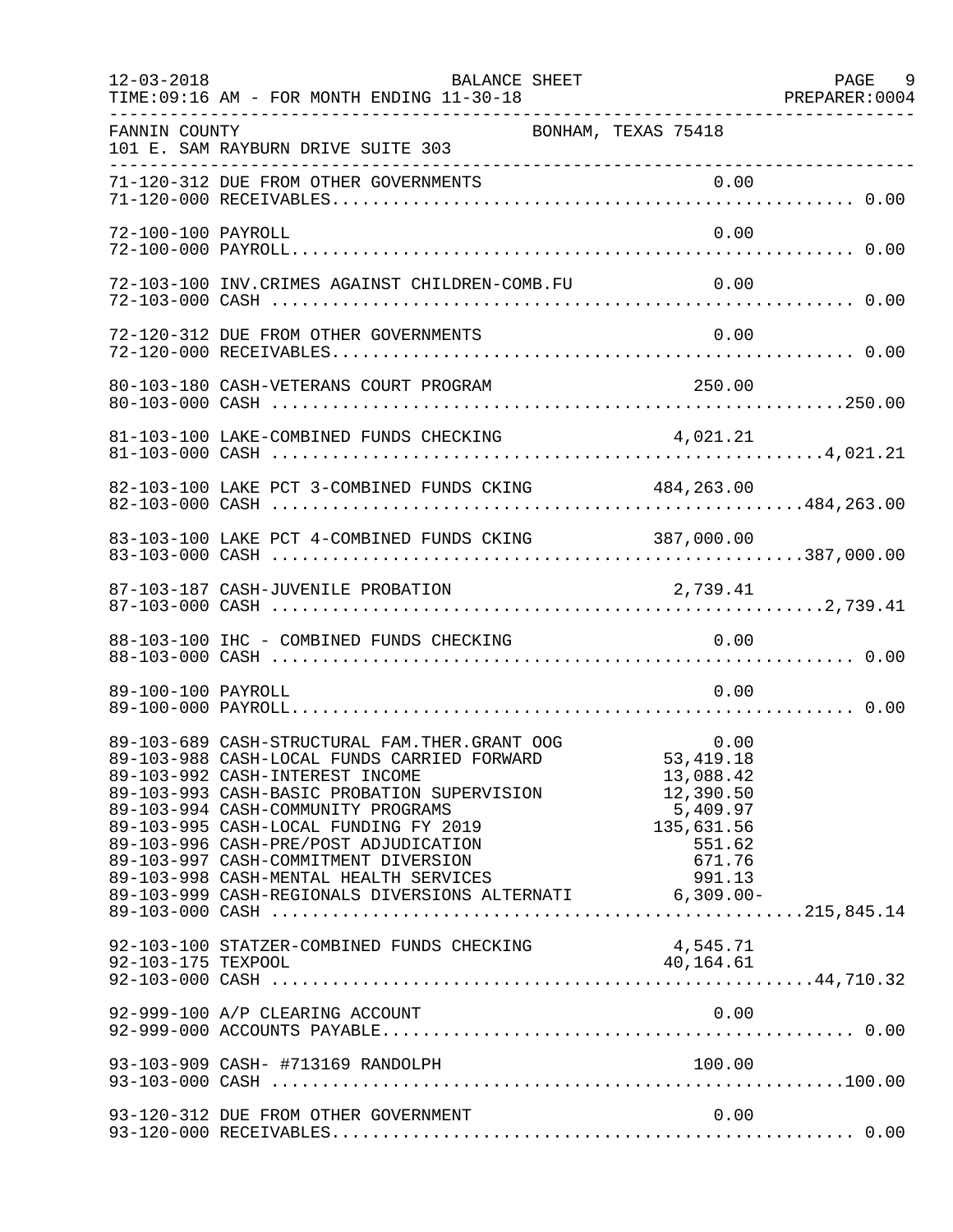| $12 - 03 - 2018$                                                                  | BALANCE SHEET<br>TIME: 09:16 AM - FOR MONTH ENDING 11-30-18                                                                                                                                                                                                                                                                                                                                                                                                                                                                                                                                                                                            |                                                                                                                                                                                                                                             | PAGE 10<br>PREPARER: 0004 |
|-----------------------------------------------------------------------------------|--------------------------------------------------------------------------------------------------------------------------------------------------------------------------------------------------------------------------------------------------------------------------------------------------------------------------------------------------------------------------------------------------------------------------------------------------------------------------------------------------------------------------------------------------------------------------------------------------------------------------------------------------------|---------------------------------------------------------------------------------------------------------------------------------------------------------------------------------------------------------------------------------------------|---------------------------|
| FANNIN COUNTY                                                                     | 101 E. SAM RAYBURN DRIVE SUITE 303                                                                                                                                                                                                                                                                                                                                                                                                                                                                                                                                                                                                                     | BONHAM, TEXAS 75418                                                                                                                                                                                                                         |                           |
|                                                                                   |                                                                                                                                                                                                                                                                                                                                                                                                                                                                                                                                                                                                                                                        |                                                                                                                                                                                                                                             |                           |
| 98-160-100 LAND<br>98-160-200 BUILDINGS<br>98-160-230 ROADS<br>98-160-235 BRIDGES | 98-160-201 ACCUM.DEPRECIATION-BUILDINGS<br>98-160-210 AUTOMOBILES AND TRUCKS<br>98-160-211 ACCUM.DEPR.AUTOS AND TRUCKS 1,436,261.71-<br>98-160-215 COMPUTER EQUIPMENT 647,940.20<br>98-160-216 ACCUM.DEPR.-COMPUTER EQUIPMENT 647,940.20<br>98-160-220 OFFICE EQUIPMENT<br>98-160-221 ACCUM. DEPR.-OFFICE EQUIPMENT<br>98-160-225 RADIO EQUIPMENT<br>98-160-226 ACCUM.DEPR.-RADIO EQUIPMENT<br>98-160-227 SECURITY EQUIPMENT<br>98-160-228 ACCUM.DEP.-SECURITY EQUIPMENT<br>98-160-231 ACCUM. DEPRECIATION-ROADS<br>98-160-236 ACCUM. DEPRECIATION-BRIDGES<br>98-160-300 ROAD EQUIPMENT<br>98-160-301 ACCUM. DEPRECIATION-ROAD EQUIPMENT 2,684,312.76- | 341,561.30<br>4,737,000.00<br>$3,376,677.74-$<br>2,013,774.80<br>99, 053.24-<br>99, 653.24-<br>213, 359.45<br>201, 161.84-<br>5, 578.00<br>464.83-<br>17, 817, 815.13<br>14, 344, 578.06-<br>10,687,643.03<br>4,936,832.54-<br>3,376,053.43 |                           |
|                                                                                   |                                                                                                                                                                                                                                                                                                                                                                                                                                                                                                                                                                                                                                                        |                                                                                                                                                                                                                                             |                           |
|                                                                                   | 99-170-200 DEFERRED PENSION OUTFLOW<br>99-170-200 DEFERRED PENSION OUTFLOW 1,805,395.00<br>99-170-000 DEFERRED PENSION OUTFLOW1,805,395.00                                                                                                                                                                                                                                                                                                                                                                                                                                                                                                             |                                                                                                                                                                                                                                             |                           |
|                                                                                   |                                                                                                                                                                                                                                                                                                                                                                                                                                                                                                                                                                                                                                                        |                                                                                                                                                                                                                                             |                           |
|                                                                                   | ***** LIABILITIES *****                                                                                                                                                                                                                                                                                                                                                                                                                                                                                                                                                                                                                                |                                                                                                                                                                                                                                             |                           |
|                                                                                   | 10-200-097 DUE TO OTHER GOVERNMENTS-FINES<br>10-200-099 DUE TO OTHERS-FINES<br>10-200-099 DUE TO OTHERS-FINES<br>10-200-150 ACCRUED SALARY PAYABLE<br>10-200-155 ACCRUED FRINGE BENEFITS<br>10-200-200 DEFERRED TAX REVENUE<br>10-200-205 DEFERRED TINE REVENUE<br>10-200-900 SYSTEM AD                                                                                                                                                                                                                                                                                                                                                                | 723,639.47                                                                                                                                                                                                                                  |                           |
|                                                                                   | 10-207-070 DUE TO R.O.W.<br>10-207-089 DUE TO T.J.P.C.<br>10-207-090 DUE TO CJD<br>10-207-970 DUE TO OTHER GOVERNMENTS<br>10-207-990 DUE TO OTHERS                                                                                                                                                                                                                                                                                                                                                                                                                                                                                                     | 0.00<br>0.00<br>1,794.00<br>$0.00$<br>344.79                                                                                                                                                                                                |                           |
|                                                                                   | 10-225-510 TIME PYMT. WARRANTS ON COMPUTERS                                                                                                                                                                                                                                                                                                                                                                                                                                                                                                                                                                                                            | 0.00                                                                                                                                                                                                                                        |                           |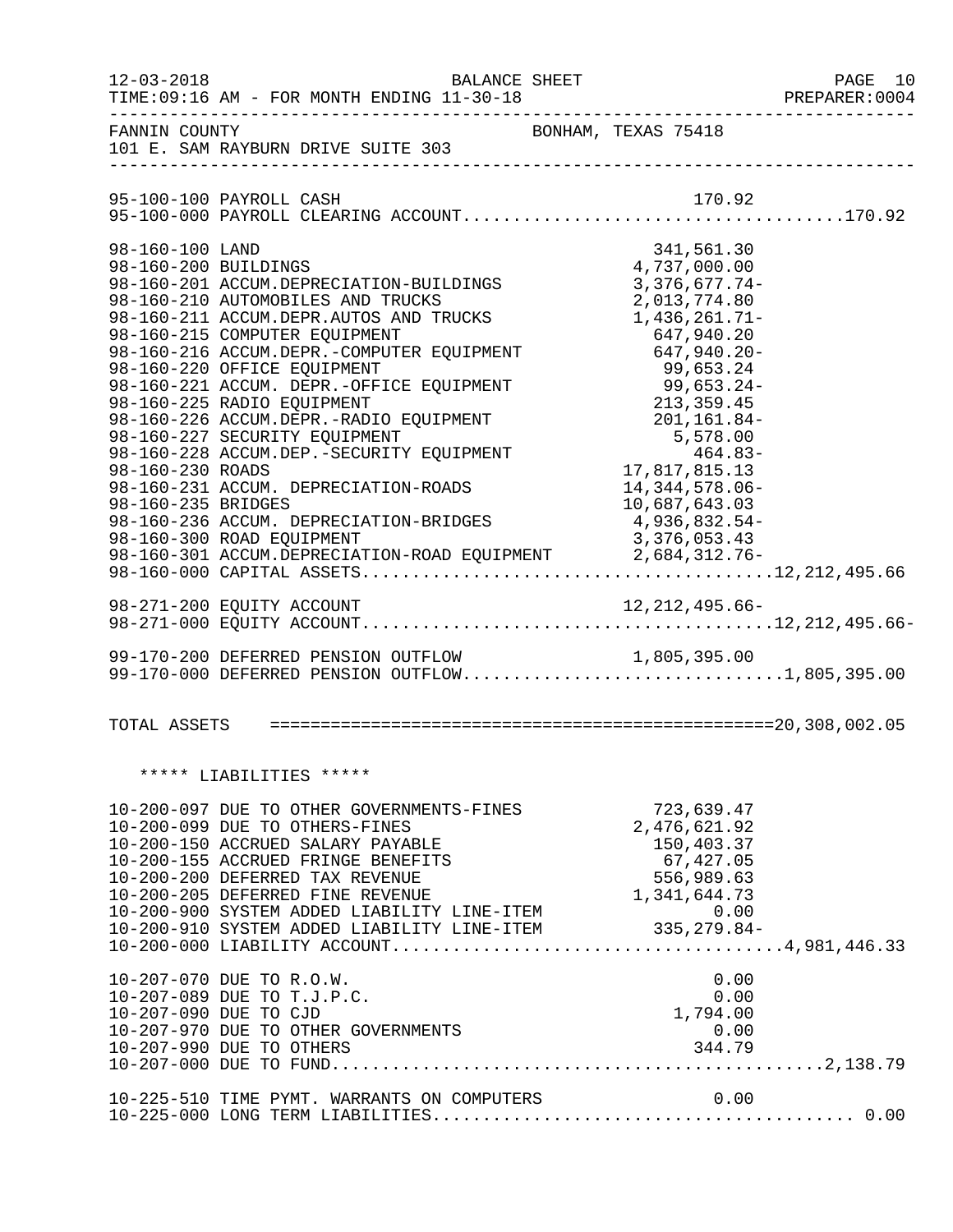| $12 - 03 - 2018$ | BALANCE SHEET<br>TIME: 09:16 AM - FOR MONTH ENDING 11-30-18                                                                                                                                                  | PAGE 11 |
|------------------|--------------------------------------------------------------------------------------------------------------------------------------------------------------------------------------------------------------|---------|
| FANNIN COUNTY    | BONHAM, TEXAS 75418<br>101 E. SAM RAYBURN DRIVE SUITE 303<br>______________________                                                                                                                          |         |
|                  |                                                                                                                                                                                                              |         |
|                  | 11-200-910 SYSTEM ADDED LIABILITY LINE-ITEM<br>0.00<br>11-200-910 SYSTEM ADDED LIABILITY LINE-ITEM          0.00<br>11-200-000 SYSTEM ADDED LIABILITY DEPARTMENT 0.00                                        |         |
|                  | 11-271-200 EQUITY ACCOUNT<br>129,541.04                                                                                                                                                                      |         |
|                  | 12-200-910 SYSTEM ADDED LIABILITY LINE-ITEM<br>0.00<br>12-200-000 SYSTEM ADDED LIABILITY DEPARTMENT 0.00                                                                                                     |         |
|                  | 5,843.67<br>12-271-200 EQUITY ACCOUNT                                                                                                                                                                        |         |
|                  |                                                                                                                                                                                                              |         |
|                  | 13-271-200 EQUITY ACCOUNT<br>180.00-                                                                                                                                                                         |         |
|                  | 14-200-910 SYSTEM ADDED LIABILITY LINE-ITEM<br>0.00                                                                                                                                                          |         |
|                  | 17,199.60                                                                                                                                                                                                    |         |
|                  | 16-200-910 SYSTEM ADDED LIABILITY LINE-ITEM<br>0.00<br>16-200-000 SYSTEM ADDED LIABILITY DEPARTMENT 0.00                                                                                                     |         |
|                  | 16-271-200 EQUITY ACCOUNT<br>17,624.67                                                                                                                                                                       |         |
|                  | 17-271-200 EQUITY ACCOUNT<br>3,952.17                                                                                                                                                                        |         |
|                  | 18-200-150 ACCRUED SALARY PAYABLE<br>1,123.70<br>18-200-155 ACCRUED FRINGE BENEFITS<br>629.81<br>18-200-910 SYSTEM ADDED LIABILITY LINE-ITEM<br>0.00<br>18-200-000 SYSTEM ADDED LIABILITY DEPARTMENT1,753.51 |         |
|                  | 18-271-200 EQUITY ACCOUNT<br>79,657.55                                                                                                                                                                       |         |
|                  | 19-200-150 ACCRUED SALARY PAYABLE<br>0.01<br>0.00<br>19-200-155 ACCRUED FRINGE BENEFITS<br>19-200-910 SYSTEM ADDED LIABILITY LINE-ITEM<br>0.00                                                               |         |
|                  | 11,212.95<br>19-271-200 EQUITY ACCOUNT                                                                                                                                                                       |         |
|                  | 20-200-150 ACCRUED SALARY PAYABLE<br>316.17<br>20-200-155 ACCRUED FRINGE BENEFITS<br>58.74<br>20-200-910 SYSTEM ADDED LIABILITY LINE-ITEM<br>0.00<br>20-200-000 SYSTEM ADDED LIABILITY DEPARTMENT374.91      |         |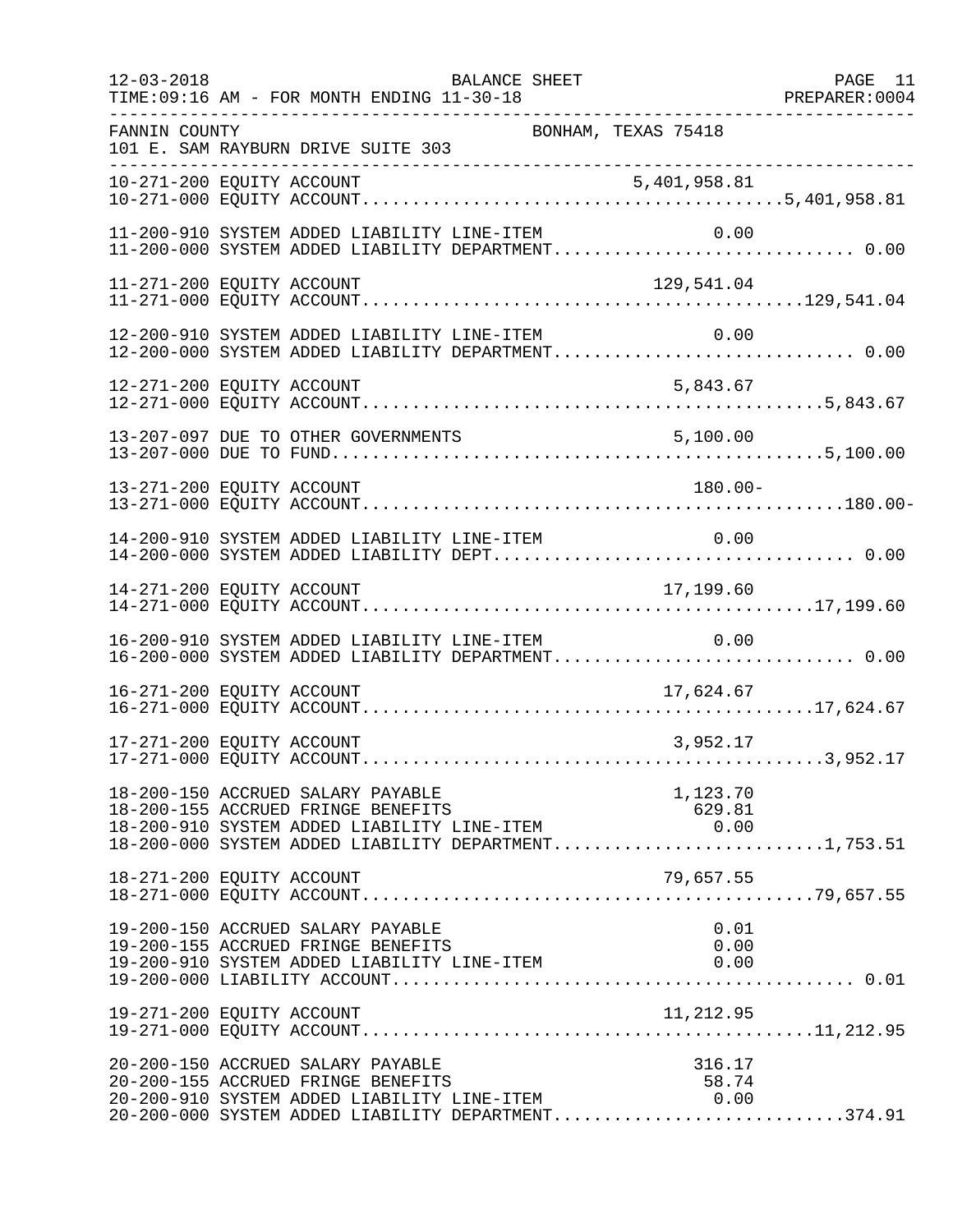| $12 - 03 - 2018$ | TIME: 09:16 AM - FOR MONTH ENDING 11-30-18                                                                                                                                                                                                                          | BALANCE SHEET       |                                    | PAGE 12<br>PREPARER: 0004 |
|------------------|---------------------------------------------------------------------------------------------------------------------------------------------------------------------------------------------------------------------------------------------------------------------|---------------------|------------------------------------|---------------------------|
| FANNIN COUNTY    | 101 E. SAM RAYBURN DRIVE SUITE 303                                                                                                                                                                                                                                  | BONHAM, TEXAS 75418 |                                    |                           |
|                  |                                                                                                                                                                                                                                                                     |                     |                                    |                           |
|                  | 21-200-150 ACCRUED SALARY PAYABLE<br>21-200-155 ACCRUED FRINGE BENEFITS<br>21-200-200 DEFERRED TAX REVENUE<br>0.00 0 0.00 SYSTEM ADDED LIABILITY LINE-ITEM 0.00<br>21-200-910 SYSTEM ADDED LIABILITY LINE-ITEM 19,574.66-<br>21-200-000 LIABILITY ACCOUNT           |                     | 11,400.30<br>5,267.57<br>30,023.03 |                           |
|                  | 21-207-070 DUE TO RIGHT OF WAY<br>21-207-131 DUE TO RD. DIST. 17A                                                                                                                                                                                                   |                     | 0.00<br>0.00                       |                           |
|                  | 21-231-100 LOAN BSB EQUIPMENT                                                                                                                                                                                                                                       |                     | 0.00                               |                           |
|                  |                                                                                                                                                                                                                                                                     |                     |                                    |                           |
|                  | 22-200-150 ACCRUED SALARY PAYABLE<br>22-200-155 ACCRUED FRINGE BENEFITS<br>22-200-200 DEFERRED TAX REVENUE<br>22-200-900 SYSTEM ADDED LIABILITY LINE-ITEM 0.00<br>22-200-910 SYSTEM ADDED LIABILITY LINE-ITEM 2,573.26-<br>22-200-000 LIABILITY LINE-ITEM 2,573.26- |                     | 10,957.40<br>5,609.02              |                           |
|                  | 22-207-070 DUE TO RIGHT OF WAY                                                                                                                                                                                                                                      |                     | 0.00                               |                           |
|                  | 22-271-200 EQUITY ACCOUNT                                                                                                                                                                                                                                           |                     | 390,287.72                         |                           |
|                  | 23-200-150 ACCRUED SALARY PAYABLE<br>23-200-155 ACCRUED FRINGE BENEFITS<br>23-200-200 DEFERRED TAX REVENUE<br>23-200-900 SYSTEM ADDED LIABILITY LINE-ITEM 0.00<br>23-200-910 SYSTEM ADDED LIABILITY LINE-ITEM 12,481.81-                                            |                     | 10,785.65<br>5,606.58<br>50,468.42 |                           |
|                  |                                                                                                                                                                                                                                                                     |                     |                                    |                           |
|                  |                                                                                                                                                                                                                                                                     |                     |                                    |                           |
|                  | 24-200-150 ACCRUED SALARY PAYABLE<br>24-200-155 ACCRUED FRINGE BENEFITS<br>24-200-200 DEFERRED TAX REVENUE<br>24-200-200 DEFERSION TAX REVERSE<br>24-200-900 SYSTEM ADDED LIABILITY LINE-ITEM 0.00<br>24-200-910 SYSTEM ADDED LIABILITY LINE-ITEM 4,417.15-         |                     | 9,049.70<br>4, 413.27<br>28,004.13 |                           |
|                  | 24-271-200 EQUITY ACCOUNT                                                                                                                                                                                                                                           |                     |                                    |                           |
|                  | 25-271-200 EQUITY ACCOUNT                                                                                                                                                                                                                                           |                     | 2,177.67                           |                           |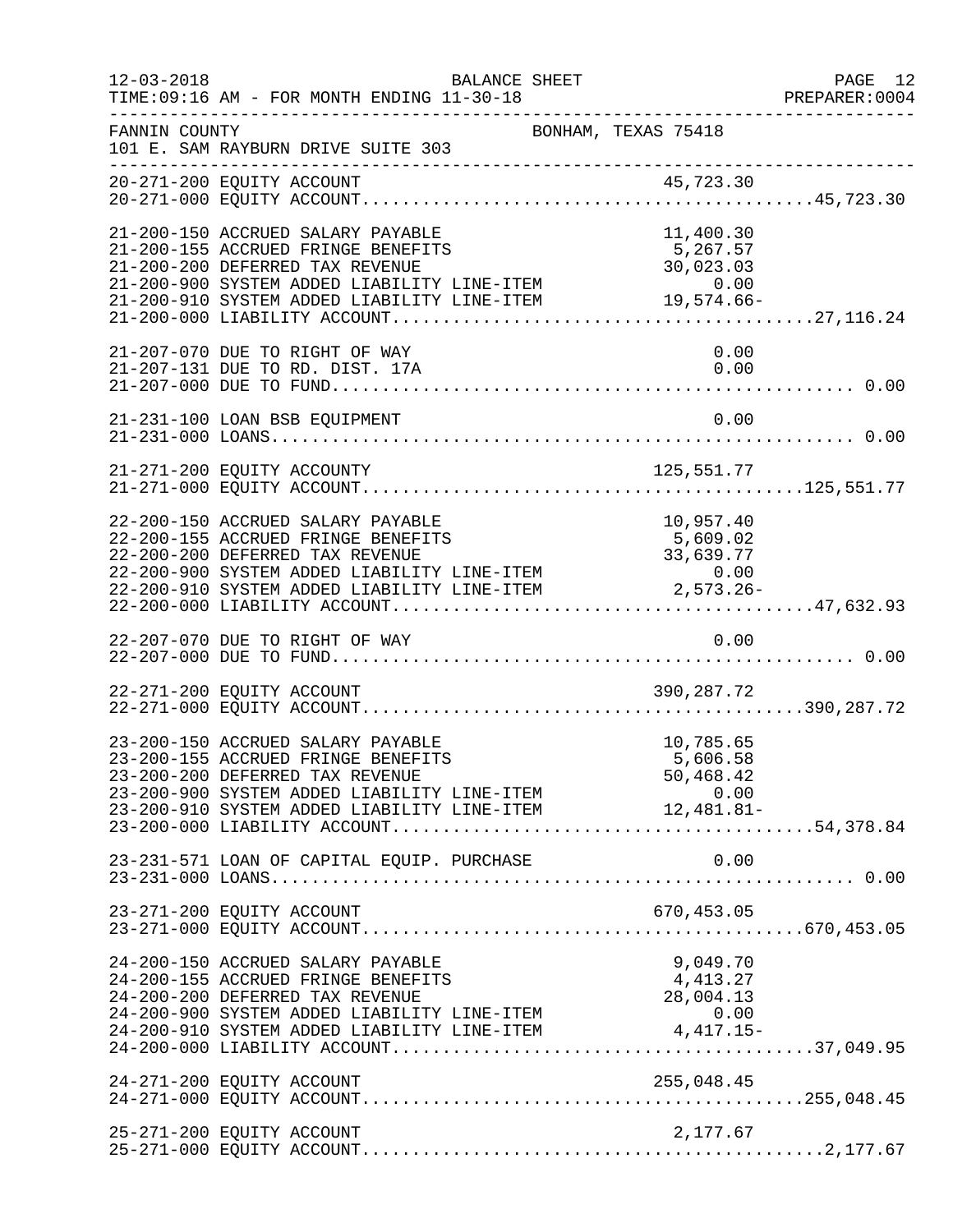| $12 - 03 - 2018$ | <b>BALANCE SHEET</b><br>TIME: 09:16 AM - FOR MONTH ENDING 11-30-18                                    | PREPARER: 0004      | PAGE 13 |
|------------------|-------------------------------------------------------------------------------------------------------|---------------------|---------|
| FANNIN COUNTY    | 101 E. SAM RAYBURN DRIVE SUITE 303                                                                    | BONHAM, TEXAS 75418 |         |
|                  | 26-200-910 SYSTEM ADDED LIABILITY LINE-ITEM                                                           | 0.00                |         |
|                  | 26-271-200 EQUITY ACCOUNT                                                                             | 47,297.31           |         |
|                  | 27-271-200 EQUITY ACCOUNT                                                                             | 10,385.09           |         |
|                  | 28-200-910 SYSTEM ADDED LIABILITY LINE-ITEM 0.00<br>28-200-000 SYSTEM ADDED LIABILITY DEPARTMENT 0.00 |                     |         |
|                  | 28-271-200 EQUITY ACCOUNT                                                                             | 5,489.36            |         |
|                  | 30-271-200 EQUITY ACCOUNT                                                                             | 983.14              |         |
|                  | 31-271-200 EQUITY ACCOUNT                                                                             | 107,332.28-         |         |
|                  | 33-271-200 EQUITY ACCOUNT                                                                             | 8,596.74            |         |
|                  | 34-271-200 EQUITY ACCOUNT                                                                             | 27,602.26           |         |
|                  | 35-200-910 SYSTEM ADDED LIABILITY LI                                                                  | $300.00 -$          |         |
|                  | 35-271-200 EQUITY ACCOUNT                                                                             | 158,976.18          |         |
|                  | 36-200-150 ACCRUED SALARY PAYABLE<br>36-200-155 ACCRUED FRINGE BENEFITS                               | 0.00<br>0.01        |         |
|                  | 36-271-200 EQUITY ACCOUNT                                                                             | 33,575.55           |         |
|                  | 37-200-910 SYSTEM ADDED LIABILITY LINE-ITEM                                                           | 0.00                |         |
|                  | 37-207-099 HELD IN TRUST                                                                              | 4,304.46            |         |
|                  | 37-271-200 EQUITY ACCOUNT                                                                             | 2,401.84            |         |
|                  | 38-200-900 SYSTEM ADDED LIABILITY LINE-ITEM                                                           | 0.00                |         |
|                  | 38-271-200 EQUITY ACCOUNT                                                                             | 19,094.65           |         |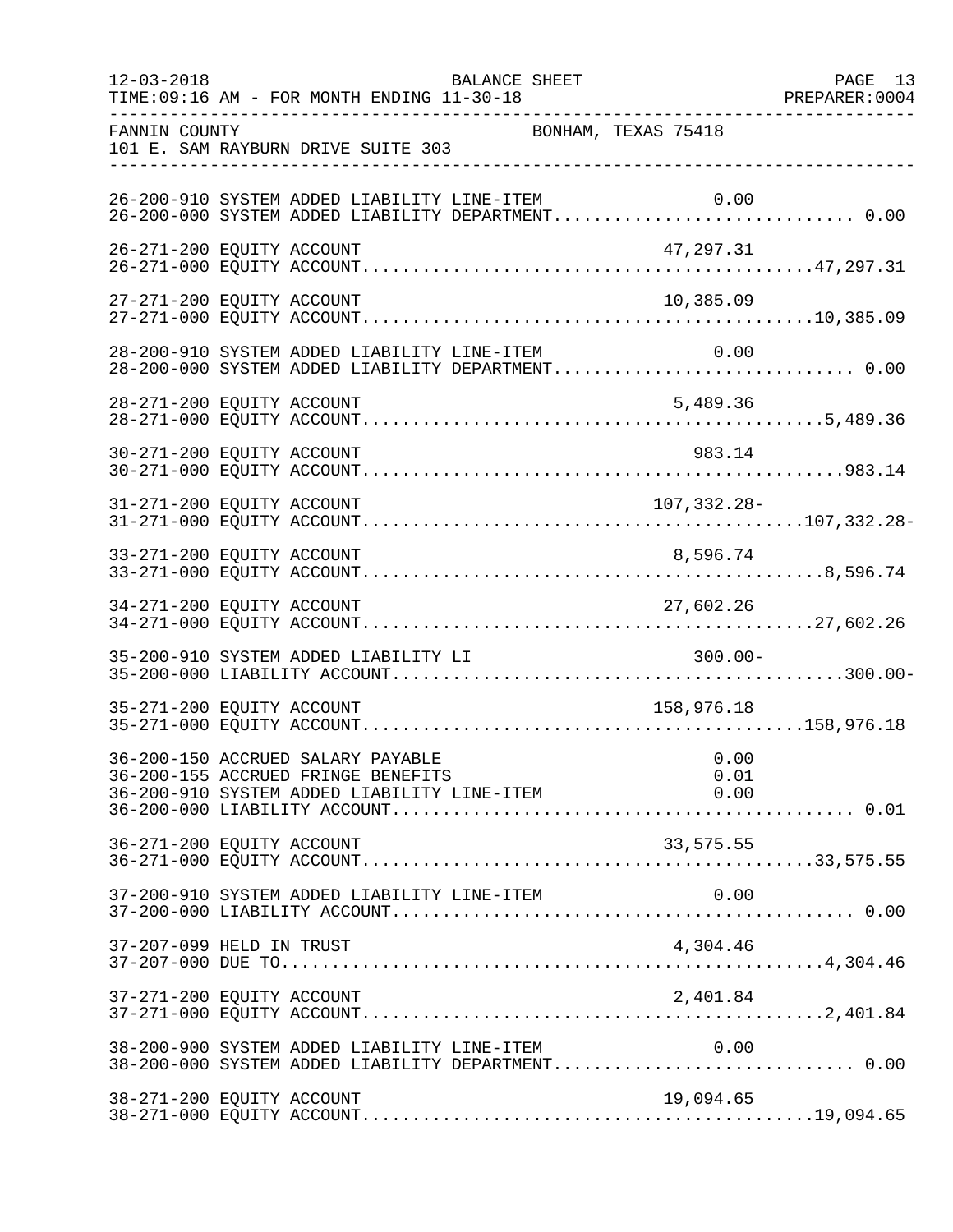| $12 - 03 - 2018$          | TIME:09:16 AM - FOR MONTH ENDING 11-30-18                               | BALANCE SHEET                               |                                                                                                               | PAGE 14 |
|---------------------------|-------------------------------------------------------------------------|---------------------------------------------|---------------------------------------------------------------------------------------------------------------|---------|
| FANNIN COUNTY             | 101 E. SAM RAYBURN DRIVE SUITE 303                                      | BONHAM, TEXAS 75418                         |                                                                                                               |         |
|                           |                                                                         |                                             | 39-200-900 SYSTEM ADDED LIABILITY LINE-ITEM 0.00<br>39-200-000 SYSTEM ADDED LIABILITY DEPARTMENT 0.00         |         |
| 39-271-200 EQUITY ACCOUNT |                                                                         |                                             | 19,347.80                                                                                                     |         |
|                           | 40-200-910 SYSTEM ADDED LIABILITY LINE-ITEM                             |                                             | 0.00                                                                                                          |         |
| 40-271-200 EQUITY ACCOUNT |                                                                         |                                             | 2,363.46                                                                                                      |         |
|                           |                                                                         |                                             | 41-200-910 SYSTEM ADDED LIABILITY LINE-ITEM 0.00<br>41-200-000 SYSTEM ADDED LIABILITY DEPARTMENT 0.00         |         |
|                           | 41-207-095 DUE TO OTHER FUNDS                                           |                                             | 0.00                                                                                                          |         |
| 41-271-200 EQUITY ACCOUNT |                                                                         |                                             | 300.00                                                                                                        |         |
|                           |                                                                         | 42-200-910 SYSTEM ADDED LIABILITY LINE-ITEM | 0.00<br>42-200-000 SYSTEM ADDED LIABILITY DEPARTMENT 0.00                                                     |         |
| 42-271-200 EQUITY ACCOUNT |                                                                         |                                             | $428.64-$                                                                                                     |         |
|                           | 44-200-910 SYSTEM ADDED LIABILITY LINE-ITEM                             |                                             | 0.00<br>44-200-000 SYSTEM ADDED LIABILITY DEPARTMENT 0.00                                                     |         |
|                           | 44-207-095 DUE TO OTHER FUNDS                                           |                                             | 0.00                                                                                                          |         |
| 44-271-200 EQUITY ACCOUNT |                                                                         |                                             | 0.00                                                                                                          |         |
|                           | 45-200-150 ACCRUED SALARY PAYABLE<br>45-200-155 ACCRUED FRINGE BENEFITS | 45-200-910 SYSTEM ADDED LIABILITY LINE-ITEM | 302.00<br>0.00<br>0.00<br>45-200-000 SYSTEM ADDED LIABILITY DEPARTMENT302.00                                  |         |
|                           | 45-207-095 DUE TO OTHER FUNDS                                           |                                             | 0.00                                                                                                          |         |
| 45-271-200 EQUITY ACCOUNT |                                                                         |                                             | 394.11-                                                                                                       |         |
|                           |                                                                         | 46-200-910 SYSTEM ADDED LIABILITY LINE-ITEM | 0.00<br>46-200-000 SYSTEM ADDED LIABILITY DEPARTMENT 0.00                                                     |         |
| 46-271-200 EQUITY ACCOUNT |                                                                         |                                             | 5,783.65                                                                                                      |         |
|                           |                                                                         | 48-200-910 SYSTEM ADDED LIABILITY LINE-ITEM | 0.00<br>48-200-910 SYSTEM ADDED LIABILITY LINE-ITEM 0.00<br>48-200-000 SYSTEM ADDED LIABILITY DEPARTMENT 0.00 |         |
| 48-271-200 EQUITY ACCOUNT |                                                                         |                                             | 31,302.43                                                                                                     |         |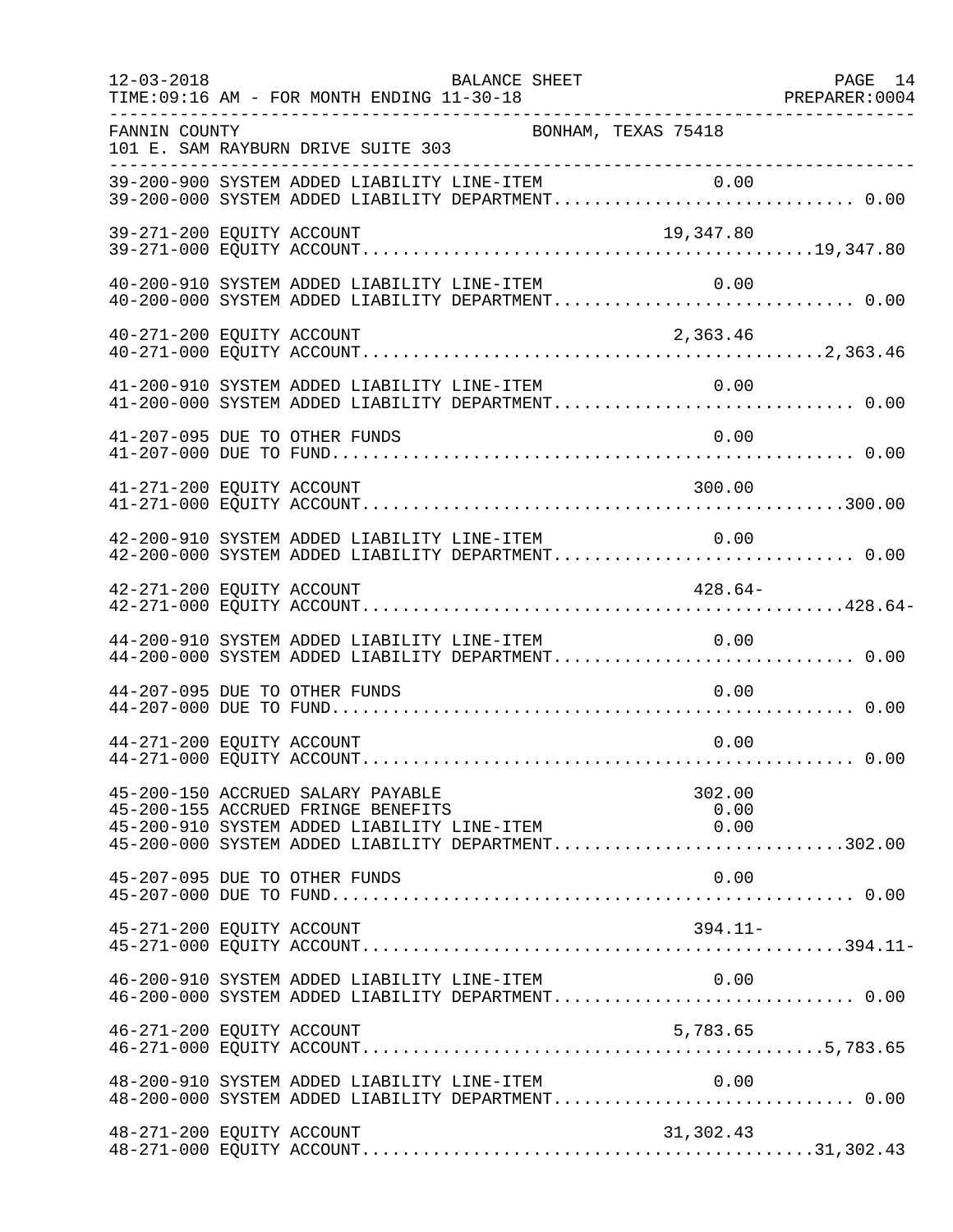| $12 - 03 - 2018$ | BALANCE SHEET<br>TIME: 09:16 AM - FOR MONTH ENDING 11-30-18                                                      | PAGE 15 |
|------------------|------------------------------------------------------------------------------------------------------------------|---------|
| FANNIN COUNTY    | BONHAM, TEXAS 75418<br>101 E. SAM RAYBURN DRIVE SUITE 303                                                        |         |
|                  | 49-271-200 EQUITY ACCOUNT<br>619.89                                                                              |         |
|                  | 51-271-200 EQUITY ACCOUNT<br>7,795.03                                                                            |         |
|                  | 52-200-910 SYSTEM ADDED LIABILITY LINE-ITEM<br>$619.64-$<br>52-200-000 SYSTEM ADDED LIABILITY DEPARTMENT619.64-  |         |
|                  | 12,906.82<br>52-271-200 EQUITY ACCOUNT                                                                           |         |
|                  | 53-200-910 SYSTEM ADDED LIABILITY LINE-ITEM 37,392.00-<br>53-200-000 SYSTEM ADDED LIABILITY DEPARTMENT37,392.00- |         |
|                  | 53-271-200 EQUITY ACCOUNT<br>329,172.55                                                                          |         |
|                  | 55-200-910 SYSTEM ADDED LIABILITY LINE-ITEM 0.00                                                                 |         |
|                  | 55-271-200 EQUITY ACCOUNT<br>49.80                                                                               |         |
|                  | 56-200-910 SYSTEM ADDED LIABILITY LINE-ITEM<br>0.00                                                              |         |
|                  | 56-271-200 EQUITY ACCOUNT<br>68,831.26                                                                           |         |
|                  | 57-200-910 SYSTEM ADDED LIABILITY LINE-ITEM<br>0.00<br>57-200-000 SYSTEM ADDED LIABILITY DEPARTMENT 0.00         |         |
|                  | 57-271-200 EQUITY ACCOUNT<br>595.29                                                                              |         |
|                  | 59-200-910 SYSTEM ADDED LIABILITY LINE-ITEM 675.00-<br>59-200-000 SYSTEM ADDED LIABILITY DEPARTMENT675.00-       |         |
|                  | 59-271-200 EQUITY ACCOUNT<br>32,601.59                                                                           |         |
|                  | 60-200-200 DEFERRED REVENUE<br>0.00<br>60-200-910 SYSTEM ADDED LIABILITY LINE-ITEM<br>0.00                       |         |
|                  | 85,876.32<br>60-271-200 EQUITY ACCOUNT                                                                           |         |
|                  | 61-271-200 EQUITY ACCOUNT<br>2,838.24                                                                            |         |
|                  | 62-271-200 EQUITY ACCOUNT<br>30,620.31                                                                           |         |
|                  | 63-200-910 SYSTEM ADDED LIABILITY LINE ITEM<br>0.00                                                              |         |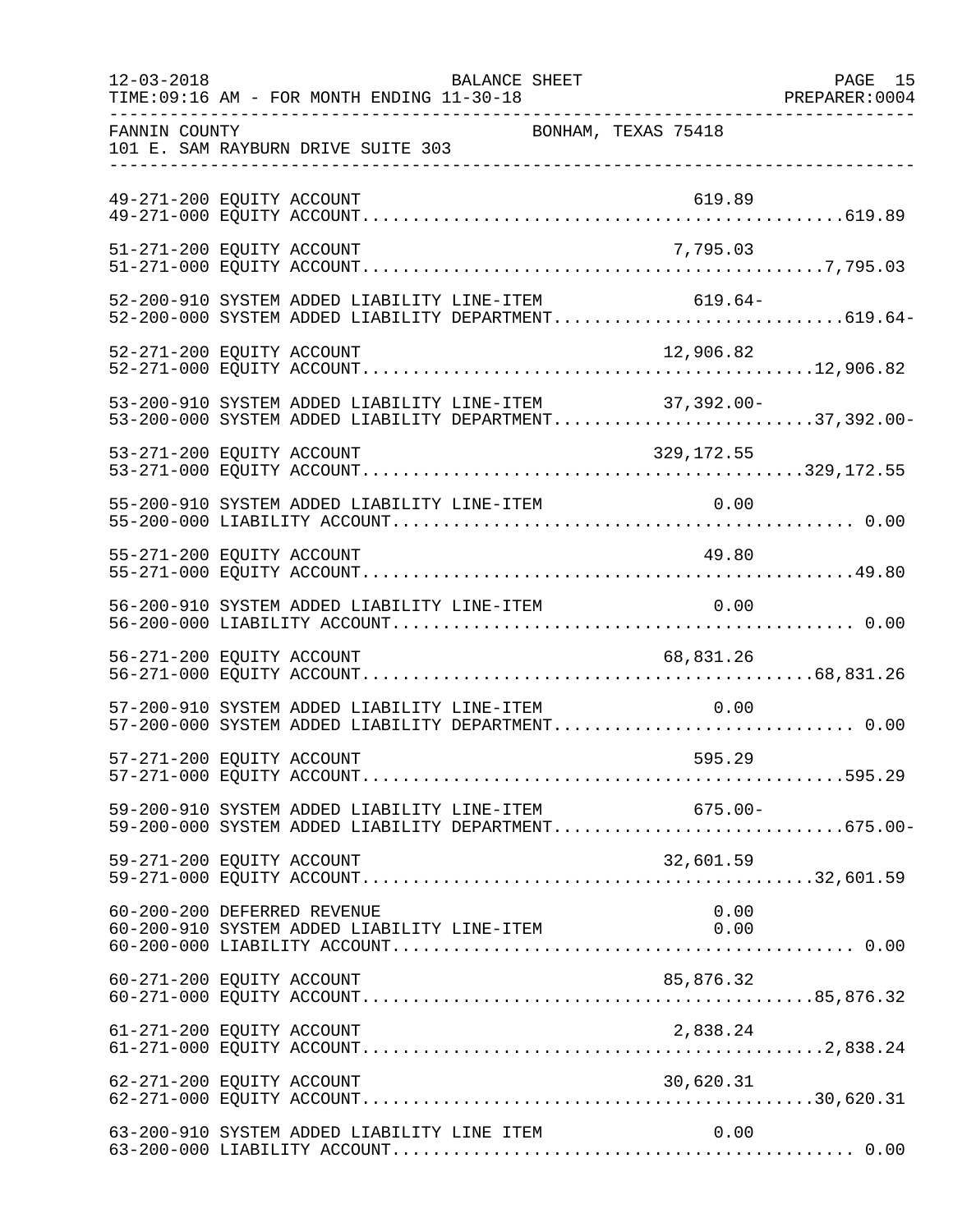| $12 - 03 - 2018$ | BALANCE SHEET                                                                                              |                     | PAGE 16 |
|------------------|------------------------------------------------------------------------------------------------------------|---------------------|---------|
| FANNIN COUNTY    | 101 E. SAM RAYBURN DRIVE SUITE 303<br>___________________________________                                  | BONHAM, TEXAS 75418 |         |
|                  | 63-271-200 EQUITY ACCOUNT                                                                                  | 1,006.88            |         |
|                  | 64-200-910 SYSTEM ADDED LIABILITY LINE ITEM                                                                | 0.00                |         |
|                  | 64-271-200 EQUITY ACCOUNT                                                                                  | 678.48              |         |
|                  |                                                                                                            |                     |         |
|                  |                                                                                                            |                     |         |
|                  | 66-200-910 SYSTEM ADDED LIABILITY LINE-ITEM 4,166.30-                                                      |                     |         |
|                  | 66-231-200 2017 GO BONDS PAYABLE                                                                           | 0.00                |         |
|                  | 66-271-200 EQUITY ACCOUNT                                                                                  | 5,526,895.58        |         |
|                  | 67-200-910 SYSTEM ADDED LIABILITY LINE-ITEM<br>67-200-000 SYSTEM ADDED LIABILITY DEPARTMENT 0.00           | 0.00                |         |
|                  | 67-271-200 EQUITY ACCOUNT                                                                                  | $5,815.95-$         |         |
|                  | 70-200-900 SYSTEM ADDED LIABILITY LINE-ITEM<br>70-200-910 SYSTEM ADDED LIABILITY LINE-ITEM 0.00            | 0.00                |         |
|                  |                                                                                                            |                     |         |
|                  | 71-200-910 SYSTEM ADDED LIABILITY LINE-ITEM $0.00$<br>71-200-000 SYSTEM ADDED LIABILITY DEPARTMENT0.00     |                     |         |
|                  | 71-271-200 EQUITY ACCOUNT                                                                                  | 0.00                |         |
|                  | 72-200-910 SYSTEM ADDEND LIABILITY LINE-ITEM<br>72-200-000 SYSTEM ADDED LIABILITY DEPARTMENT 0.00          | 0.00                |         |
|                  | 72-271-200 EQUITY ACCOUNT                                                                                  | $3,297.94-$         |         |
|                  |                                                                                                            |                     |         |
|                  | 80-271-200 EQUITY ACCOUNT                                                                                  | 250.00              |         |
|                  | 81-200-910 SYSTEM ADDED LIABILITY LINE ITEM 30,992.00-<br>81-200-000 SYSTEM ADDED LIABILITY DEPT30,992.00- |                     |         |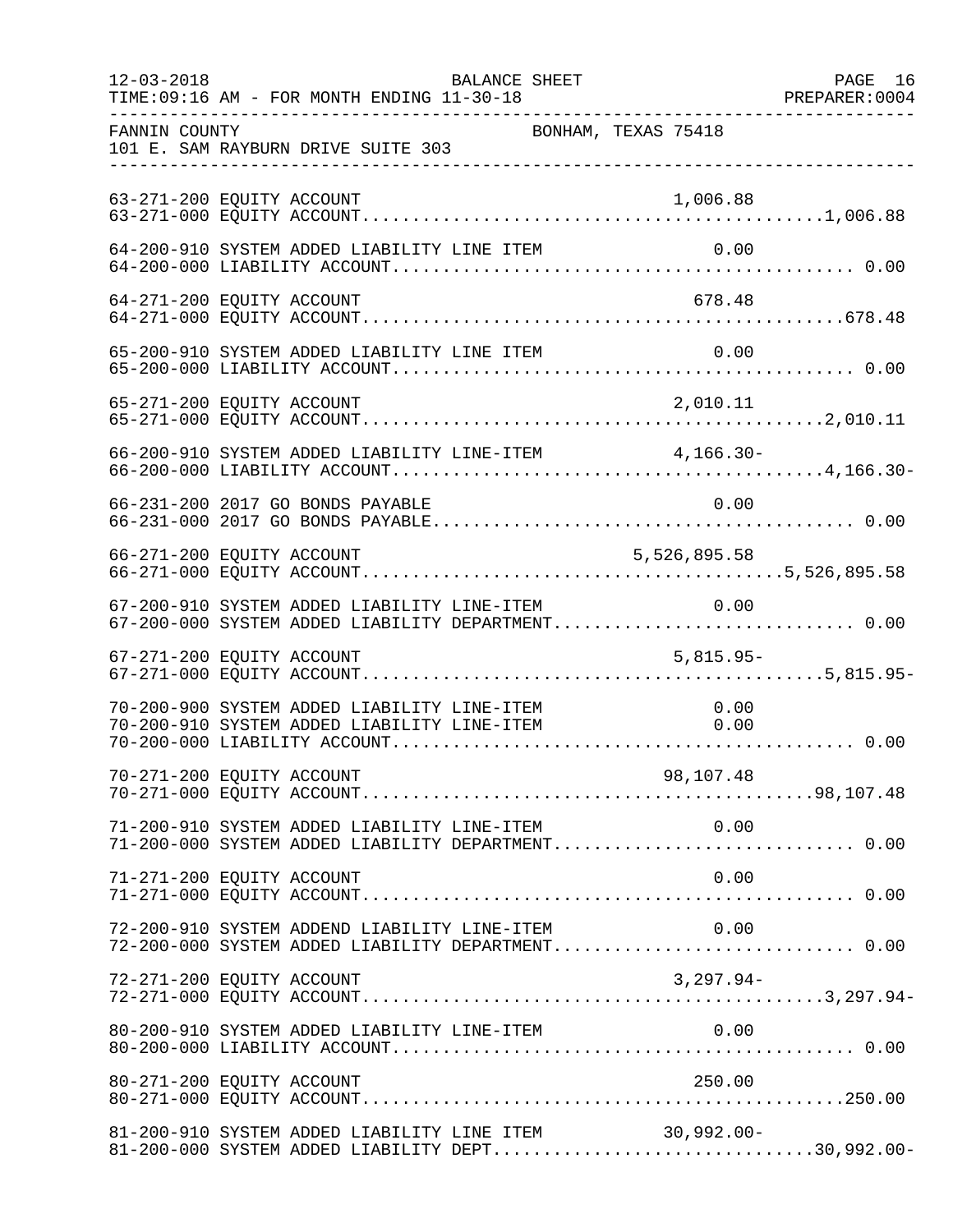| $12 - 03 - 2018$    | TIME: 09:16 AM - FOR MONTH ENDING 11-30-18                                                                                                               | <b>BALANCE SHEET</b> |                                                        | PAGE 17 |
|---------------------|----------------------------------------------------------------------------------------------------------------------------------------------------------|----------------------|--------------------------------------------------------|---------|
| FANNIN COUNTY       | 101 E. SAM RAYBURN DRIVE SUITE 303                                                                                                                       | BONHAM, TEXAS 75418  |                                                        |         |
|                     | 81-271-200 EQUITY ACCOUNT                                                                                                                                |                      | 35,013.21                                              |         |
|                     | 82-200-910 SYSTEM ADDED LIABILITY LINE ITEM                                                                                                              |                      | 0.00                                                   |         |
|                     | 82-271-200 EQUITY ACCOUNT                                                                                                                                |                      | 484,263.00                                             |         |
|                     | 83-200-910 SYSTEM ADDED LIABILITY LINE ITEM                                                                                                              |                      | 0.00                                                   |         |
|                     |                                                                                                                                                          |                      |                                                        |         |
|                     | 87-200-910 SYSTEM ADDED LIABILITY LINE-ITEM<br>87-200-000 SYSTEM ADDED LIABILITY DEPARTMENT 0.00                                                         |                      | 0.00                                                   |         |
|                     | 87-202-319 A/P RESTITUTION-JUVENILE PROBATION                                                                                                            |                      | 0.00                                                   |         |
|                     | 87-271-200 EQUITY ACCOUNT                                                                                                                                |                      | 2,431.57                                               |         |
|                     | 88-271-200 EQUITY ACCOUNT                                                                                                                                |                      | 0.00                                                   |         |
|                     | 89-220-189 DEFERRED REVENUE                                                                                                                              |                      | 0.00                                                   |         |
|                     | 89-271-200 EQUITY ACCOUNT                                                                                                                                |                      | 50,047.11                                              |         |
|                     | 92-200-900 SYSTEM ADDED LIABILITY LINE-ITEM 0.00<br>92-200-910 SYSTEM ADDED LIABILITY LINE-ITEM 0.00<br>92-200-000 SYSTEM ADDED LIABILITY DEPARTMENT0.00 |                      |                                                        |         |
|                     | 92-271-200 EQUITY ACCOUNT                                                                                                                                |                      | 44,570.41                                              |         |
|                     | 93-200-910 SYSTEM ADDED LIABILITY                                                                                                                        |                      | 0.00                                                   |         |
|                     | 93-271-200 EQUITY ACCOUNT                                                                                                                                |                      | 100.00                                                 |         |
|                     | 95-200-910 SYSTEM ADDED LIABILITY LINE-ITEM<br>95-200-000 SYSTEM ADDED LIABILITY DEPARTMENT 0.00                                                         |                      | 0.00                                                   |         |
| 95-271-200 DEPOSITS |                                                                                                                                                          |                      | 24.36                                                  |         |
|                     | 99-200-240 ACCRUED INTEREST<br>99-200-250 GENERAL OBLIGATION BOND<br>99-200-251 GOB-CURRENT PORTION<br>99-200-255 BOND DISCOUNT CURRENT                  |                      | 109,948.00<br>6,090,000.00<br>60,000.00<br>$2,699.60-$ |         |